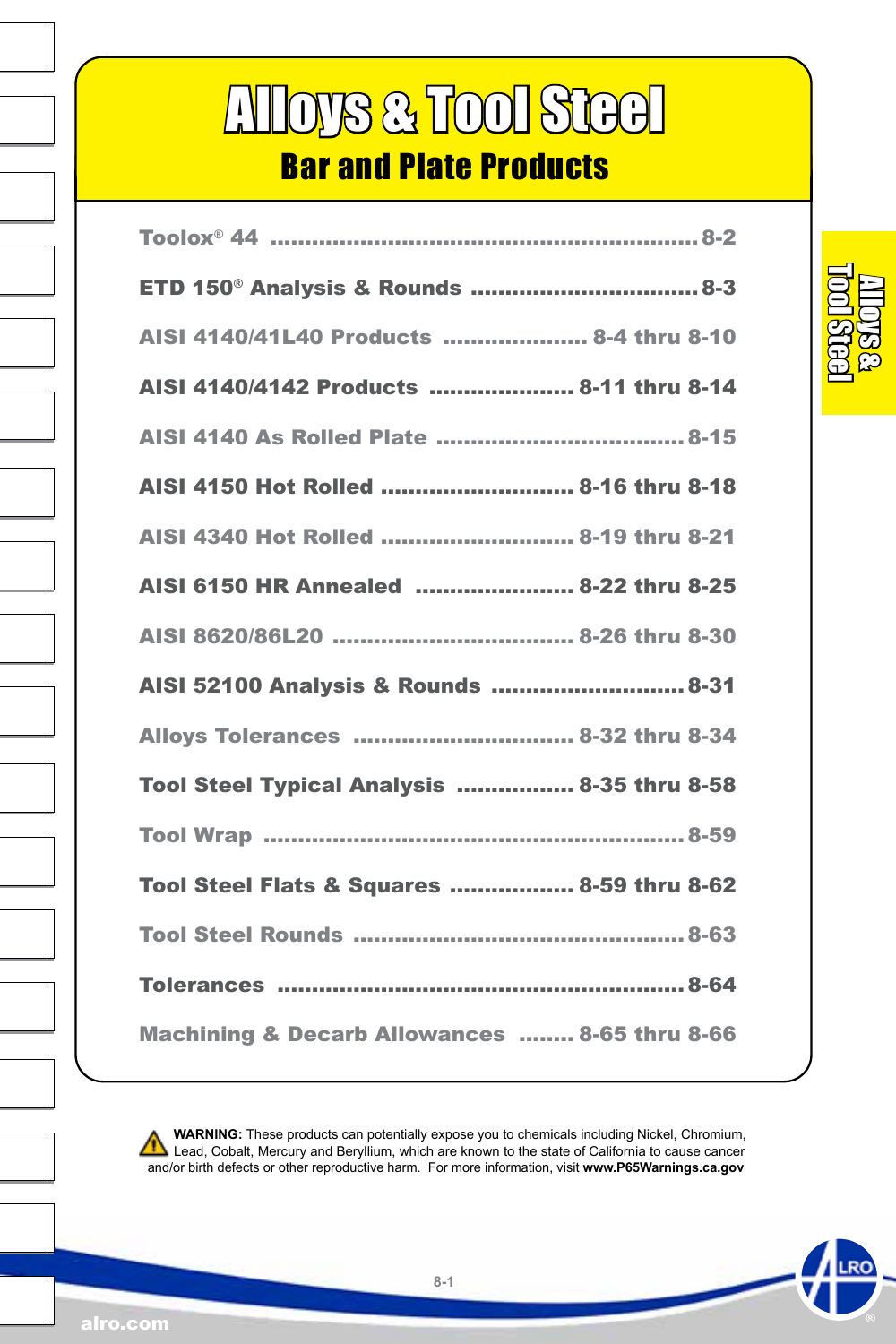### <span id="page-1-0"></span>Toolox®44

### Pre-hardened Steel 45 HRC with ESR Properties

Toolox® 44 is a highly engineered quench & tempered pre-hardened tool and machine steel with measured and guaranteed mechanical properties. Toolox® 44 is delivered ready to use, no heat treating required, saving you valuable production time, reducing risks and lowering overall costs.

Toolox® has ESR properties. The casting process along with the low carbon concept gives a high degree of cleanliness and a homogenious structure.

The high hardness, in combination with excellent toughness, ensures lower tool wear. Toolox® 44 is two to three times tougher than comparable steels of similar hardness. Additional product features include:

- Easy to machine with good dimensional stability
- High strength and toughness at esevated temperatures
- Excellent for etching, polishing and EDM
- Low residual stresses, no stress relieving required
- Excellent substrate for surface treatments

#### **Typical Applications**

Cold Work Tooling, Machine Components, Wear Components, Guide Rails, Plastic Molds, Rubber Molds, Press Forming, Dies (Forging, Die Cast)

| <b>Typical Analysis</b>          | Toolox <sup>®</sup> 44 |                  |                  |                |          |
|----------------------------------|------------------------|------------------|------------------|----------------|----------|
| Carbon (C)                       |                        |                  |                  | 0.32%          |          |
| Silicon (Si)                     |                        |                  |                  | $0.60 - 1.10%$ |          |
| Manganese (Mn)                   |                        |                  |                  | 0.80%          |          |
| Chromium (Cr)                    |                        |                  |                  | 1.35%          |          |
| Molybdenum (Mo)                  |                        | 0.80%            |                  |                |          |
| Vanadium                         | 0.14%                  |                  |                  |                |          |
| <b>Mechanical Properties</b>     | $+20^{\circ}$ C        | $+200^{\circ}$ C | $+300^{\circ}$ C | $+400°C$       | $+500°C$ |
| Hardness (HBW)                   | 450                    |                  |                  |                |          |
| Hardness (HRC)                   |                        |                  |                  |                |          |
| Yield Strength $R_{p_0}$ , (MPa) | 1.120                  | 1,060            | 930              |                |          |
| Tensile Strength RM (MPa)        | 1.450                  | 1,380            |                  |                |          |
| Elongation, A5, (%)              | 13                     | 10               |                  |                |          |
| Impact toughness, Charpy-V (J)   | 30                     | 60               | 80               | 80             |          |

**Note:** Toolox®44 is not intended for further heat treatment. If Toolox® 44 is heated above 590° after delivery from Alro, no guarantees for the properties of the steel are given.

| <b>Thickness</b><br>(inches) | Weight<br>(lbs./sqft) |
|------------------------------|-----------------------|
| 5/8                          | 25.524                |
| 3/4                          | 30.629                |
| 7/8                          | 35.735                |
|                              | 49.008                |
| $1 - 1/2$                    | 69428                 |

| <b>Thickness</b><br>(inches) | Weight<br>(Ibs./sqrt) |
|------------------------------|-----------------------|
| $\mathcal{P}$                | 89.848                |
| $2 - 1/2$                    | 110.628               |
| 3                            | 130.688               |
|                              | 164.585               |
| 5                            | 209.100               |

Alloys & Tool Steel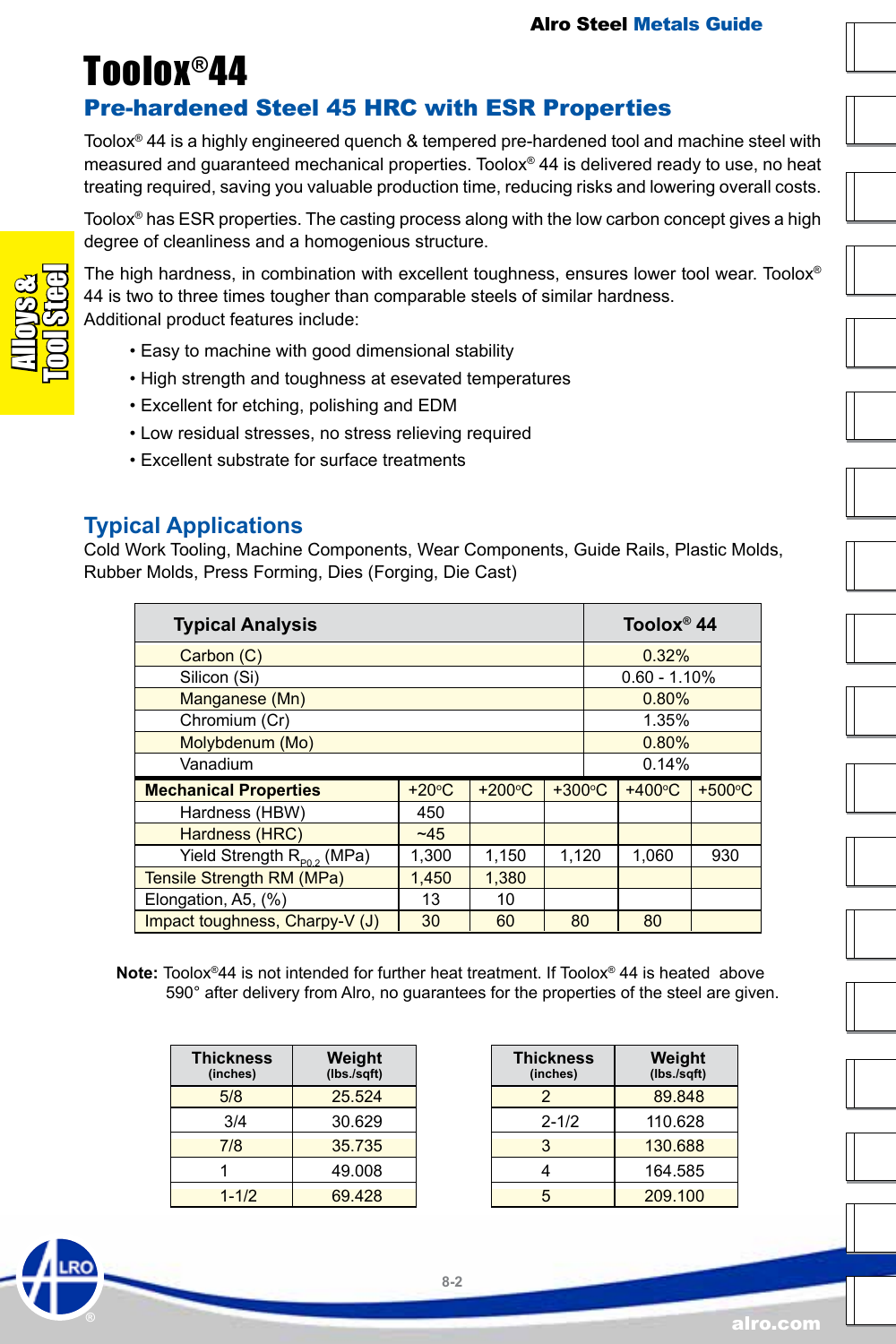### ETD 150®

**E.T.D. 150®** is produced from AISI medium carbon 4100 series alloy steel. The heats to be used for e.t.d. 150® are controlled to contain nitrogen in quantities normally associated with steel produced by the electric furnace process. Only one additive, such as tellurium, selenium, or sulfur is also added to improve machinability.

Like Fatigue-Proof®, it is another Niagara LaSalle high strength material made by using specially designed dies. It eliminates heat treating and secondary operations such as straightening, finish grinding, cleaning, and inspections. e.t.d.® 150® can be roll threaded, knurled and plated. Suitable for induction hardening, e.t.d.® 150® is also electromagnetically tested using eddy currents and pretested for machinability through Niagara LaSalle's unique testing procedure.

| <b>Typical Analysis*</b> | ETD 150 $^{\circ}$ |
|--------------------------|--------------------|
| Carbon (C)               | 0.40 Min           |
| Manganese (Mn)           | 0.70 / 1.10        |
| Silicon (Si)             | 0.15/0.35          |
| Chromium (Cr)            | 0.80 / 1.20        |
| Molybdenum (Mo)          | 0.15/0.25          |

#### **Mechanical Properties**

*\*ETD 150® contains additives for improving machinability. These may be Tellurium, Selenium, Sulphur (.06 max), or others, separately or in combination.*

*\*\*In the event of disagreement between hardness and tensile strength, the tensile strength shall govern.*

### ETD 150® Rounds

#### **Stock Lengths: 12 foot**

| <b>Size</b><br>(inches) | Weight<br>(Ibs./foot) | Weight<br>(lbs.12 ft.) |
|-------------------------|-----------------------|------------------------|
| 1/2                     | 0.670                 | 8.04                   |
| 9/16                    | 0.850                 | 10.20                  |
| 5/8                     | 1.040                 | 12.48                  |
| 11/16                   | 1.260                 | 15.12                  |
| 3/4                     | 1.500                 | 18.00                  |
| 13/16                   | 1.760                 | 21 12                  |
| 7/8                     | 2.040                 | 24 48                  |
|                         | 2.670                 | 32.04                  |
| $1 - 1/16$              | 3.014                 | 36.17                  |
| $1 - 1/8$               | 3.379                 | 40.55                  |
| $1 - 3/16$              | 3.770                 | 45.24                  |
| $1 - 1/4$               | 4.170                 | 50.04                  |

| Size<br>(inches) | Weight<br>(Ibs./foot) | Weight<br>(lbs./12 ft.) |
|------------------|-----------------------|-------------------------|
| $1 - 3/8$        | 5.050                 | 60.60                   |
| $1 - 1/2$        | 6.010                 | 72.12                   |
| $1 - 5/8$        | 7.050                 | 84.60                   |
| $1 - 3/4$        | 8.170                 | 98.04                   |
| $1 - 7/8$        | 9.390                 | 112.68                  |
| $\overline{2}$   | 10.680                | 128.16                  |
| $2 - 1/8$        | 12.06                 | 144.72                  |
| $2 - 1/4$        | 13.52                 | 162.24                  |
| $2 - 3/8$        | 15.06                 | 180.72                  |
| $2 - 1/2$        | 16.69                 | 200.28                  |
| $2 - 5/8$        | 18.40                 | 220.80                  |
| $2 - 3/4$        | 20.19                 | 242.28                  |
| $2 - 7/8$        | 22.07                 | 264.84                  |
| 3                | 24.03                 | 288.36                  |
| $3 - 1/4$        | 28.21                 | 338.52                  |
| $3 - 3/8$        | 30.42                 | 365.04                  |
| $3 - 1/2$        | 32.71                 | 392.49                  |



alro.com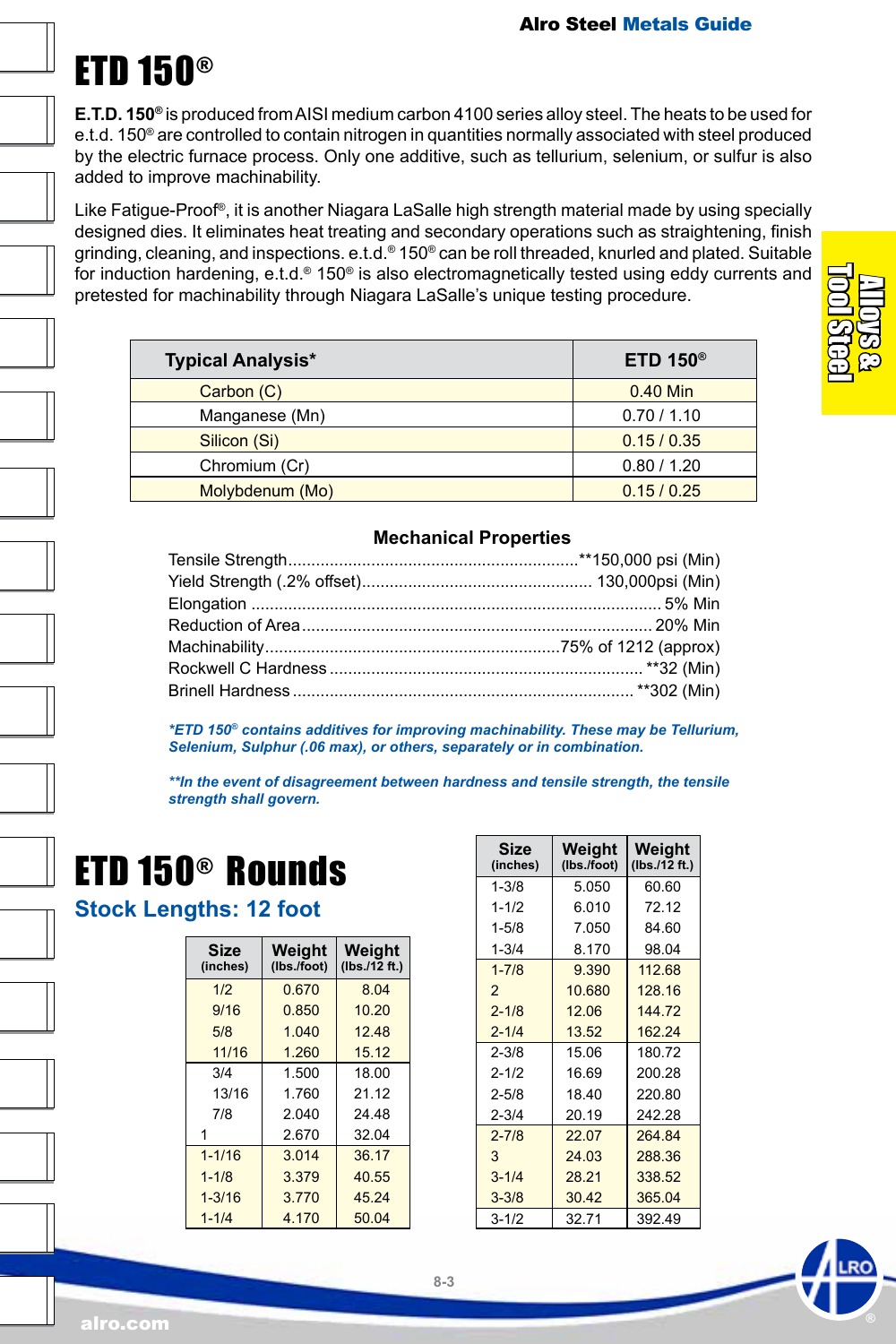### <span id="page-3-0"></span>AISI 4140/41L40 - Annealed HR / CF (Also available in DCF)

This medium carbon alloy grade is widely used for many general purpose parts requiring high tensile strength and toughness. 4140 contains chromium and molybdenum as alloying elements and may be heat treated over a wide range to give the combined advantages of proper hardness, strength and ductility. In conditions where localized hardness may be required, this steel is readily flame or induction hardened.

| <b>Typical Analysis</b> | AISI 4140 / 41L40 |
|-------------------------|-------------------|
| Carbon (C)              | 0.38 / 0.43       |
| Manganese (Mn)          | 0.75/1.00         |
| Silicon (Si)            | 0.15/0.30         |
| Molybdenum (Mo)         | 0.15/0.25         |
| Chromium (Cr)           | 0.80 / 1.10       |
| Phosphorus (P)          | 0.035 MAX         |
| Sulphur (S)             | 0.040 MAX         |
| *Lead                   | 0.15/0.35         |

*\*Applies only to 4140 leaded alloy steel bars.*

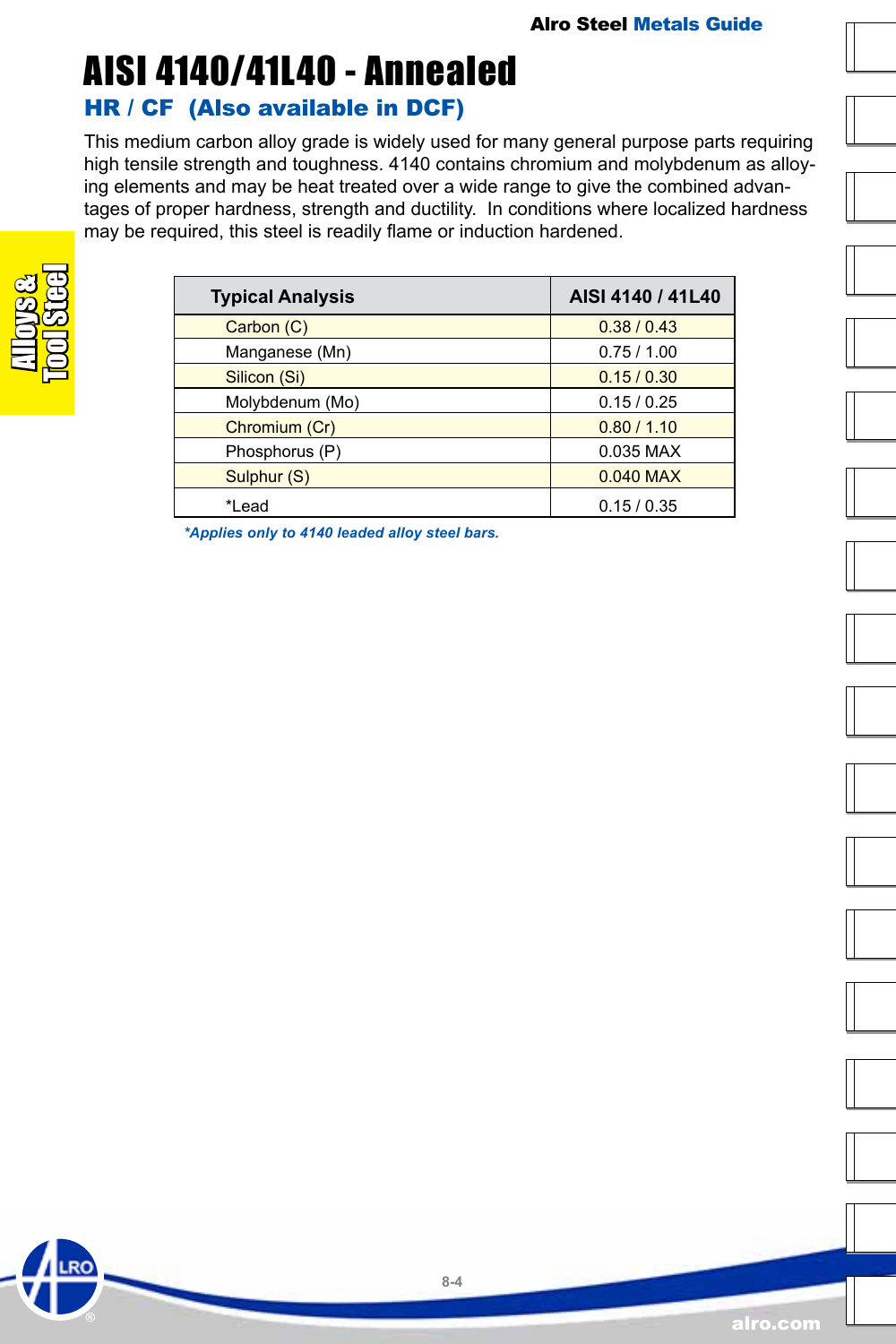### AISI 4140 - Annealed Flats & Squares HR (Cut From Plate) (Also available in DCF)

| <b>Size</b><br>(inches) | Weight<br>(lbs./foot) | <b>Size</b><br>(inches) | Weight<br>(lbs./foot) | <b>Size</b><br>(inches) | Weight<br>(lbs./foot) |
|-------------------------|-----------------------|-------------------------|-----------------------|-------------------------|-----------------------|
| 3/8x                    |                       | 5/8x                    |                       | $\overline{1x}$         |                       |
| 3/8                     | 0.594                 | $2 - 1/4$               | 5.114                 | $\overline{4}$          | 14.169                |
| 1/2                     | 0.765                 | $2 - 1/2$               | 5.667                 | $4 - 1/2$               | 15.914                |
| 5/8                     | 0.935                 | $2 - 3/4$               | 6.220                 | 5                       | 17.658                |
| 3/4                     | 1.105                 | 3                       | 6.773                 | 6                       | 21.146                |
| $\mathbf{1}$            | 1.446                 | $3 - 1/2$               | 7.879                 | 8                       | 28.123                |
| $1 - 1/4$               | 1.786                 | $\overline{4}$          | 8.985                 | 10                      | 35.099                |
| $1 - 1/2$               | 2.126                 | $4 - 1/2$               | 10.092                | 12                      | 42.076                |
| $1 - 3/4$               | 2.467                 | 5                       | 11.198                | 16                      | 56.028                |
| $\overline{2}$          | 2.807                 | $\boldsymbol{6}$        | 13.410                | 20                      | 69.981                |
| $2 - 1/4$               | 3.147                 | 8                       | 17.834                | 24                      | 83.934                |
| $2 - 1/2$               | 3.488                 | 10                      | 22.257                | $1 - 1/4x$              |                       |
| $2 - 3/4$               | 3.827                 | 12                      | 26.682                | $1 - 1/4$               | 5.692                 |
| 3                       | 4.168                 | 16                      | 35.530                | $1 - 1/2$               | 6.778                 |
| $3 - 1/2$               | 4.849                 | 20                      | 44.378                | $1 - 3/4$               | 7.862                 |
| $\overline{4}$          | 5.530                 | 24                      | 53.227                | 2                       | 8.947                 |
| $6\phantom{1}$          | 8.252                 | 3/4x                    |                       | $2 - 1/4$               | 10.032                |
| 1/2x                    |                       | 3/4                     | 2.141                 | $2 - 1/2$               | 11.117                |
| 1/2                     | 1.004                 | 1                       | 2.801                 | $2 - 3/4$               | 12.201                |
| 5/8                     | 1.227                 | $1 - 1/4$               | 3.460                 | 3                       | 13.286                |
| 3/4                     | 1.451                 | $1 - 1/2$               | 4.120                 | $3 - 1/2$               | 15.456                |
| 1                       | 1.897                 | $1 - 3/4$               | 4.779                 | 4                       | 17.625                |
| $1 - 1/4$               | 2.344                 | $\overline{2}$          | 5.438                 | $4 - 1/2$               | 19.795                |
| $1 - 1/2$               | 2.791                 | $2 - 1/4$               | 6.098                 | 5                       | 21.964                |
| $1 - 3/4$               | 3.237                 | $2 - 1/2$               | 6.757                 | 6                       | 26.304                |
| 2                       | 3.684                 | $2 - 3/4$               | 7.417                 | 8                       | 34.982                |
| $2 - 1/4$               | 4.131                 | 3                       | 8.076                 | 10                      | 43.660                |
| $2 - 1/2$               | 4.577                 | $3 - 1/2$               | 9.395                 | 12                      | 52.338                |
| $2 - 3/4$               | 5.024                 | 4                       | 10.713                | 16                      | 69.694                |
| 3                       | 5.471                 | $4 - 1/2$               | 12.032                | 20                      | 87.050                |
| $3 - 1/2$               | 6.364                 | 5                       | 13.351                | 24                      | 104.406               |
| 4                       | 7.257                 | 6                       | 15.988                | $1 - 1/2x$              |                       |
| $4 - 1/2$               | 8.151                 | 8                       | 21.263                | $1 - 1/2$               | 8.106                 |
| 5                       | 9.044                 | 10                      | 26.538                | $\overline{2}$          | 10.702                |
| 6                       | 10.831                | 12                      | 31.813                | $2 - 1/4$               | 11.999                |
| $\overline{7}$          | 12.618                | 16                      | 42.363                | $2 - 1/2$               | 13.296                |
| 8                       | 14.404                | 20                      | 52.913                | $2 - 3/4$               | 14.594                |
| 10                      | 17.978                | 24                      | 63.463                | 3                       | 15.891                |
| 12                      | 21.551                | 1x                      |                       | $3 - 1/2$               | 18.486                |
| 16                      | 28.697                | $\overline{1}$          | 3.704                 | $\overline{4}$          | 21.081                |
| 20                      | 35.844                | $1 - 1/8$               | 4.141                 | $4 - 1/2$               | 23.676                |
| 24                      | 42.991                | $1 - 1/4$               | 4.577                 | 5                       | 26.271                |
|                         |                       |                         | 5.449                 | 6                       | 31.461                |
|                         |                       |                         |                       |                         |                       |
| 5/8x                    |                       | $1 - 1/2$               |                       |                         |                       |
| 5/8                     | 1.520                 | $1 - 3/4$               | 6.321                 | 8                       | 41.841                |
| 3/4                     | 1.796                 | $\overline{2}$          | 7.193                 | 10                      | 52.221                |
| $\mathbf{1}$            | 2.349                 | $2 - 1/4$               | 8.065                 | 12                      | 62.600                |
| $1 - 1/4$               | 2.902                 | $2 - 1/2$               | 8.937                 | 16                      | 83.359                |
| $1 - 1/2$<br>$1 - 3/4$  | 3.455<br>4.008        | $2 - 3/4$<br>3          | 9.809<br>10.681       | 20<br>24                | 104.119<br>124.878    |

*Please refer to pages 8-32 thru 8-34 for alloy tolerances. Note, sizes not listed above can be cut from plate. Weights above include nominal oversize tolerance. Actual weights may vary.*

**Continued on next page**

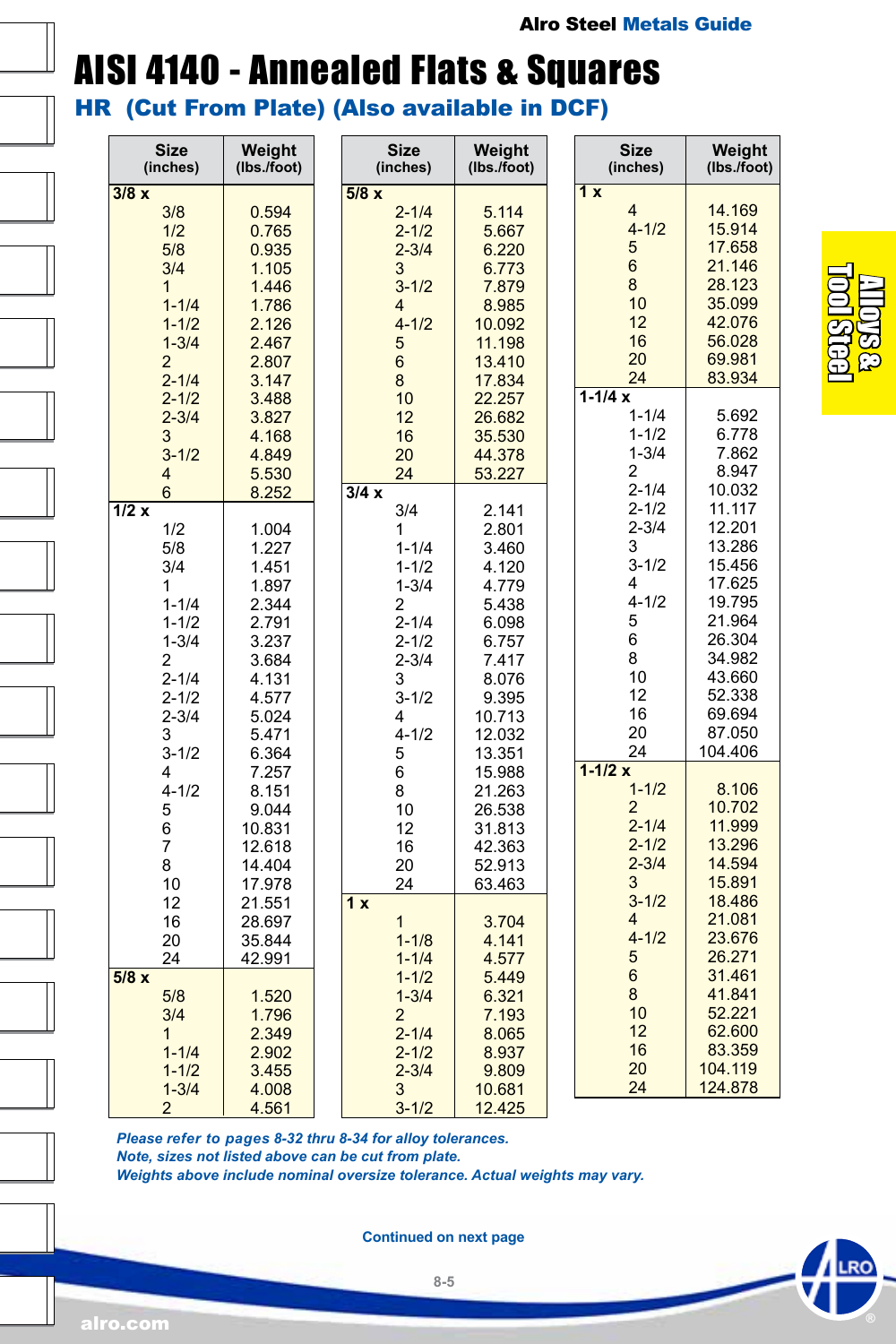### AISI 4140 - Annealed Flats & Squares

HR (Cut from plate) (Also available in DCF)

| <b>Size</b><br>(inches) | Weight<br>(lbs./foot) | <b>Size</b><br>(inches) | Weight<br>(lbs./foot) | <b>Size</b><br>(inches) | Weight<br>(lbs./foot) |
|-------------------------|-----------------------|-------------------------|-----------------------|-------------------------|-----------------------|
| $1 - 3/4x$              |                       | $2 - 1/4x$              |                       | 3x                      |                       |
| $1 - 3/4$               | 10.945                | $2 - 3/4$               | 21.771                | 5                       | 52.112                |
| $\overline{2}$          | 12.456                | 3                       | 23.707                | $6\phantom{1}$          | 62.406                |
| $2 - 1/2$               | 15.476                | $3 - 1/2$               | 27.578                | 8                       | 82.996                |
| 3                       | 18.497                | $\overline{4}$          | 31.449                | 10                      | 103.585               |
| $\overline{4}$          | 24.537                | $4 - 1/2$               | 35.320                | 12                      | 124.174               |
| $4 - 1/2$               | 27.557                | 5                       | 39.191                | 16                      | 165.353               |
| 5                       | 30.578                | $5 - 1/2$               | 43.063                | 20                      | 206.532               |
| $6\phantom{1}$          | 36.619                | $6\phantom{1}$          | 46.934                | 24                      | 247.711               |
| 8                       | 48.700                | 8                       | 62.418                | $3 - 1/2x$              |                       |
| 10                      | 60.781                | 10                      | 77.903                | $3 - 1/2$               | 42.730                |
| 12                      | 72.862                | 12                      | 93.387                | 4                       | 48.525                |
| 16                      | 97.025                | 16                      | 124.357               | $4 - 1/2$               | 54.523                |
| 20                      | 121.188               | 20                      | 155.326               | 5                       | 60.521                |
| 24                      | 145.350               | 24                      | 165.823               | $5 - 1/2$               | 66.723                |
| 2x                      |                       | $2 - 1/2x$              |                       | 6                       | 72.518                |
| $\overline{2}$          | 14.210                | $2 - 1/2$               | 22.015                | 8                       | 96.510                |
| $2 - 1/4$               | 15.933                | $2 - 3/4$               | 24.164                | 10                      | 120.502               |
| $2 - 1/2$               | 17.656                | 3                       | 26.312                | 12                      | 144.495               |
| $2 - 3/4$               | 19.379                | $3 - 1/2$               | 30.609                | 16                      | 192.480               |
| 3                       | 21.102                | 4                       | 34.905                | 20                      | 240.465               |
| $3 - 1/2$               | 24.547                | $4 - 1/2$               | 39.202                | 24                      | 288.451               |
| 4                       | 27.993                | 5                       | 43.498                | 4x                      |                       |
| $4 - 1/2$               | 31.438                | $5 - 1/2$               | 47.795                | $\overline{4}$          | 55.408                |
| 5                       | 34.885                | 6                       | 52.091                | $4 - 1/2$               | 62.257                |
| 6                       | 41.776                | 8                       | 69.277                | 5                       | 69.106                |
| 8                       | 55.559                | 10                      | 86.464                | $5 - 1/2$               | 75.955                |
| 9                       | 62.451                | 12                      | 103.650               | 6                       | 82.804                |
| 10                      | 69.342                | 16                      | 138.022               | 8                       | 110.199               |
| 12                      | 83.125                | 20                      | 172.394               | 10                      | 137.595               |
| 16                      | 110.690               | 24                      | 206.767               | 12                      | 164.991               |
| 20                      | 138.257               | $\overline{3x}$         |                       | 16                      | 219.782               |
| 24                      | 165.822               | 3                       | 31.522                | 20                      | 274.574               |
| $2 - 1/4x$              |                       | $3 - 1/2$               | 36.670                | 24                      | 329.366               |
| $2 - 1/4$               | 17.900                | $\overline{4}$          | 41.817                |                         |                       |
| $2 - 1/2$               | 19.836                | $4 - 1/2$               | 46.964                |                         |                       |

*Please refer to pages 8-32 thru 8-34 for alloy tolerances. Sizes not listed above can be cut from plate.*



RO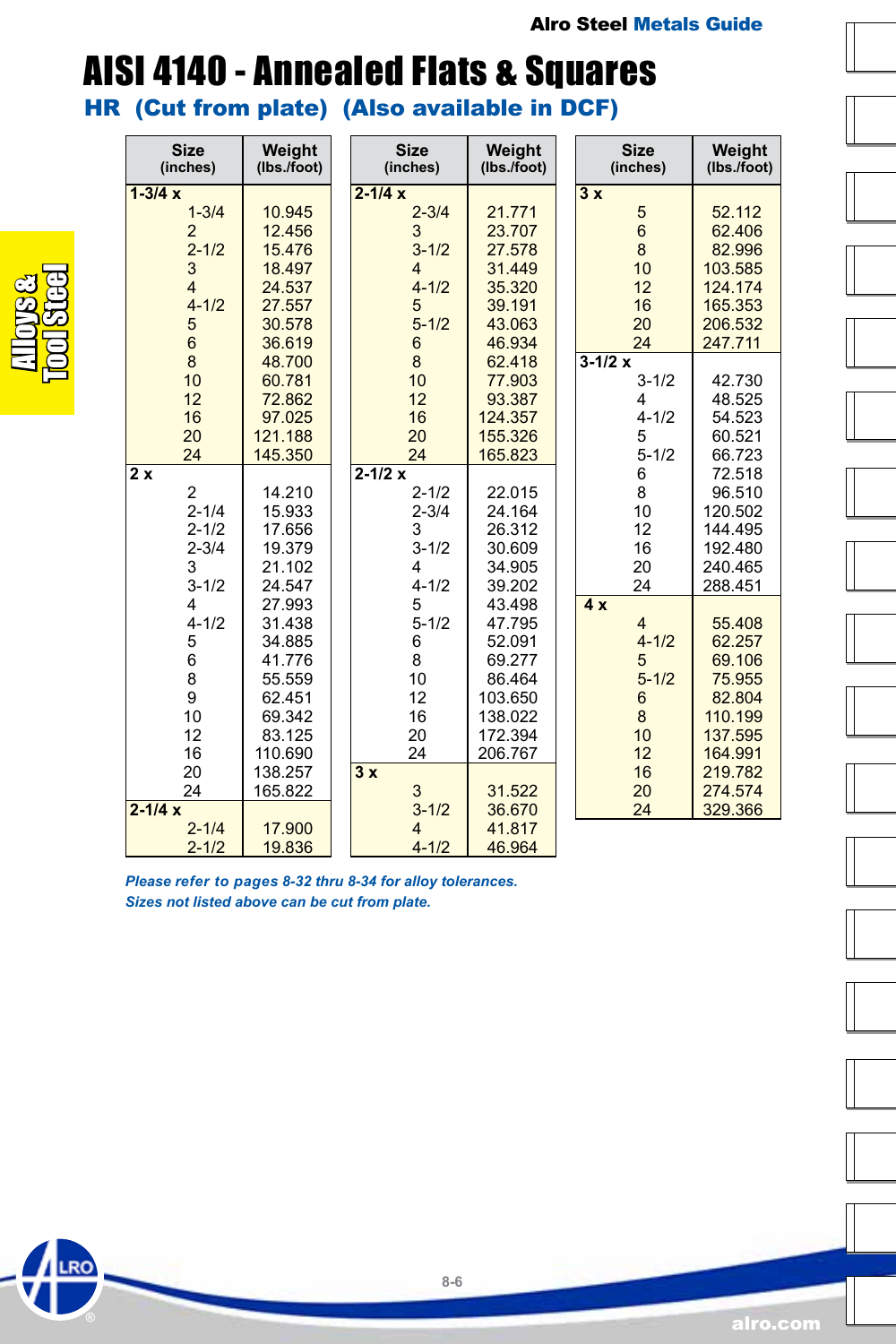### AISI 4140 - Annealed Rounds HR (Also available in DCF)

| <b>Diameter</b><br>(inches) | Weight<br>(lbs./foot) |                | <b>Diameter</b><br>(inches) | Weight<br>(Ibs./foot) |
|-----------------------------|-----------------------|----------------|-----------------------------|-----------------------|
| 5/8                         | 1.044                 |                | $3 - 1/2$                   | 33.434                |
| 3/4                         | 1.500                 |                | $3 - 5/8$                   | 36.070                |
| 7/8                         | 2.040                 |                | $3 - 3/4$                   | 38.568                |
| 1                           | 2.676                 |                | 4                           | 43.814                |
| $1 - 1/8$                   | 3.384                 |                | $4 - 1/4$                   | 49.394                |
| $1 - 1/4$                   | 4.176                 |                | $4 - 1/2$                   | 55.309                |
| $1 - 3/8$                   | 5.052                 |                | $4 - 3/4$                   | 61.859                |
| $1 - 1/2$                   | 6.012                 |                | 5                           | 68.459                |
| $1 - 5/8$                   | 7.056                 |                | $5 - 1/4$                   | 75.393                |
| $1 - 3/4$                   | 8.172                 | $5 - 1/2$      |                             | 82.661                |
| $1 - 7/8$                   | 9.384                 | $5 - 3/4$      |                             | 91.359                |
| $\overline{2}$              | 10.680                |                | 6                           | 99.343                |
| $2 - 1/8$                   | 12.234                |                | $6 - 1/4$                   | 107.662               |
| $2 - 1/4$                   | 13.704                |                | $6 - 1/2$                   | 116.315               |
| $2 - 3/8$                   | 15.258                | $6 - 3/4$      |                             | 126.162               |
| $2 - 1/2$                   | 16.896                | $\overline{7}$ |                             | 135.515               |
| $2 - 5/8$                   | 18.724                |                | $7 - 1/4$                   | 145.202               |
| $2 - 3/4$                   | 20.533                | $7 - 1/2$      |                             | 155.224               |
| $2 - 7/8$                   | 22.426                | $7 - 3/4$      |                             | 165.580               |
| 3                           | 24.409                |                | 8                           | 176.275               |
| $3 - 1/8$                   | 26.463                |                | $8 - 1/4$                   | 187.296               |
| $3 - 1/4$                   | 28.872                |                | $8 - 1/2$                   | 199.737               |
| $3 - 3/8$                   | 31.111                |                | $8 - 3/4$                   | 211.463               |

| Diameter<br>(inches) | Weight<br>(Ibs./foot) |
|----------------------|-----------------------|
| 9                    | 223.522               |
| $9 - 1/4$            | 235 501               |
| $9 - 1/2$            | 248.207               |
| $9 - 3/4$            | 263.735               |
| 10                   | 277.171               |
| $10 - 1/2$           | 305.044               |
| 11                   | 334.253               |
| $11 - 1/2$           | 364.796               |
| 12 <sup>2</sup>      | 396.675               |
| $12 - 1/2*$          | 429.889               |
| $13*$                | 466.624               |
| $13 - 1/2*$          | 502.591               |
| $14*$                | 539.893               |
| $14 - 1/2*$          | 578.531               |
| $15*$                | 618.503               |
| $15 - 1/2*$          | 659.811               |
| $16*$                | 702.454               |
| $17*$                | 791.746               |
| $18*$                | 886.378               |
| $19+$                | 986.351               |
| $20*$                | 1091.664              |
| $22^{*}$             | 1318.314              |
| $24*$                | 1566.326              |



*\* Sizes above 12" are 16-20' randoms, forged and roughturned. Please refer to pages 8-32 thru 8-34 for alloy tolerances. Stock Lengths: 20 foot*



### AISI 4140 Rounds - Q&T

| <b>Typical Analysis</b>  | <b>AISI 4140</b>        |
|--------------------------|-------------------------|
| Carbon (C)               | 0.37/0.49               |
| Manganese (Mn)           | 0.65/1.10               |
| Silicon (Si)             | 0.15/0.35               |
| Molybdenum (Mo)          | 0.15/0.25               |
| Chromium (Cr)            | 0.75/1.20               |
| Sulphur (S)              | $.040$ MAX              |
| Phosphorus (P)           | .035 MAX                |
| <b>Tensile Strength</b>  | approx. 110,000 lbs psi |
| <b>Yield Point</b>       | approx. 85,000 lbs psi  |
| <b>Brinell Hardness</b>  | 269 - 321               |
| <b>Rockwell C</b>        | $28 - 34$               |
| <b>Elongation in 2"</b>  | 16%                     |
| <b>Reduction in Area</b> | 50%                     |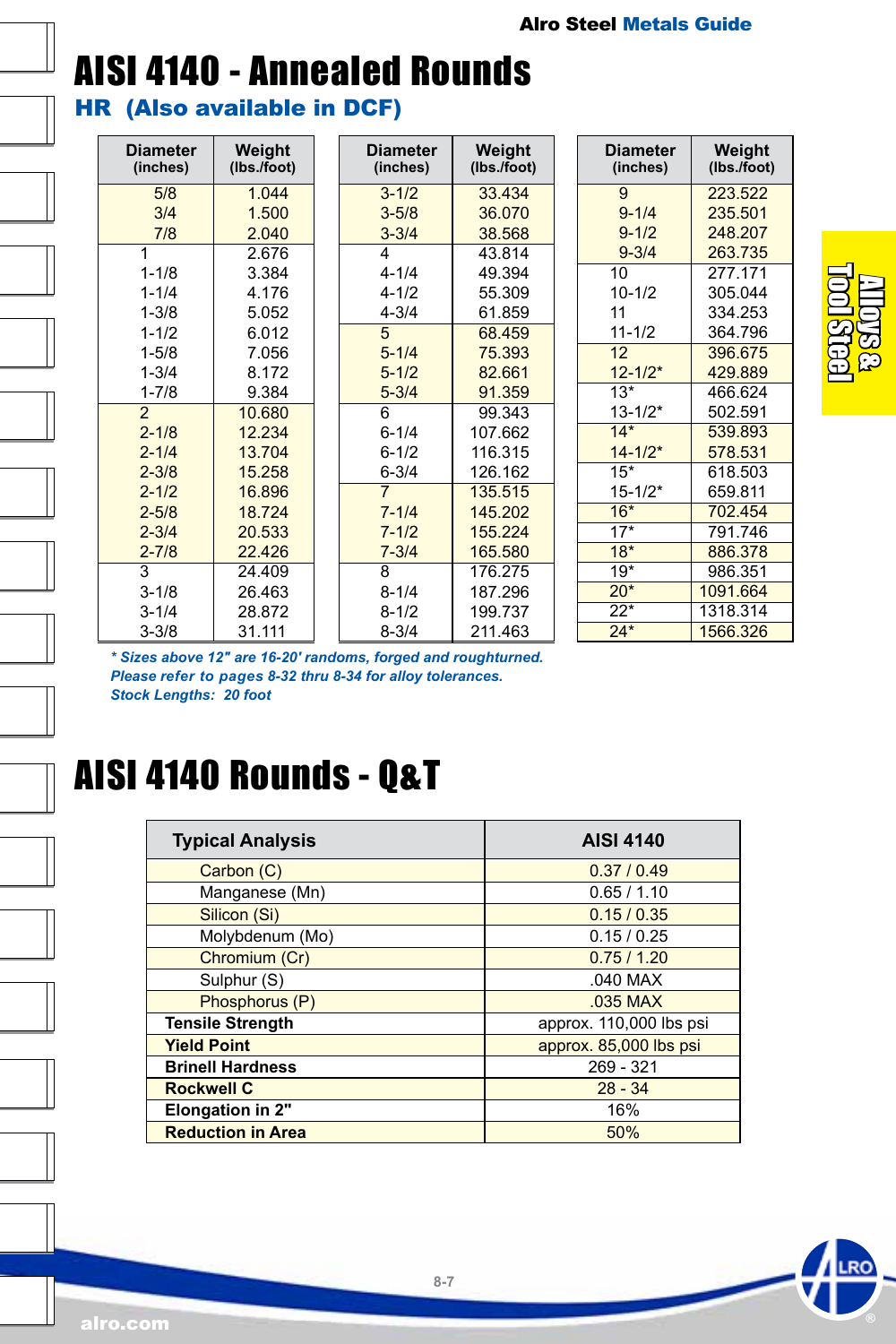### AISI 4140 - Rounds HR Q&T

| <b>Diameter</b><br>(inches) | Weight<br>(Ibs./foot) |
|-----------------------------|-----------------------|
| 3/4                         | 1.500                 |
| 7/8                         | 2.040                 |
| 1                           | 2.670                 |
| $1 - 1/8$                   | 3.379                 |
| $1 - 1/4$                   | 4.170                 |
| $1 - 3/8$                   | 5.048                 |
| $1 - 1/2$                   | 6.010                 |
| $1 - 5/8$                   | 7.050                 |
| $1 - 3/4$                   | 8.180                 |
| $1 - 7/8$                   | 9.387                 |
| $\overline{2}$              | 10.680                |
| $2 - 1/8$                   | 12.234                |
| $2 - 1/4$                   | 13 704                |
| $2 - 3/8$                   | 15.258                |
| $2 - 1/2$                   | 16.896                |
| $2 - 5/8$                   | 18.724                |
| $2 - 3/4$                   | 20.533                |
| $2 - 7/8$                   | 22.426                |
| 3                           | 24.645                |
| $3 - 1/4$                   | 28.872                |
| $3 - 1/2$                   | 33.434                |
| 3-3/4                       | 38.568                |

**Diameter (inches)**

Cold Finished

 $15/16$ 

 $\begin{array}{|c|c|c|c|}\n \hline\n 3/16 & 0.100 \\
\hline\n 1/4 & 0.170\n \end{array}$ 1/4 0.170

 3/8 0.380 7/16 0.510 1/2 0.668<br>9/16 0.845 9/16 0.845

 11/16 1.261 3/4 1.500 13/16 1.763<br>7/8 2 044

 1 2.670 1-1/16 3.010

**Weight (lbs./foot)**

*Please refer to pages 8-32 thru 8-34 for alloy tolerances.*

*Stock Lengths: 20 foot randoms, Bars over 10-1/2" diameter are forged.*

AISI 4140 and 41L40\* Annealed Rounds

 $0.261$ 

 $1.043$ 

 $\frac{2.044}{2.347}$ 

Alloys & Tool Steel

| <b>Diameter</b><br>(inches) | Weight<br>(lbs./foot) |
|-----------------------------|-----------------------|
| $\overline{\mathbf{4}}$     | 43.814                |
| $4 - 1/4$                   | 49.394                |
| $4 - 1/2$                   | 55.309                |
| $4 - 3/4$                   | 61.859                |
| 5                           | 68 459                |
| $5 - 1/4$                   | 75.393                |
| $5 - 1/2$                   | 82.661                |
| 5-3/4                       | 91.359                |
| 6                           | 99 343                |
| $6 - 1/4$                   | 107 662               |
| $6 - 1/2$                   | 116 315               |
| $6 - 3/4$                   | 126.162               |
| 7                           | 135.515               |
| $7 - 1/4$                   | 145.202               |
| $7 - 1/2$                   | 155 224               |
| $7 - 3/4$                   | 165.580               |
| $\mathsf{R}$                | 176,275               |
| $8 - 1/4$                   | 187 296               |
| $8 - 1/2$                   | 199.737               |
| 9                           | 223.522               |
| 9-1/2                       | 248 207               |

| Diameter<br>(inches) | Weight<br>(Ibs./foot) |
|----------------------|-----------------------|
| 10                   | 277 171               |
| $10 - 1/2$           | 305.044               |
| 11                   | 334 253               |
| $11 - 1/2$           | 364.796               |
| 12                   | 396.675               |
| 13                   | 466.624               |
| $13 - 1/2$           | 502.591               |
| 14                   | 539.893               |
| $14 - 1/2$           | 578.531               |
| 15                   | 618 503               |
| $15 - 1/2$           | 659.811               |
| 16                   | 702.454               |
| 18                   | 886.378               |
| 20                   | 1091.664              |
| 22                   | 1318.314              |
| 23                   | 1435.275              |
| 24                   | 1566.326              |
| 26                   | 1826.400              |















*Refer to pages 8-32 thru 8-34 for alloy tolerances. Stock Lengths: 12 foot (20 foot available in most sizes). \*41L40 is a superior free machining direct hardening alloy (Lead of .15/.35).*

**Diameter (inches)**

 $1 - 9/16$ 

**Weight (lbs./foot)**

1-1/4 4.172

8.177

 1-1/8 3.379 1-3/16 3.770<br>1-1/4 4.172

 1-5/16 4.600 1-3/8 5.048  $1-7/16$  5.517  $\begin{array}{|c|c|c|c|}\n 1-1/2 & \quad 6.008 \\
\hline\n 1-9/16 & \quad 6.519\n \end{array}$ 

1-5/8 7.050<br>1-3/4 8.177

 1-7/8 9.387 1-15/16 10.023 2 10.680 2-1/8 12.057 2-1/4 13.517 **Diameter (inches)**

**Weight (lbs./foot)**

17.532

28.202

37.547

54.068

 2-3/8 15.060 2-1/2 16.688<br>2-9/16 17.532

 2-5/8 18.398 2-3/4 20.192 2-7/8 22.069  $\begin{array}{|c|c|c|}\n \hline\n 3 & 24.030 \\
\hline\n 3-1/4 & 28.202\n \hline\n \end{array}$ 

3-1/2 32.708<br>3-3/4 37.547

 4 42.720 4-1/4 48.227<br>4-1/2 54.068

5 66.750



alro.com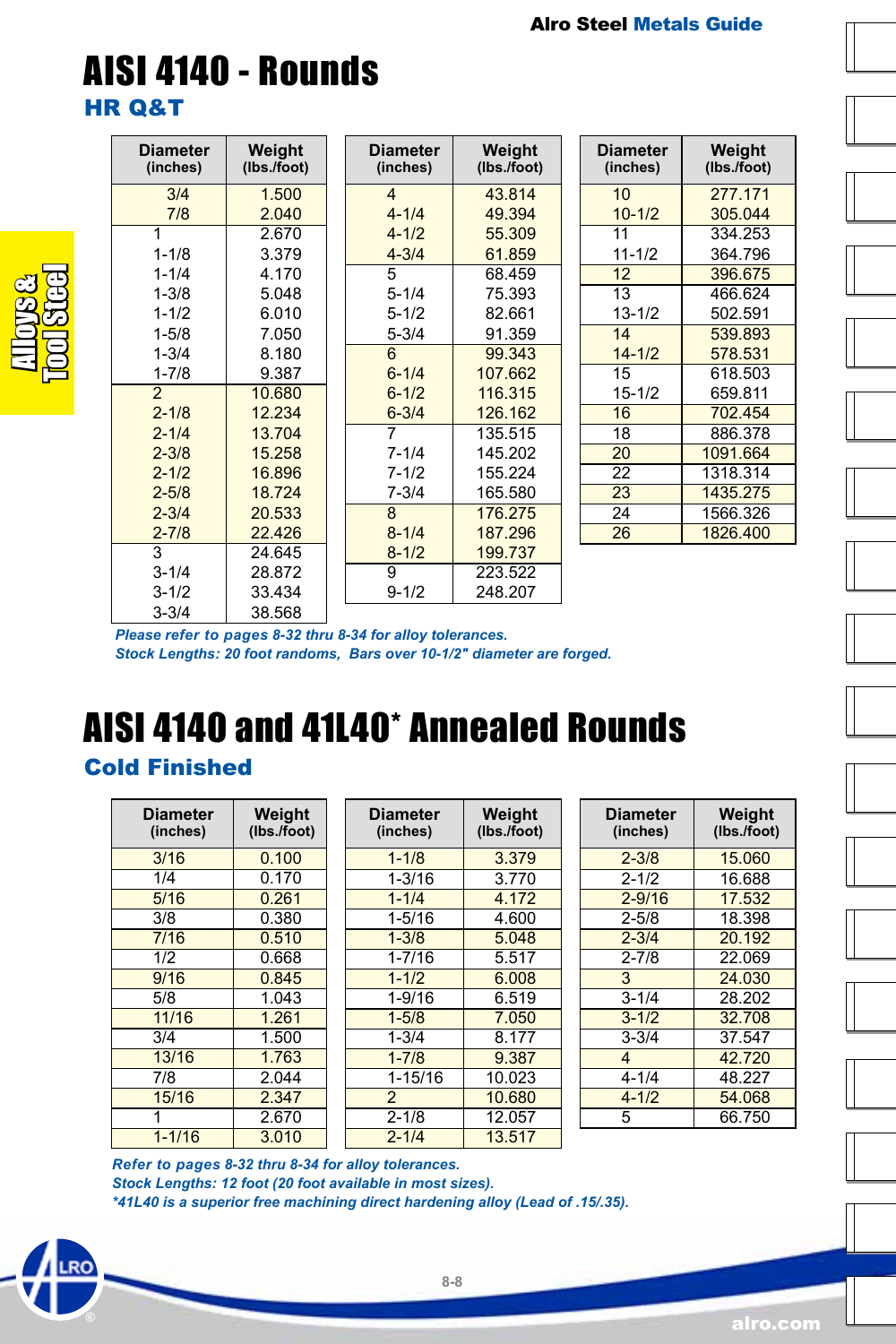### AISI 4140/4142 Q&T Rounds Cold Finish T&P

4140/4142 CF Q&T SR is a general purpose alloy used where substantial strength, toughness and hardness are required. Through tempering, quenching and the cold-finishing process, the end result is improved strength and ductility, improved toughness, better fatigue resistance and superior surface condition.

4140 CF Q&T SR Rounds are also calcium-treated for improved machinability and fully stress relieved after drawing so that distortion during machining is held to a minimum.

### AISI 4140 Quench & Tempered Rounds Cold Finish T&P

| <b>Diameter</b><br>(inches) | Length<br>(feet) | Weight<br>(lbs./foot) |
|-----------------------------|------------------|-----------------------|
| 3/8                         | 12               | .375                  |
| 1/2                         | 12               | .667                  |
| 5/8                         | 12               | 1.042                 |
| 3/4                         | 12               | 1.501                 |
| 7/8                         | 20               | 2.044                 |
| 1                           | 20               | 2.670                 |
| $1 - 1/8$                   | 20               | 3.379                 |
| $1 - 3/16$                  | 20               | 3.765                 |
| $1 - 1/4$                   | 20               | 4.171                 |
| $1 - 3/8$                   | 20               | 5.047                 |
| $1 - 7/16$                  | 20               | 5.510                 |
| $1 - 1/2$                   | 20               | 6.007                 |
| $1 - 5/8$                   | 20               | 7.050                 |
| $1 - 3/4$                   | 20               | 8.176                 |
| $1 - 7/8$                   | 20               | 9.387                 |
| 1-15/16                     | 20               | 10.020                |
| $\overline{2}$              | 20               | 10.680                |

| Diameter<br>(inches) | Length<br>(feet) | Weight<br>(lbs./foot) |
|----------------------|------------------|-----------------------|
| $2 - 3/16$           | 20               | 12.776                |
| $2 - 1/4$            | 20               | 13.516                |
| $2 - 7/16$           | 20               | 15.863                |
| $2 - 1/2$            | 20               | 16.687                |
| $2 - 11/16$          | 20               | 19.277                |
| $2 - 3/4$            | 20               | 20.191                |
| $2 - 15/16$          | 20               | 23.031                |
| 3                    | 20               | 24.030                |
| $3 - 1/4$            | 20               | 28.202                |
| $3 - 7/16$           | 20               | 31.541                |
| $3 - 1/2$            | 20               | 32.707                |
| $3 - 15/16$          | 20               | 41.384                |
| 4                    | 20               | 42.720                |
| 4-7/16               | 20               | 52.564                |
| $4 - 1/2$            | 20               | 54.080                |
| 5                    | 20               | 66.750                |
| 6                    | 20               | 96.120                |

*Please refer to pages 8-32 thru 8-34 for alloy tolerances. Stock Lengths: 12 foot randoms.*

### AISI 4140 Annealed Squares Cold Finish

| <b>Size</b><br>(inches) | Weight<br>(lbs./foot) |
|-------------------------|-----------------------|
| 3/8                     | 0.478                 |
| 1/2                     | 0.850                 |
| 5/8                     | 1.328                 |
| 3/4                     | 1.913                 |
| 7/8                     | 2.603                 |

| Size<br>(inches) | Weight<br>(lbs./foot) |
|------------------|-----------------------|
|                  | 3.400                 |
| $1 - 1/8$        | 4.303                 |
| $1 - 1/4$        | 5.313                 |
| $1 - 1/2$        | 7.650                 |
|                  |                       |

| <b>Size</b><br>(inches) | Weight<br>(lbs./foot) |
|-------------------------|-----------------------|
| $1 - 3/4$               | 10.413                |
| 2                       | 13.600                |
| $2 - 1/2$               | 21.250                |
| 3                       | 30.600                |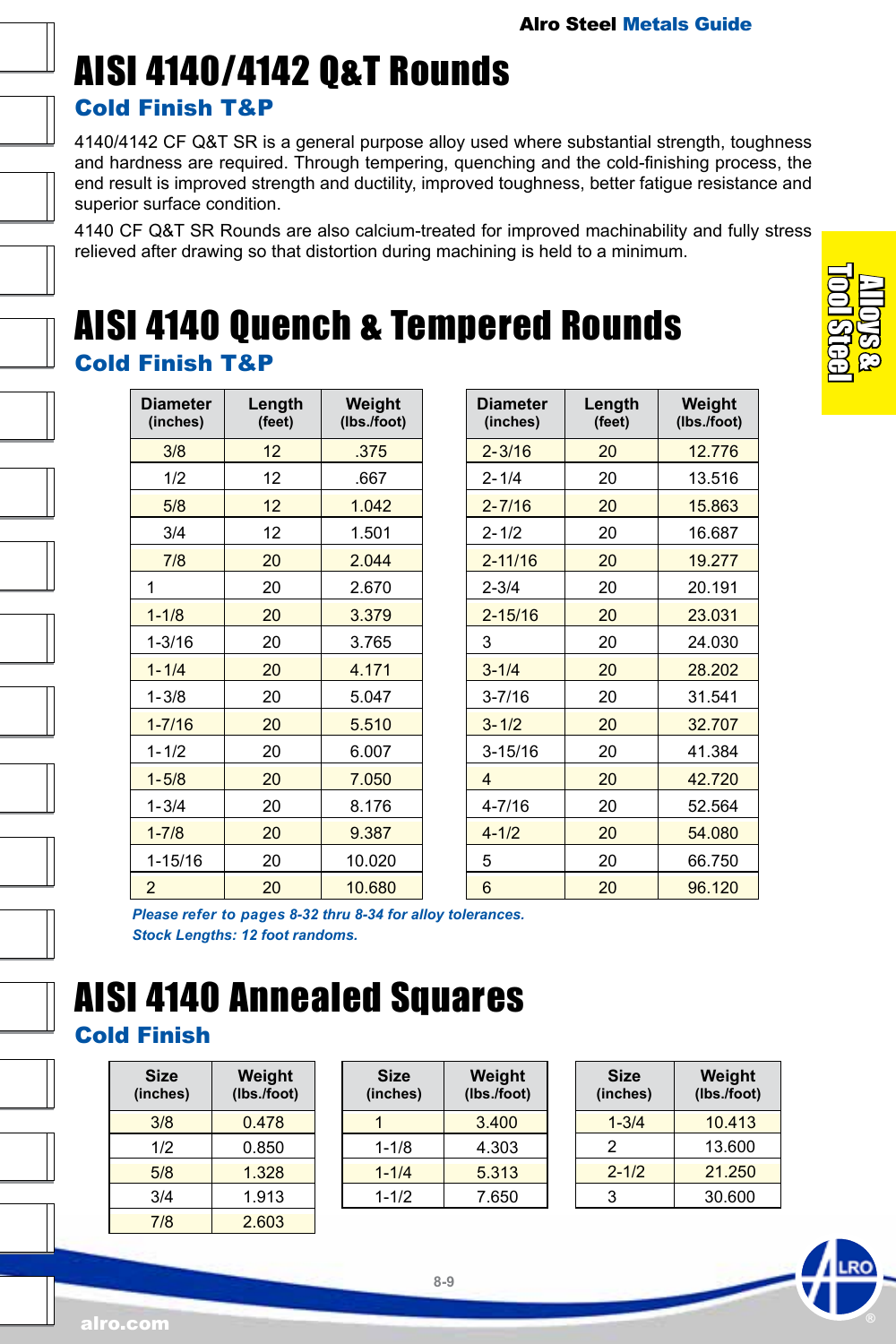### AISI 4140 Annealed Hexagons Cold Finish

| Size<br>(inches) | Weight<br>(lbs./foot) |
|------------------|-----------------------|
| 3/8              | 0.413                 |
| 7/16             | 0.563                 |
| 1/2              | 0.735                 |
| 9/16             | 0.930                 |
| 5/8              | 1.148                 |
| 11/16            | 1.300                 |
| 3/4              | 1.654                 |
| 13/16            | 1.953                 |
| 7/8              | 2.251                 |

| <b>Size</b><br>(inches) | Weight<br>(lbs./foot) |
|-------------------------|-----------------------|
| 15/16                   | 2.584                 |
| 1                       | 2940                  |
| $1 - 1/16$              | 3.324                 |
| $1 - 1/8$               | 3.721                 |
| $1 - 1/4$               | 4.594                 |
| $1 - 3/8$               | 5.558                 |
| $1 - 7/16$              | 6.085                 |
| $1 - 1/2$               | 6.625                 |

| Size<br>(inches) | Weight<br>(Ibs./foot) |
|------------------|-----------------------|
| $1 - 5/8$        | 7.763                 |
| $1 - 3/4$        | 9.004                 |
| $1 - 7/8$        | 10.350                |
| 2                | 11.780                |
| $2 - 1/4$        | 14 910                |
| $2 - 1/2$        | 18.400                |
| $2 - 3/4$        | 22.220                |
| 3                | 26.500                |

*Please refer to pages 8-32 thru 8-33 for alloy tolerances. Stock Lengths: 12 foot randoms*

## AISI 4140 Annealed Flats

#### Cold Finish

Alloys & Tool Steel

|      | <b>Size</b><br>(inches) | Weight<br>(lbs./foot) |            | <b>Size</b><br>(inches) | Weight<br>(lbs./foot) | <b>Size</b><br>(inches) |                 | Weight<br>(Ibs./foot) |
|------|-------------------------|-----------------------|------------|-------------------------|-----------------------|-------------------------|-----------------|-----------------------|
| 1/4x |                         |                       | 3/4x       |                         |                       | $1 - 1/4x$              |                 |                       |
|      | $1 - 1/2$               | 1.28                  |            | 1                       | 2.55                  |                         | 5               | 21.25                 |
|      | $\overline{2}$          | 1.70                  |            | $1 - 1/4$               | 3.19                  |                         | $6\overline{6}$ | 25.50                 |
|      | 3                       | 2.55                  |            | $1 - 1/2$               | 3.83                  | $1 - 1/2 x$             |                 |                       |
| 3/8x |                         |                       |            | $\overline{2}$          | 5.10                  |                         | 2               | 10.20                 |
|      | 1                       | 1.28                  |            | $2 - 1/2$               | 6.38                  |                         | $2 - 1/2$       | 12.75                 |
|      | $1 - 1/4$               | 1.59                  |            | 3                       | 7.65                  |                         | 3               | 15.30                 |
|      | $1 - 1/2$               | 1.91                  |            | $\overline{4}$          | 10.20                 |                         | $3 - 1/2$       | 17.84                 |
|      | $\overline{\mathbf{c}}$ | 2.55                  |            | 5                       | 12.75                 |                         | 4               | 20.40                 |
|      | 3                       | 3.83                  |            | $6\overline{6}$         | 15.30                 |                         | 5               | 25.50                 |
|      | $3 - 1/2$               | 4.46                  | 1 x        | $1 - 1/4$               | 4.25                  |                         | 6               | 30.60                 |
|      | 4                       | 5.10                  |            | $1 - 1/2$               | 5.10                  | 2x                      |                 |                       |
| 1/2x |                         |                       |            | $1 - 3/4$               | 5.95                  |                         | $2 - 1/2$       | 17.00                 |
|      | 1                       | 1.70                  |            | $\overline{2}$          | 6.80                  |                         | 3               | 20.40                 |
|      | $1 - 1/2$               | 2.55                  |            | $2 - 1/2$               | 8.50                  |                         | $3 - 1/2$       | 23.80                 |
|      | $\overline{2}$          | 3.40                  |            | 3                       | 10.20                 |                         | 4               | 27.20                 |
|      | $2 - 1/2$               | 4.25                  |            | $3 - 1/2$               | 11.90                 |                         | 5               | 34.00                 |
|      | $\sqrt{3}$              | 5.10                  |            | 4                       | 13.60                 |                         | 6               | 40.80                 |
|      | $\overline{4}$          | 6.80                  |            | 5                       | 17.00                 | $2 - 1/2x$              |                 |                       |
|      | $4 - 1/2$               | 7.65                  |            | 6                       | 20.40                 |                         | 4               | 34.00                 |
|      | 5                       | 8.50                  |            | $\overline{7}$          | 23.80                 | 3x                      |                 |                       |
|      | $6\overline{6}$         | 10.20                 |            | 8                       | 27.20                 |                         | $\overline{4}$  | 40.80                 |
| 5/8x |                         |                       | $1 - 1/4x$ |                         |                       |                         | 5               | 51.00                 |
|      | 1                       | 2.13                  |            | $1 - 1/2$               | 6.38                  |                         |                 |                       |
|      | $\overline{c}$          | 4.25                  |            | $\overline{2}$          | 8.50                  |                         |                 |                       |
|      | $2 - 1/2$               | 5.31                  |            | $2 - 1/4$               | 9.56                  |                         |                 |                       |
|      | 3                       | 6.77                  |            | 3                       | 12.75                 |                         |                 |                       |
|      | 4                       | 8.50                  |            | $3 - 1/2$               | 14.88                 |                         |                 |                       |
|      | $\frac{5}{6}$           | 10.63                 |            | 4                       | 17.00                 |                         |                 |                       |
|      |                         | 12.75                 |            | $4 - 1/2$               | 19.13                 |                         |                 |                       |

*Please refer to pages 8-32 thru 8-34 for alloy tolerances.*

**8-10**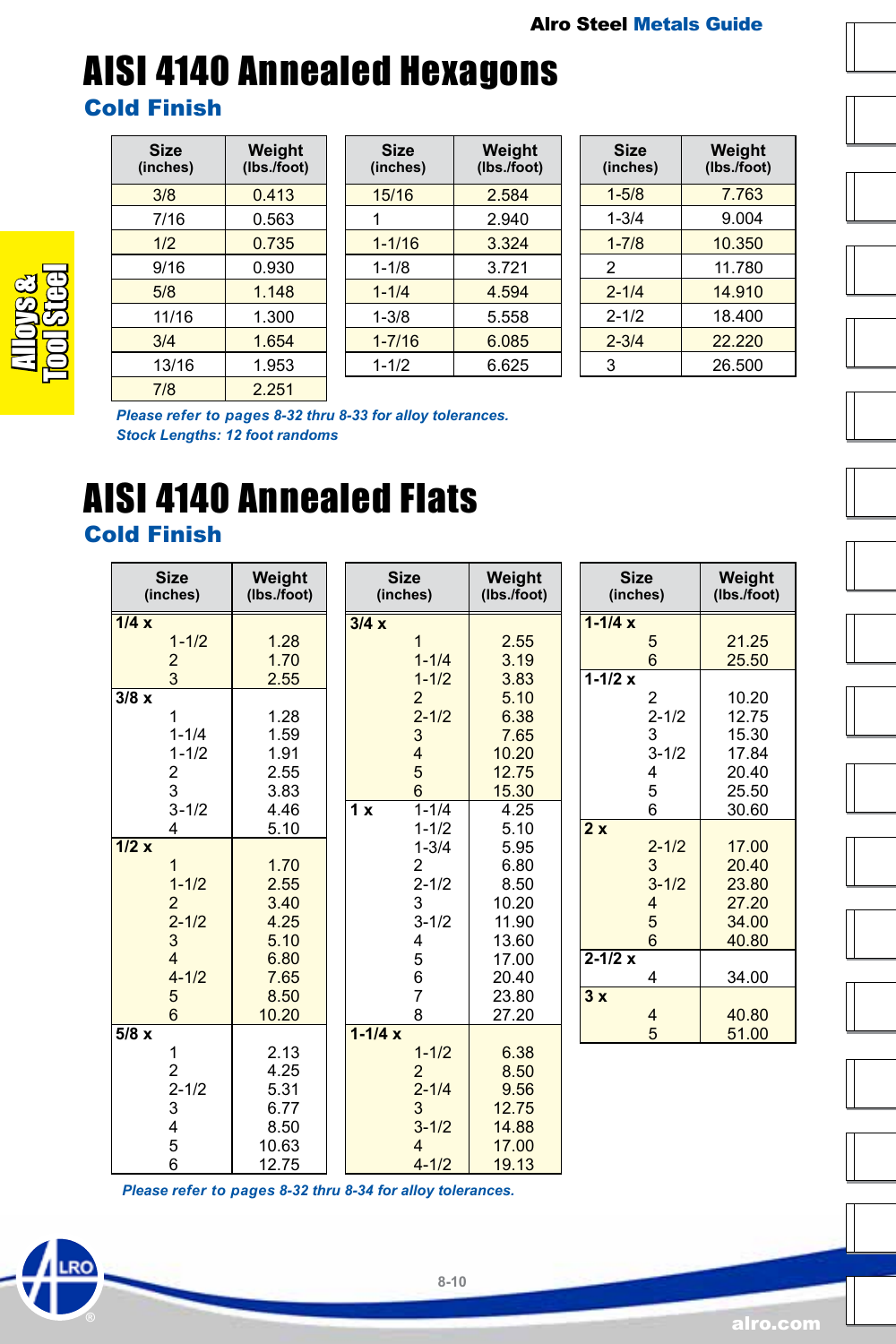### <span id="page-10-0"></span>AISI 4140/4142 (MOD) DCF

#### Medium Carbon Alloy, Pre-Hardened (Cut From Plate)

#### **Also available in HR**

4140/4142 is a fine pre-hardened alloy steel, ready for use and is machinable in its hardened state 260/321 Brinell for thickness under 3" and 241/321 Brinell for 3" and over.

#### **Typical Applications**

Strippers, Holder Blocks, Mold Bases, Ejectors, Back Up and Support Tooling, Fixtures, Jigs, Molds, Cams, and many more applications where time and money are important considerations.

| <b>Typical Analysis</b>                           | AISI 4140/4142 (MOD) |
|---------------------------------------------------|----------------------|
| Carbon (C)                                        | 0.36 / 0.46          |
| Manganese (Mn)                                    | 0.70 / 1.70          |
| Silicon (Si)                                      | 0.15/0.45            |
| Molybdenum (Mo)                                   | 0.15/0.35            |
| Chromium (Cr)                                     | 0.75/1.20            |
| Phosphorus (P)                                    | $0.035$ max.         |
| Sulphur (S)                                       | $0.040$ max.         |
| Nickel (Ni)                                       | $0.50$ max.          |
| <b>Tempering</b>                                  |                      |
| <b>Tempering temperature</b>                      |                      |
| Approx. tempered hardness, Rockwell C             | 26-34                |
| <b>Wear Resistance</b>                            | Medium               |
| <b>Toughness</b>                                  | <b>Very High</b>     |
| <b>Resistance to Softening Effect of Elevated</b> |                      |
| Temperature                                       | Low                  |
| <b>Depth of Hardening</b>                         | Medium               |
| Machinability                                     | Medium               |
| <b>Grindability</b>                               | High                 |

*Please refer to pages 8-32 thru 8-34 for alloy tolerances.*

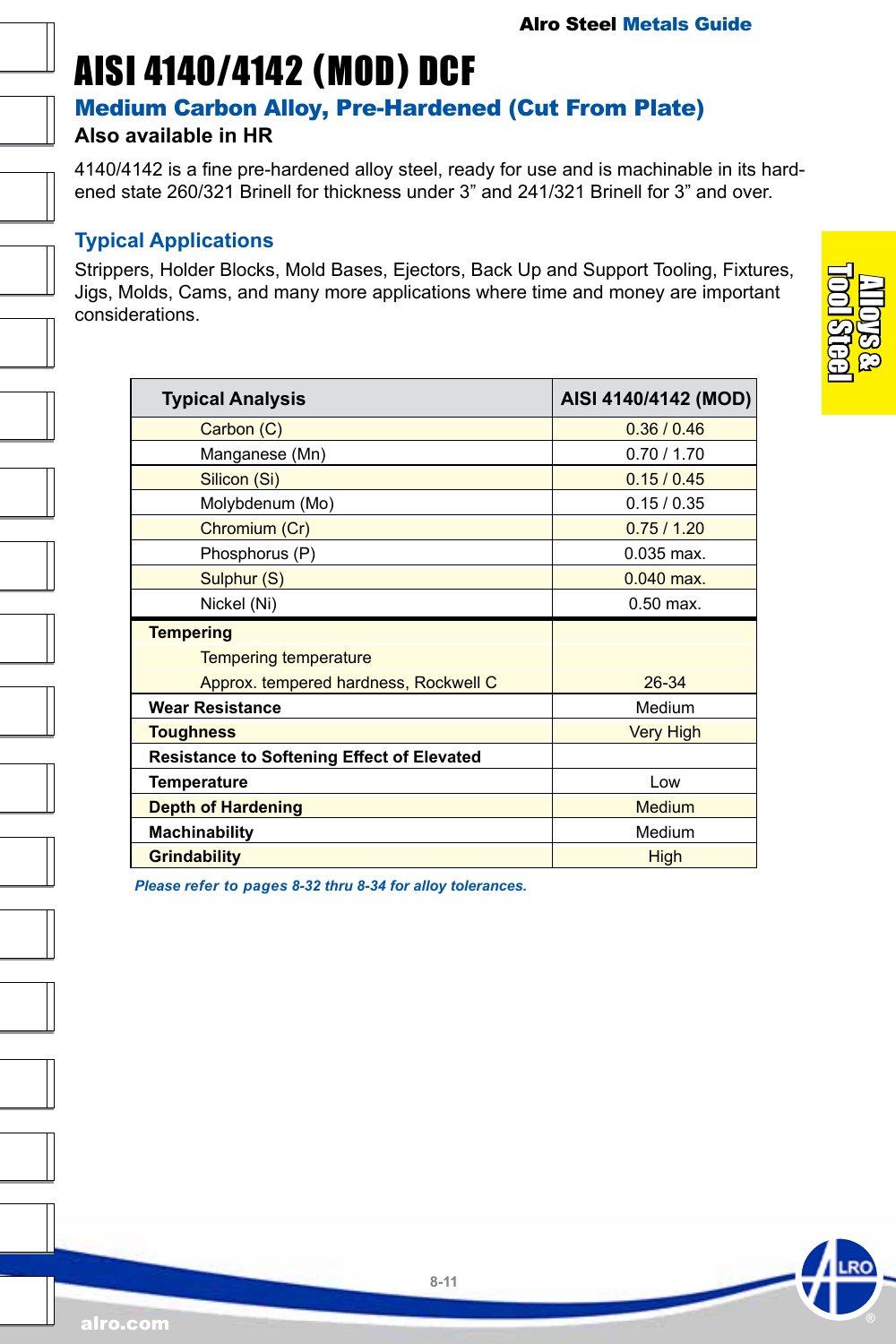## AISI 4140/4142 (MOD) - Flats & Squares

Pre-Hardened DCF, HR Pre-Hardened, Annealed DCF and HR Annealed (Cut from Plate)

| <b>Size</b><br>(inches)                               | Weight<br>(lbs./foot)              | <b>Size</b><br>(inches)                               | Weight<br>(lbs./foot)                | <b>Size</b><br>(inches)                  | Weight<br>(Ibs./foot)                |
|-------------------------------------------------------|------------------------------------|-------------------------------------------------------|--------------------------------------|------------------------------------------|--------------------------------------|
| 1/4x<br>1/2<br>5/8                                    | 0.540<br>0.657                     | 3/8x<br>12<br>16                                      | 18.691<br>24.858                     | 5/8x<br>$4 - 1/2$<br>5                   | 10.125<br>11.231                     |
| 3/4<br>$\overline{1}$<br>$1 - 1/8$                    | 0.774<br>1.008<br>1.125            | 20<br>24<br>32                                        | 31.024<br>37.191<br>49.524           | 6<br>8<br>10                             | 13.443<br>17.867<br>22.291           |
| $1 - 1/4$<br>$1 - 1/2$<br>$1 - 3/4$<br>$\overline{2}$ | 1.242<br>1.476<br>1.710<br>1.944   | 1/2x<br>1/2<br>5/8                                    | 1.031<br>1.254                       | 12<br>16<br>20<br>24                     | 29.006<br>38.576<br>48.146<br>57.715 |
| $2 - 1/4$<br>$2 - 1/2$<br>$2 - 3/4$                   | 2.178<br>2.412<br>2.646            | 3/4<br>$\mathbf{1}$<br>$1 - 1/4$                      | 1.478<br>1.924<br>2.371              | 32<br>3/4x<br>3/4                        | 76.855<br>2.181                      |
| 3<br>$3 - 1/2$<br>$3 - 3/4$                           | 2.880<br>3.348<br>3.582            | $1 - 1/2$<br>$1 - 3/4$<br>$\overline{2}$<br>$2 - 1/4$ | 2.818<br>3.264<br>3.711<br>4.158     | 1<br>$1 - 1/4$<br>$1 - 1/2$              | 2.841<br>3.500<br>4.159              |
| $\overline{4}$<br>$4 - 1/2$<br>5                      | 3.816<br>4.284<br>4.751            | $2 - 1/2$<br>$2 - 3/4$<br>3                           | 4.604<br>5.051<br>5.498              | $1 - 3/4$<br>$\overline{2}$<br>$2 - 1/4$ | 4.819<br>5.478<br>6.137              |
| 6<br>$\overline{7}$<br>8                              | 5.687<br>6.623<br>7.559            | $3 - 1/2$<br>4<br>5                                   | 6.391<br>7.284<br>9.071              | $2 - 1/2$<br>$2 - 3/4$<br>3              | 6.797<br>7.456<br>8.116              |
| 9<br>10<br>12<br>16                                   | 8.495<br>9.431<br>13.533<br>17.998 | 6<br>$6 - 1/2$<br>$\overline{7}$                      | 10.858<br>11.751<br>12.644           | $3 - 1/2$<br>4<br>5<br>$6\phantom{a}$    | 9.434<br>10.753<br>13.390<br>16.028  |
| 20<br>24<br>32                                        | 22.463<br>26.928<br>35.858         | 8<br>9<br>10                                          | 14.431<br>16.218<br>18.004           | 8<br>10<br>12                            | 21.303<br>26.578<br>34.164           |
| 3/8x<br>3/8<br>1/2                                    | 0.615<br>0.785                     | 12<br>14<br>16                                        | 23.849<br>27.783<br>31.717           | 16<br>20<br>24                           | 45.435<br>56.706<br>67.978           |
| 5/8<br>3/4<br>1                                       | 0.956<br>1.126<br>1.466            | 18<br>20<br>24<br>32                                  | 35.651<br>39.585<br>47.453<br>63.190 | 32<br>7/8x<br>7/8                        | 90.521<br>2.916                      |
| $1 - 1/4$<br>$1 - 1/2$<br>$1 - 3/4$                   | 1.806<br>2.147<br>2.487            | 5/8x<br>5/8<br>3/4<br>1                               | 1.553<br>1.829<br>2.382              | 1<br>$1 - 1/4$<br>$1 - 1/2$              | 3.299<br>4.064<br>4.830              |
| $\overline{2}$<br>$2 - 1/4$<br>$2 - 1/2$              | 2.827<br>3.168<br>3.508            | $1 - 1/4$<br>$1 - 1/2$<br>$1 - 3/4$                   | 2.935<br>3.488<br>4.041              | $1 - 3/4$<br>2<br>$2 - 1/4$              | 5.596<br>6.362<br>7.127              |
| $2 - 3/4$<br>3<br>$3 - 1/2$                           | 3.848<br>4.189<br>4.869            | 2<br>$2 - 1/4$<br>$2 - 1/2$                           | 4.594<br>5.148<br>5.701              | $2 - 1/2$<br>$2 - 3/4$<br>3              | 7.893<br>8.659<br>9.424              |
| 4<br>6<br>7                                           | 5.550<br>8.272<br>9.634            | $2 - 3/4$<br>3<br>$3 - 1/2$                           | 6.254<br>6.807<br>7.913              | $3 - 1/2$<br>4<br>$4 - 1/2$              | 10.956<br>12.487<br>14.019           |
| 8<br>10                                               | 10.995<br>13.718                   | 4                                                     | 9.019                                | 5                                        | 15.550                               |

*Please refer to pages 8-32 thru 8-34 for alloy tolerances. Note, sizes not listed above can be cut from plate.*



Alloys & Tool Steel

**Continued on next page**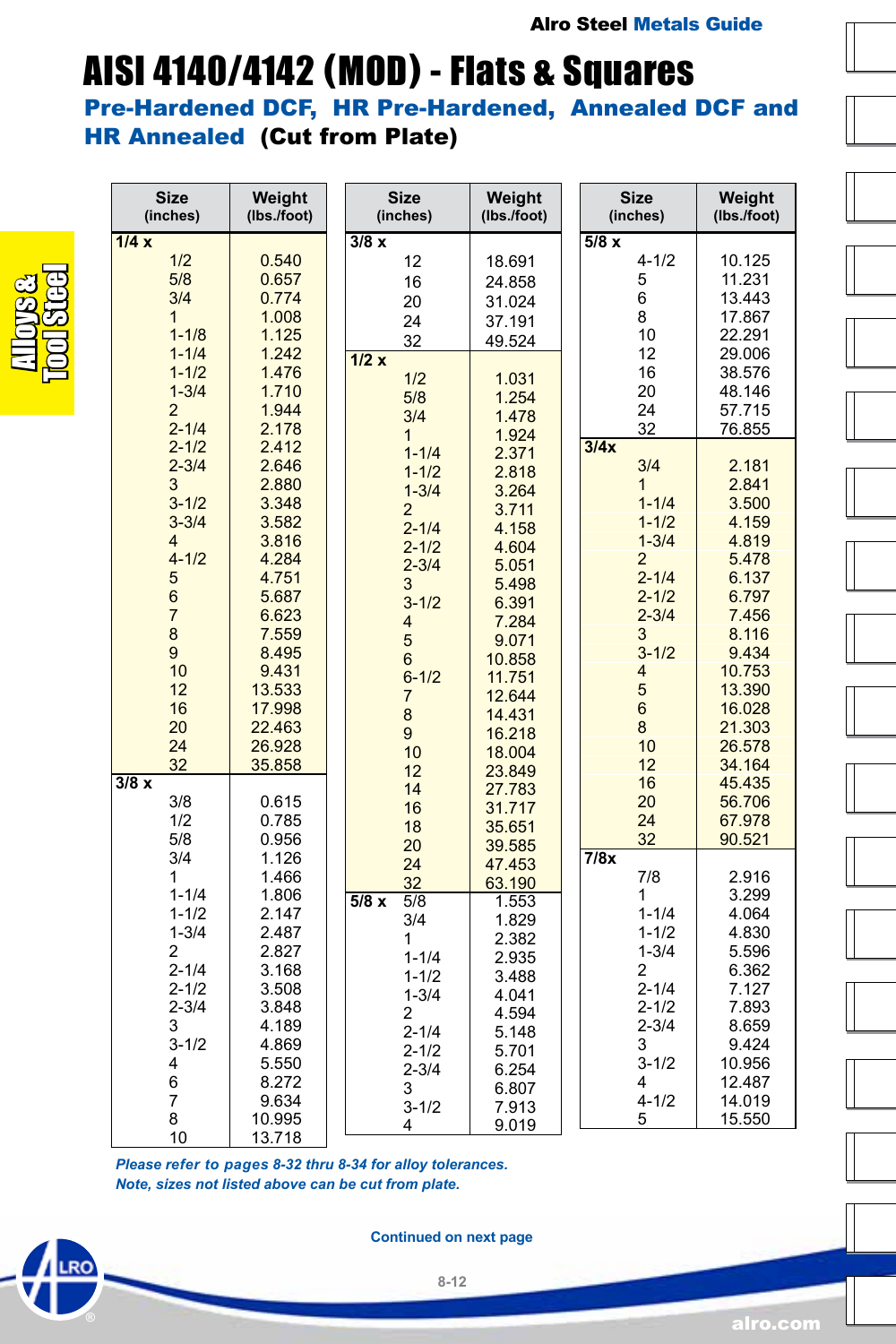# AISI 4140/4142 (MOD) - Flats & Squares

Pre-Hardened DCF, HR Pre-Hardened, Annealed DCF and HR Annealed (Cut from Plate)

| <b>Size</b><br>(inches)                                                                                             | Weight<br>(lbs./foot)                                                                           | <b>Size</b><br>(inches)                                                                                                                        | Weight<br>(Ibs./foot)                                                                                       | <b>Size</b><br>(inches)                                                                                         | Weight<br>(Ibs./foot)                                                                                      |
|---------------------------------------------------------------------------------------------------------------------|-------------------------------------------------------------------------------------------------|------------------------------------------------------------------------------------------------------------------------------------------------|-------------------------------------------------------------------------------------------------------------|-----------------------------------------------------------------------------------------------------------------|------------------------------------------------------------------------------------------------------------|
| 7/8x<br>6<br>8<br>10<br>12<br>16<br>20<br>24<br>32<br>1x<br>1<br>$1 - 1/4$                                          | 18.613<br>24.739<br>30.865<br>39.321<br>52.294<br>65.267<br>78.240<br>104.186<br>3.757<br>4.629 | $1 - 1/4x$<br>$1 - 1/4$<br>$1 - 1/2$<br>$1 - 3/4$<br>$\overline{2}$<br>$2 - 1/4$<br>$2 - 1/2$<br>$2 - 3/4$<br>3<br>$3 - 1/2$<br>$\overline{4}$ | 5.758<br>6.843<br>7.927<br>9.012<br>10.097<br>11.182<br>12.267<br>13.351<br>15.521<br>17.690                | $1 - 1/2x$<br>$4 - 1/2$<br>5<br>$6\phantom{a}$<br>8<br>10<br>12<br>16<br>20<br>24<br>32                         | 23.754<br>26.349<br>31.539<br>41.919<br>52.298<br>65.109<br>86.590<br>108.071<br>129.552<br>172.514        |
| $1 - 1/2$<br>$1 - 3/4$<br>$\overline{2}$<br>$2 - 1/4$<br>$2 - 1/2$<br>$2 - 3/4$<br>3<br>$3 - 1/2$<br>4<br>$4 - 1/2$ | 5.501<br>6.373<br>7.245<br>8.117<br>8.989<br>9.861<br>10.733<br>12.478<br>14.222<br>15.966      | $4 - 1/2$<br>5<br>$6\phantom{a}$<br>$\bf 8$<br>10<br>12<br>16<br>20<br>24<br>32                                                                | 19.860<br>22.030<br>26.369<br>35.047<br>43.725<br>54.794<br>72.872<br>90.949<br>109.027<br>145.183          | $1 - 3/4x$<br>$1 - 3/4$<br>2<br>3<br>$3 - 1/2$<br>4<br>$4 - 1/2$<br>5<br>6<br>8                                 | 11.036<br>12.546<br>18.587<br>21.608<br>24.628<br>27.648<br>30.669<br>36.709<br>48.791                     |
| 5<br>$\overline{6}$<br>$\overline{7}$<br>$\bf8$<br>$\boldsymbol{9}$<br>10<br>12<br>16<br>20                         | 17.710<br>21.198<br>24.687<br>28.175<br>31.663<br>35.151<br>44.479<br>59.153<br>73.828          | $1 - 3/8 \times 1 - 3/8$<br>$1 - 1/2$<br>$1 - 3/4$<br>$\overline{c}$<br>$2 - 1/4$<br>$2 - 1/2$<br>$2 - 3/4$<br>3<br>$3 - 1/2$                  | 6.918<br>7.514<br>8.705<br>9.896<br>11.087<br>12.278<br>13.469<br>14.660<br>17.043                          | 10<br>12<br>16<br>20<br>24<br>32<br>2x<br>$\overline{c}$<br>$2 - 1/4$                                           | 60.872<br>75.424<br>100.308<br>125.192<br>150.077<br>199.845<br>14.314<br>16.036                           |
| 24<br>32<br>$1 - 1/8x$<br>$1 - 1/4$<br>$1 - 1/2$<br>2<br>$2 - 1/2$<br>3<br>$3 - 1/2$<br>4                           | 88.503<br>117.852<br>5.193<br>6.172<br>8.129<br>10.086<br>12.042<br>13.999<br>15.956            | 4<br>5<br>6<br>8<br>10<br>12<br>16<br>20<br>24<br>32<br>$1 - 1/2 \times 1 - 1/2$                                                               | 19.425<br>24.189<br>28.954<br>38.483<br>48.012<br>59.951<br>79.731<br>99.510<br>119.290<br>158.848<br>8.184 | $2 - 1/2$<br>$2 - 3/4$<br>3<br>$3 - 1/2$<br>$\overline{4}$<br>$4 - 1/2$<br>5<br>$6\phantom{a}$<br>8<br>10<br>12 | 17.759<br>19.482<br>21.205<br>24.651<br>28.097<br>31.542<br>34.988<br>41.880<br>55.662<br>69.445<br>85.739 |
| 5<br>6<br>8<br>10<br>$1 - 1/8 \times 12$<br>16<br>20<br>24<br>32                                                    | 19.870<br>23.783<br>31.611<br>39.438<br>49.636<br>66.012<br>82.389<br>98.765<br>131.517         | $1 - 3/4$<br>$\overline{2}$<br>$2 - 1/4$<br>$2 - 1/2$<br>$2 - 3/4$<br>3<br>$3 - 1/2$<br>4                                                      | 9.482<br>10.779<br>12.077<br>13.374<br>14.672<br>15.969<br>18.564<br>21.159                                 | 16<br>20<br>24<br>32                                                                                            | 114.027<br>142.314<br>170.601<br>227.176                                                                   |

*Please refer to pages 8-32 thru 8-34 for alloy tolerances. Note, sizes not listed above can be cut from plate.*

**Continued on next page**

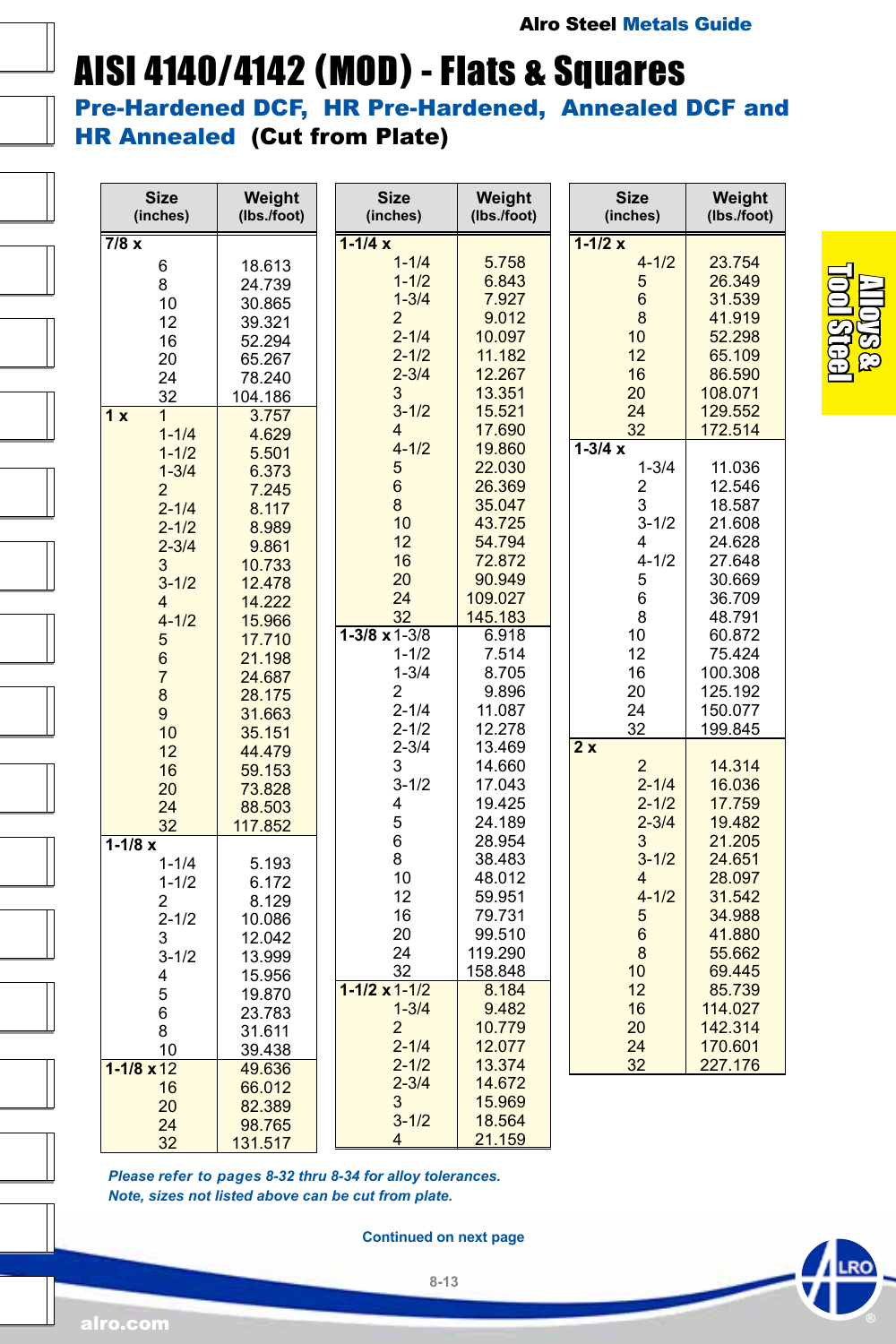### AISI 4140/4142 (MOD) - Flats & Squares

Pre-Hardened DCF, HR Pre-Hardened, Annealed DCF and HR Annealed (Cut from Plate)

| <b>Size</b><br>(inches)  | Weight<br>(lbs./foot) | <b>Size</b><br>(inches) | Weight<br>(lbs./foot) | <b>Size</b><br>(inches) | Weight<br>(lbs./foot) |
|--------------------------|-----------------------|-------------------------|-----------------------|-------------------------|-----------------------|
| $2 - 1/4 x 2 - 1/4$      | 18.016                | $\overline{3}$<br>3x    | 31.677                | 5x<br>$\overline{5}$    | 88.550                |
| $2 - 1/2$                | 19.952                | $3 - 1/2$               | 36.824                | $6\phantom{1}$          | 105.832               |
| 3                        | 23.823                | $\overline{\mathbf{4}}$ | 41.971                | 8                       | 140.394               |
| $3 - 1/2$                | 27.694                | 5                       | 52.266                | 10                      | 174.957               |
| 4                        | 31.565                | $6\phantom{1}$          | 62.561                | 12                      | 209.520               |
| 5                        | 39.308                | $\bf8$                  | 83.150                | 16                      | 278.646               |
| $6\phantom{1}$           | 47.050                | 10                      | 103.739               | 20                      | 347.772               |
| 8                        | 62.534                | 12                      | 127.000               | 24                      | 416.898               |
| 10                       | 78.019                | 16                      | 168.900               | 32                      | 555.149               |
| 12                       | 96.054                | 20                      | 210.800               | $5 - 1/2$<br>$5-1/2x$   | 106.761               |
| 16                       | 127.745               | 24                      | 252.700               | $6\phantom{1}$<br>6 x   | 126.673               |
| 20                       | 159.435               | 32                      | 336.500               | 8                       | 168.042               |
| 24                       | 191.126               | $3 - 1/2$<br>$3 - 1/2x$ | 42.911                | 10                      | 209.411               |
| 32                       | 254.507               | 4                       | 48.909                | 12                      | 250.781               |
| $2 - 1/2 \times 2 - 1/2$ | 22.144                | 5                       | 60.905                | 16                      | 333.519               |
| $2 - 3/4$                | 24.293                | 6                       | 72.901                | 24                      | 498.996               |
| 3                        | 26.441                | 8                       | 96.894                | 32                      | 664.474               |
| 3.5                      | 30.737                | 10                      | 120.887               | $\overline{7}$<br>7x    | 171.602               |
| 4                        | 35.034                | 12                      | 147.630               | 8                       | 195.690               |
| 5                        | 43.627                | 16                      | 196.336               | 10                      | 243.865               |
| 6                        | 52.220                | 20                      | 245.043               | 12                      | 292.041               |
| 8                        | 69.406                | 24                      | 293.749               | 16                      | 388.392               |
| 10                       | 86.592                | 32                      | 391.163               | 20                      | 484.744               |
| 12                       | 106.369               | $\overline{4}$<br>4x    | 55.846                | 24                      | 581.095               |
| 16                       | 141.463               | $\sqrt{5}$              | 69.544                | 32                      | 773.798               |
| 20                       | 176.557               | $6\phantom{a}$          | 83.242                | 8<br>8x                 | 223.337               |
| 24                       | 211.651               | 8                       | 110.638               | 10                      | 278.319               |
| 32                       | 281.838               | 10                      | 138.034               | 12                      | 333.301               |
| $2 - 3/4 x 2 - 3/4$      | 26.698                | 12                      | 168.260               | 16                      | 443.266               |
| 3                        | 29.059                | 16                      | 223.773               | 20                      | 553.230               |
| $\overline{4}$           | 38.503                | 20                      | 279.286               | 24                      | 663.194               |
| 5                        | 47.947                | 24                      | 334.799               | 32                      | 883.122               |
| $\overline{6}$           | 57.390                | 32                      | 445.825               |                         |                       |
| 8                        | 76.278                | $4-1/2 \times 4-1/2$    | 70.745                |                         |                       |
| 10                       | 95.166                | 5                       | 78.445                |                         |                       |
| 12                       | 116.684               | 6                       | 93.844                |                         |                       |
| 16                       | 155.181               | 8                       | 124.643               |                         |                       |
| 20                       | 193.678               | 10                      | 155.442               |                         |                       |
| 24                       | 232.175               | 12                      | 186.241               |                         |                       |
| 32                       | 309.169               | 16                      | 247.839               |                         |                       |
|                          |                       | 20                      | 309.437               |                         |                       |
|                          |                       | 24                      | 371.035               |                         |                       |
|                          |                       | 32                      | 494.231               |                         |                       |

*Please refer to pages 8-32 thru 8-34 for alloy tolerances. Note, sizes not listed above can be cut from plate.*

Alloys & Tool Steel

RO

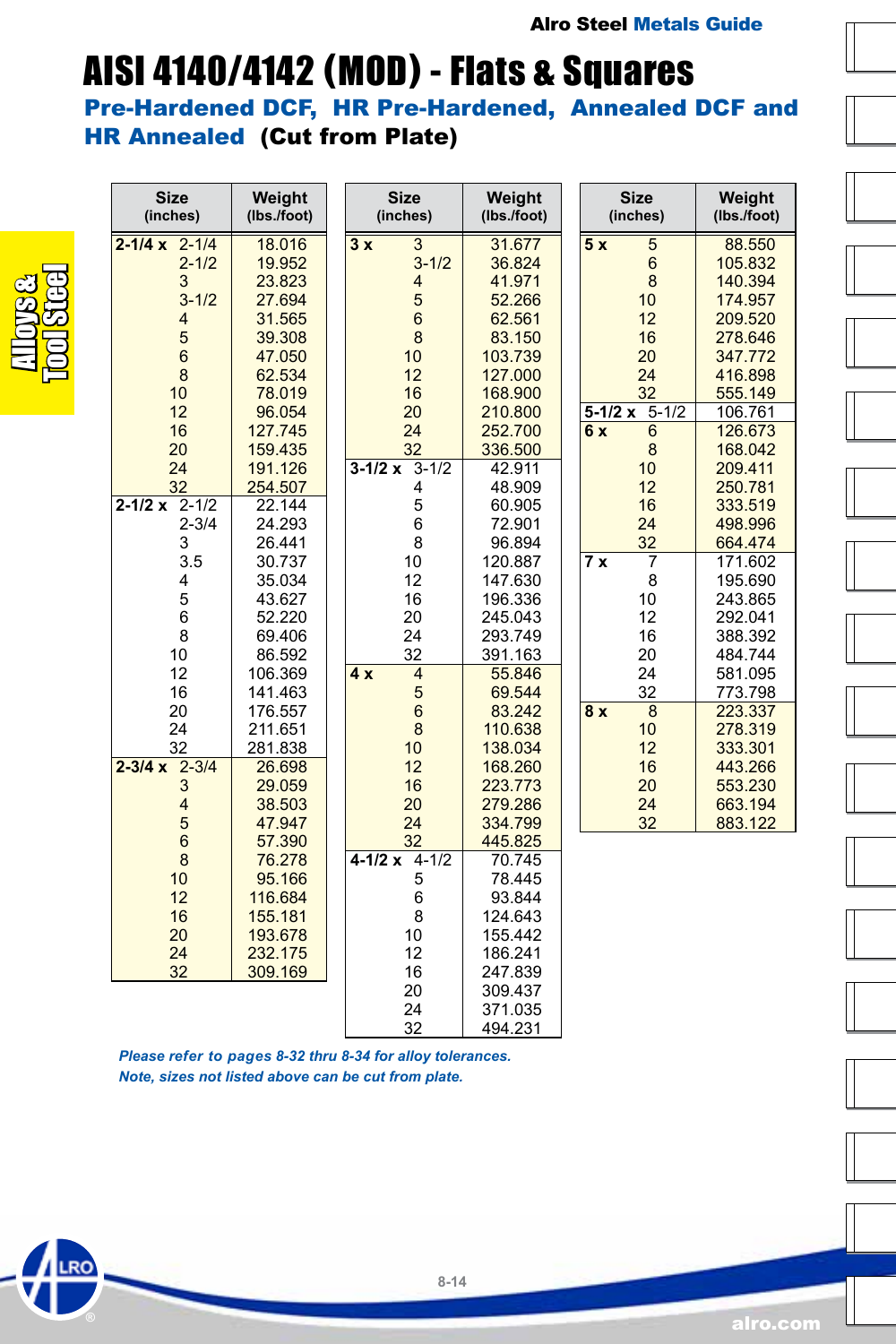### <span id="page-14-0"></span>AISI 4140 - As Rolled Plate

#### Also available in Annealed & Pre-Hardened

4140 Hot Rolled - As Rolled is available to be saw cut or flame cut to custom sizes.

| <b>Thickness</b><br>(inches) | Weight<br>(lbs./sqft) |
|------------------------------|-----------------------|
| 1/2                          | 20.42                 |
| 5/8                          | 25.53                 |
| 3/4                          | 30.60                 |
| 7/8                          | 35.735                |
| 1                            | 40.80                 |
| $1 - 1/4$                    | 51.10                 |
| $1 - 1/2$                    | 61.30                 |
| $1 - 5/8$                    | 66.40                 |
| $1 - 3/4$                    | 71.47                 |
| $1 - 7/8$                    | 76.575                |
| 2                            | 81.70                 |
| $2 - 1/4$                    | 91.90                 |
| $2 - 1/2$                    | 102.10                |

| Neight<br>bs./sqft) | <b>Thickness</b><br>(inches) | Weight<br>(lbs./sqft) |
|---------------------|------------------------------|-----------------------|
| 20.42               | $2 - 3/4$                    | 112.30                |
| 25.53               | 3                            | 122.50                |
| 30.60               | $3 - 1/4$                    | 132.73                |
| 35.735              | $3 - 1/2$                    | 142.90                |
| 40.80               | $3 - 3/4$                    | 153.15                |
| 51.10               | 4                            | 163.30                |
| 61.30               | $4 - 1/4$                    | 173.57                |
| 66.40               | $4 - 1/2$                    | 183.78                |
| 71.47               | $4 - 3/4$                    | 193.99                |
| 76.575              | 5                            | 204.20                |
| 81.70               | $5 - 1/4$                    | 214.40                |
| 91.90               | $5 - 1/2$                    | 224.62                |
| 02.10               | $5 - 3/4$                    | 234.83                |

| <b>Thickness</b><br>(inches) | Weight<br>(lbs./sqft) |
|------------------------------|-----------------------|
| 6                            | 245 04                |
| $6 - 1/4$                    | 255 25                |
| $6 - 1/2$                    | 265.45                |
| $6 - 3/4$                    | 275.67                |
| 7                            | 28588                 |
| $7 - 1/2$                    | 306.30                |
| 8                            | 326.72                |
| $8 - 1/4$                    | 336.93                |
| $8 - 1/2$                    | 347.14                |
| $8 - 3/4$                    | 357 35                |
| 9                            | 367.56                |



*Please refer to pages 8-32 thru 8-34 for alloy tolerances.*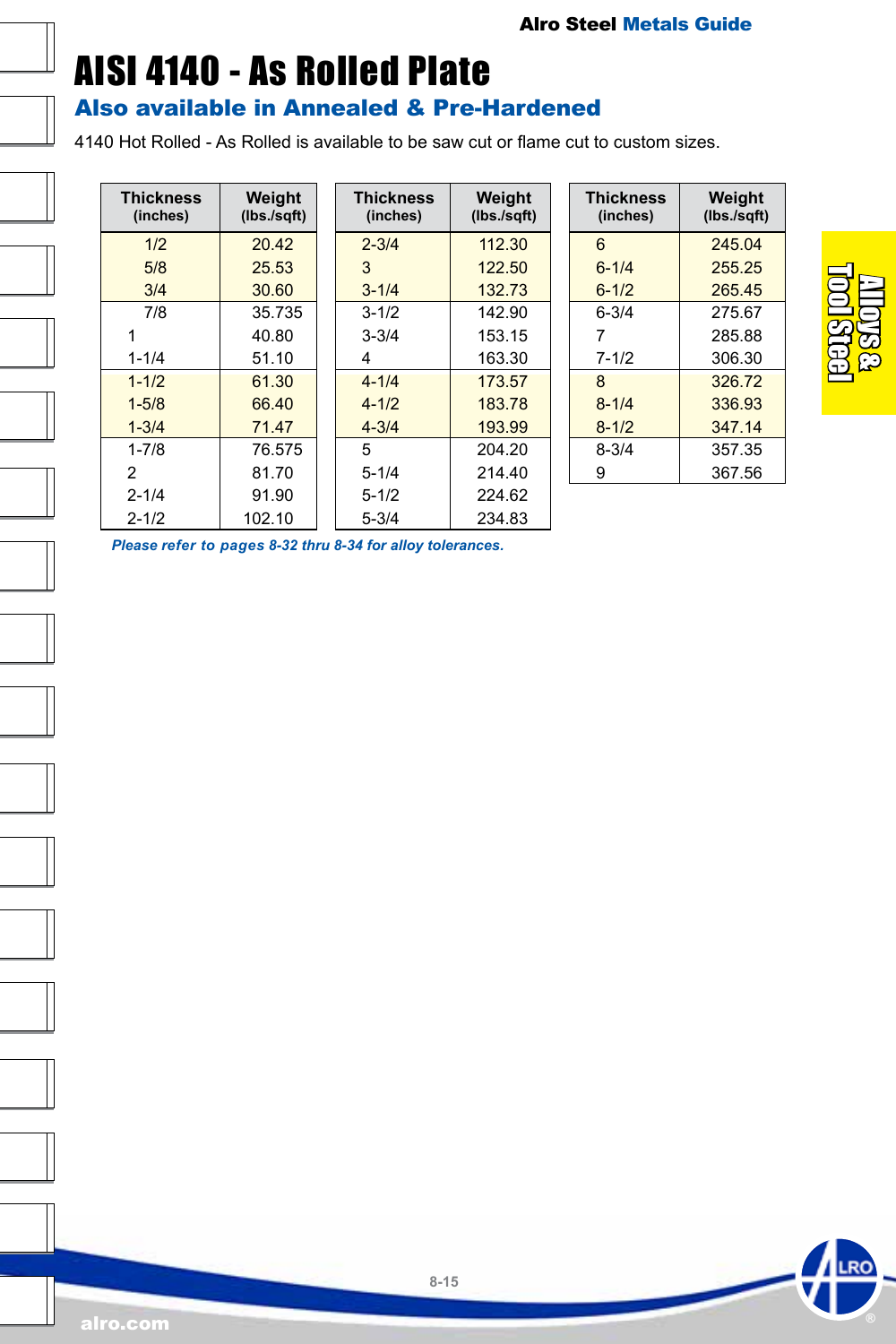

## <span id="page-15-0"></span>AISI 4150 Hot Rolled Annealed

4150 grade is a medium-carbon, chromium-molybdenum steel. 4150 is also capable of good strength and wear resistance, has excellent toughness, good ductility and has the ability to resist stress and creep at prolonged high temperatures. In the annealed condition, machinability is improved.

| <b>Typical Analysis</b>                                                           | <b>AISI 4150</b>   |  |  |
|-----------------------------------------------------------------------------------|--------------------|--|--|
| Carbon (C)                                                                        | 0.48/0.53          |  |  |
| Manganese (Mn)                                                                    | 0.75/1.00          |  |  |
| Phosphorus (P)                                                                    | $0.035$ max        |  |  |
| Sulphur (S)                                                                       | 0.02 / 0.04        |  |  |
| Chromium (Cr)                                                                     | 0.80 / 1.10        |  |  |
| Molybdenum (Mo)                                                                   | 0.15/0.25          |  |  |
| Silicon (Si)                                                                      | 0.15/0.35          |  |  |
| Nickel (Ni)                                                                       | $0.25 \text{ max}$ |  |  |
| Copper (Cu)                                                                       | $0.35$ max         |  |  |
| Vanadium (V)                                                                      | $0.10$ max         |  |  |
| 0.020 to 0.050<br>Aluminum (AI)                                                   |                    |  |  |
| <b>Microstructure</b> - Steel to have a predominately lamellar pearlite structure |                    |  |  |
| for optimum machinability.                                                        |                    |  |  |

### AISI 4150 Hot Rolled Annealed Rounds

| <b>Diameter</b><br>(inches) | Weight<br>(Ibs./foot) |
|-----------------------------|-----------------------|
| $\overline{2}$              | 10.680                |
| $2 - 1/8$                   | 12.234                |
| $2 - 1/4$                   | 13.704                |
| $2 - 3/8$                   | 15.258                |
| $2 - 1/2$                   | 16.896                |
| $2 - 5/8$                   | 18.724                |
| $2 - 3/4$                   | 20.533                |
| $2 - 7/8$                   | 22 426                |
| 3                           | 24.645                |
| $3 - 1/8$                   | 26.717                |
| $3 - 1/4$                   | 28.872                |
| $3 - 1/2$                   | 33.434                |
| $3 - 5/8$                   | 36.070                |

| <b>Diameter</b><br>(inches) | Weight<br>(Ibs./foot) |
|-----------------------------|-----------------------|
| $3 - 3/4$                   | 38.568                |
| 4                           | 43.814                |
| $4 - 1/8$                   | 46.562                |
| 4-1/4                       | 49.394                |
| $4 - 1/2$                   | 55.309                |
| $4 - 3/4$                   | 61.859                |
| 5                           | 68.459                |
| $5 - 1/4$                   | 75.393                |
| $5 - 1/2$                   | 82.661                |
| 5-3/4                       | 91.359                |
| 6                           | 99.343                |
| 6-1/4                       | 107.662               |
| $6 - 1/2$                   | 116.315               |

**8-16**

| <b>Diameter</b><br>(inches) | Weight<br>(lbs./foot) |
|-----------------------------|-----------------------|
| $6 - 3/4$                   | 126.162               |
| 7                           | 135.515               |
| $7 - 1/4$                   | 145.202               |
| 7-1/2                       | 155.224               |
| $7 - 3/4$                   | 165.580               |
| 8                           | 176.275               |
| $8 - 1/4$                   | 187.296               |
| $8 - 1/2$                   | 199.737               |
| $8 - 3/4$                   | 211 463               |
| 9                           | 223.522               |
| $9 - 1/4$                   | 235.501               |
| $9 - 1/2$                   | 248.207               |
| 10                          | 277.171               |

*Please refer to pages 8-32 thru 8-34 for alloy tolerances. Stock Lengths: 20 foot randoms*

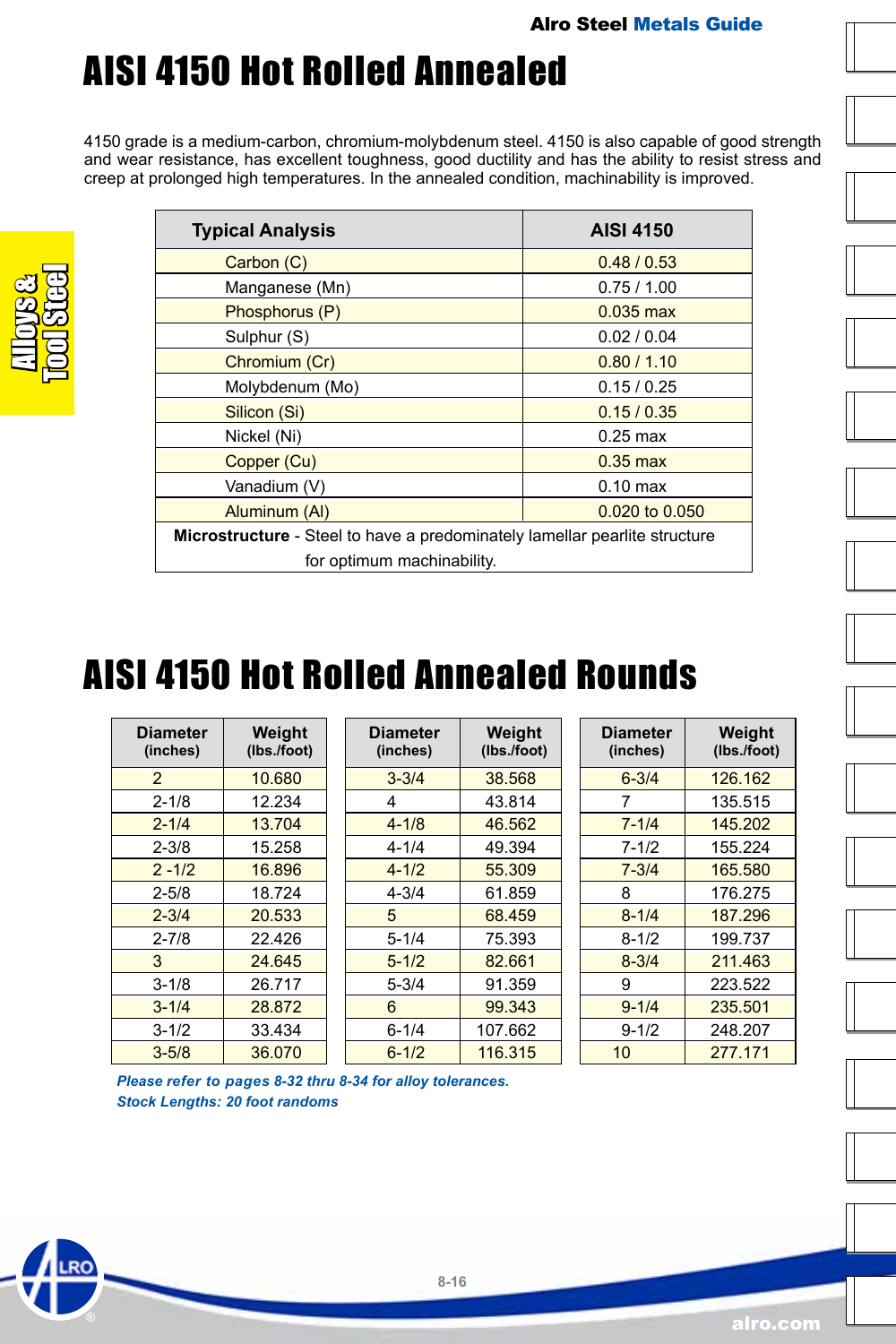# AISI 4150R Q&T SR Hot Rolled

#### (Resulphurized, Hot Rolled, Quenched and Tempered, Stress Relieved)

4150R HR Q&T SR is a free-machining alloy steel that provides an outstanding combination of heat treated properties and superior machinability. This alloy steel is manufactured under close quality control for uniformity to an ASTM grain size of 5 to 8. It is especially suitable for service applications where substantial strength, toughness and hardness are required.

| <b>Typical Analysis</b>                                           | <b>AISI 4150R</b>       |  |  |
|-------------------------------------------------------------------|-------------------------|--|--|
| Carbon (C)                                                        | 0.47 / 0.55             |  |  |
| Manganese (Mn)                                                    | 0.75/1.35               |  |  |
| Silicon (Si)                                                      | 0.15/0.30               |  |  |
| Molybdenum (Mo)                                                   | 0.15/0.25               |  |  |
| Chromium (Cr)                                                     | 0.70 / 1.10             |  |  |
| Sulphur (S)                                                       | 0.06 / 0.10             |  |  |
| Phosphorus (P)                                                    | $0.035$ max.            |  |  |
| <b>Tensile Strength</b>                                           | approx. 110,000 lbs psi |  |  |
| <b>Yield Point</b>                                                | approx. 85,000 lbs psi  |  |  |
| <b>Brinell Hardness</b>                                           | 269 - 321               |  |  |
| <b>Rockwell C</b>                                                 | $28 - 34$               |  |  |
| Elongation in 2"                                                  | 16%                     |  |  |
| <b>Reduction in Area</b>                                          | 51%                     |  |  |
| Rounds 11" and up are not resulphurized.                          |                         |  |  |
| Flats and Squares Hot rolled, heat treated, machine straightened, |                         |  |  |
| stress relieved. BHN 269/321                                      |                         |  |  |

Alloys & Tool Steel

### AISI 4150R Q&T SR Hot Rolled Rounds

| Diameter<br>(inches) | Weight<br>(Ibs./foot) |
|----------------------|-----------------------|
| 3/4                  | 1.500                 |
| 7/8                  | 2.040                 |
| 1                    | 2.676                 |
| $1 - 1/8$            | 3.384                 |
| $1 - 1/4$            | 4.176                 |
| $1 - 3/8$            | 5.052                 |
| $1 - 1/2$            | 6.012                 |
| $1 - 5/8$            | 7.056                 |
| $1 - 3/4$            | 8.172                 |
| $1 - 7/8$            | 9.384                 |
| $\overline{2}$       | 10.680                |
| $2 - 1/8$            | 12.234                |
| $2 - 1/4$            | 13.704                |
| $2 - 3/8$            | 15.258                |
| $2 - 1/2$            | 16.896                |
| $2 - 5/8$            | 18.724                |
| $2 - 3/4$            | 20.533                |
| $2 - 7/8$            | 22.426                |
| 3                    | 24.645                |
| $3 - 1/8$            | 26.717                |
| $3 - 1/4$            | 28.872                |
| $3 - 1/2$            | 33.434                |

| <b>Diameter</b><br>(inches) | Weight<br>(lbs./foot) |
|-----------------------------|-----------------------|
| $3 - 5/8$                   | 36.070                |
| $3 - 3/4$                   | 38.568                |
| 4                           | 43.814                |
| $4 - 1/8$                   | 46.562                |
| $4 - 1/4$                   | 49.394                |
| 4-1/2                       | 55.309                |
| $4 - 3/4$                   | 61.859                |
| 5                           | 68.459                |
| $5 - 1/4$                   | 75.393                |
| $5 - 1/2$                   | 82.661                |
| $5 - 3/4$                   | 91.359                |
| 6                           | 99.343                |
| $6 - 1/4$                   | 107.662               |
| $6 - 1/2$                   | 116.315               |
| $6 - 3/4$                   | 126.162               |
| 7                           | 135.515               |
| $7 - 1/4$                   | 145.202               |
| $7 - 1/2$                   | 155.224               |
| $7 - 3/4$                   | 165.580               |
| 8                           | 176.275               |
| $8 - 1/4$                   | 187.296               |
| $8 - 1/2$                   | 199.737               |

| <b>Diameter</b><br>(inches) | Weight<br>(lbs./foot) |
|-----------------------------|-----------------------|
| $8 - 3/4$                   | 211.463               |
| 9                           | 223.522               |
| $9 - 1/4$                   | 235.501               |
| $9 - 1/2$                   | 248.207               |
| 10                          | 277.171               |
| $10 - 1/2$                  | 305.044               |
| 11                          | 334.253               |
| $11 - 1/2$                  | 364.796               |
| $\overline{12}$             | 396.675               |
| $12 - 1/2$                  | 429.889               |
| 13                          | 466.624               |
| $13 - 1/2$                  | 502.591               |
| 14                          | 539.893               |
| $14 - 1/2$                  | 573.511               |
| 15                          | 618.503               |
| 16                          | 702.454               |
| 17                          | 791.746               |
| 18                          | 886.378               |
| 19                          | 986.351               |
| 20                          | 1091.664              |
| 22                          | 1318.314              |

*Please refer to pages 8-32 thru 8-34 for alloy tolerances. Rounds 12" and up are not resulphurized. Stock lengths 20' randoms*

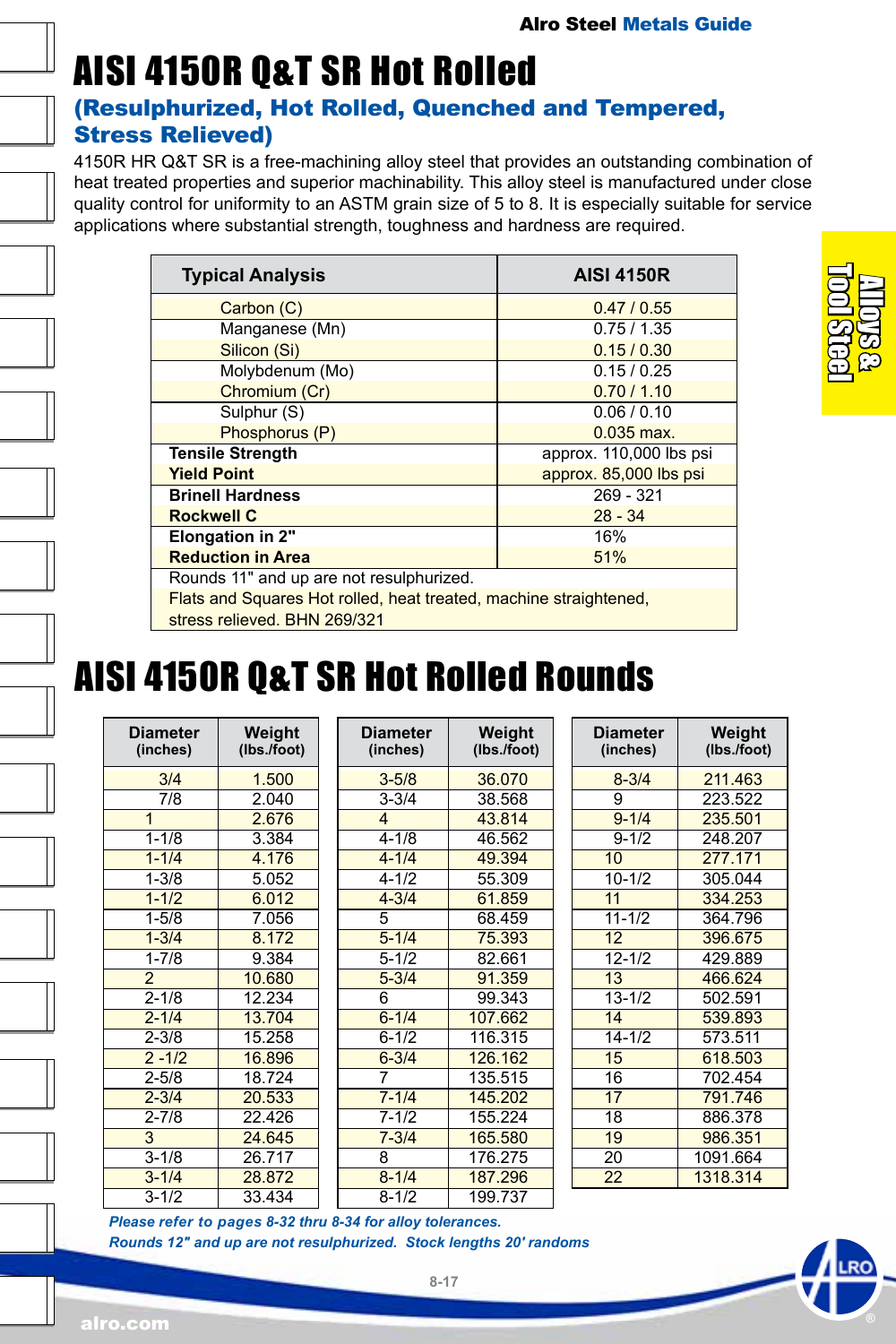**6-1/8** x 6-1/8 133.085

#### Alro Steel Metals Guide

# 4150 Dybar - (MOD) RS Hot Rolled

4150 Dybar is a special quality alloy steel that has been resulphurized for considerations for machining. Modifications have been made to the chemical composition for increased hardenability. This steel is made by a single slab electric furnace process to a silicon fully killed practice and resulphurized to set limits.

| <b>Typical Analysis</b> | <b>AISI 4150</b> |
|-------------------------|------------------|
| Carbon (C)              | 0.47 / 0.55      |
| Manganese (Mn)          | 0.95/1.30        |
| Silicon (Si)            | 0.20 / 0.35      |
| Molybdenum (Mo)         | 0.15/0.25        |
| Chromium (Cr)           | 0.60 / 0.90      |
| Vanadium (V)            | $0.10$ max.      |
| Sulphur (S)             | 0.06 / 0.10      |
| Phosphorus (P)          | $0.025$ max.     |
| Nickel (Ni)             | $0.25$ max.      |
| Columbium               | 0.015 / 0.035    |

# 4150 Dybar - (MOD) RS HR Flats & Squares

| <b>Size</b><br>(inches) | Weight<br>(lbs./foot) |             | <b>Size</b><br>(inches) | Weight<br>(Ibs./foot) | <b>Size</b><br>(inches)  | Weight<br>(Ibs./foot) |
|-------------------------|-----------------------|-------------|-------------------------|-----------------------|--------------------------|-----------------------|
| 5/8x                    |                       | $1 - 1/2 x$ |                         |                       | $2 - 1/2 x$              |                       |
| $2 - 1/2$               | 5.471                 |             | $2 - 1/2$               | 13.132                | $2 - 1/2$                | 21.887                |
| 3                       | 6.566                 |             | 3                       | 15.759                | 3                        | 26.265                |
| $4 - 1/2$               | 9.848                 |             | $3 - 1/2$               | 18.385                | $3 - 1/2$                | 30.642                |
| 1x                      |                       |             | $\overline{4}$          | 21.012                | $\overline{4}$           | 35.020                |
| $2 - 1/2$               | 8.755                 |             | $4 - 1/2$               | 23.638                | $4 - 1/2$                | 39.397                |
| $3 - 1/2$               | 12.250                |             | 5                       | 26.265                | 6                        | 52.530                |
| $4 - 1/2$               | 15.759                |             | 6                       | 31.518                | 3x                       |                       |
| $1 - 1/8x$              |                       |             | $\overline{7}$          | 36.810                | 3                        | 31.518                |
| $2 - 1/2$               | 9.848                 |             | 8                       | 42.024                | 4                        | 42.024                |
| $3 - 1/2$               | 13.788                | $1 - 3/4x$  |                         |                       | 5                        | 52.530                |
| $4 - 1/2$               | 17.728                |             | $3 - 1/4$               | 19.940                | 6                        | 63.036                |
| 5                       | 19.698                | 2x          | $2 - 1/2$               | 17.510                | $3 - 1/2 x$              |                       |
| 8                       | 31.550                |             | 3                       | 21.012                | $3 - 1/2$                | 42.899                |
| $1 - 1/4x$              |                       |             | $3 - 1/2$               | 24.514                | 4 x                      |                       |
| $2 - 1/2$               | 10.943                |             | $\overline{4}$          | 28.016                | 4                        | 56.040                |
| $3 - 1/2$               | 15.321                |             | $4 - 1/2$               | 31.518                | 8                        | 112.170               |
| 4                       | 17.510                |             | 5                       | 35.050                | $4 - 5/8 \times 4 - 5/8$ | 74.065                |
| $4 - 1/2$               | 19.698                |             | $6\phantom{1}6$         | 42.060                | $5-1/8 \times 5-1/8$     | 93.666                |
| 5                       | 21.887                |             | 8                       | 56.080                |                          |                       |
| 7                       | 30.670                |             |                         |                       | $5 - 5/8 \times 5 - 5/8$ | 112.652               |

*Please refer to pages 8-32 thru 8-34 for alloy tolerances.* 





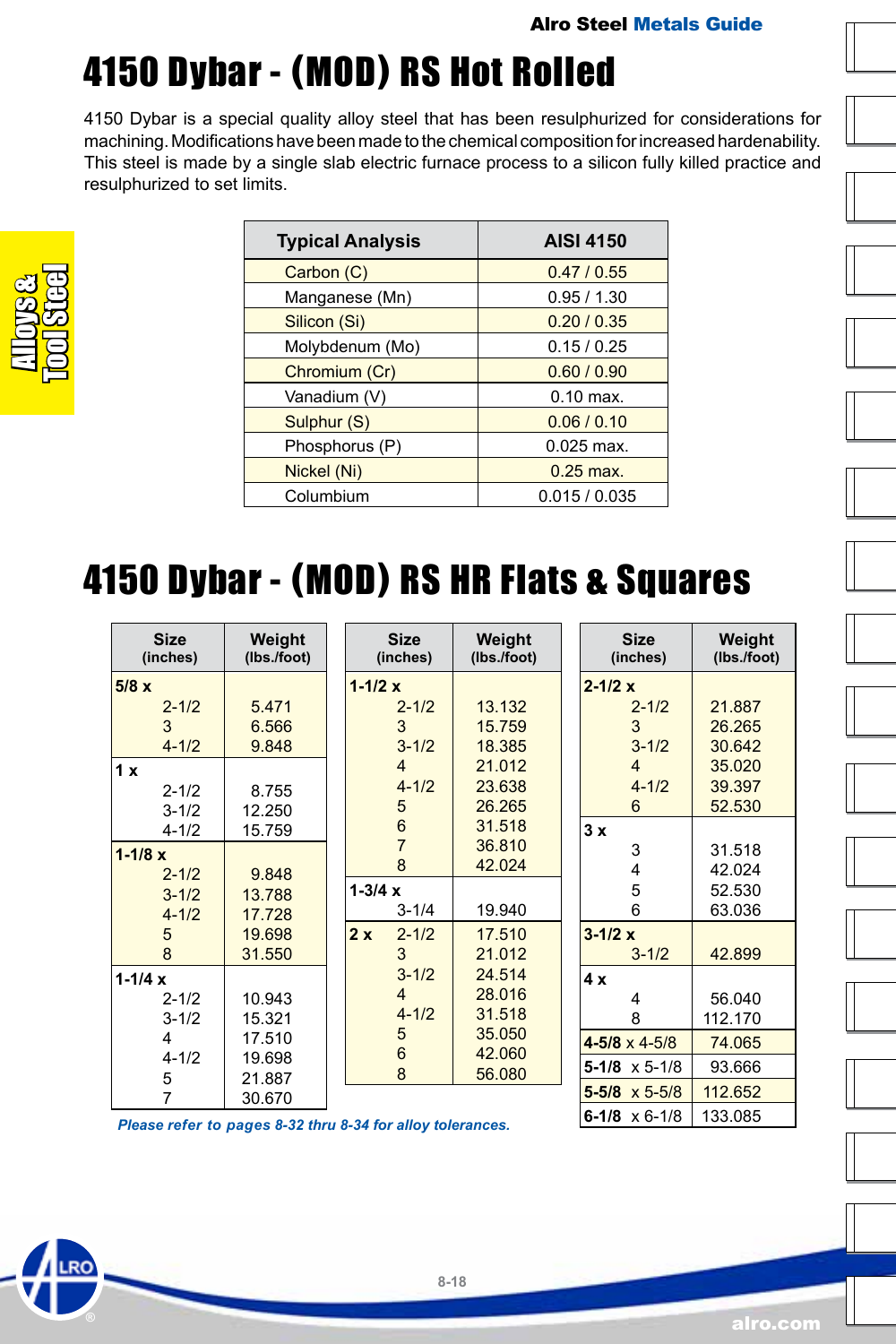<span id="page-18-0"></span>

#### Annealed, Hot Rolled

4340 is a highly alloyed steel with high nickel and chromium content which assures deep hardening when oil quenched, with high strength characteristics throughout the section. Used for heavily stressed parts operating under strenuous conditions.

| <b>Typical Analysis</b> | <b>AISI 4340</b> |
|-------------------------|------------------|
| Carbon (C)              | 0.38 / 0.43      |
| Manganese (Mn)          | 0.60 / 0.80      |
| Silicon (Si)            | 0.15/0.35        |
| Molybdenum (Mo)         | 0.20 / 0.30      |
| Chromium (Cr)           | 0.70/0.90        |
| Nickel (Ni)             | 1.65 / 2.00      |
| Sulphur (S)             | $0.040$ max.     |
| Phosphorus (P)          | $0.035$ max.     |



### AISI 4340

### Q&T (For Reference Only), Hot Rolled

| <b>Typical Analysis</b>  | <b>AISI 4340</b>        |  |
|--------------------------|-------------------------|--|
| Carbon (C)               | 0.38 / 0.43             |  |
| Manganese (Mn)           | 0.60 / 0.80             |  |
| Silicon (Si)             | 0.15/0.35               |  |
| Molybdenum (Mo)          | 0.20 / 0.30             |  |
| Chromium (Cr)            | 0.70/0.90               |  |
| Nickel (Ni)              | 1.65/2.00               |  |
| Sulphur (S)              | $0.040$ max.            |  |
| Phosphorus (P)           | $0.035$ max.            |  |
| <b>Tensile Strength</b>  | approx. 130,000 lbs psi |  |
| <b>Yield Point</b>       | approx. 100,000 lbs psi |  |
| <b>Brinell Hardness</b>  | $285 - 352$             |  |
| <b>Elongation in 2"</b>  | approx. 14%             |  |
| <b>Reduction in Area</b> | approx. 35%             |  |

*Note: Mechanical Properties for Q&T are for reference only!*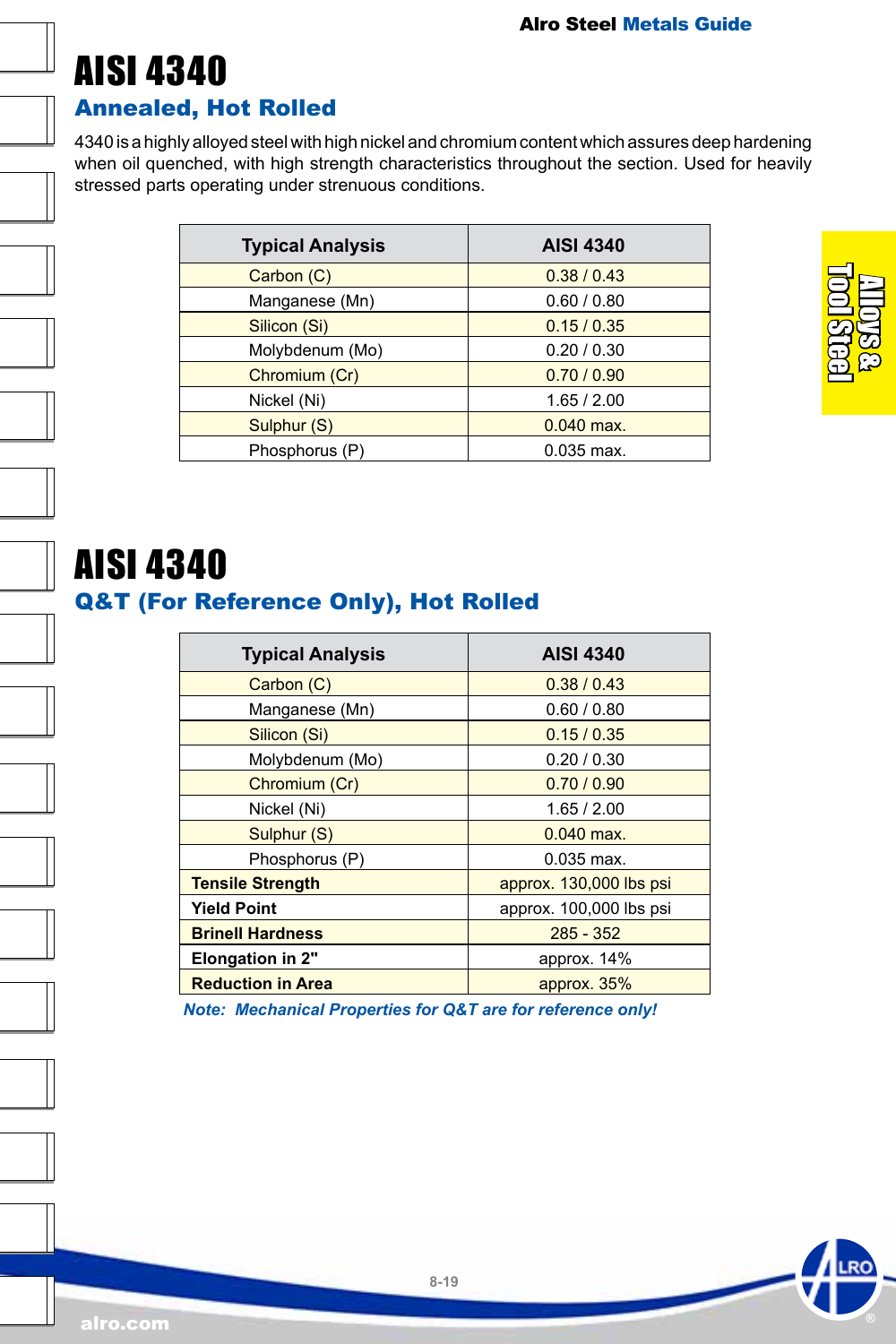### AISI 4340 - HR Q&T Rounds



| <b>Diameter</b><br>(inches) | Weight<br>(lbs./foot) |
|-----------------------------|-----------------------|
| 1                           | 2.670                 |
| $1 - 1/8$                   | 3.379                 |
| $1 - 1/4$                   | 4.170                 |
| $1 - 3/8$                   | 5.048                 |
| $1 - 1/2$                   | 6.010                 |
| $1 - 5/8$                   | 7.050                 |
| $1 - 3/4$                   | 8.180                 |
| $1 - 7/8$                   | 9.387                 |
| $\overline{2}$              | 10.680                |
| $2 - 1/8$                   | 12.234                |
| $2 - 1/4$                   | 13.704                |
| $2 - 3/8$                   | 15.258                |
| $2 - 1/2$                   | 16.896                |
| $2 - 5/8$                   | 18.724                |
| $2 - 3/4$                   | 20.533                |
| $2 - 7/8$                   | 22.426                |
| 3                           | 24.645                |
| $3 - 1/8$                   | 26.717                |
| $3 - 1/4$                   | 28.872                |

| Diameter<br>(inches)    | Weight<br>(lbs./foot) |
|-------------------------|-----------------------|
| $3 - 1/2$               | 33.434                |
| $3 - 3/4$               | 38.568                |
| $\overline{\mathbf{4}}$ | 43.814                |
| $4 - 1/4$               | 49.394                |
| $4 - 1/2$               | 55.309                |
| $4 - 3/4$               | 61.859                |
| 5                       | 68.459                |
| $5 - 1/4$               | 75.393                |
| $5 - 1/2$               | 82.661                |
| $5 - 3/4$               | 91.359                |
| 6                       | 99.343                |
| $6 - 1/4$               | 107.662               |
| $6 - 1/2$               | 116.315               |
| $6 - 3/4$               | 126.162               |
| 7                       | 135.515               |
| 7-1/4                   | 145.202               |
| $7 - 1/2$               | 155.224               |
| $7 - 3/4$               | 165.580               |
| 8                       | 176.275               |

| <b>Diameter</b><br>(inches) | Weight<br>(lbs./foot) |
|-----------------------------|-----------------------|
| $8 - 1/4$                   | 187.296               |
| $8 - 1/2$                   | 199.737               |
| 9                           | 223.522               |
| $9 - 1/2$                   | 248.207               |
| 10                          | 277.171               |
| $10 - 1/2$                  | 305.044               |
| 11                          | 334.253               |
| $11 - 1/2$                  | 364.796               |
| 12                          | 396.675               |
| 13                          | 466.624               |
| 14                          | 539.893               |
| 15                          | 618.503               |
| 16                          | 702 454               |
| 17                          | 791.746               |
| 18                          | 886.378               |
| 19                          | 986.351               |
| 20                          | 1091.664              |

*Rounds over 12" are Forged, Rough Turned, Q&T*

### AISI 4340 - Annealed Rounds

| <b>Diameter</b><br>(inches) | Weight<br>(lbs./foot) |
|-----------------------------|-----------------------|
| 3/4                         | 1.500                 |
| 7/8                         | 2.040                 |
| 1                           | 2.676                 |
| $1 - 1/8$                   | 3.384                 |
| $1 - 1/4$                   | 4.176                 |
| $1 - 3/8$                   | 5.052                 |
| $1 - 1/2$                   | 6.012                 |
| $1 - 5/8$                   | 7.056                 |
| $1 - 3/4$                   | 8.172                 |
| $1 - 7/8$                   | 9.384                 |
| $\overline{\mathbf{c}}$     | 10.680                |
| $2 - 1/8$                   | 12.234                |
| $2 - 1/4$                   | 13.704                |
| $2 - 3/8$                   | 15.258                |
| $2 - 1/2$                   | 16.896                |
| $2 - 3/4$                   | 20.533                |
| 3                           | 24.645                |
| $3 - 1/4$                   | 28.872                |
| $3 - 1/2$                   | 33.434                |

| <b>Diameter</b><br>(inches) | Weight<br>(Ibs./foot) |
|-----------------------------|-----------------------|
| $3 - 3/4$                   | 38.568                |
| 4                           | 43.814                |
| $4 - 1/8$                   | 46.562                |
| $4 - 1/4$                   | 49.394                |
| $4 - 1/2$                   | 55.309                |
| $4 - 5/8$                   | 58.685                |
| $4 - 3/4$                   | 61.859                |
| 5                           | 68.459                |
| $5 - 1/4$                   | 75.393                |
| 5-1/2                       | 82.661                |
| $5 - 3/4$                   | 91.359                |
| 6                           | 99.343                |
| $6 - 1/4$                   | 107.662               |
| 6-1/2                       | 116.315               |
| $6 - 3/4$                   | 126.162               |
| 7                           | 135.515               |
| $7 - 1/2$                   | 155.224               |
| 8                           | 176.275               |
| $8 - 1/4$                   | 187.296               |

|            | (Ibs./foot) |
|------------|-------------|
| $8 - 1/2$  | 199.737     |
| 9          | 223.522     |
| $9 - 1/4$  | 235.501     |
| $9 - 1/2$  | 248.207     |
| 10         | 277.171     |
| $10 - 1/2$ | 305.044     |
| 11         | 334.253     |
| $11 - 1/2$ | 364.796     |
| 12         | 396.675     |
| $12 - 1/2$ | 429.889     |
| 13         | 466.624     |
| 13-1/2     | 502.591     |
| 14         | 539.893     |
| 15         | 618.503     |
| 16         | 702 454     |
| 17         | 791.746     |
| 18         | 886.378     |
| 20         | 1091.664    |

*Rounds 1/2" - 11" are Hot Rolled Annealed. Rounds over 11" are Forged, Rough Turned, Annealed. Please refer to pages 8-32 thru 8-34 for alloy tolerances. Stock Lengths: 20 foot randoms*





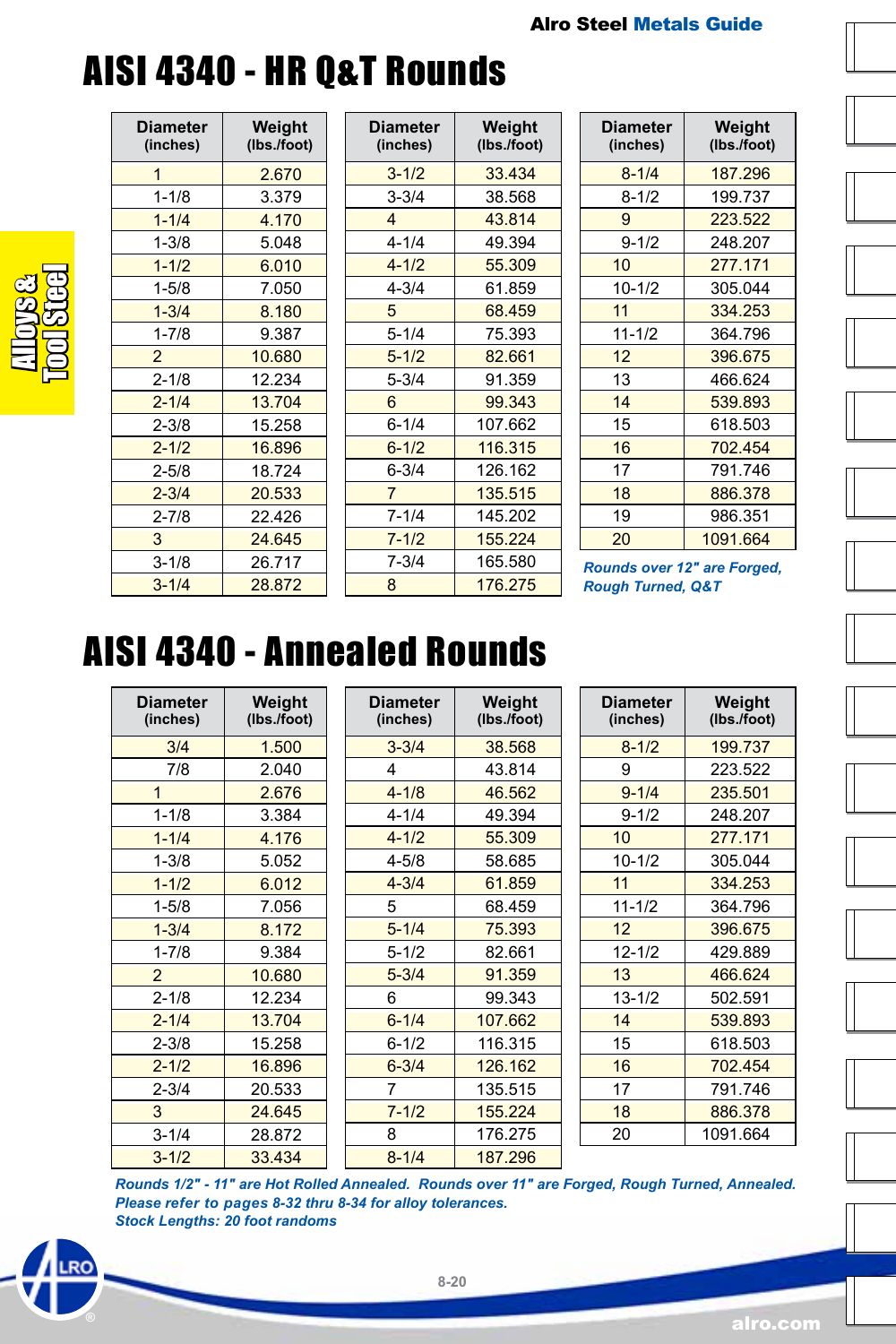### AISI 4340 Annealed Aircraft Quality (AQ) Rounds

| <b>AISI</b> | 4340 CFA-AQ | 4340 HRA-AQ      |
|-------------|-------------|------------------|
| <b>ASTM</b> | A108, A331  | A322, A304, E381 |
| <b>AMS</b>  | 6415        | 6415             |

| <b>Diameter</b><br>(inches) | Weight<br>(lbs./foot) | 4340<br><b>CFA-AQ</b> | 4340<br><b>HRA-AQ</b> |
|-----------------------------|-----------------------|-----------------------|-----------------------|
| 1/2                         | .668                  |                       |                       |
| $\overline{3}/4$            | 1.500                 | $\bullet$             |                       |
| $\overline{1}$              | 2.676                 |                       |                       |
| $1 - 1/4$                   | 4.176                 |                       |                       |
| $1 - 1/2$                   | 6.012                 | Ō                     |                       |
| $1 - 3/4$                   | 8.172                 |                       |                       |
| $\overline{2}$              | 10.680                |                       |                       |
| $2 - 1/4$                   | 13.704                | Ô                     |                       |
| $2 - 1/2$                   | 16.896                |                       |                       |
| $2 - 3/4$                   | 20.533                |                       |                       |
| 3                           | 24.645                |                       |                       |
| $3 - 1/4$                   | 28.872                |                       |                       |
| $3 - 1/2$                   | 33.434                |                       |                       |
| $3 - 3/4$                   | 38.568                |                       |                       |
| 4                           | 43.814                |                       |                       |
| $4 - 1/4$                   | 49.394                |                       |                       |
| $4 - 1/2$                   | 55.309                |                       |                       |
| $4 - 3/4$                   | 61.859                |                       |                       |
| 5                           | 68.459                |                       |                       |
| $5 - 1/2$                   | 82.661                |                       |                       |
| 6                           | 99.343                |                       |                       |
| $6 - 1/2$                   | 116.315               |                       |                       |
| $\overline{7}$              | 135.515               |                       |                       |
| $7 - 1/2$                   | 155.224               |                       |                       |
| 8                           | 176.275               |                       |                       |
| $8 - 1/2$                   | 199.737               |                       |                       |
| 9                           | 223.522               |                       |                       |
| $9 - 1/2$                   | 248.207               |                       |                       |
| 10                          | 277.171               |                       |                       |



**RC**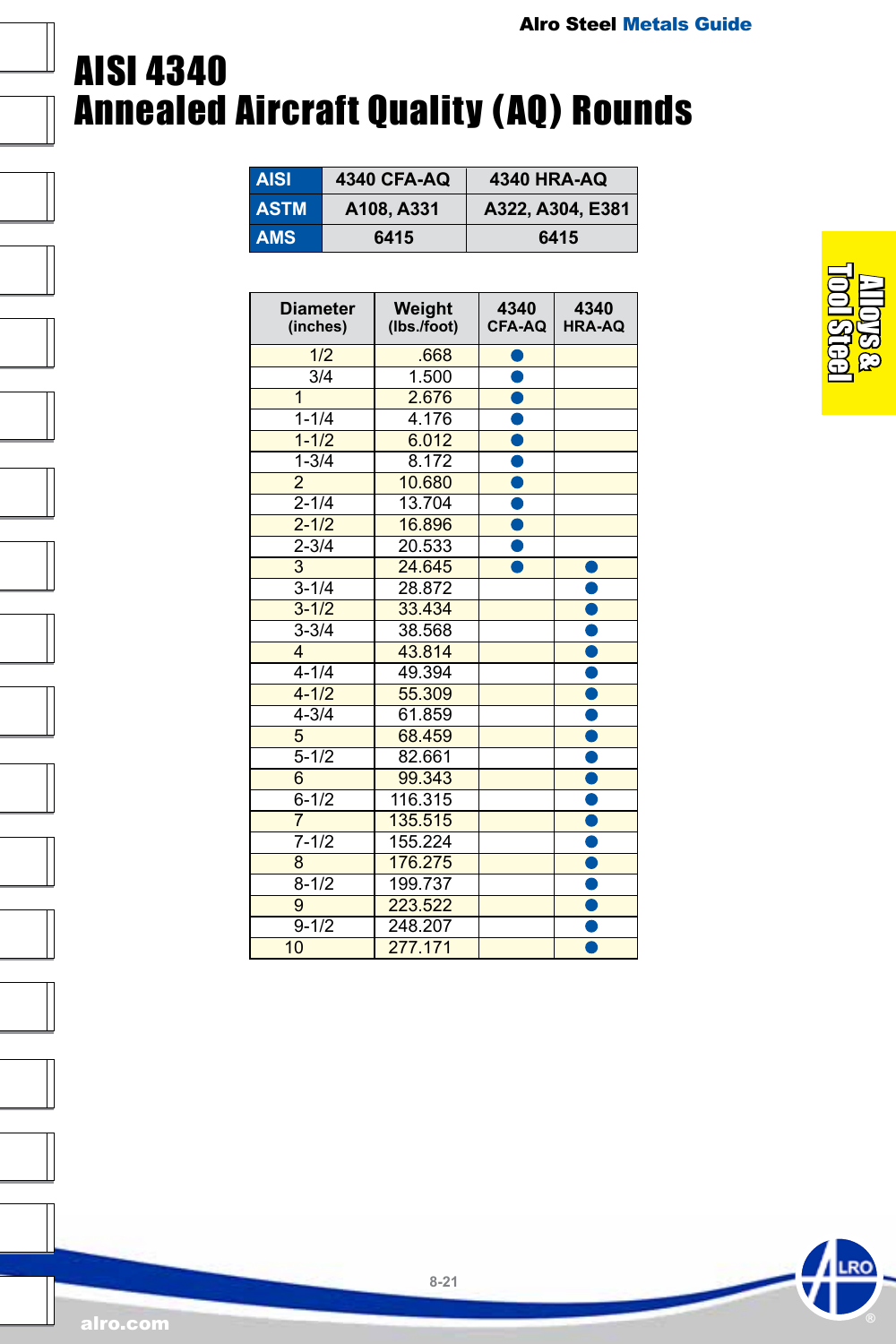# <span id="page-21-0"></span>AISI 6150 - Annealed, HR/DCF

An electric furnace melt of chrome vanadium steel possessing the following characteristics: oil-hardening, high resistance to vibratory stress, standard deformation, medium hardness, high torque strength and bright polish.

### **The Applications**

rs, Heavy Machinery Parts, Gears, Shafts, High Strength Studs and Spindles.

| Typi  |
|-------|
| Arbor |
|       |

**RO** 

م<br>م

| <b>Typical Analysis</b>                                       | <b>AISI 6150</b>       |  |
|---------------------------------------------------------------|------------------------|--|
| Carbon (C)                                                    | 0.48 / 0.53            |  |
| Manganese (Mn)                                                | 0.70 / 0.90            |  |
| Silicon (Si)                                                  | 0.15/0.30              |  |
| Phosphorus (P)                                                | 0.035 max.             |  |
| Sulphur (S)<br>$0.040$ max.                                   |                        |  |
| Molybdenum (Mo)                                               |                        |  |
| Chromium (Cr)                                                 | 0.80 / 1.10            |  |
| Vanadium (V)                                                  | $0.15$ min.            |  |
| Cobalt (Co)                                                   |                        |  |
| Forging (a)                                                   | 1750 - 2150°F          |  |
| Start forging at                                              | $(950 - 1175$ °C)      |  |
| Do not forge below                                            | 1600° F (870°C)        |  |
| <b>Normalizing (b)</b>                                        | 1650 - 1700°F          |  |
|                                                               | $(899 - 927^{\circ}C)$ |  |
| Annealing (c)                                                 |                        |  |
| Temperature                                                   | 1525 - 1575°F          |  |
|                                                               | $(828 - 855$ °C)       |  |
| Rate of cooling, max. per hour                                |                        |  |
| Typical annealed hardness, Brinell                            | 179 - 217              |  |
| <b>Hardening</b>                                              |                        |  |
| Rate of heating                                               | Slowly                 |  |
| <b>Preheat temperature</b>                                    |                        |  |
| <b>Hardening temperature</b>                                  | 1500 - 1550°F          |  |
|                                                               | $(816 - 843^{\circ}C)$ |  |
| Time at temperature, minutes                                  |                        |  |
| <b>Quenching medium</b>                                       | O(1)                   |  |
| <b>Tempering</b>                                              |                        |  |
| Tempering temperature                                         | 400°F (204°C)          |  |
|                                                               |                        |  |
| Approx. tempered hardness, Rockwell C                         | $56 - 58$              |  |
| <b>Wear Resistance</b>                                        | <b>Medium</b>          |  |
| <b>Toughness</b>                                              | Very High              |  |
| <b>Resistance to Softening Effect of Elevated Temperature</b> | Low                    |  |
| <b>Depth of Hardening</b>                                     | Medium                 |  |
| <b>Machinability</b>                                          | <b>Medium</b>          |  |
| Grindability                                                  | High                   |  |
| <b>Distortion in Heat Treating</b><br>Medium                  |                        |  |
| <b>Safety in Hardening</b>                                    | Low                    |  |
| <b>Resistance to Carburization</b>                            | <b>Medium</b>          |  |

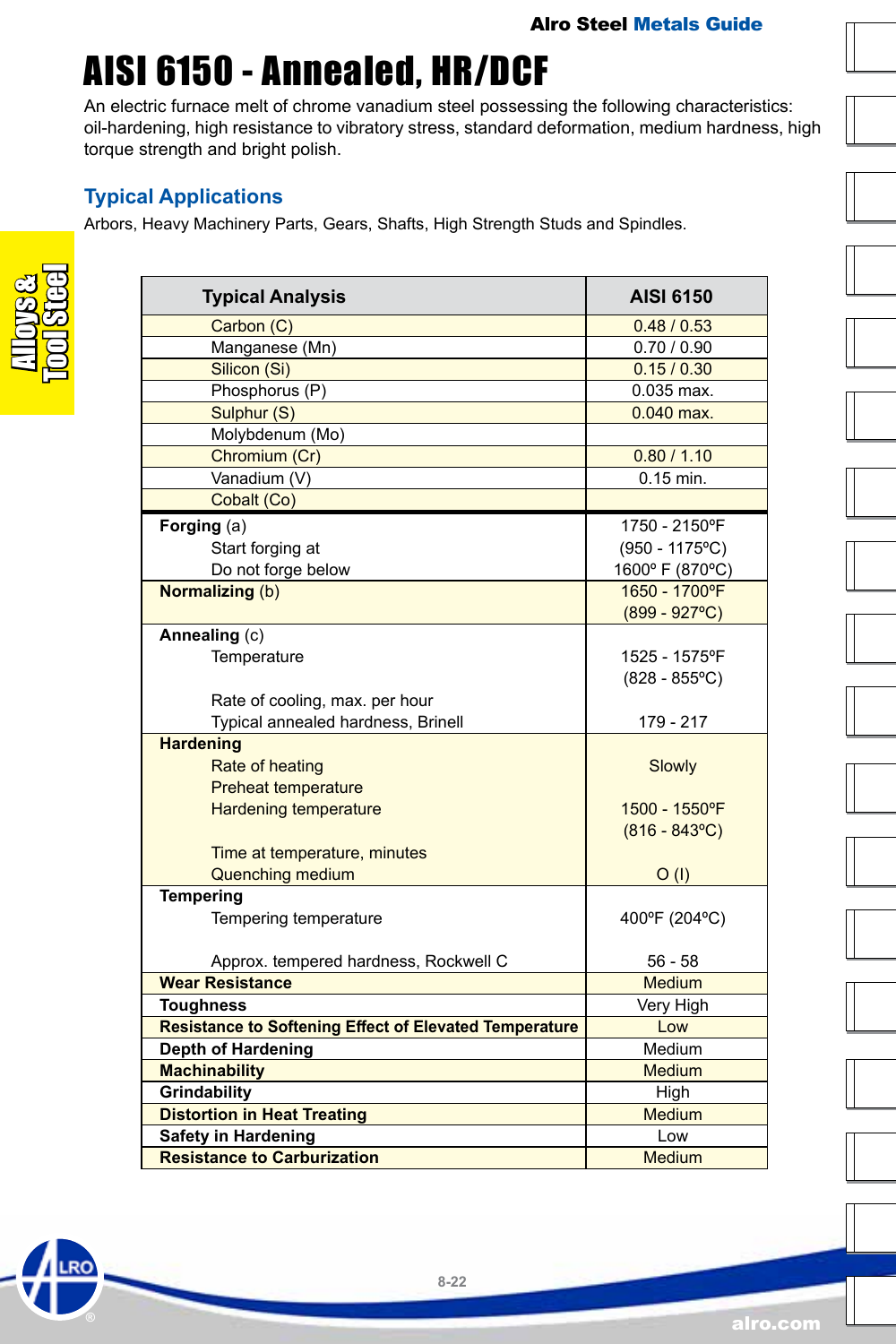### AISI 6150 - Annealed Flats & Squares

DCF (Cut From Plate)

| <b>Size</b><br>(inches) | Weight<br>(lbs./foot) | <b>Size</b><br>(inches) | Weight<br>(Ibs./foot) | <b>Size</b><br>(inches) | Weight<br>(lbs./foot) |
|-------------------------|-----------------------|-------------------------|-----------------------|-------------------------|-----------------------|
| 1/2x                    |                       | 3/4x                    |                       | $1 - 1/4x$              |                       |
| 1/2                     | 1.031                 | 3/4                     | 2.181                 | $\overline{2}$          | 9.012                 |
| 5/8                     | 1.254                 | $\mathbf{1}$            | 2.841                 | $2 - 1/4$               | 10.097                |
| 3/4                     | 1.478                 | $1 - 1/4$               | 3.500                 | $2 - 1/2$               | 11.182                |
| $\overline{1}$          | 1.924                 | $1 - 1/2$               | 4.159                 | $2 - 3/4$               | 12.267                |
| $1 - 1/4$               | 2.371                 | $1 - 3/4$               | 4.819                 | 3                       | 13.351                |
| $1 - 1/2$               | 2.818                 | $\overline{2}$          | 5.478                 | $3 - 1/2$               | 15.521                |
| $1 - 3/4$               | 3.264                 | $2 - 1/4$               | 6.137                 | 4                       | 17.690                |
| $\overline{2}$          | 3.711                 | $2 - 1/2$               | 6.797                 | $4 - 1/2$               | 19.860                |
| $2 - 1/4$               | 4.158                 | $2 - 3/4$               | 7.456                 | 5                       | 22.030                |
| $2 - 1/2$               | 4.604                 | 3                       | 8.116                 | 6                       | 26.369                |
| $2 - 3/4$               | 5.051                 | $3 - 1/2$               | 9.434                 | 8                       | 35.047                |
| 3                       | 5.498                 | 4                       | 10.753                | 10                      | 43.725                |
| $3 - 1/2$               | 6.391                 | 5                       | 13.390                | 12                      | 54.794                |
| $\overline{4}$          | 7.284                 | $6\phantom{a}$          | 16.028                | 16                      | 72.872                |
| 5                       | 9.071                 | 8                       | 21.303                | 20                      | 90.949                |
| $6\phantom{1}$          | 10.858                | 10                      | 26.578                | 24                      | 109.027               |
| 8                       | 14.431                | 12                      | 34.164                | 32                      | 145.183               |
| 10                      | 18.004                | 16                      | 45.435                | $1 - 3/8 x$             |                       |
| 12                      | 23.849                | 20                      | 56.706                | $1 - 3/8$               | 6.918                 |
| 16                      | 31.717                | 24                      | 67.978                | $1 - 1/2$               | 7.514                 |
| 20                      | 39.585                | 32                      | 90.521                | $1 - 3/4$               | 8.705                 |
| 24                      | 47.453                | 1 x                     |                       | 2                       | 9.896                 |
| 5/8x                    |                       | 1<br>$1 - 1/4$          | 3.757<br>4.629        | $2 - 1/4$<br>$2 - 1/2$  | 11.087<br>12.278      |
| 5/8                     | 1.553                 | $1 - 1/2$               | 5.501                 | $2 - 3/4$               | 13.469                |
| 3/4<br>1                | 1.829<br>2.382        | $1 - 3/4$               | 6.373                 | 3                       | 14.660                |
| $1 - 1/4$               |                       | 2                       | 7.245                 | $3 - 1/2$               | 17.043                |
| $1 - 1/2$               | 2.935<br>3.488        | $2 - 1/4$               | 8.117                 | 4                       | 19.425                |
| $1 - 3/4$               | 4.041                 | $2 - 1/2$               | 8.989                 | 5                       | 24.189                |
| $\overline{2}$          | 4.594                 | $2 - 3/4$               | 9.861                 | 6                       | 28.954                |
| $2 - 1/4$               | 5.148                 | 3                       | 10.733                | 8                       | 38.483                |
| $2 - 1/2$               | 5.701                 | $3 - 1/2$               | 12.478                | 10                      | 48.012                |
| $2 - 3/4$               | 6.254                 | 4                       | 14.222                | 12                      | 59.951                |
| 3                       | 6.807                 | $4 - 1/2$               | 15.966                | 16                      | 79.731                |
| $3 - 1/2$               | 7.913                 | 5                       | 17.710                | 20                      | 99.510                |
| 4                       | 9.019                 | 6                       | 21.198                | 24                      | 119.290               |
| $4 - 1/2$               | 10.125                | 7                       | 24.687                | 32                      | 158.848               |
| 5                       | 11.231                | 8                       | 28.175                | $1 - 1/2x$              |                       |
| $5 - 1/2$               | 12.337                | 10                      | 35.151                | $1 - 1/2$               | 8.184                 |
| 6                       | 13.443                | 12                      | 44.479                | $1 - 3/4$               | 9.290                 |
| $\overline{7}$          | 15.655                | 16                      | 59.153                | $\overline{2}$          | 10.587                |
| 8                       | 17.867                | 20                      | 73.828                | $2 - 1/4$               | 11.885                |
| 9                       | 20.079                | 24                      | 88.503                | $2 - 1/2$               | 13.182                |
| 10                      | 22.291                | 32                      | 117.852               | $2 - 3/4$               | 14.480                |
| 12                      | 29.006                | $1 - 1/8x$              |                       | 3                       | 15.803                |
| 16                      | 38.576                | $2 - 1/2$               | 10.086                | $3 - 1/2$               | 18.372                |
| 20                      | 48.146                | $4 - 1/2$               | 17.913                | 4                       | 20.967                |
| 24                      | 57.715                | $1 - 1/4x$              |                       | $4 - 1/2$               | 23.562                |
| 32                      | 76.855                | $1 - 1/4$               | 5.758                 | 5                       | 26.157                |
|                         |                       | $1 - 1/2$<br>$1 - 3/4$  | 6.843                 | 6                       | 31.347                |
|                         |                       |                         | 7.927                 |                         |                       |

*Please refer to pages 8-32 thru 8-34 for alloy tolerances. Note, sizes not listed above can be cut from plate.*

**Continued on next page**



LRO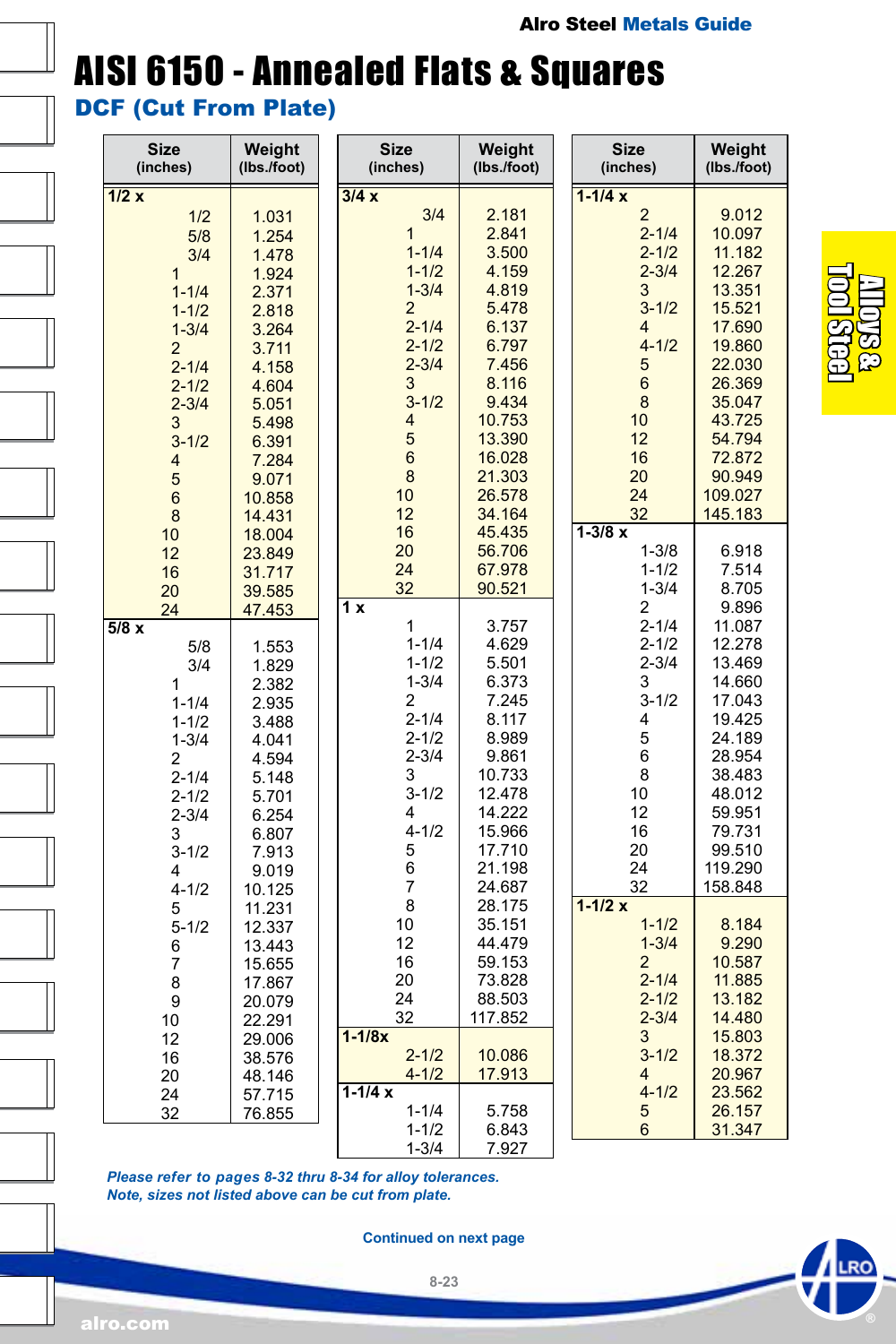# AISI 6150 - Annealed Flats & Squares

### DCF (Cut From Plate)

| <b>Size</b><br>(inches) | Weight<br>(Ibs./foot) | <b>Size</b><br>(inches) | Weight<br>(lbs./foot) | <b>Size</b><br>(inches) | Weight<br>(Ibs./foot) |
|-------------------------|-----------------------|-------------------------|-----------------------|-------------------------|-----------------------|
| $1 - 1/2x$              |                       | $2 - 1/2x$              |                       | 4 x                     |                       |
| 8                       | 41.727                | $2 - 1/2$               | 22.144                | 4                       | 55.846                |
| 10                      | 52.106                | $2 - 3/4$               | 24.293                | 5                       | 69.544                |
| 12                      | 65.109                | 3                       | 26.441                | 6                       | 83.242                |
| 16                      | 83.246                | $3 - 1/2$               | 30.737                | 8                       | 110.638               |
| 20                      | 104.005               | $\overline{\mathbf{4}}$ | 35.034                | 10                      | 138.034               |
| 24                      | 127.765               | 5                       | 43.627                | 12                      | 168.260               |
| 32                      | 166.284               | $6\phantom{a}$          | 52.220                | 14                      | 196.016               |
| $1 - 3/4x$              |                       | 8                       | 69.406                | 16                      | 223.773               |
| $1 - 3/4$               | 11.036                | 10                      | 86.592                | 20                      | 279.286               |
| 2                       | 12.546                | 12                      | 106.369               | 24                      | 334.799               |
| 3                       | 18.587                | 16                      | 141.463               | 32                      | 445.825               |
| $3 - 1/2$               | 21.608                | 20                      | 176.557               | $4 - 1/2x$              |                       |
| 4                       | 24.628                | 24                      | 211.651               | $4 - 1/2$               | 72.041                |
| $4 - 1/2$               | 27.648                | $\overline{3x}$         |                       | 5                       | 79.831                |
| 5                       | 30.669                | 3                       | 31.677                | $6\phantom{a}$          | 95.411                |
| $5 - 1/2$               | 33.689                | $3 - 1/2$               | 36.824                | 8                       | 126.571               |
| 6                       | 36.709                | 4                       | 41.971                | 10                      | 157.730               |
| 7                       | 42.750                | 5                       | 52.266                | 12                      | 188.890               |
| 8                       | 48.791                | 6                       | 62.561                | 16                      | 251.209               |
| 9                       | 54.831                | 8                       | 83.150                | 20                      | 313.529               |
| 10                      | 60.872                | 10                      | 103.739               | 24                      | 375.848               |
| 12                      | 75.424                | 12                      | 127.000               | 32                      | 500.487               |
| 16                      | 100.308               | 14                      | 147.950               | 5 x                     |                       |
| 20                      | 125.192               | 16                      | 168.900               | 5                       | 88.550                |
| 24                      | 150.077               | 20                      | 210.800               | 6                       | 105.832               |
| 32                      | 199.845               | 24                      | 252.700               | 8                       | 140.394               |
| $\overline{2x}$         |                       | 32                      | 336.500               | 10                      | 174.957               |
| $\overline{2}$          | 14.314                | $3 - 1/2x$              |                       | 12                      | 209.520               |
| $2 - 1/4$               | 16.036                | $3 - 1/2$               | 42.911                | 16                      | 278.646               |
| $2 - 1/2$               | 17.759                | $\overline{\mathbf{4}}$ | 48.909                | 20                      | 347.772               |
| $2 - 3/4$               | 19.482                | 5                       | 60.905                | 24                      | 416.898               |
| 3                       | 21.205                | $6\phantom{a}$          | 72.901                | 32                      | 555.149               |
| $3 - 1/2$               | 24.651                | 8                       | 96.894                | 6x                      |                       |
| $\overline{4}$          | 28.097                | 10                      | 120.887               | $6\phantom{1}6$         | 126.673               |
| $4 - 1/2$               | 31.542                | 12                      | 147.630               | 8                       | 168.042               |
| 5                       | 34.988                | 16                      | 196.336               | 10                      | 209.411               |
| $\overline{6}$          | 41.880                | 20                      | 245.043               | 12                      | 250.781               |
| 8                       | 55.662                | 24                      | 293.749               | 16                      | 333.519               |
| 10                      | 69.445                | 32                      | 391.163               | 20                      | 416.258               |
| 12                      | 85.739                |                         |                       | 24                      | 498.996               |
| 16                      | 114.027               |                         |                       | 32                      | 664.474               |
| 20                      | 142.314               |                         |                       |                         |                       |
| 24                      | 170.601               |                         |                       |                         |                       |
| 32                      | 227.176               |                         |                       |                         |                       |

*Please refer to pages 8-32 thru 8-34 for alloy tolerances. Note, sizes not listed above can be cut from plate.*

Alloys & Tool Steel

**RO**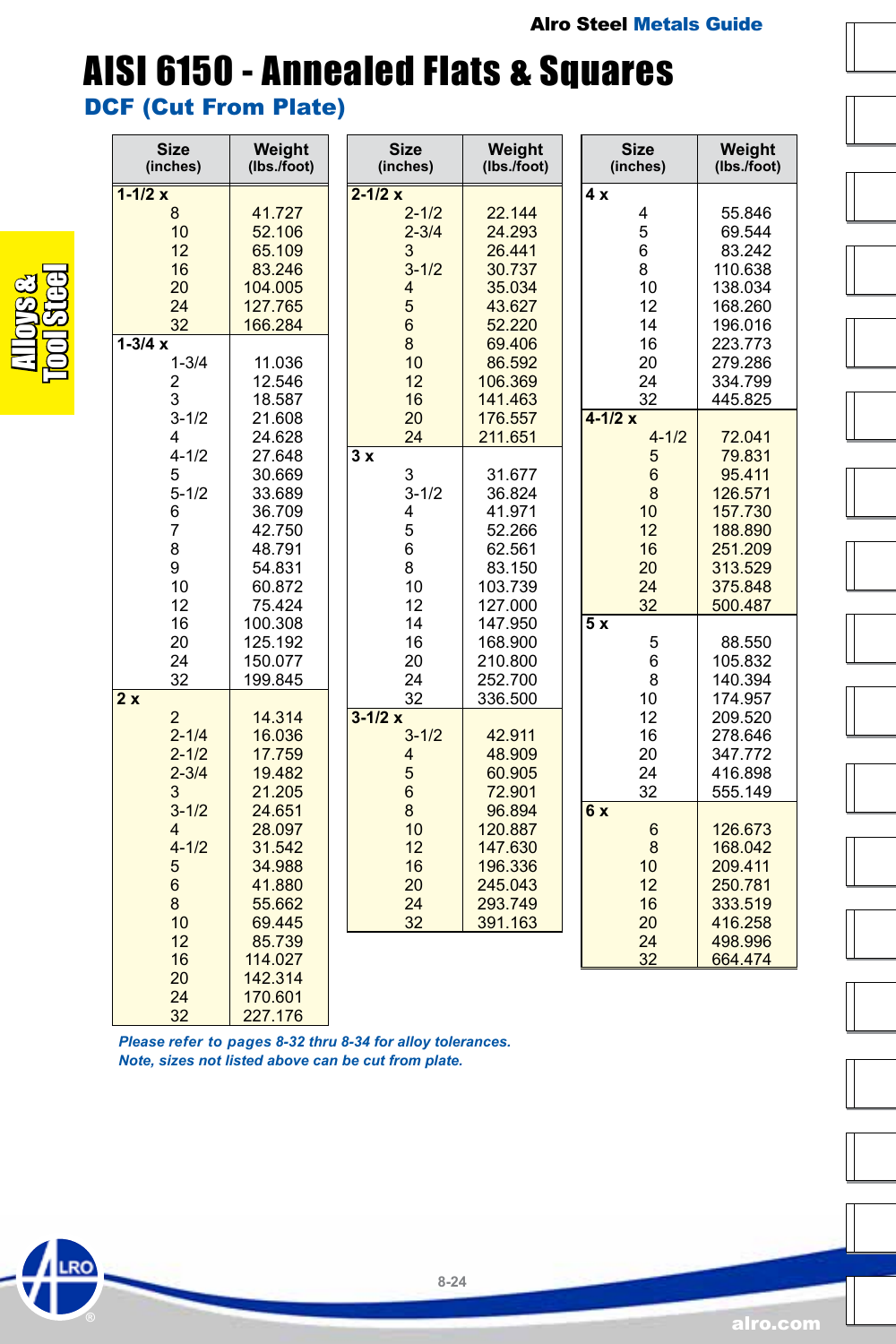### AISI 6150 - Annealed HR Rounds

| Diameter<br>(inches) | Weight<br>(lbs./foot) |
|----------------------|-----------------------|
| 1                    | 2.676                 |
| $1 - 1/8$            | 3.384                 |
| $1 - 1/4$            | 4.176                 |
| $1 - 3/8$            | 5.052                 |
| $1 - 1/2$            | 6.012                 |
| $1 - 5/8$            | 7.056                 |
| $1 - 3/4$            | 8.180                 |
| $1 - 7/8$            | 9.390                 |
| $\overline{2}$       | 10.680                |
| $2 - 1/8$            | 12.230                |
| $2 - 1/4$            | 13.704                |
| $2 - 1/2$            | 16.896                |
| $2 - 5/8$            | 18724                 |
| $2 - 3/4$            | 20.533                |
| 3                    | 24.409                |
| $3 - 1/4$            | 28.606                |
| $3 - 1/2$            | 33.143                |

| Diameter<br>(inches) | Weight<br>(Ibs./foot) |
|----------------------|-----------------------|
| $3 - 3/4$            | 38.175                |
| 4                    | 43.394                |
| $4 - 1/4$            | 48.939                |
| $4 - 1/2$            | 54.822                |
| $4 - 3/4$            | 61.243                |
| 5                    | 67.804                |
| $5 - 1/4$            | 74.699                |
| $5 - 1/2$            | 81.928                |
| $5 - 3/4$            | 90.203                |
| 6                    | 98.146                |
| $6 - 1/4$            | 103.390               |
| 6-1/2                | 114.985               |
| $6 - 3/4$            | 123.078               |
| 7                    | 133.771               |
| $7 - 1/4$            | 143.397               |
| $7 - 1/2$            | 153.348               |
| $7 - 3/4$            | 163.633               |

| <b>Diameter</b><br>(inches) | Weight<br>(lbs./foot) |
|-----------------------------|-----------------------|
| 8                           | 174 251               |
| 8-1/4                       | 185.204               |
| $8 - 1/2$                   | 197.178               |
| $8 - 3/4$                   | 208.818               |
| 9                           | 220.816               |
| $9 - 1/4$                   | 235.501               |
| $9 - 1/2$                   | 248.207               |
| $10*$                       | 277.171               |
| $10 - 1/2*$                 | 305.044               |
| $11*$                       | 334.253               |
| $11 - 1/2*$                 | 364.796               |
| $12*$                       | 396.675               |
| $13*$                       | 466.624               |
| $14*$                       | 539.893               |
| $15*$                       | 618.503               |
| $16*$                       | 702.454               |



*Diameter tolerance may vary depending on sourcing. Stock Lengths: 20 foot randoms*



LRO

**8-25**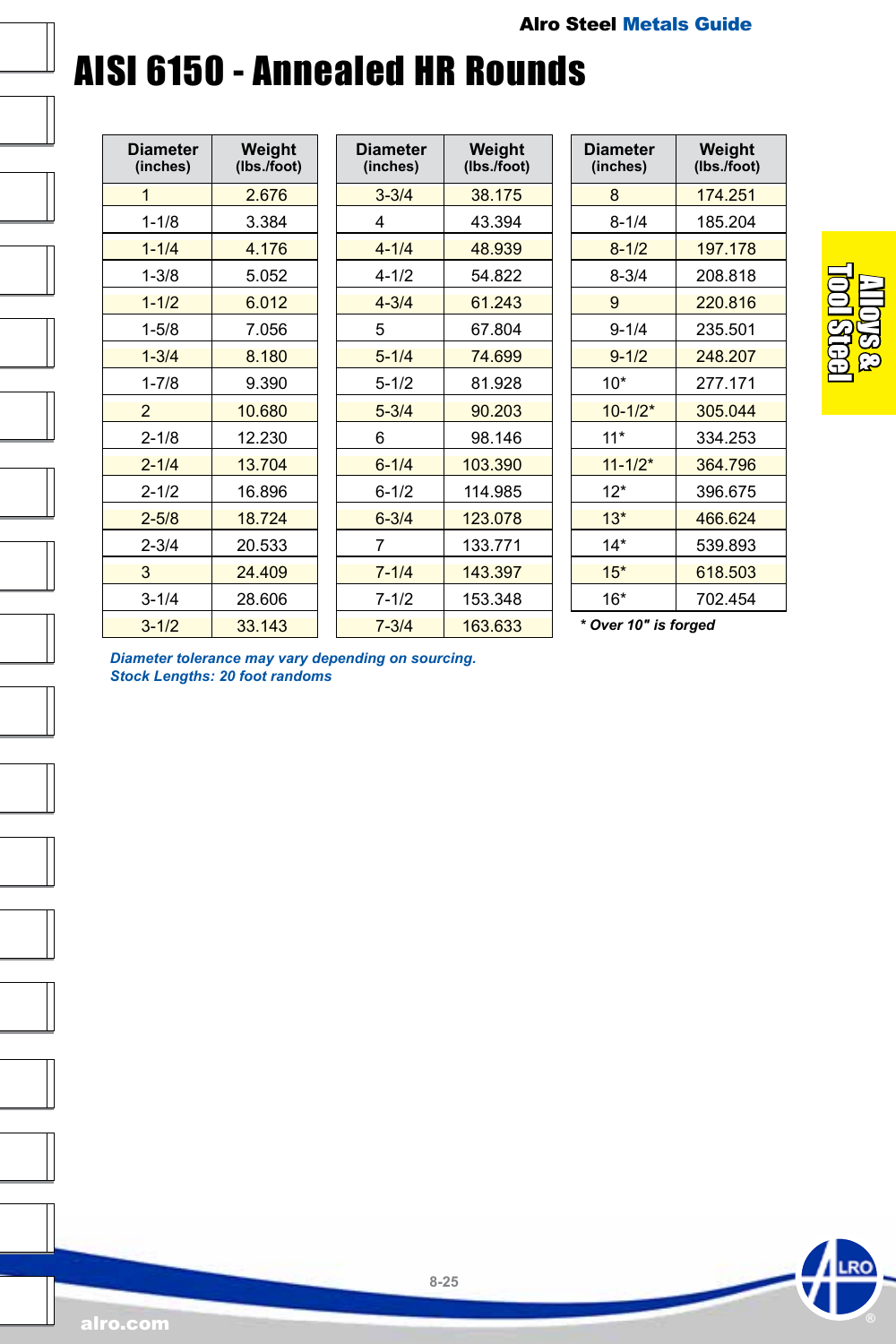# <span id="page-25-0"></span>AISI 8620/86L20

Carefully controlled proportions of chromium, nickel and molybdenum are responsible for the extensive use of 8620 as a carburizing alloy steel. Valuable features of this grade include extreme surface hardenability and internal strength.

.RO

| <b>Typical Analysis</b>            | AISI 8620 / 86L20 |
|------------------------------------|-------------------|
| Carbon (C)                         | 0.18 / 0.23       |
| Manganese (Mn)                     | 0.70/0.90         |
| Silicon (Si)                       | 0.15/0.30         |
| Nickel (Ni)                        | 0.40 / 0.70       |
| Molybdenum (Mo)                    | 0.15/0.25         |
| Chromium (Cr)                      | 0.40 / 0.60       |
| Phosphorus (P)                     | 0.035 MAX         |
| Sulphur (S)                        | 0.040 MAX         |
| *Lead                              | 0.15/0.35         |
| <b>Heat Treatment</b>              |                   |
| Carburize temperature              | 1700°F (927°C)    |
| (Allow to cool in carburizing box) |                   |
| Reheat temperature                 | 1550°F (843°C     |
| Quenching medium                   | O(1)              |
| <b>Tensile Strength</b>            | 92,000 lbs. PSI   |
| <b>Yield Point</b>                 | 64,000 lbs. PSI   |
| <b>Brinell Hardness</b>            | 192               |
| <b>Rockwell B</b>                  | 92                |
| <b>Elongation in 2"</b>            | 25%               |
| <b>Reduction in Area</b>           | 58%               |
| <b>Machinability</b>               | 58%               |

*\*Applies only to 8620 leaded alloy steel bars.*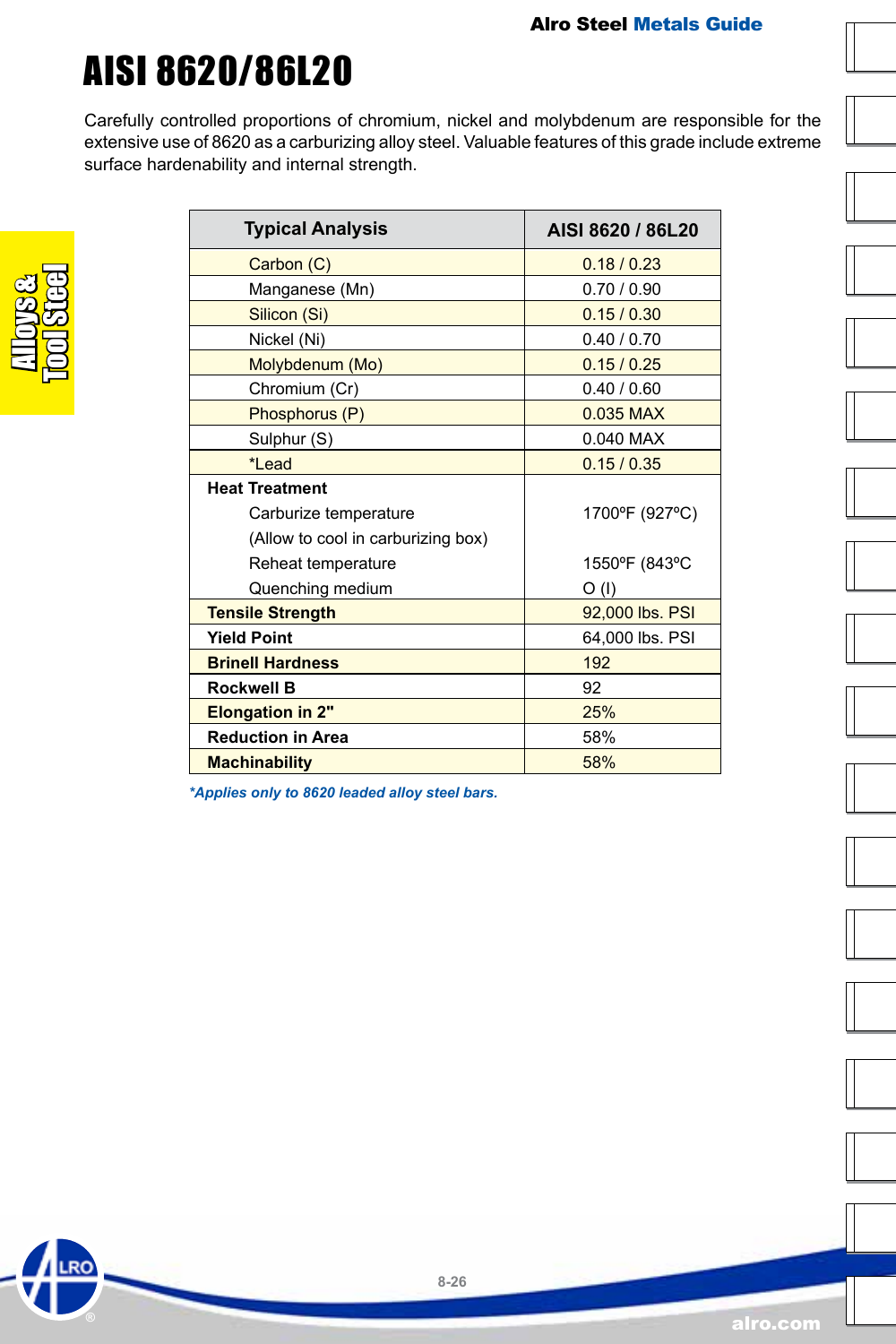# AISI 8620 Flats and Squares

HR (Cut From Plate)

| <b>Size</b><br>(inches) | Weight<br>(lbs./foot) | <b>Size</b><br>(inches) | Weight<br>(lbs./foot) | Size<br>(inches) | Weight<br>(lbs./foot) |
|-------------------------|-----------------------|-------------------------|-----------------------|------------------|-----------------------|
| 3/8x                    |                       | 5/8x                    |                       | 1x               |                       |
| 3/8                     | 0.594                 | $2 - 1/4$               | 5.114                 | 4                | 14.169                |
| 1/2                     | 0.765                 | $2 - 1/2$               | 5.667                 | $4 - 1/2$        | 15.914                |
| 5/8                     | 0.935                 | $2 - 3/4$               | 6.220                 | 5                | 17.658                |
| 3/4                     | 1.105                 | 3                       | 6.773                 | $\overline{6}$   | 21.146                |
| $\mathbf{1}$            | 1.446                 | $3 - 1/2$               | 7.879                 | 8                | 28.123                |
| $1 - 1/4$               | 1.786                 | $\overline{4}$          | 8.985                 | 10               | 35.099                |
| $1 - 1/2$               |                       | $4 - 1/2$               |                       | 12               |                       |
|                         | 2.126                 |                         | 10.092                |                  | 42.076                |
| $1 - 3/4$               | 2.467                 | 5                       | 11.198                | 16               | 56.028                |
| $\overline{2}$          | 2.807                 | 6                       | 13.410                | 20               | 69.981                |
| $2 - 1/4$               | 3.147                 | 8                       | 17.834                | 24               | 83.934                |
| $2 - 1/2$               | 3.488                 | 10                      | 22.257                | $1 - 1/4x$       |                       |
| $2 - 3/4$               | 3.827                 | 12                      | 26.682                | $1 - 1/4$        | 5.692                 |
| 3                       | 4.168                 | 16                      | 35.530                | $1 - 1/2$        | 6.778                 |
| $3 - 1/2$               | 4.849                 | 20                      | 44.378                | $1 - 3/4$        | 7.862                 |
| 4                       | 5.530                 | 24                      | 53.227                | 2                | 8.947                 |
| 6                       | 8.252                 | 3/4x                    |                       | $2 - 1/4$        | 10.032                |
| 1/2x                    |                       | 3/4                     | 2.141                 | $2 - 1/2$        | 11.117                |
| 1/2                     | 1.004                 | 1                       | 2.801                 | $2 - 3/4$        | 12.201                |
| 5/8                     | 1.227                 | $1 - 1/4$               | 3.460                 | 3                | 13.286                |
| 3/4                     | 1.451                 | $1 - 1/2$               | 4.120                 | $3 - 1/2$        | 15.456                |
| 1                       | 1.897                 | $1 - 3/4$               | 4.779                 | 4                | 17.625                |
|                         |                       |                         |                       | $4 - 1/2$        |                       |
| $1 - 1/4$               | 2.344                 | 2                       | 5.438                 |                  | 19.795                |
| $1 - 1/2$               | 2.791                 | $2 - 1/4$               | 6.098                 | 5                | 21.964                |
| $1 - 3/4$               | 3.237                 | $2 - 1/2$               | 6.757                 | 6                | 26.304                |
| 2                       | 3.684                 | $2 - 3/4$               | 7.417                 | 8                | 34.982                |
| $2 - 1/4$               | 4.131                 | 3                       | 8.076                 | 10               | 43.660                |
| $2 - 1/2$               | 4.577                 | $3 - 1/2$               | 9.395                 | 12               | 52.338                |
| $2 - 3/4$               | 5.024                 | 4                       | 10.713                | 16               | 69.694                |
| 3                       | 5.471                 | $4 - 1/2$               | 12.032                | 20               | 87.050                |
| $3 - 1/2$               | 6.364                 | 5                       | 13.351                | 24               | 104.406               |
| 4                       | 7.257                 | 6                       | 15.988                | $1 - 1/2x$       |                       |
| $4 - 1/2$               | 8.151                 | 8                       | 21.263                | $1 - 1/2$        | 8.106                 |
| 5                       | 9.044                 | 10                      | 26.538                | $\overline{2}$   | 10.702                |
| 6                       | 10.831                | 12                      | 31.813                | $2 - 1/4$        | 11.999                |
| $\overline{7}$          | 12.618                | 16                      | 42.363                | $2 - 1/2$        | 13.296                |
| 8                       | 14.404                | 20                      | 52.913                | $2 - 3/4$        | 14.594                |
| 10                      | 17.978                | 24                      | 63.463                | 3                | 15.891                |
| 12                      | 21.551                | 1x                      |                       | $3 - 1/2$        | 18.486                |
| 16                      |                       | $\mathbf{1}$            |                       |                  |                       |
|                         | 28.697                |                         | 3.704                 | 4                | 21.081                |
| 20                      | 35.844                | $1 - 1/8$               | 4.141                 | $4 - 1/2$        | 23.676                |
| 24                      | 42.991                | $1 - 1/4$               | 4.577                 | 5                | 26.271                |
| 5/8x                    |                       | $1 - 1/2$               | 5.449                 | 6                | 31.461                |
| 5/8                     | 1.520                 | $1 - 3/4$               | 6.321                 | 8                | 41.841                |
| 3/4                     | 1.796                 | $\overline{2}$          | 7.193                 | 10               | 52.221                |
| $\mathbf{1}$            | 2.349                 | $2 - 1/4$               | 8.065                 | 12               | 62.600                |
| $1 - 1/4$               | 2.902                 | $2 - 1/2$               | 8.937                 | 16               | 83.359                |
| $1 - 1/2$               | 3.455                 | $2 - 3/4$               | 9.809                 | 20               | 104.119               |
| $1 - 3/4$               | 4.008                 | 3                       | 10.681                | 24               | 124.878               |
| $\overline{2}$          | 4.561                 | $3 - 1/2$               | 12.425                |                  |                       |

*Please refer to pages 8-32 thru 8-34 for alloy tolerances.*

*Note, sizes not listed above can be cut from plate, please inquire.*

*Weights above include nominal oversize tolerance. Actual weights may vary.*

**Continued on next page**

**8-27**

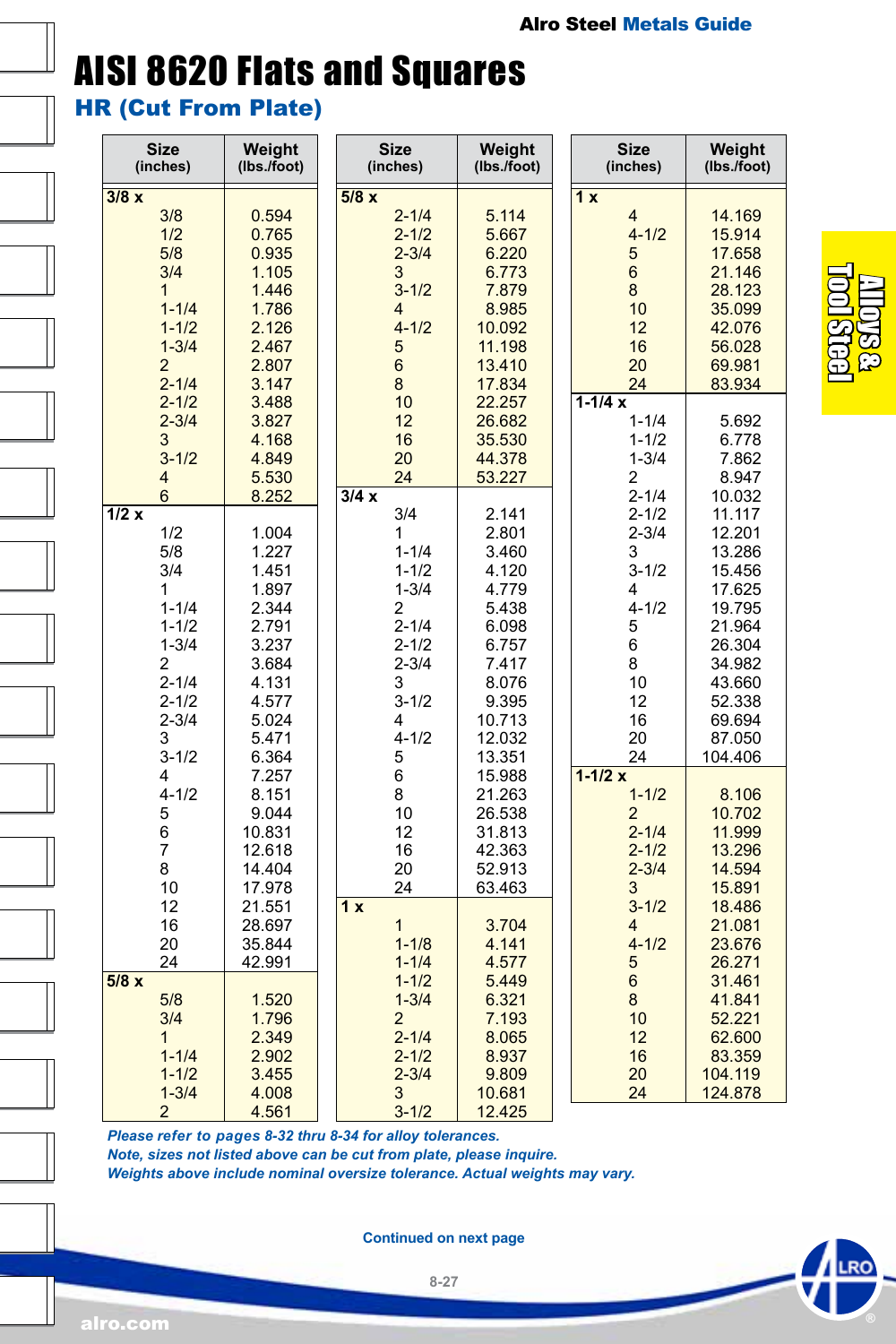# AISI 8620 Flats and Squares

HR (Cut From Plate)

Alloys & Tool Steel

**RO** 

| <b>Size</b><br>(inches) | Weight<br>(lbs./foot)                                      |  | <b>Size</b><br>(inches) | Weight<br>(lbs./foot) |          | <b>Size</b><br>(inches) | Weight<br>(lbs./foot) |
|-------------------------|------------------------------------------------------------|--|-------------------------|-----------------------|----------|-------------------------|-----------------------|
| $1 - 3/4x$              |                                                            |  | $2 - 1/4x$              |                       | 3x       | $\overline{3}$          | 31.522                |
| $1 - 3/4$               | 10.945                                                     |  | $2 - 1/4$               | 17.900                |          | $3 - 1/2$               | 36.670                |
| $\overline{2}$          | 12.456                                                     |  | $2 - 1/2$               | 19.836                |          | $\overline{4}$          | 41.817                |
| $2 - 1/2$               | 15.476                                                     |  | $2 - 3/4$               | 21.771                |          | $4 - 1/2$               | 46.964                |
| 3                       | 18.497                                                     |  | 3                       | 23.707                |          | 5                       | 52.112                |
| $\overline{4}$          | 24.537                                                     |  | $3 - 1/2$               | 27.578                |          | 6                       | 62.406                |
| $4 - 1/2$               | 27.557                                                     |  | $\overline{4}$          | 31.449                |          | 8                       | 82.996                |
| 5                       | 30.578                                                     |  | $4 - 1/2$               | 35.320                |          | 10                      | 103.585               |
| $\boldsymbol{6}$        | 36.619                                                     |  | 5                       | 39.191                |          | 12                      | 124.174               |
| 8                       | 48.700                                                     |  | $5 - 1/2$               | 43.063                |          | 16                      | 165.353               |
| 10                      | 60.781                                                     |  | $6\phantom{1}$          | 46.934                |          | 20                      | 206.532               |
| 12                      | 72.862                                                     |  | 8                       | 62.418                |          | 24                      | 247.711               |
| 16                      | 97.025                                                     |  | 10                      | 77.903                | $3-1/2x$ |                         |                       |
| 20                      | 121.188                                                    |  | 12                      | 93.387                |          | $3 - 1/2$               | 42.730                |
| 24                      | 145.350                                                    |  | 16                      | 124.357               |          | 4                       | 48.525                |
| 2x                      |                                                            |  | 20                      | 155.326               |          | $4 - 1/2$               | 54.523                |
| $\overline{2}$          | 14.210                                                     |  | 24                      | 165.823               |          | 5                       | 60.521                |
| $2 - 1/4$               | 15.933                                                     |  | $2 - 1/2x$              |                       |          | $5 - 1/2$               | 66.723                |
| $2 - 1/2$               | 17.656                                                     |  | $2 - 1/2$               | 22.015                |          | 6                       | 72.518                |
| $2 - 3/4$               | 19.379                                                     |  | $2 - 3/4$               | 24.164                |          | 8                       | 96.510                |
| 3                       | 21.102                                                     |  | 3                       | 26.312                |          | 10                      | 120.502               |
| $3 - 1/2$               | 24.547                                                     |  | $3 - 1/2$               | 30.609                |          | 12                      | 144.495               |
| 4                       | 27.993                                                     |  | 4                       | 34.905                |          | 16                      | 192.480               |
| $4 - 1/2$               | 31.438                                                     |  | $4 - 1/2$               | 39.202                |          | 20                      | 240.465               |
| 5                       | 34.885                                                     |  | 5                       | 43.498                |          | 24                      | 288.451               |
| 6                       | 41.776                                                     |  | $5 - 1/2$               | 47.795                | 4x       | $\overline{\mathbf{4}}$ | 55.408                |
| 8                       | 55.559                                                     |  | 6                       | 52.091                |          | $4 - 1/2$               | 62.257                |
| 9                       | 62.451                                                     |  | 8                       | 69.277                |          | 5                       | 69.106                |
| 10                      | 69.342                                                     |  | 10                      | 86.464                |          | $5 - 1/2$               | 75.955                |
| 12                      | 83.125                                                     |  | 12                      | 103.650               |          | 6                       | 82.804                |
| 16                      | 110.690                                                    |  | 16                      | 138.022               |          | 8                       | 110.199               |
| 20                      | 138.257                                                    |  | 20                      | 172.394               |          | 10                      | 137.595               |
| 24                      | 165.822                                                    |  | 24                      | 206.767               |          | 12                      | 164.991               |
|                         |                                                            |  |                         |                       |          | 16                      | 219.782               |
|                         | Please refer to pages 8-32 thru 8-34 for alloy tolerances. |  |                         |                       |          | 20                      | 274.574               |

*Please refer to pages 8-32 thru 8-34 for alloy tolerances. Note, sizes not listed above can be cut from plate.*

20 274.574 329.366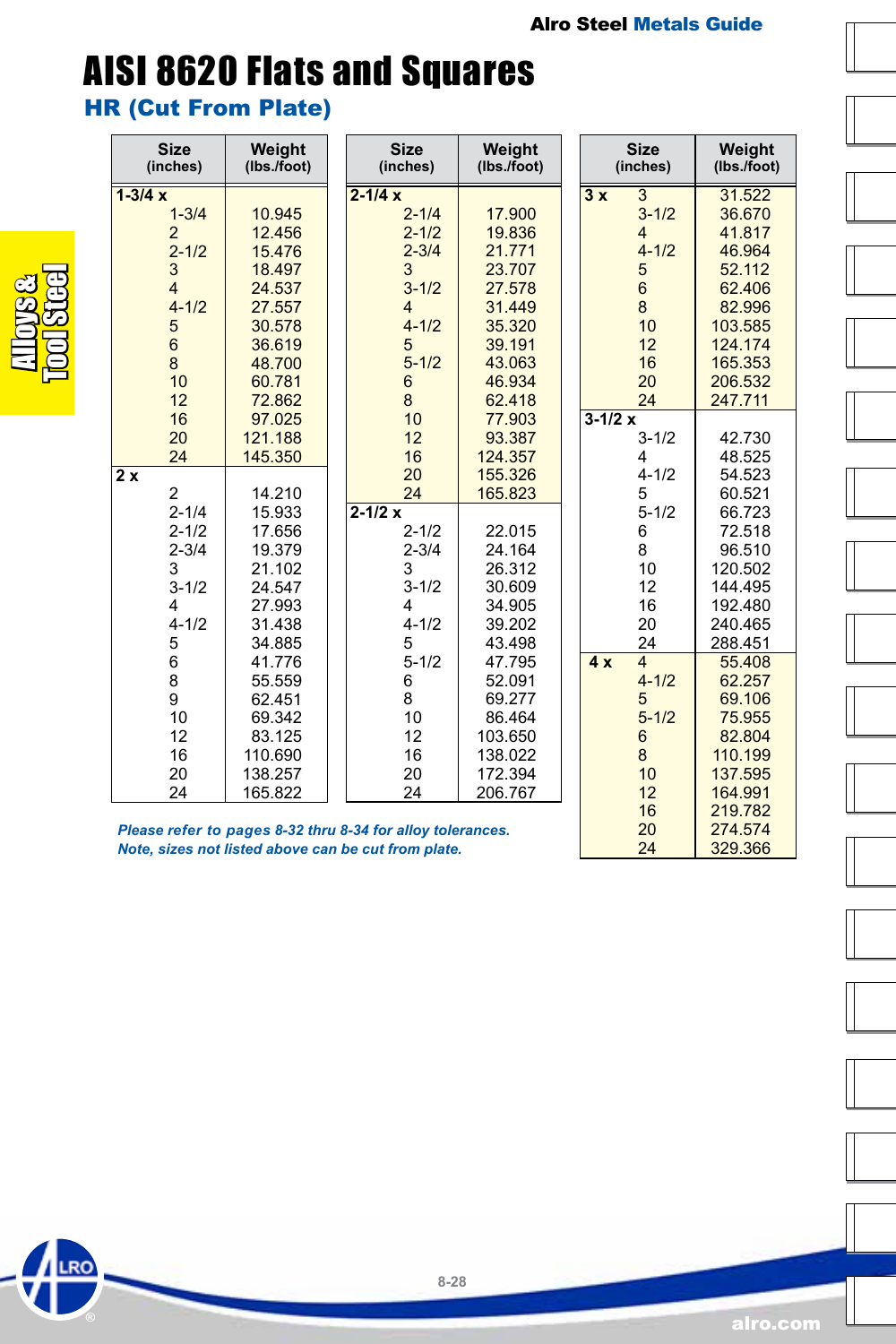

| <b>Diameter</b><br>(inches) | Weight<br>(lbs./foot) |
|-----------------------------|-----------------------|
| 5/8                         | 1.044                 |
| 3/4                         | 1.500                 |
| 7/8                         | 2.040                 |
| 1                           | 2.676                 |
| $1 - 1/16$                  | 3.01                  |
| $1 - 1/8$                   | 3.384                 |
| $1 - 3/16$                  | 3.76                  |
| $1 - 1/4$                   | 4.176                 |
| $1 - 5/16$                  | 4.60                  |
| $1 - 3/8$                   | 5.052                 |
| $1 - 7/16$                  | 5.52                  |
| $1 - 1/2$                   | 6.012                 |
| $1 - 5/8$                   | 7.056                 |
| $1 - 3/4$                   | 8.172                 |
| $1 - 7/8$                   | 9.384                 |
| $\overline{2}$              | 10.680                |
| $2 - 1/8$                   | 12.234                |
| $2 - 1/4$                   | 13.704                |
| $2 - 3/8$                   | 15.258                |
| $2 - 1/2$                   | 16.896                |
| $2 - 5/8$                   | 18.724                |
| $2 - 3/4$                   | 20.533                |
| $2 - 7/8$                   | 22.426                |
| 3                           | 24.645                |

| <b>Diameter</b><br>(inches) | Weight<br>(lbs./foot) |
|-----------------------------|-----------------------|
| $3 - 1/8$                   | 26.717                |
| $3 - 1/4$                   | 28.872                |
| $3 - 1/2$                   | 33.434                |
| $3 - 5/8$                   | 36.070                |
| $3 - 3/4$                   | 38.568                |
| 4                           | 43.814                |
| $4 - 1/8$                   | 46.562                |
| $4 - 1/4$                   | 49.394                |
| $4 - 1/2$                   | 55.309                |
| $4 - 3/4$                   | 61.859                |
| 5                           | 68.459                |
| $5 - 1/4$                   | 75.393                |
| $5 - 1/2$                   | 82.661                |
| $5 - 3/4$                   | 91.359                |
| 6                           | 99.343                |
| $6 - 1/4$                   | 107.662               |
| $6 - 1/2$                   | 116.315               |
| $6 - 3/4$                   | 126.162               |
| 7                           | 135.515               |
| $7 - 1/4$                   | 145.202               |
| $7 - 1/2$                   | 155.224               |
| $7 - 3/4$                   | 165.580               |
| 8                           | 176.271               |
| $8 - 1/4$                   | 187.296               |

| <b>Diameter</b><br>(inches) | Weight<br>(Ibs./foot) |
|-----------------------------|-----------------------|
| $8 - 1/2$                   | 199.737               |
| $8 - 3/4$                   | 211.463               |
| 9                           | 223.522               |
| $9 - 1/4$                   | 235.501               |
| $9 - 1/2$                   | 248.207               |
| $9 - 3/4$                   | 253.812               |
| 10                          | 277.171               |
| $10 - 1/4$                  | 290.941               |
| $10 - 1/2$                  | 305.044               |
| 11                          | 334.253               |
| $11 - 1/2$                  | 364.796               |
| 12                          | 396.675               |
| $12 - 1/2$                  | 429.889               |
| 13                          | 466.624               |
| 14                          | 539.893               |
| 15                          | 618.503               |
| 16                          | 702.454               |
| 17                          | 791.746               |
| 18                          | 886.378               |
| 19                          | 986.351               |
| 20                          | 1091.664              |
| 22                          | 1318.314              |
| 24                          | 1566.326              |
| 26                          | 1835.701              |



*Please refer to pages 8-32 thru 8-34 for alloy tolerances. Stock Lengths: 18 - 20 foot randoms*

## AISI 8620 CF Rounds

| <b>Diameter</b><br>(inches) | Weight<br>(lbs./foot) |
|-----------------------------|-----------------------|
| 1/4                         | 0.167                 |
| 5/16                        | 0.261                 |
| 3/8                         | 0.375                 |
| 7/16                        | 0.511                 |
| 1/2                         | 0.668                 |
| 9/16                        | 0.845                 |
| 5/8                         | 1.043                 |
| 11/16                       | 1.262                 |
| 3/4                         | 1.502                 |
| 13/16                       | 1.763                 |
| 7/8                         | 2.044                 |
| 15/16                       | 2.347                 |
| 1                           | 2.670                 |
| $1 - 1/16$                  | 3.014                 |
| $1 - 1/8$                   | 3.379                 |

| Weight<br><b>Diameter</b><br>(lbs./foot)<br>(inches) |
|------------------------------------------------------|
| $1 - 3/16$<br>3.765                                  |
| $1 - 1/4$<br>4.172                                   |
| $1 - 5/16$<br>4.599                                  |
| $1 - 3/8$<br>5.048                                   |
| $1 - 7/16$<br>5.517                                  |
| $1 - 1/2$<br>6.008                                   |
| $1 - 5/8$<br>7.050                                   |
| $1 - 3/4$<br>8.177                                   |
| $1 - 7/8$<br>9.387                                   |
| 10.680                                               |
| $2 - 1/8$<br>12.057                                  |
| $2 - 1/4$<br>13.517                                  |
| 15.060<br>$2 - 3/8$                                  |
| $2 - 1/2$<br>16.688                                  |
| $2 - 5/8$<br>18.398                                  |
|                                                      |

| <b>Diameter</b><br>(inches) | Weight<br>(Ibs./foot) |
|-----------------------------|-----------------------|
| $2 - 3/4$                   | 20.192                |
| $2 - 7/8$                   | 22069                 |
| 3                           | 24.030                |
| $3 - 1/8$                   | 26 074                |
| $3 - 1/4$                   | 28.202                |
| $3 - 3/8$                   | 30.413                |
| $3 - 1/2$                   | 32 708                |
| $3 - 3/4$                   | 37.547                |
| 4                           | 42.720                |
| $4 - 1/4$                   | 48 227                |
| $4 - 1/2$                   | 54.068                |
| $4 - 3/4$                   | 60.242                |
| 5                           | 66.750                |
| 6                           | 96.120                |

*Please refer to pages 8-32 thru 8-34 for alloy tolerances. Stock Lengths: 12 foot (20 foot also available in most sizes).*

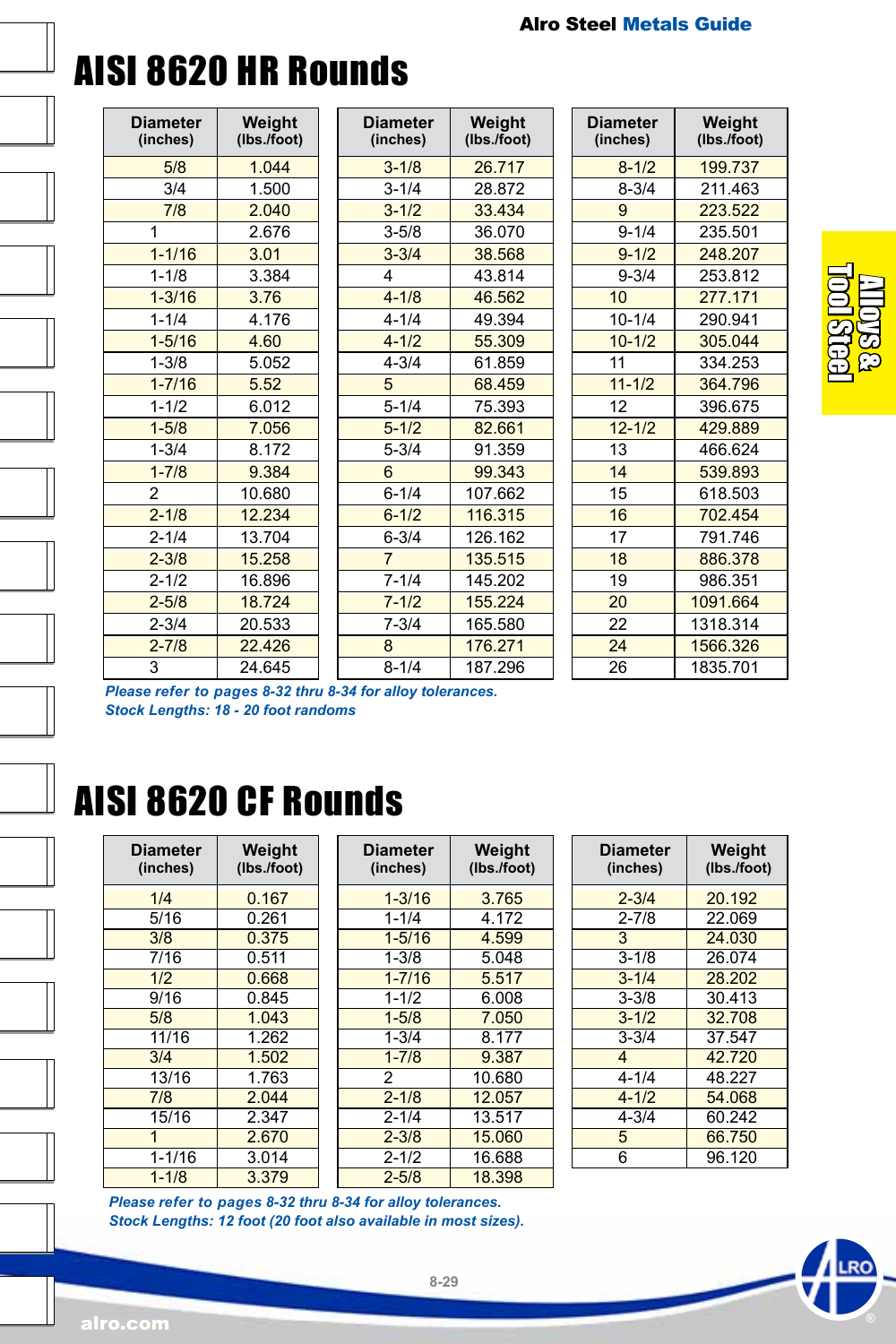# AISI 86L20 CF Rounds

| <b>Diameter</b><br>(inches) | Weight<br>(lbs./foot) |
|-----------------------------|-----------------------|
| 3/8                         | 0.38                  |
| 1/2                         | 0.67                  |
| 9/16                        | 0.85                  |
| 5/8                         | 1.04                  |
| 3/4                         | 1.50                  |
| 13/16                       | 1.76                  |
| 7/8                         | 2.04                  |
| 15/16                       | 2.35                  |
|                             | 2.67                  |
| $1 - 1/8$                   | 3.38                  |

Alloys &<br>Tool Steel

RO

| <b>Diameter</b><br>(inches) | Weight<br>(Ibs./foot) |
|-----------------------------|-----------------------|
| $1 - 1/4$                   | 4.17                  |
| $1 - 5/16$                  | 4.60                  |
| $1 - 3/8$                   | 5.05                  |
| $1 - 7/16$                  | 5.52                  |
| $1 - 1/2$                   | 6.01                  |
| $1 - 5/8$                   | 7.05                  |
| $1 - 3/4$                   | 8.18                  |
| $1 - 7/8$                   | 9.39                  |
| 2                           | 10.68                 |
| $2 - 1/8$                   | 12 06                 |

| <b>Diameter</b><br>(inches) | Weight<br>(Ibs./foot) |
|-----------------------------|-----------------------|
| $2 - 1/4$                   | 13.52                 |
| $2 - 3/8$                   | 15.06                 |
| $2 - 1/2$                   | 16.69                 |
| $2 - 5/8$                   | 18.40                 |
| $2 - 3/4$                   | 20.19                 |
| 3                           | 24 03                 |
| $3 - 1/4$                   | 28.20                 |
| $3 - 1/2$                   | 32.71                 |





### AISI 8620 HR Plate

| <b>Thickness</b><br>(inches) | Weight<br>(lbs./sqft) |
|------------------------------|-----------------------|
| 1/2                          | 20.4                  |
| 3/4                          | 30.6                  |
|                              | 40.8                  |
| $1 - 1/8$                    | 45.9                  |
| $1 - 1/4$                    | 51.0                  |
| $1 - 1/2$                    | 61.2                  |
| $1 - 3/4$                    | 71.47                 |

| <b>Thickness</b><br>(inches) | Weight<br>(lbs./sqft) |
|------------------------------|-----------------------|
| 2                            | 81.6                  |
| $2 - 1/4$                    | 91.89                 |
| $2 - 1/2$                    | 102.0                 |
| $2 - 3/4$                    | 112.31                |
| 3                            | 122.4                 |
| $3 - 1/2$                    | 142.9                 |
| 4                            | 163.3                 |

*Refer to pages 8-32 thru 8-34 for alloy tolerances.*









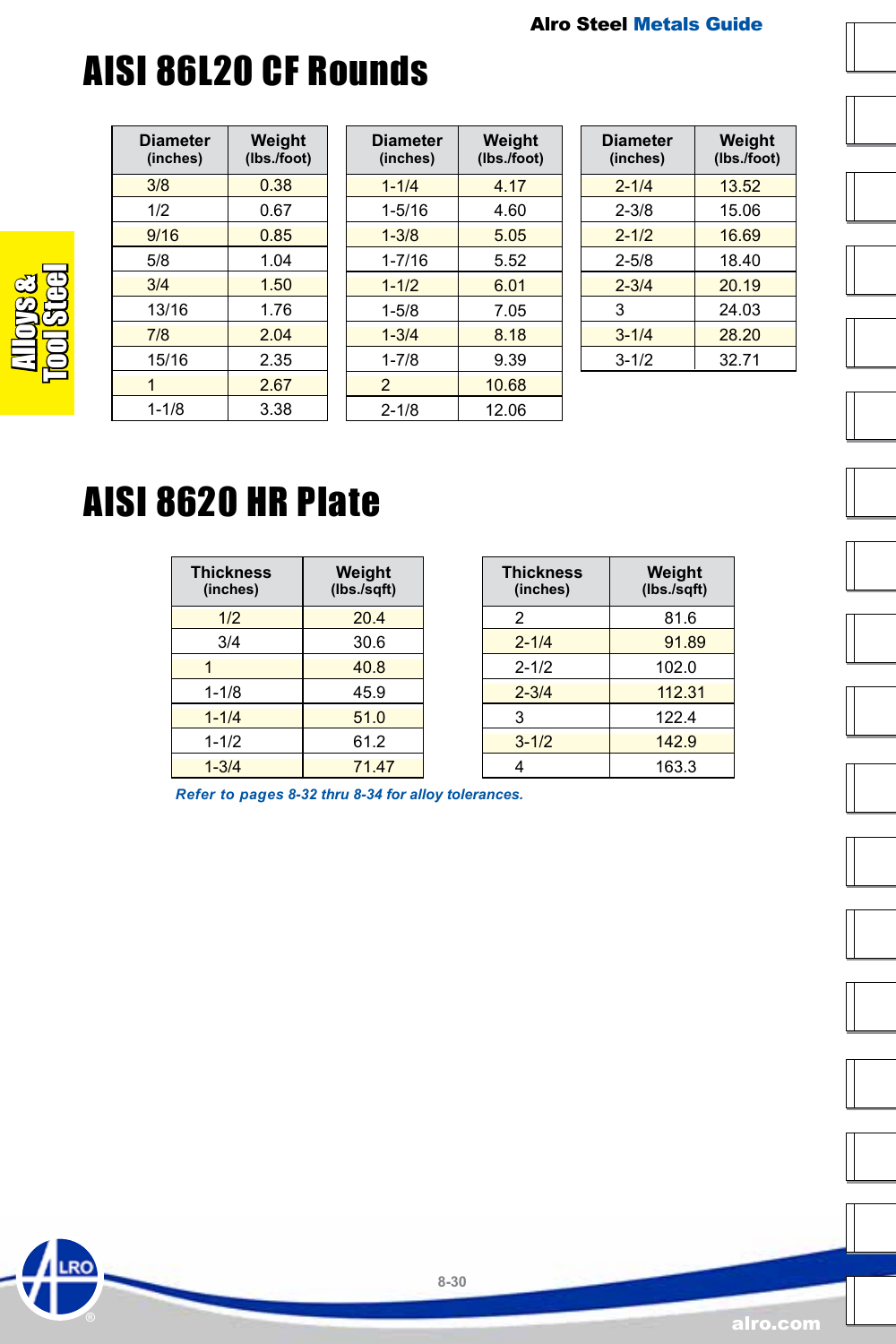# <span id="page-30-0"></span>AISI 52100

AISI 52100 is a moderately deep hardening alloy having high resistance to wear, medium toughness, and low resistance to softening at high temperatures.

| <b>Typical Analysis</b>                  | <b>AISI 52100</b> |
|------------------------------------------|-------------------|
| Carbon (C)                               | 0.98/1.10         |
| Manganese (Mn)                           | 0.25/0.45         |
| Silicon (Si)                             | $0.15 - 0.30$     |
| Chromium (Cr)                            | 1.30 / 1.60       |
| Phosphorus (P)                           | 0.025 MAX         |
| Sulphur (S)                              | 0.025 MAX         |
| <b>Physical Properties</b>               |                   |
| Contact Alro for specific certification. |                   |

Alloys & Tool Steel

# AISI 52100 Rounds

### Spheroidize Annealed, B.Q.

| Diameter<br>(inches) | Weight<br>(lbs./foot) |
|----------------------|-----------------------|
| 3/8                  | 0.380                 |
| 1/2                  | 0.667                 |
| 5/8                  | 1.042                 |
| 3/4                  | 1.501                 |
| 13/16                | 1.760                 |
| 7/8                  | 2.044                 |
| 1                    | 2.670                 |
| $1 - 1/8$            | 3.379                 |
| $1 - 1/4$            | 4.171                 |
| $1 - 3/8$            | 5.047                 |
| $1 - 1/2$            | 6.007                 |
| $1 - 5/8$            | 7.050                 |
| $1 - 3/4$            | 8.176                 |
| 1-13/16              | 8.780                 |
| $1 - 7/8$            | 9.386                 |

| Diameter<br>(inches) | Weight<br>(lbs./foot) |
|----------------------|-----------------------|
| 2                    | 10.680                |
| $2 - 1/4$            | 13.512                |
| $2 - 3/8$            | 15.060                |
| $2 - 1/2$            | 16.687                |
| $2 - 5/8$            | 18.400                |
| $2 - 3/4$            | 20.191                |
| 3                    | 24.030                |
| $3 - 1/4$            | 28.201                |
| $3 - 1/2$            | 32.710                |
| $3 - 3/4$            | 37.547                |
| 4                    | 42.720                |
| 4-1/4                | 48.230                |
| $4 - 1/2$            | 54.067                |
| $4 - 3/4$            | 60.240                |
| 5                    | 66.750                |

| <b>Diameter</b><br>(inches) | Weight<br>(lbs./foot) |
|-----------------------------|-----------------------|
| $5 - 1/4$                   | 73.590                |
| $5 - 1/2$                   | 80.767                |
| 6                           | 96.120                |
| 6-1/4                       | 104.296               |
| $6 - 1/2$                   | 112.807               |
| 6-3/4                       | 123.078               |
| 7                           | 130.830               |
| $7 - 1/2$                   | 150.187               |
| 8                           | 170.880               |
| 8-1/2                       | 197.178               |
| 9                           | 220.816               |
| 10                          | 277.171               |
| 11                          | 334,253               |
| 12                          | 396.675               |

*Diameter tolerance may vary depending on sourcing.*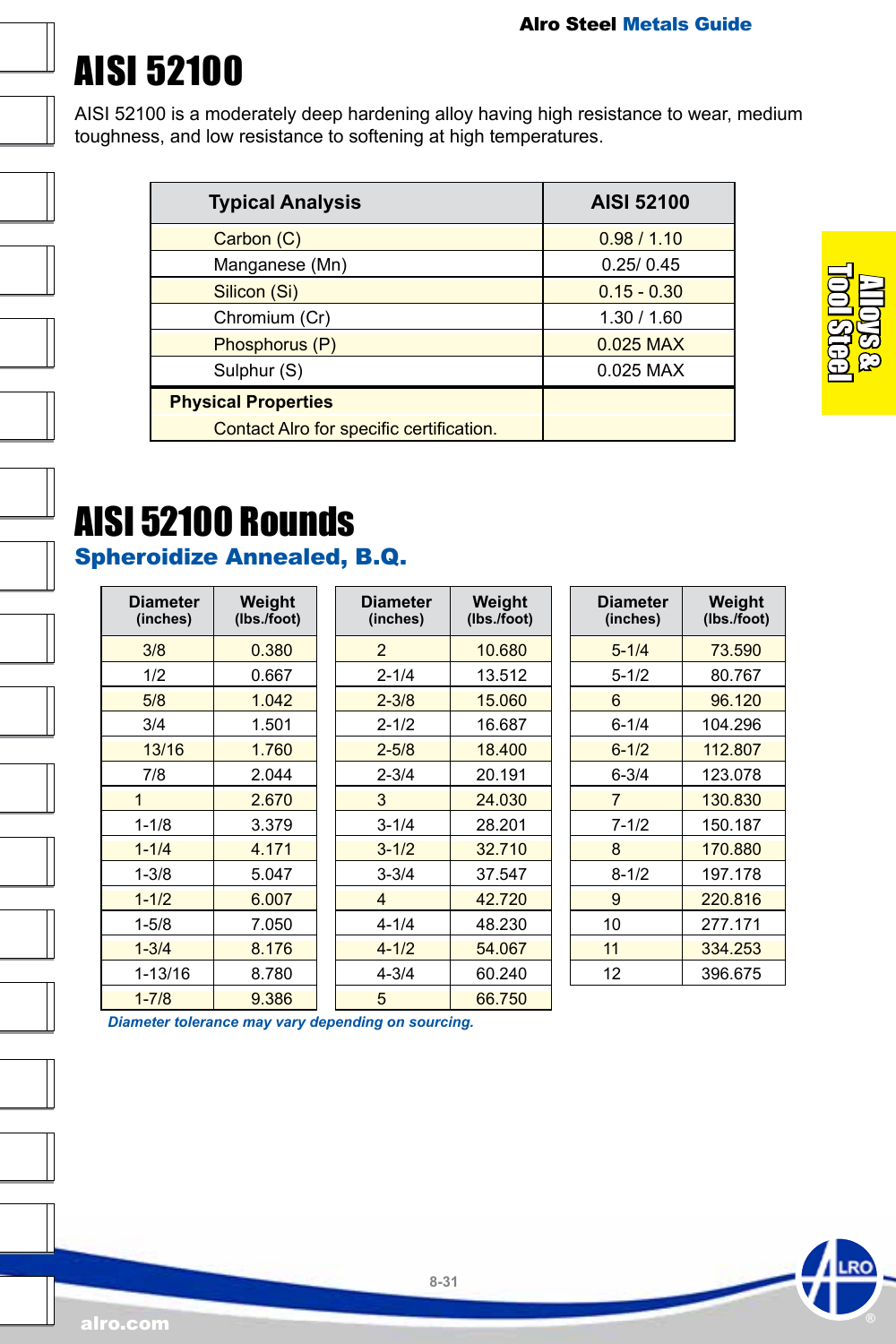### <span id="page-31-0"></span>Hot Rolled Alloy Bars

#### **Size Tolerances and Out-of-Round or Out-of Square Tolerances**

| Hot Rolled Alloy Bars Round, Square and Round-Cornered Square |                                 |              |                                   |
|---------------------------------------------------------------|---------------------------------|--------------|-----------------------------------|
|                                                               | <b>Size Tolerances (inches)</b> |              | Out-of-Round or                   |
| <b>Specified Sizes</b><br>(inches)                            | Over                            | <b>Under</b> | Out-of-Square<br>Section (inches) |
| Up thru 5/16                                                  | 0.005                           | 0.005        | 0.008                             |
| Over 5/16 thru 7/16                                           | 0.006                           | 0.006        | 0.009                             |
| Over 7/16 thru 5/8                                            | 0.007                           | 0.007        | 0.010                             |
| Over 5/8 thru 7/8                                             | 0.008                           | 0.008        | 0.012                             |
| Over 7/8 thru 1                                               | 0.009                           | 0.009        | 0.013                             |
| Over 1 thru 1-1/8                                             | 0.010                           | 0.010        | 0.015                             |
| Over 1-1/8 thru 1-1/4                                         | 0.011                           | 0.011        | 0.016                             |
| Over 1-1/4 thru 1-3/8                                         | 0.012                           | 0.012        | 0.018                             |
| Over 1-3/8 thru 1-1/2                                         | 0.014                           | 0.014        | 0.021                             |
| Over 1-1/2 thru 2                                             | 1/64                            | 1/64         | 0.023                             |
| Over 2 thru 2-1/2                                             | 1/32                            | $\Omega$     | 0.023                             |
| Over 2-1/2 thru 3-1/2                                         | 3/64                            | $\Omega$     | 0.035                             |
| Over 3-1/2 thru 4-1/2                                         | 1/16                            | $\Omega$     | 0.046                             |
| Over 4-1/2 thru 5-1/2                                         | 5/64                            | 0            | 0.058                             |
| Over 5-1/2 thru 6-1/2                                         | 1/8                             | $\Omega$     | 0.070                             |
| Over 6-1/2 thru 8-1/4                                         | 5/32                            | 0            | 0.085                             |
| Over 8-1/4 thru 9-1/2                                         | 3/16                            | $\Omega$     | 0.100                             |
| Over 9-1/2                                                    | 1/4                             | 0            | 0.120                             |

Out-of-round is the difference between the maximum and minimum diameters of the bar, measured at the same transverse cross section. Out-of-square section is the difference in perpendicular distance between opposite faces, measured at the same transverse cross section.

### Size Tolerances - Rounds

| Turned & Ground/Turned, Ground & Polished |                                               |                                           |  |
|-------------------------------------------|-----------------------------------------------|-------------------------------------------|--|
| <b>Diameter Range</b><br>(inches)         | <b>Not Heat Treated</b><br><b>All Carbons</b> | <b>Heat Treated</b><br><b>All Carbons</b> |  |
| Up thru $1-1/2$                           | $+0 - 0.001$                                  | $+0 - 0.001$                              |  |
| Over 1-1/2 thru 2-1/2                     | $+0 - 0.0015$                                 | $+0 - 0.0015$                             |  |
| Over 2-1/2 thru 3                         | $+0 - 0.002$                                  | $+0 - 0.002$                              |  |
| Over 3 thru 4                             | $+0 - 0.003$                                  | $+0 - 0.003$                              |  |
| Over 4 thru 6                             | $+0 - 0.004$                                  | $+0 - 0.005$                              |  |
| Over 6                                    | +0 - 0.005                                    | $+0 - 0.006$                              |  |



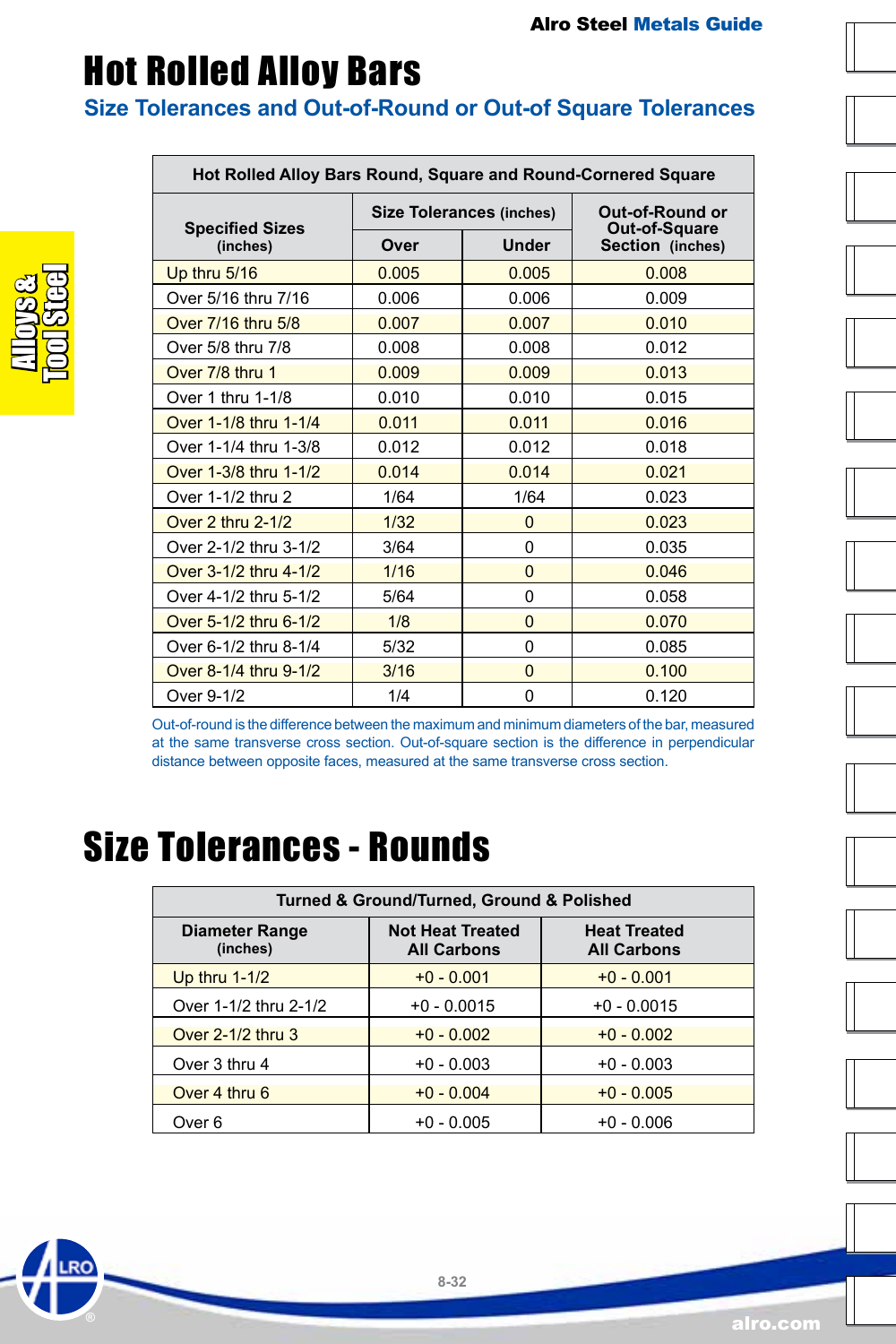### Straightness \*Tolerances - Steel Bars Hot Rolled Bars

Straightness is a perishable tolerance; therefore, reasonable care in handling and storage should be taken to avoid bending the bars. Deviation from straightness is measured by placing the bar on a level table so that the arc or deviation from straightness is horizontal, and the depth of the arc is measured with a steel scale and a straight edge. A tightly-stretched string can be used as a substitute for a steel scale.

| <b>Hot Rolled Bars</b>                  | 1/4" in any 5 ft. or 1/4 x no. of ft. of length inches                                |
|-----------------------------------------|---------------------------------------------------------------------------------------|
| Hot Rolled,<br><b>Thermally Treated</b> | 1/4" in any 5 ft. or $1/4 \times \frac{\text{no. of ft. of length}}{\text{c}}$ inches |



*\* There is not a published flatness or straightness tolerance for flat bars.*

### Straightness \*Tolerances - Steel Bars

#### Cold Finished Bars

| <b>Form Size</b><br>(inches)                      | Length<br>(feet) | <b>Maximum Curvature</b><br>(Depth of arc in inches) |
|---------------------------------------------------|------------------|------------------------------------------------------|
|                                                   | <b>Rounds</b>    |                                                      |
| <b>Less than .28 Carbon</b>                       |                  |                                                      |
| Less than 5/8"                                    | Less than 15'    | 1/8" in any 10' portion of the total length          |
| Less than 5/8"                                    | 15' and over     | 1/8" in any 10' portion of the total length          |
| 5/8" and over                                     | Less than 15'    | 1/16" in any 10' portion of the total length         |
| 5/8" and over                                     | 15' and over     | 1/8" in any 10' portion of the total length          |
| .28 Carbon and over and all heat treated material |                  |                                                      |
| Less than 5/8"                                    | Less than 15'    | 3/16" in any 10' portion of the total length         |
| Less than 5/8"                                    | 15' and over     | 5/16" in any 10' portion of the total length         |
| 5/8" and over                                     | Less than 15'    | 1/8" in any 10' portion of the total length          |
| 5/8" and over                                     | 15' and over     | 3/16" in any 10' portion of the total length         |
| <b>Hexagons &amp; Squares</b>                     |                  |                                                      |
| <b>Less than .28 Carbon</b>                       |                  |                                                      |
| Less than 5/8"                                    | Less than 15'    | 3/16" in any 10' portion of the total length         |
| Less than 5/8"                                    | 15' and over     | 5/16" in any 10' portion of the total length         |
| 5/8" and over                                     | Less than 15'    | 1/8" in any 10' portion of the total length          |
| $5/8"$ and over                                   | 15' and over     | 3/16" in any 10' portion of the total length         |
| .28 Carbon and over and all heat treated material |                  |                                                      |
| Less than 5/8"                                    | Less than 15'    | 1/4" in any 10' portion of the total length          |
| Less than 5/8"                                    | 15' and over     | 3/8" in any 10' portion of the total length          |
| $5/8"$ and over                                   | Less than 15'    | 3/16" in any 10' portion of the total length         |
| 5/8" and over                                     | 15' and over     | 1/4" in any 10' portion of the total length          |

*\* There is not a published flatness or straightness tolerance for flat bars.*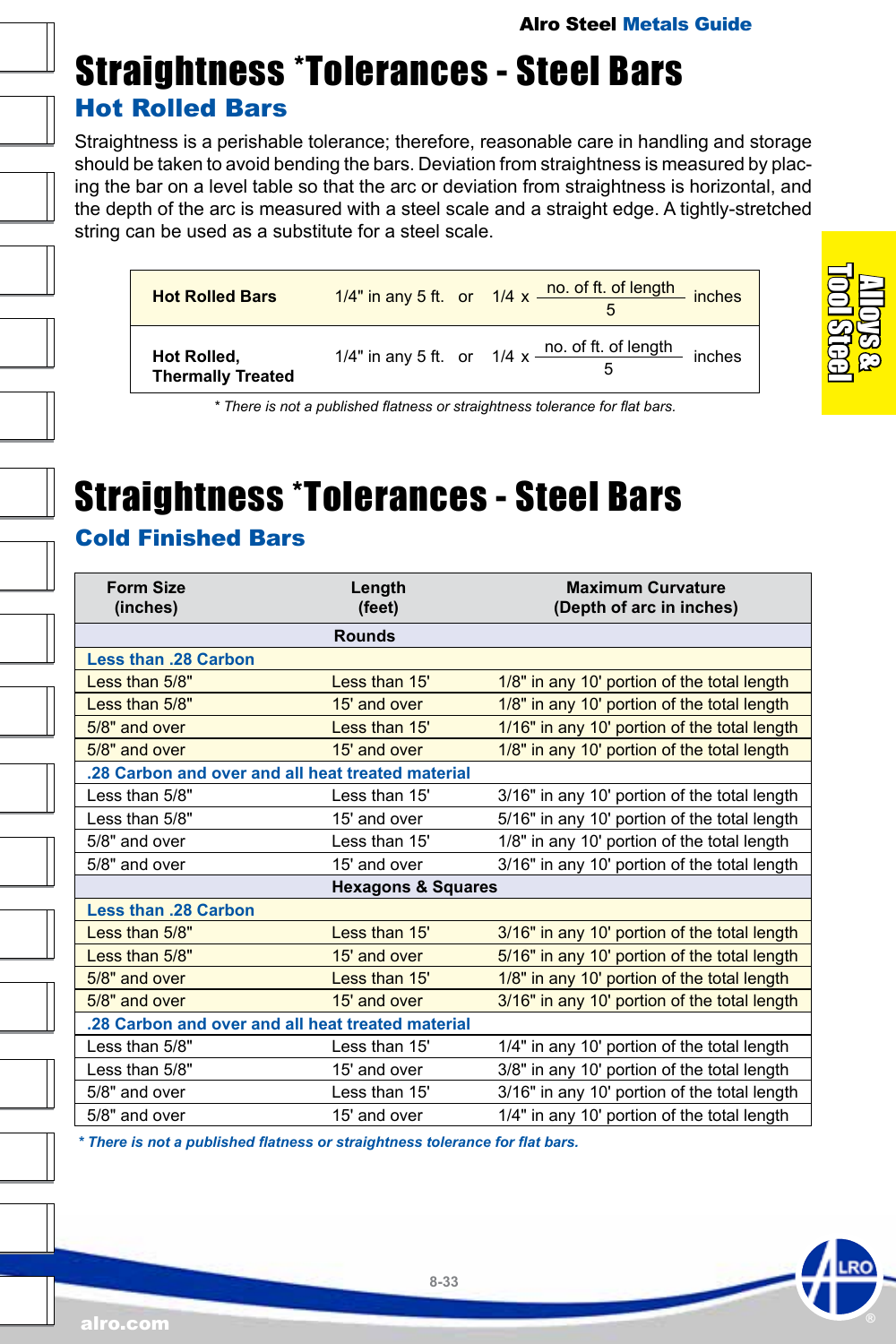### Thickness & Width Oversize Ranges

**De-Carb Free Flats and Squares**

| <b>Size</b><br>(inches)  | Width - Based on<br>Thickness (inches) | <b>Thickness</b><br>(inches) |
|--------------------------|----------------------------------------|------------------------------|
| Through 4" thick         | $+0.035 / +0.077$ oversize             | $+.015 / +.035$ oversize     |
| Rough Milled 4" thru <5" | $+.062 / +.124$ oversize               | $+.062 / +.125$ oversize     |
| Rough Milled 5" and over | $+.062 / +.124$ oversize               | $+125/ + 250$ oversize       |



### Thickness Tolerances

**4140 HRA and 8620 HR Flats** 

**All widths range from .035 - .124 oversize**

| Thickness (inches)    | <b>Tolerance</b> |
|-----------------------|------------------|
|                       |                  |
|                       |                  |
|                       |                  |
| 3/4 and 7/8 +.04 -.01 |                  |
| 1 to 1-7/8 +.07 -.01  |                  |
|                       |                  |
|                       |                  |
| 4 to 4-1/2 +.15 -.01  |                  |

### Standard Manufacturing Tolerances

Cold Finished Alloy Bars (Undersize variation in inches)

| Size & Shape                                         | Carbon<br>thru<br>.28% Max. | Max. Carbon<br>over .28%<br>thru .55% | Max. Carbon<br>over .55% or<br><b>All Carbons</b><br><b>Heat Treated</b> | $E$ . T.D. 150 <sup>®</sup> |
|------------------------------------------------------|-----------------------------|---------------------------------------|--------------------------------------------------------------------------|-----------------------------|
| Rounds (Cold Drawn or<br><b>Turned and Polished)</b> |                             |                                       |                                                                          |                             |
| Up thru 1-1/2                                        | .003                        | .004                                  | .006                                                                     | .005                        |
| Over 1-1/2 thru 2-1/2                                | .004                        | .005                                  | .007                                                                     | .006                        |
| Over 2-1/2 thru 4                                    | .005                        | .006                                  | .008                                                                     | .007                        |
| Over 4 thru 6                                        | .006                        | .007                                  | .009                                                                     |                             |
| Over 6 thru 8                                        | .007                        | .008                                  | 010                                                                      |                             |
| Over 8 thru 9                                        | .008                        | .009                                  | .011                                                                     |                             |
| <b>Hexagons</b>                                      |                             |                                       |                                                                          |                             |
| Up thru 3/4                                          | .003                        | .004                                  | .007                                                                     |                             |
| Over 3/4 thru 1-1/2                                  | .004                        | .005                                  | .008                                                                     |                             |
| Over 1-1/2 thru 2-1/2                                | .005                        | .006                                  | .009                                                                     |                             |
| Over 2-1/2 thru 3-1/8                                | .006                        | .007                                  | .010                                                                     |                             |
| <b>Squares</b>                                       |                             |                                       |                                                                          |                             |
| Up thru 3/4                                          | .003                        | .005                                  | .008                                                                     |                             |
| Over 3/4 thru 1-1/2                                  | .004                        | .006                                  | .009                                                                     |                             |
| Over 1-1/2 thru 2-1/2                                | .005                        | .007                                  | .010                                                                     |                             |
| Over 2-1/2 thru 3-1/8                                | .007                        | .009                                  | .012                                                                     |                             |
| <b>Flats (Width)</b>                                 |                             |                                       |                                                                          |                             |
| Up thru 3/4                                          | .004                        | .006                                  | .009                                                                     |                             |
| Over 3/4 thru 1-1/2                                  | .005                        | .007                                  | .011                                                                     |                             |
| Over 1-1/2 thru 3                                    | .006                        | .008                                  | .013                                                                     |                             |
| Over 3 thru 4                                        | .007                        | .010                                  | .017                                                                     |                             |
| Over 4 thru 6                                        | .009                        | .012                                  | .021                                                                     |                             |
| Over <sub>6</sub>                                    | .014                        |                                       |                                                                          |                             |

*Note: Tolerances for flats apply to thickness as well as to width.*

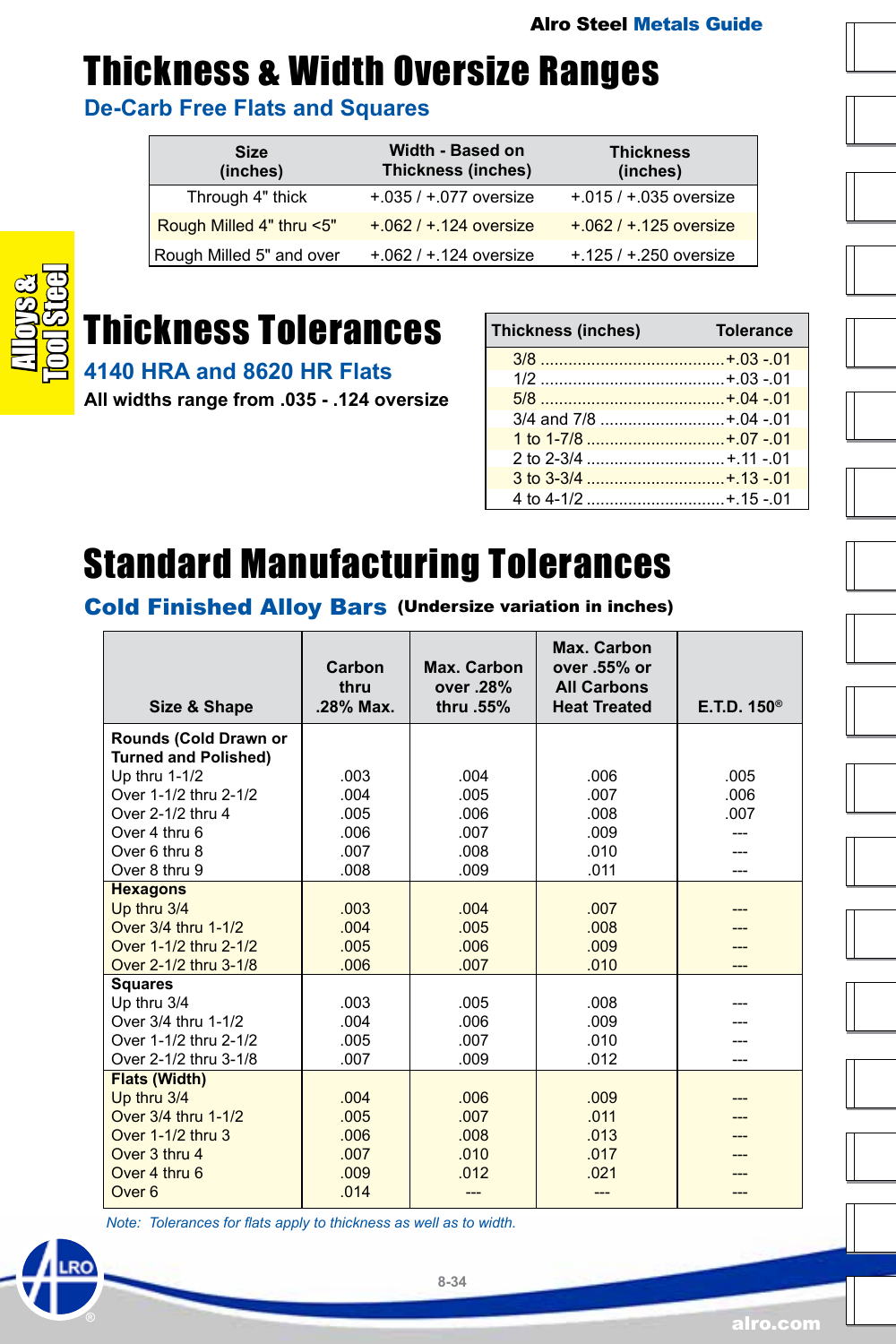# <span id="page-34-0"></span>AISI A2 DCF

An air-hardening tool steel containing five percent chromium. Replaces the oil hardening (O1 type) when safer hardening, less distortion and increased wear-resistance are required. Provides an intermediate grade between the oil hardening and the high carbon, high chromium (D2) types.

#### **Typical Applications**

Large Blanking Dies, Thread Roller Dies, Long Punches, Rolls, Master Hubs, Trimming Dies, Forming Dies, Precision Tools, Gauges, Coining Dies, Extrusion Dies, Mandrels, Shear Blades and Slitters.

| <b>Typical Analysis</b>                   | <b>Type A2 (UNS T30102)</b> |
|-------------------------------------------|-----------------------------|
| Carbon (C)                                | 0.95/1.05                   |
| Manganese (Mn)                            | $1.00$ max.                 |
| Silicon (Si)                              | $0.50$ max.                 |
| Tungsten (W)                              |                             |
| Molybdenum (Mo)                           | 0.90 / 1.40                 |
| Chromium (Cr)                             | 4.75/5.50                   |
| Vanadium (V)                              | 0.15/0.50                   |
| *Nickel (Ni)                              | $0.30$ max.                 |
| Forging (a)                               |                             |
| Start forging at                          | 1850 - 2000°F               |
|                                           | $(1010 - 1093^{\circ}C)$    |
| Do not forge below                        | 1650°F (899°C)              |
| <b>Normalizing (b)</b>                    | Do not normalize            |
| Annealing (c)                             |                             |
| Temperature                               | 1550 - 1600°F               |
|                                           | $(843 - 871^{\circ}C)$      |
| Rate of cooling, max. per hour            | 40°F (22°C)                 |
| <b>Typical annealed hardness, Brinell</b> | $201 - 235$                 |
| Hardening                                 |                             |
| Rate of heating                           | Slowly                      |
| Preheat temperature                       | 1450 °F (788°C)             |
| Hardening temperature                     | 1700 - 1800°F               |
|                                           | $(927 - 962^{\circ}C)$      |
| Time at temperature, minutes              | $20 - 45$ (j)               |
| Quenching medium                          | A(1)                        |
| <b>Tempering</b>                          |                             |
| <b>Tempering temperature</b>              | 350 - 1000°F                |
|                                           | $(177 - 538^{\circ}C)$      |
| Approx. tempered hardness, Rockwell C     | $57 - 62$                   |
| <b>Wear Resistance</b>                    | High                        |
| <b>Toughness</b>                          | <b>Medium</b>               |
| <b>Resistance to Softening Effect of</b>  |                             |
| <b>Elevated Temperature</b>               | Medium to High              |
| <b>Depth of Hardening</b>                 | Deep                        |
| <b>Machinability</b>                      | Medium                      |
| <b>Grindability</b>                       | <b>Medium</b>               |
| <b>Distortion in Heat Treating</b>        | Lowest                      |
| <b>Safety in Hardening</b>                | <b>Highest</b>              |
| <b>Resistance to Decarburization</b>      | Medium                      |

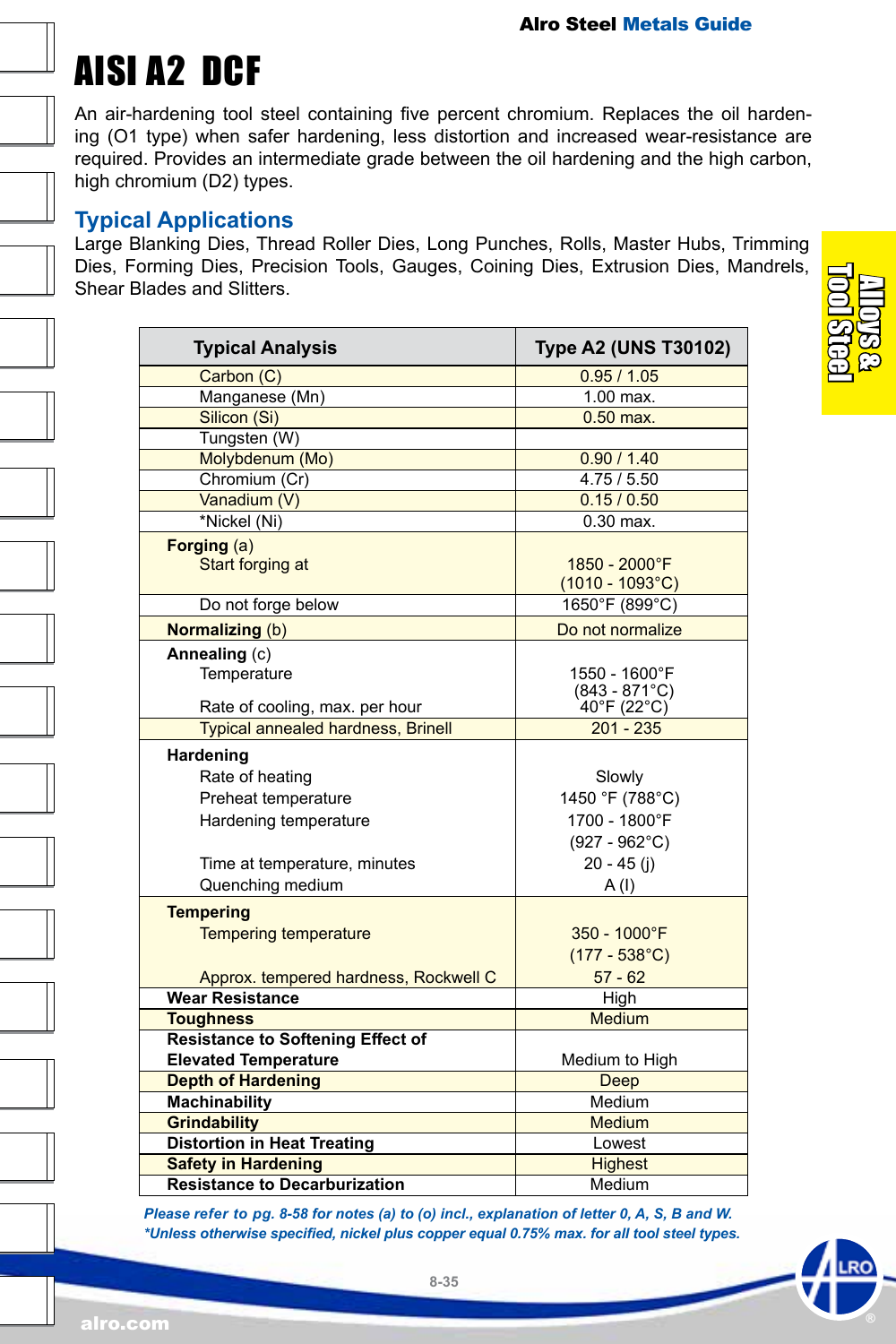## AISI A6

A6 is an air-hardening, non-deforming tool steel that combines the deep hardening characteristics of air-hardening steels with the simplicity of low temperature heat treatment possible in many of the oil-hardening grades.

#### **Typical Applications**

Blanking Dies, Precision Tools, Forming Dies, Coining Dies, Master Hubs, Shear Blades, Plastic Molds, Spindles, Mandrels, Heavy Duty Punches.

| <b>Typical Analysis</b>                  | <b>Type A6 (UNS T30106)</b> |
|------------------------------------------|-----------------------------|
| Carbon (C)                               | 0.65/0.75                   |
| Manganese (Mn)                           | 1.80 / 2.50                 |
| Silicon (Si)                             | $0.50$ max.                 |
| Tungsten (W)                             |                             |
| Molybdenum (Mo)                          | 0.90 / 1.40                 |
| Chromium (Cr)                            | 0.90/1.20                   |
| Vanadium (V)                             |                             |
| Cobalt (Co)                              |                             |
| *Nickel (Ni)                             | $0.30$ max.                 |
| Forging (a)                              |                             |
| Start forging at                         | 1900 - 2050°F               |
|                                          | $(1038 - 1213^{\circ}C)$    |
| Do not forge below                       | 1600°F (871°C)              |
| Normalizing (b)                          | Do not normalize            |
| Annealing (c)                            |                             |
| Temperature                              | 1350 - 1375°F               |
|                                          | $(732 - 746^{\circ}C)$      |
| Rate of cooling, max. per hour           | 25°F (14°C)                 |
| Typical annealed hardness, Brinell       | $217 - 248$                 |
| <b>Hardening</b>                         |                             |
| Rate of heating                          | Slowly                      |
| <b>Preheat temperature</b>               | 1200°F (649°C)              |
| <b>Hardening temperature</b>             | 1525 - 1600°F               |
|                                          | $(829 - 871^{\circ}C)$      |
| Time at temperature, minutes             | $20 - 45$ (i)               |
| <b>Quenching medium</b>                  | A(1)                        |
| <b>Tempering</b>                         |                             |
| Tempering temperature                    | 300 - 800°F                 |
|                                          | $(149 - 427^{\circ}C)$      |
| Approx. tempered hardness, Rockwell C    | 54 - 60                     |
| <b>Wear Resistance</b>                   | Low to Medium               |
| <b>Toughness</b>                         | Medium to High              |
| <b>Resistance to Softening Effect of</b> |                             |
| <b>Elevated Temperature</b>              | <b>Medium</b>               |
| <b>Depth of Hardening</b>                | Deep                        |
| <b>Machinability</b>                     | Low to Medium               |
| Grindability                             | Medium                      |
| <b>Distortion in Heat Treating</b>       | Lowest                      |
| <b>Safety in Hardening</b>               | Highest                     |
| <b>Resistance to Decarburization</b>     | <b>Medium to High</b>       |

*Please refer to pg. 8-58 for notes (a) to (o) incl., explanation of letter 0, A, S, B and W. \*Unless otherwise specified, nickel plus copper equal 0.75% max. for all tool steel types.*

alro.com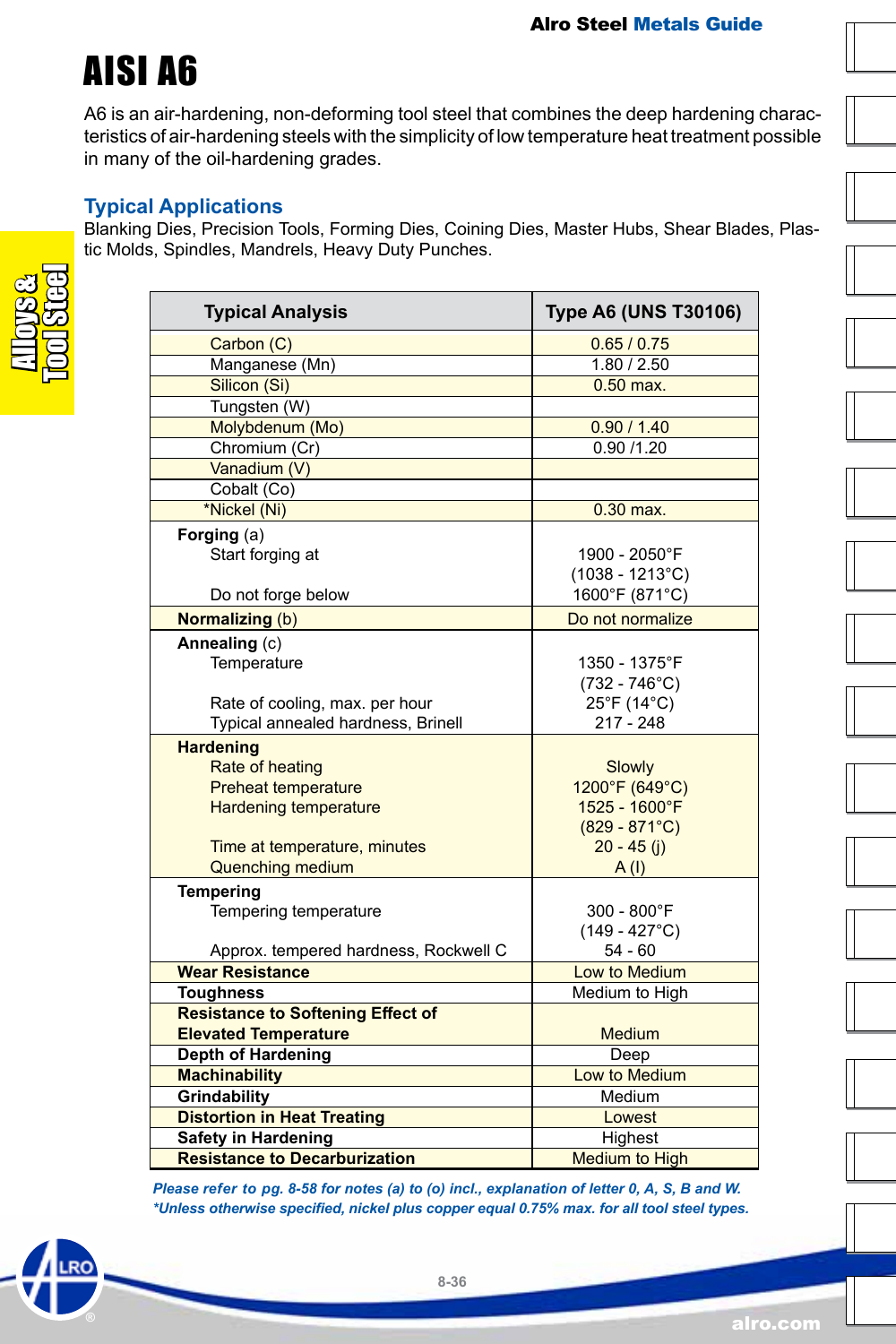### AISI D2

D2 is an air-hardening, high carbon, high chromium tool steel with extremely high wear resisting properties. It is a very deep hardening steel and will be practically free from size change after proper treatment. The high percentage of chromium gives it mild corrosionresisting properties in the hardened condition.

#### **Typical Applications**

Blanking Dies, Forming Dies, Coining Dies, Slitting Cutters, Heading Tools, Long Punches, Forming Rolls, Edging Rolls, Master Tools, Beading Rolls, Intricate Punches, Extrusion Dies, Drawing Dies, Lamination Dies, Thread Rolling Dies, Shear Blades, Burnishing Tools, Gauges, Knurls, Wear Parts.

| <b>Typical Analysis</b>                                                                                                                                      | <b>Type D2 (UNS T30402)</b>                                                                         |
|--------------------------------------------------------------------------------------------------------------------------------------------------------------|-----------------------------------------------------------------------------------------------------|
| Carbon (C)                                                                                                                                                   | 1.40 / 1.60                                                                                         |
| Manganese (Mn)                                                                                                                                               | $0.60$ max.                                                                                         |
| Silicon (Si)                                                                                                                                                 | $0.60$ max.                                                                                         |
| Tungsten (W)                                                                                                                                                 |                                                                                                     |
| Molybdenum (Mo)                                                                                                                                              | 0.70 / 1.20                                                                                         |
| Chromium (Cr)                                                                                                                                                | 11.00 / 13.00                                                                                       |
| Vanadium (V)                                                                                                                                                 | $1.10$ max.                                                                                         |
| Cobalt (Co)                                                                                                                                                  | 1.00 max.                                                                                           |
| *Nickel (Ni)                                                                                                                                                 | $0.30$ max.                                                                                         |
| Forging $(a)$<br>Start forging at                                                                                                                            | 1850 - 2000°F<br>$(1010 - 1093^{\circ}C)$                                                           |
| Do not forge below                                                                                                                                           | 1700°F (927°C)<br>Do not normalize                                                                  |
| Normalizing (b)                                                                                                                                              |                                                                                                     |
| Annealing (c)<br>Temperature<br>Rate of cooling, max. per hour                                                                                               | 1600 - 1650°F<br>$(871 - 899^{\circ}C)$<br>40°F (22°C)<br>217 - 255                                 |
| Typical annealed hardness, Brinell                                                                                                                           |                                                                                                     |
| <b>Hardening</b><br>Rate of heating<br><b>Preheat temperature</b><br><b>Hardening temperature</b><br>Time at temperature, minutes<br><b>Quenching medium</b> | <b>Very Slowly</b><br>1500°F (816°C)<br>1800 - 1875°F<br>$(982 - 1024$ °C)<br>$15 - 45$ (i)<br>A(1) |
| <b>Tempering</b>                                                                                                                                             |                                                                                                     |
| Tempering temperature<br>Approx. tempered hardness, Rockwell C                                                                                               | 400 - 1000°F<br>$(204 - 538^{\circ}C)$<br>$54 - 61$                                                 |
| <b>Wear Resistance</b>                                                                                                                                       | <b>High to Very High</b>                                                                            |
| <b>Toughness</b>                                                                                                                                             | Low                                                                                                 |
| <b>Resistance to Softening Effect of</b>                                                                                                                     |                                                                                                     |
| <b>Elevated Temperature</b>                                                                                                                                  | Medium to High                                                                                      |
| Depth of Hardening                                                                                                                                           | Deep                                                                                                |
| <b>Machinability</b>                                                                                                                                         | Low                                                                                                 |
| Grindability                                                                                                                                                 | Low                                                                                                 |
| <b>Distortion in Heat Treating</b>                                                                                                                           | Lowest                                                                                              |
| <b>Safety in Hardening</b>                                                                                                                                   | Highest                                                                                             |
| <b>Resistance to Decarburization</b>                                                                                                                         | Medium                                                                                              |

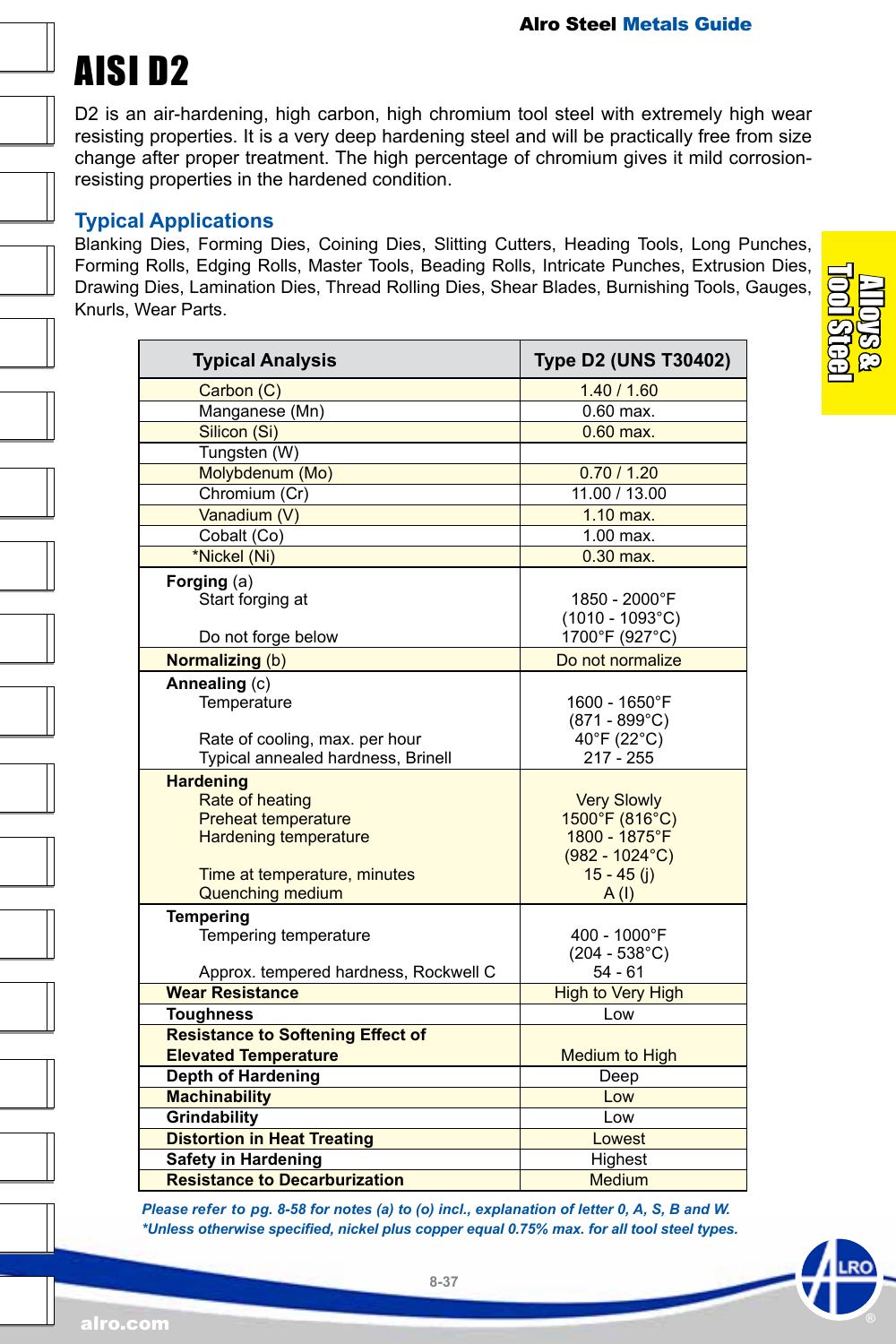### DC53

DC53 is a general purpose, cold work die and mold steel whose strength and toughness approach those of high-speed steels.

#### **Typical Applications**

Forming Dies, Thread Rolling Dies, Cold Forging Dies, Gauges, Plastic Molds, Stepped Punch and Press Punching Dies.

RO

| <b>Typical Analysis</b>                                                                                                          | <b>Type DC53</b>                                                                         |  |
|----------------------------------------------------------------------------------------------------------------------------------|------------------------------------------------------------------------------------------|--|
| Carbon (C)                                                                                                                       | 0.95                                                                                     |  |
| Molybdenum (Mo)                                                                                                                  | 2.00                                                                                     |  |
| Chromium (Cr)                                                                                                                    | 8.00                                                                                     |  |
| Vanadium (V)                                                                                                                     | 0.25                                                                                     |  |
| Cobalt (Co)                                                                                                                      |                                                                                          |  |
| *Nickel (Ni)                                                                                                                     |                                                                                          |  |
| Forging (a)<br>Start forging at<br>Do not forge below                                                                            | 1100°C<br>$900^{\circ}$ C                                                                |  |
| Normalizing (b)                                                                                                                  |                                                                                          |  |
| Annealing (c)<br><b>Temperature</b><br>Rate of cooling, max. per hour<br><b>Typical annealed hardness, Brinell</b>               | 830°C - 880°C<br>40°F (22°C)<br>$255^\circ$                                              |  |
| Hardening<br>Rate of heating<br>Preheat temperature<br>Hardening temperature<br>Time at temperature, minutes<br>Quenching medium | Slowly<br>$800^{\circ}$ C - $850^{\circ}$ C)<br>1020°C - 1040°C<br>$15 - 45$<br>Air, Gas |  |
| <b>Tempering</b><br><b>Tempering temperature</b><br>Approx. tempered hardness, Rockwell C                                        | $520 - 550^{\circ}$ C<br>$64 - 58$                                                       |  |
| <b>Wear Resistance</b>                                                                                                           | High to Very High                                                                        |  |
| <b>Toughness</b>                                                                                                                 | <b>High</b>                                                                              |  |
| <b>Resistance to Softening Effect of</b><br><b>Elevated Temperature</b>                                                          |                                                                                          |  |
| <b>Depth of Hardening</b>                                                                                                        | High<br><b>Through Harden</b>                                                            |  |
| <b>Machinability</b>                                                                                                             | High                                                                                     |  |
| <b>Grindability</b>                                                                                                              | <b>High</b>                                                                              |  |
| <b>Distortion in Heat Treating</b>                                                                                               | Low                                                                                      |  |
| <b>Safety in Hardening</b>                                                                                                       | <b>High</b>                                                                              |  |
| <b>Resistance to Decarburization</b>                                                                                             | High                                                                                     |  |

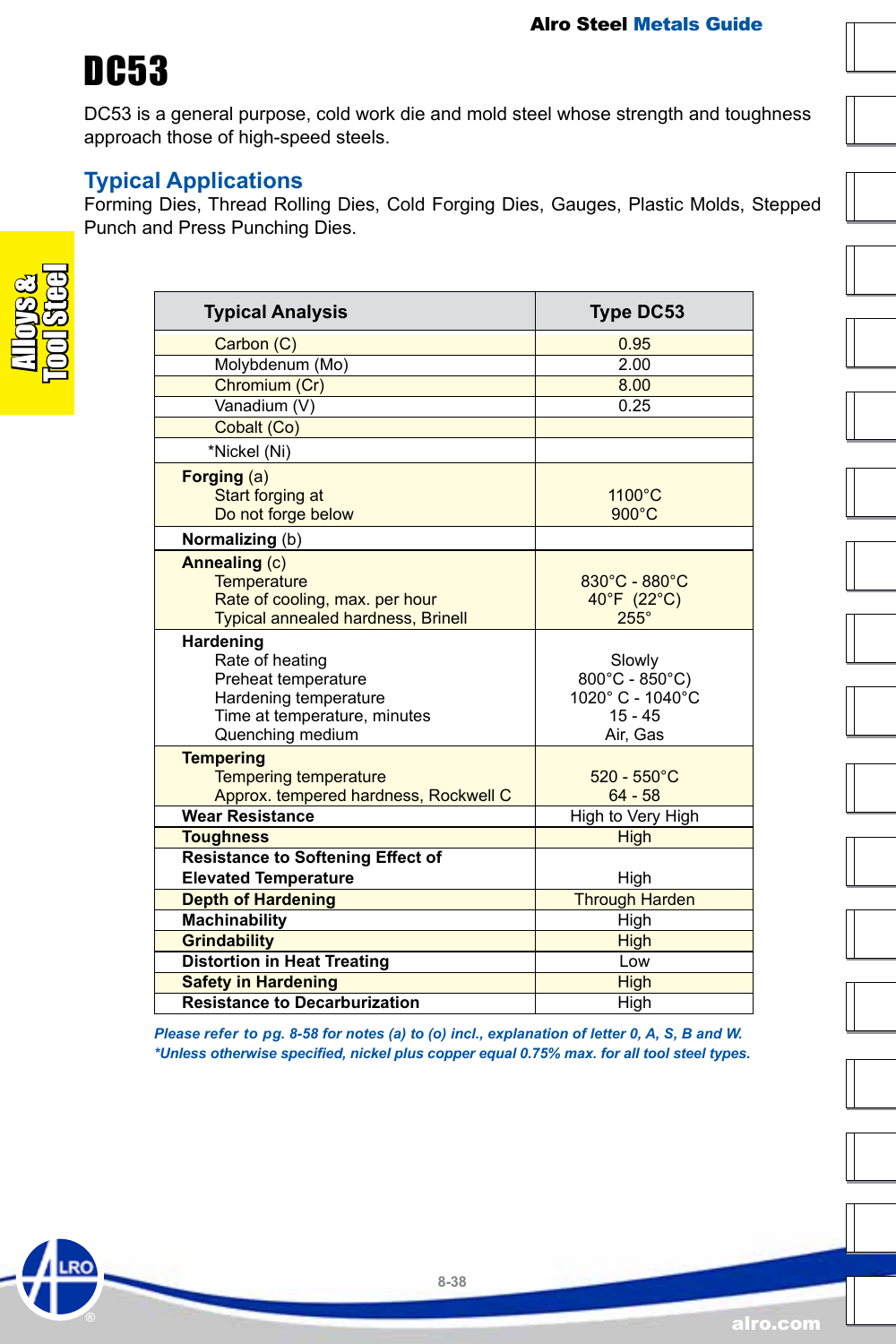# AISI O1

O1 is an oil-hardening, non-deforming tool steel which can be hardened at relatively low temperatures. Tools and dies made from O1 will have good wearing qualities since the tungsten and higher chromium content gives improved wear resistance over the straight manganese grades.

#### **Typical Applications**

Blanking Dies, Bushings, Forming Dies, Master Tools, Forming Rolls, Gauges, Trim Dies.

| <b>Typical Analysis</b>                  | Type O1 (UNS T31501)            |
|------------------------------------------|---------------------------------|
| Carbon (C)                               | 0.85/1.00                       |
| Manganese (Mn)                           | 1.00 / 1.40                     |
| Silicon (Si)                             | $0.50$ max.                     |
| Tungsten (W)                             | 0.40 / 0.60                     |
| Molybdenum (Mo)                          |                                 |
| Chromium (Cr)                            | 0.40 / 0.70                     |
| Vanadium (V)                             | $0.30$ max.                     |
| Cobalt (Co)                              |                                 |
| *Nickel (Ni)                             | 0.30 max.                       |
| Forging $(a)$                            |                                 |
| Start forging at                         | 1800 - 1950°F                   |
|                                          | $(982 - 1066^{\circ}C)$         |
| Do not forge below                       | 1550°F (843°C)                  |
| Normalizing (b)                          | 1600°F (871 °C)                 |
| Annealing (c)                            |                                 |
| Temperature                              | 1400 - 1450°F                   |
|                                          | $(760 - 788^{\circ}C)$          |
| Rate of cooling, max. per hour           | 40°F (22°C)                     |
| Typical annealed hardness, Brinell       | 183 - 212                       |
| <b>Hardening</b>                         |                                 |
| Rate of heating                          | Slowly                          |
| <b>Preheat temperature</b>               | 1200°F (649°C)<br>1450 - 1500°F |
| <b>Hardening temperature</b>             | $(788 - 816^{\circ}C)$          |
| Time at temperature, minutes             | $10 - 30$                       |
| Quenching medium                         | 0(1)                            |
| <b>Tempering</b>                         |                                 |
| Tempering temperature                    | 350 - 500°F                     |
|                                          | $(177 - 260^{\circ}C)$          |
| Approx. tempered hardness, Rockwell C    | $57 - 62$                       |
| <b>Wear Resistance</b>                   | <b>Medium</b>                   |
| <b>Toughness</b>                         | Medium                          |
| <b>Resistance to Softening Effect of</b> |                                 |
| <b>Elevated Temperature</b>              | Low                             |
| <b>Depth of Hardening</b>                | Medium                          |
| <b>Machinability</b>                     | High                            |
| Grindability                             | High                            |
| <b>Distortion in Heat Treating</b>       | Low                             |
| <b>Safety in Hardening</b>               | Medium to High                  |
| <b>Resistance to Decarburization</b>     | High                            |

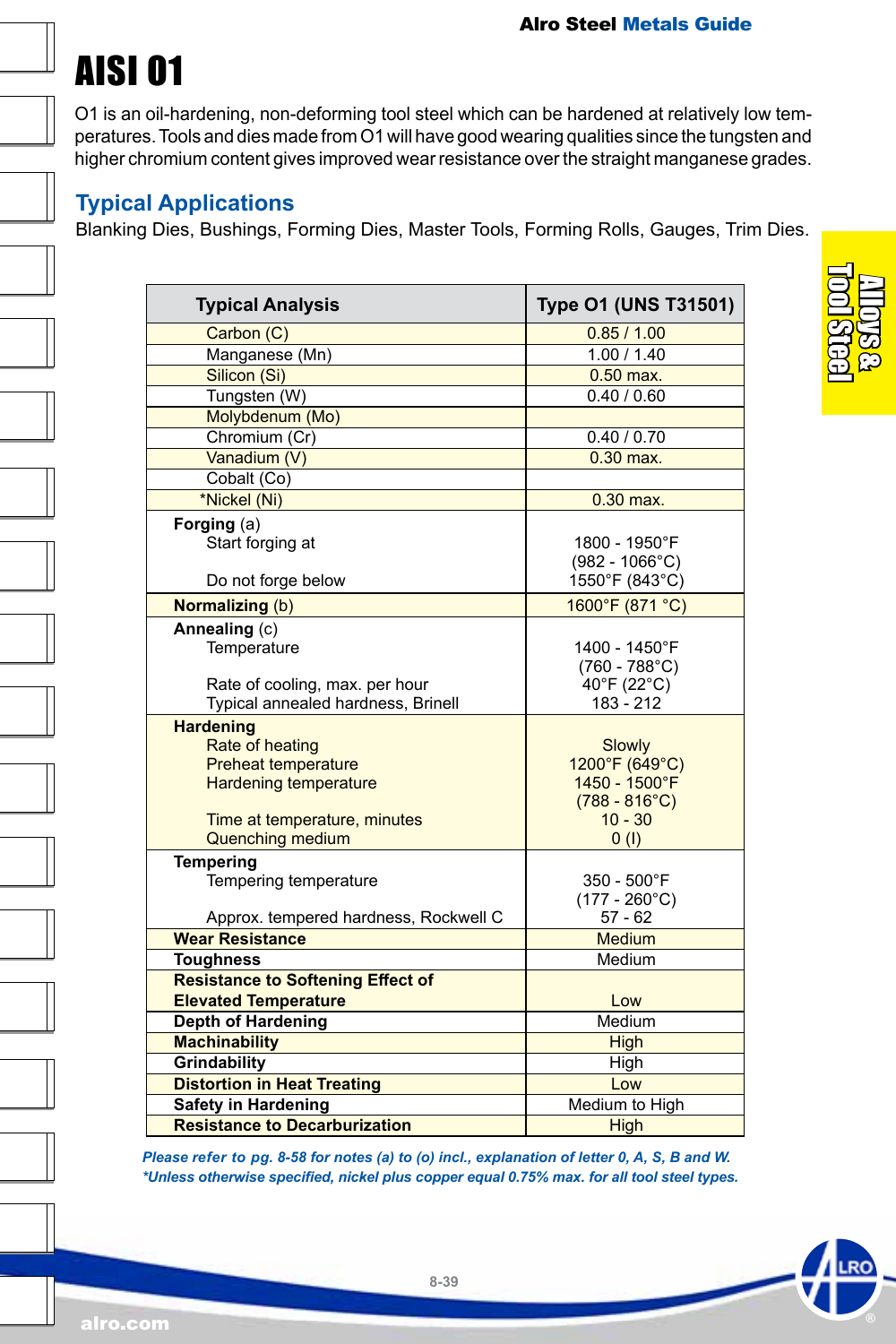### AISI O6

O6 is an oil-hardening cold work steel which has outstanding machinability resulting from small particles of graphitic carbon uniformly distributed throughout the steel. These particles increase resistance to wear and galling in service. For an oil-hardening steel, 06 holds size well during heat treating.

#### **Typical Applications**

Blanking Dies, Piercing Dies, Drawing Dies, Pneumatic Hammers, Forming Dies, Spinning Tools, Punches, Stamps, Gauges, Wear Plates, Cams, Rotary Slitting Cutters.

| <b>Typical Analysis</b>                                                                           | <b>Type O6 (UNS T31506)</b>                        |  |
|---------------------------------------------------------------------------------------------------|----------------------------------------------------|--|
| Carbon (C)                                                                                        | 1.25/1.55                                          |  |
| Manganese (Mn)                                                                                    | 0.30 / 1.10                                        |  |
| Silicon (Si)                                                                                      | 0.55 / 1.50                                        |  |
| Tungsten (W)                                                                                      |                                                    |  |
| Molybdenum (Mo)                                                                                   | 0.20 / 0.30                                        |  |
| Chromium (Cr)                                                                                     | $0.30$ max                                         |  |
| *Nickel (Ni)                                                                                      | $0.30$ max                                         |  |
| Forging $(a)$<br>Start forging at                                                                 | 1800 - 1950°F<br>$(982 - 1066^{\circ}C)$           |  |
| Do not forge below                                                                                | 1500°F (816°C)                                     |  |
| <b>Normalizing (b)</b>                                                                            | 1600°F (871 °C)                                    |  |
| Annealing (c)<br>Temperature                                                                      | 1400 - 1450°F<br>$(766 - 788^{\circ}C)$            |  |
| Rate of cooling, max. per hour<br>Typical annealed hardness, Brinell                              | 20°F (11°C)<br>183 - 217                           |  |
| <b>Hardening</b><br>Rate of heating<br><b>Preheat Temperature</b><br><b>Hardening temperature</b> | Slowly<br>1450 - 1500°F<br>$(788 - 816^{\circ}C)$  |  |
| Time at temperature, minutes                                                                      | $10 - 30$                                          |  |
| <b>Quenching medium</b>                                                                           | 0(1)                                               |  |
| <b>Tempering</b><br>Tempering temperature                                                         | 350 - 600°F<br>$(177 - 316^{\circ}C)$<br>$58 - 63$ |  |
| Approx. tempered hardness, Rockwell C<br><b>Wear Resistance</b>                                   | <b>Medium</b>                                      |  |
| <b>Toughness</b>                                                                                  | Medium                                             |  |
| <b>Resistance to Softening Effect of</b>                                                          |                                                    |  |
| <b>Elevatated Temperature</b>                                                                     | Low                                                |  |
| Depth of Hardening                                                                                | Medium                                             |  |
| <b>Machinability</b>                                                                              | <b>Highest</b>                                     |  |
| Grindability                                                                                      | High                                               |  |
| <b>Distortion in Heat Treating</b>                                                                | Low                                                |  |
| <b>Safety in Hardening</b>                                                                        | Medium to High                                     |  |
| <b>Resistance to Decarburization</b>                                                              | <b>High</b>                                        |  |

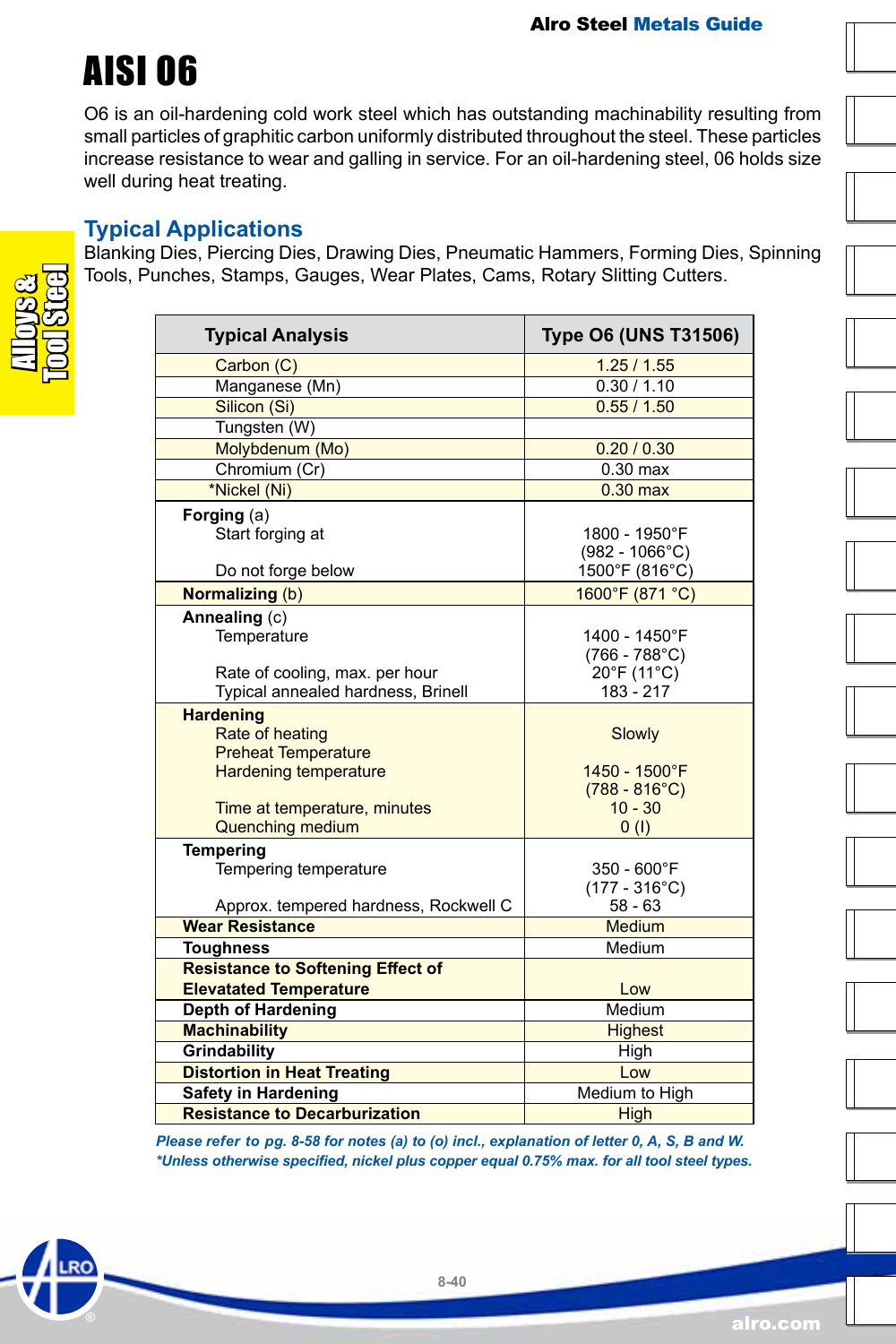# AISI L6

L6 is a tough, oil-hardening tool steel possessing a fine-grained structure and desirable shock resistance. L6 is also associated with high strength and good non-deforming characteristics.

#### **Typical Applications**

Forming Rolls, Spindles, Punches, Trim Dies, Blanking Dies, Embossing Dies, Forming Dies, and Shear Blades.

| <b>Typical Analysis</b>                                                                                                        | <b>Type L6 (UNS T61206)</b>                                                |
|--------------------------------------------------------------------------------------------------------------------------------|----------------------------------------------------------------------------|
| Carbon (C)                                                                                                                     | 0.65 / 0.75                                                                |
| Manganese (Mn)                                                                                                                 | 0.25 / 0.80                                                                |
| Silicon (Si)                                                                                                                   | $0.50$ max                                                                 |
| Molybdenum (Mo)                                                                                                                | $0.50$ max                                                                 |
| Chromium (Cr)                                                                                                                  | 0.60 / 1.20                                                                |
| Vanadium (V)                                                                                                                   | $0.30$ max                                                                 |
| *Nickel (Ni)                                                                                                                   | 1.25 / 2.00                                                                |
| Forging $(a)$<br>Start forging at                                                                                              | 1800 - 2000°F<br>$(982 - 1093^{\circ}C)$                                   |
| Do not forge below                                                                                                             | 1550°F (843°C)                                                             |
| Normalizing (b)                                                                                                                | 1600°F (871 °C)                                                            |
| Annealing (c)<br>Temperature<br>Rate of cooling, max. per hour<br>Typical annealed hardness, Brinell                           | 1400 - 1450°F<br>$(760 - 788^{\circ}C)$<br>40°F (22°C)<br>183-255          |
| <b>Hardening</b><br>Rate of heating<br><b>Hardening temperature</b><br>Time at temperature, minutes<br><b>Quenching medium</b> | Slowly<br>1450 - 1550°F<br>$(788 - 843^{\circ}C)$<br>$10 - 30$ (j)<br>0(1) |
| <b>Tempering</b><br>Tempering temperature<br>Approx. tempered hardness, Rockwell C                                             | 350 - 1000°F<br>$(177 - 538^{\circ}C)$<br>$45 - 62$                        |
| <b>Wear Resistance</b>                                                                                                         | Medium                                                                     |
| <b>Toughness</b>                                                                                                               | Very High                                                                  |
| <b>Resistance to Softening Effect of</b><br><b>Elevatated Temperature</b>                                                      | Low                                                                        |
| <b>Depth of Hardening</b>                                                                                                      | Medium                                                                     |
| <b>Machinability</b>                                                                                                           | Medium                                                                     |
| Grindability                                                                                                                   | High                                                                       |
| <b>Distortion in Heat Treating</b>                                                                                             | Low                                                                        |
| <b>Safety in Hardening</b>                                                                                                     | Medium                                                                     |
| <b>Resistance to Decarburization</b>                                                                                           | High                                                                       |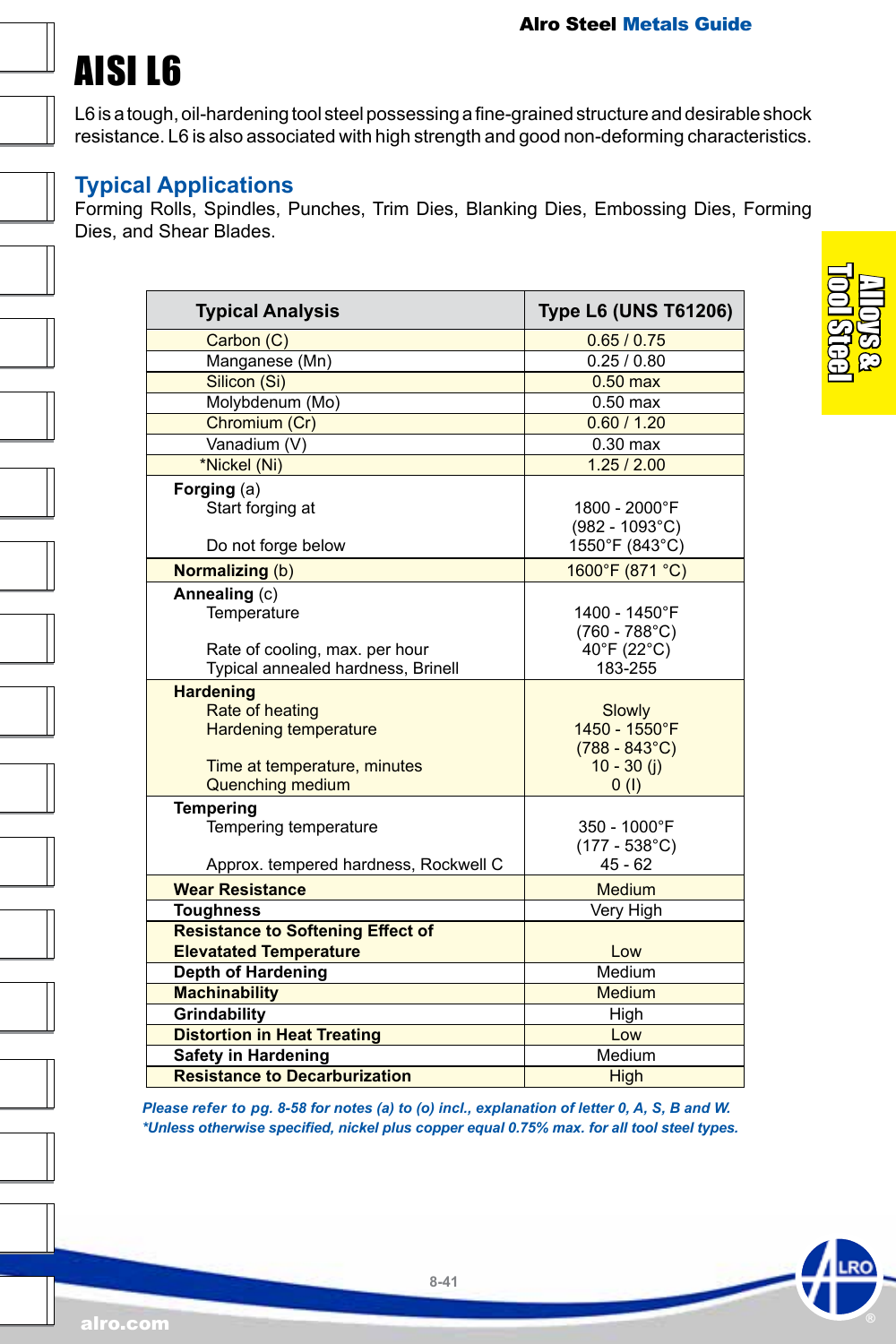### AISI S5

S5 is an oil-hardening silicon-manganese steel of medium carbon content especially adapted for punches, shear blades, chisels, and other shock resisting applications. S5 is therefore applicable where the properties of silicon-manganese steels are desired in combination with well-known advantages of oil-hardening steels. A reduced tendency to distort or crack in heat treatment is accordingly combined with high toughness in S5.

| <b>Typical Analysis</b>                   | <b>Type S5 (UNS T41905)</b> |
|-------------------------------------------|-----------------------------|
| Carbon (C)                                | 0.50 / 0.65                 |
| Manganese (Mn)                            | 0.60 / 1.00                 |
| Silicon (Si)                              | 1.75/2.25                   |
| Tungsten (W)                              |                             |
| Molybdenum (Mo)                           | 0.20 / 1.35                 |
| Chromium (Cr)                             | $0.35$ max                  |
| Vanadium (V)                              | $0.35$ max                  |
| Cobalt (Co)                               |                             |
|                                           |                             |
| Forging (a)<br>Start forging at           | 1850 - 2050°F               |
|                                           | $(1010 - 1121^{\circ}C)$    |
| Do not forge below                        | 1600°F (871°C)              |
| Normalizing (b)                           | Do not normalize            |
|                                           |                             |
| Annealing (c)<br>Temperature              | 1425-1475°F                 |
|                                           | $(774 - 802$ °C)            |
| Rate of cooling, max. per hour            | 25°F (14°C)                 |
| <b>Typical annealed hardness, Brinell</b> | 192-229                     |
| Hardening                                 |                             |
| Rate of heating                           | Slowly                      |
| <b>Preheat Temperature</b>                | 1400°F (760°C)              |
| Hardening temperature                     | 1600 - 1700°F               |
|                                           | $(871 - 927^{\circ}C)$      |
| Time at temperature, minutes              | $5 - 20$                    |
| Quenching medium                          | 0(1)                        |
| <b>Tempering</b>                          |                             |
| <b>Tempering temperature</b>              | $350 - 800$ °F              |
|                                           | $(177 - 427^{\circ}C)$      |
| Approx. tempered hardness, Rockwell C     | $50 - 60$                   |
| <b>Wear Resistance</b>                    | Low to Medium               |
| <b>Toughness</b>                          | <b>Highest</b>              |
| <b>Resistance to Softening Effect of</b>  |                             |
| <b>Elevated Temperature</b>               | Low                         |
| <b>Depth of Hardening</b>                 | Medium                      |
| <b>Machinability</b>                      | Medium to High              |
| <b>Grindability</b>                       | Medium to High              |
| <b>Distortion in Heat Treating</b>        | Medium                      |
| <b>Safety in Hardening</b>                | <b>High</b>                 |
| <b>Resistance to Decarburization</b>      | Low                         |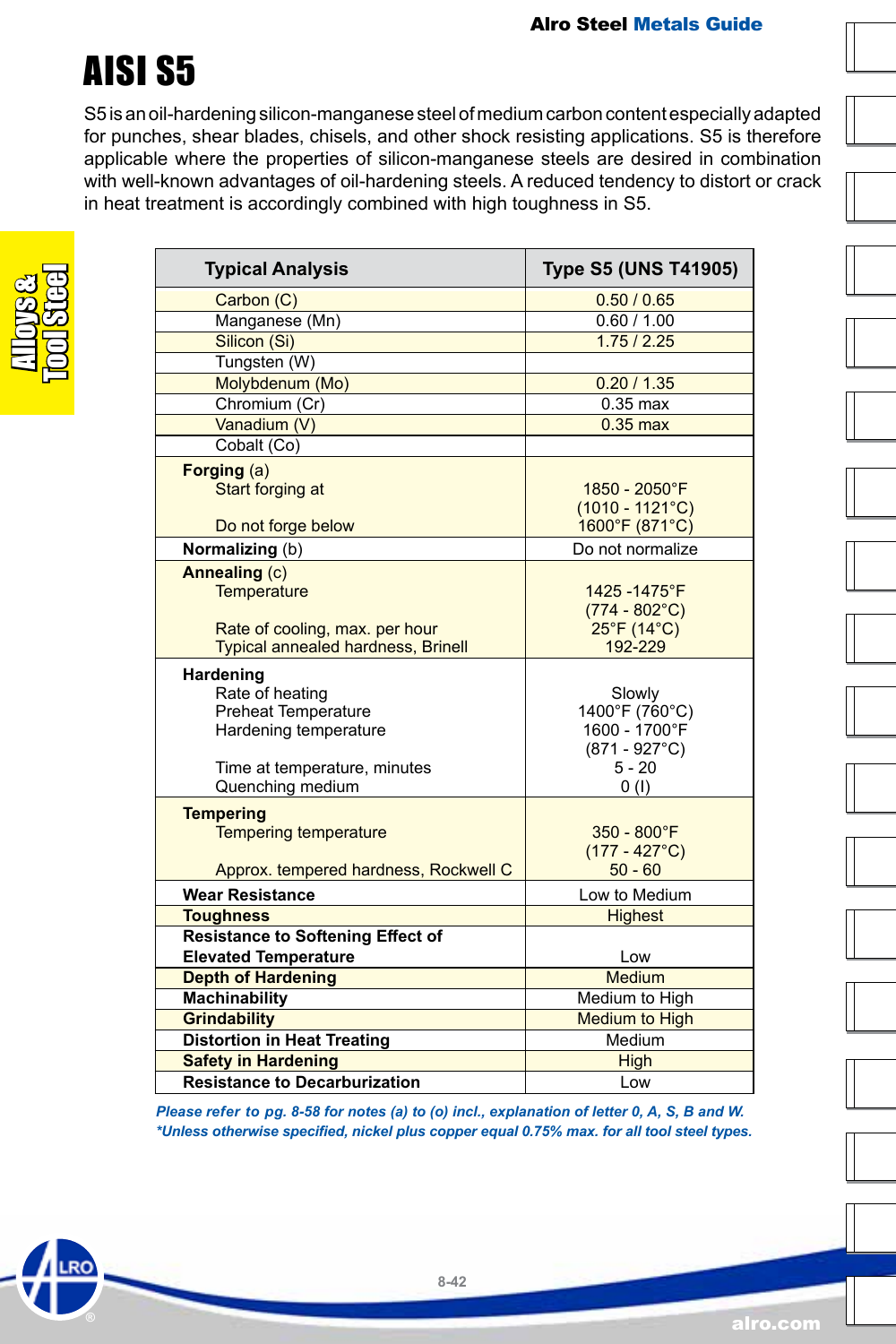# AISI S7

AISI S7 is a general purpose air-hardening tool steel with high impact and shock resistance. It has good resistance to softening at moderately high temperatures. This combination of properties makes it suitable for many hot work and cold work applications. Excellent combination of high strength and toughness. Useful in moderate hot work as well as cold work work tooling. Added size stability when air hardened.

#### **Typical Applications**

Bull Riveters, Concrete Breakers (Moll Points), Riveting Dies, Powder Metal Dies, Notching Dies, Dowels, Drills, Drill Plates, Hubs, Plastic Mold Dies, Cold Forming Dies, Blanking Dies, Bending Dies, and Master Hobs.

| <b>Typical Analysis</b>                   | <b>Type S7 (UNS T41907)</b>       |
|-------------------------------------------|-----------------------------------|
| Carbon (C)                                | 0.45/0.55                         |
| Manganese (Mn)                            | 0.20 / 0.80                       |
| Silicon (Si)                              | 0.20 / 1.00                       |
| Tungsten (W)                              |                                   |
| Molybdenum (Mo)                           | 1.30 / 1.80                       |
| Chromium (Cr)                             | 3.00 / 3.50                       |
| Vanadium (V)                              | $0.30$ max                        |
| Cobalt (Co)                               |                                   |
| Forging (a)                               |                                   |
| Start forging at                          | 1950 - 2050°F                     |
|                                           | $(1066 - 1121^{\circ}C)$          |
| Do not forge below                        | 1700°F (927°C)                    |
| Normalizing (b)                           | Do not normalize                  |
| Annealing (C)                             |                                   |
| Temperature                               | 1500 - 1550°F                     |
|                                           | $(816 - 843^{\circ}C)$            |
| Rate of cooling, max. per hour            | 25°F (14°C)                       |
| <b>Typical annealed hardness, Brinell</b> | 187-223                           |
| Hardening                                 |                                   |
| Rate of heating                           | Slowly                            |
| <b>Preheat Temperature</b>                | 1200 - 1300°F                     |
|                                           | $(649 - 704$ °C)<br>1700 - 1750°F |
| Hardening temperature                     | $(927 - 954^{\circ}C)$            |
| Time at temperature, minutes              | $15 - 45$ (i)                     |
| Quenching medium                          | A or O (I)                        |
| <b>Tempering</b>                          |                                   |
| <b>Tempering temperature</b>              | 400 - 1150°F                      |
| (Do not temper below 400°F)               | $(204 - 621^{\circ}C)$            |
| Approx. tempered hardness, Rockwell C     | $45 - 57$                         |
| <b>Wear Resistance</b>                    | Low to Medium                     |
| <b>Toughness</b>                          | <b>Very High</b>                  |
| <b>Resistance to Softening Effect of</b>  |                                   |
| <b>Elevated Temperature</b>               | High                              |
| <b>Depth of Hardening</b>                 | <b>Medium to Deep</b>             |
| <b>Machinability</b>                      | Medium to High                    |
| <b>Grindability</b>                       | <b>Medium to High</b>             |
| <b>Distortion in Heat Treating</b>        | A: Lowest /O: Low                 |
| <b>Safety in Hardening</b>                | A: Highest /O: High               |
| <b>Resistance to Decarburization</b>      | Medium                            |

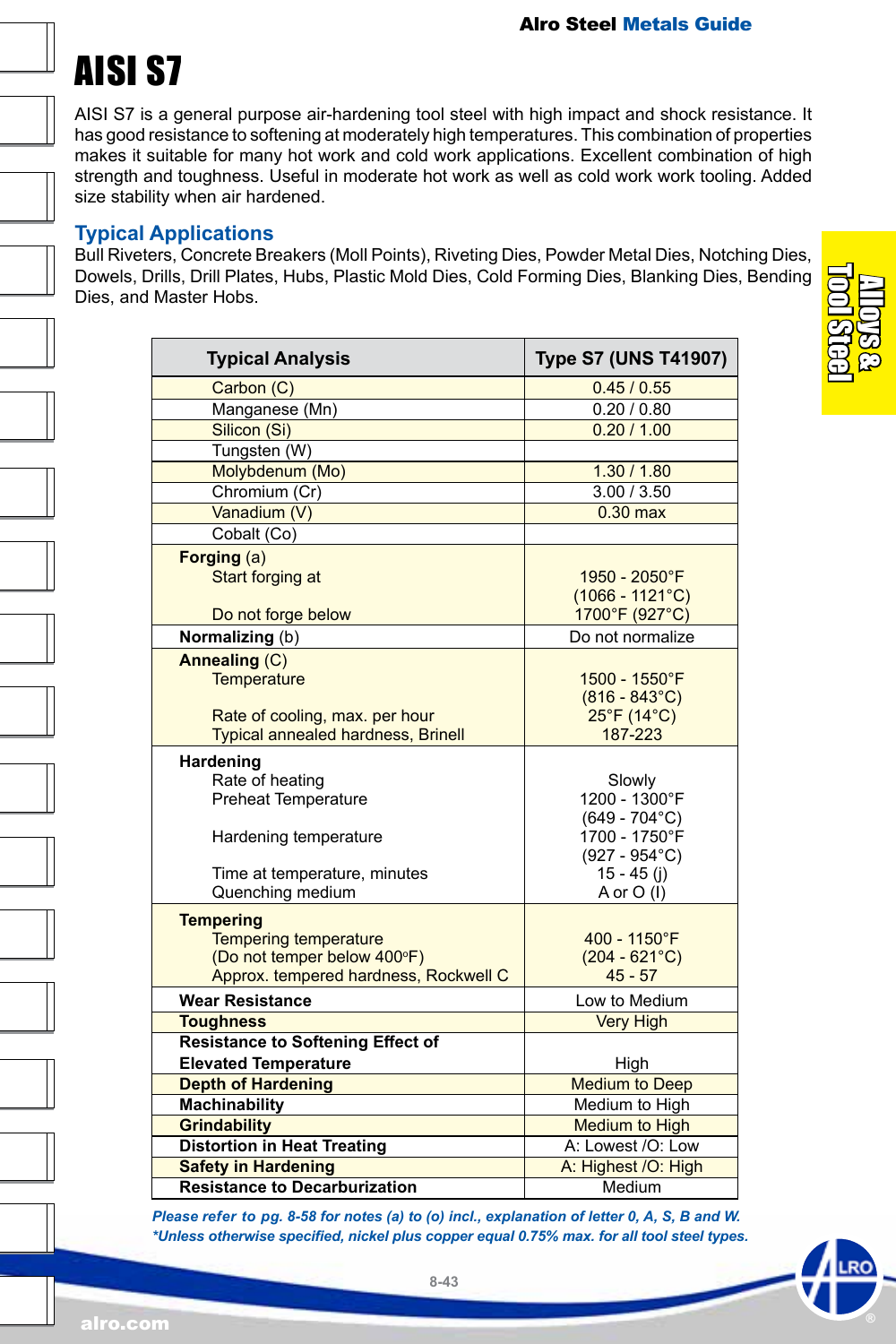# AISI S7 ESR

S7 ESR tool steel is specifically designed for use in molds and other applications where a highly polished or a very smooth finish is required. The ESR (Electro Slag Remelt) process removes most of the non-metallic inclusions in the steel. S7 ESR double melt's relatively low carbon level, fortified chemistry, ultra-clean, uniform, and homogeneous internal structure make it superior to the other conventionally manufactured shock-resisting tool steels. The following charts show microcleanliness ratings of ESR tool steels by ASTM E45, Method D:

| <b>Typical</b><br><b>Microcleanliness</b>       |            | R          | С          | D   |
|-------------------------------------------------|------------|------------|------------|-----|
| Thin                                            | ${}_{0.5}$ | ${}_{0.5}$ | ${}_{0.5}$ | 1.0 |
| Heavy                                           | < 0.5      | < 0.5      | < 0.5      | 1.0 |
| <b>Maximum Rated</b><br><b>Microcleanliness</b> | A          | R          | С          |     |
|                                                 | 1.5        | 1.5        | 2.0        | 1.5 |
| Thin                                            |            |            |            |     |

The quality control of the S7 ESR process assures the exceptional cleanliness throughout by removing most harmful inclusions in the material (such as, oxides, nitrides and sulfides). The ESR steel produced will reflect a mirror like surface condition, subsequently reducing friction giving you easier ejection of parts, the elimination of minute scratches, and other stress-raisers that could lead to premature die failures.

The higher quality steel produced by special melt practices imparts a most important characteristic freedom of inclusions and other imperfections. Other advantages include: cleanliness, stability, improved mechanical properties, structures relatively free from segregation resulting in less cracking, and quality assurance by ultrasonic testing of all ESR material produced.

| <b>Typical Analysis</b>                                                                                                                | <b>Type S7 ESR</b> |  |  |
|----------------------------------------------------------------------------------------------------------------------------------------|--------------------|--|--|
| Carbon (C)                                                                                                                             | .50                |  |  |
| Manganese (Mn)                                                                                                                         | .60                |  |  |
| Silicon (Si)                                                                                                                           | .65                |  |  |
| Molybdenum (Mo)                                                                                                                        | 1.40               |  |  |
| Chromium (Cr)                                                                                                                          | 3.25               |  |  |
| Annealing (C)<br>When properly annealed, this steel has a machinability rating of<br>95 as compared to a 1% carbon steel rated at 100. |                    |  |  |
| <b>Tempering</b>                                                                                                                       |                    |  |  |
| <b>Tempering</b>                                                                                                                       | <b>Rockwell C</b>  |  |  |
|                                                                                                                                        |                    |  |  |
|                                                                                                                                        |                    |  |  |
|                                                                                                                                        |                    |  |  |
|                                                                                                                                        |                    |  |  |
|                                                                                                                                        |                    |  |  |
|                                                                                                                                        |                    |  |  |
|                                                                                                                                        |                    |  |  |
|                                                                                                                                        |                    |  |  |
|                                                                                                                                        |                    |  |  |
|                                                                                                                                        |                    |  |  |
| 1" specimen, 3 long were air-hardened from 1725°F.                                                                                     |                    |  |  |
| Material may become brittle when tempered at less than 400°F.                                                                          |                    |  |  |

*Please refer to pg. 8-58 for Hardening information \* Unless otherwise specified, nickel plus copper equal 0.75% max. for all tool steel types.*

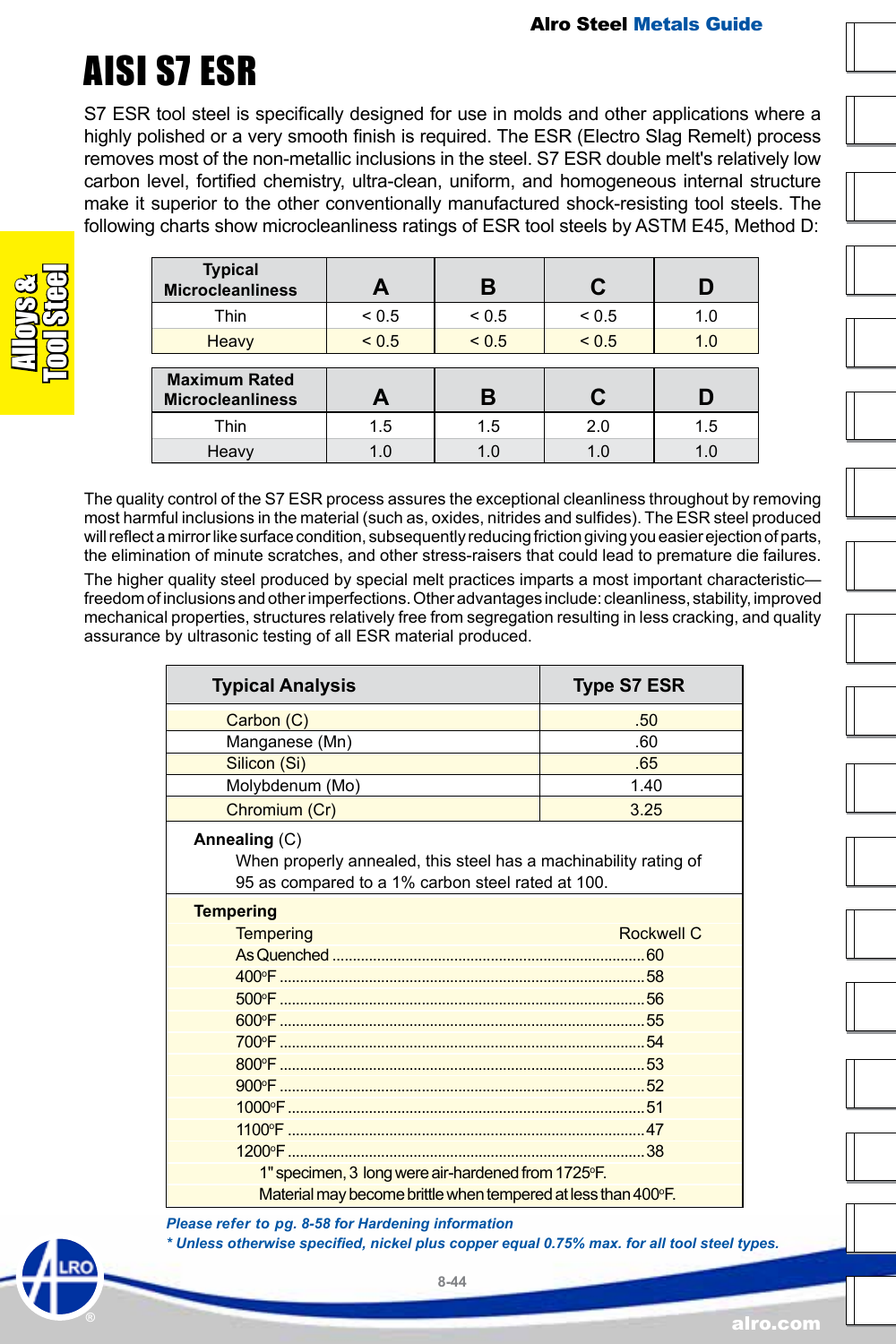

#### **Prehardened**

P20 is a chrome-moly tool steel made specifically to fill the requirements for the machined cavities and forces used in zinc die casting and plastic molding. It is delivered fully quenched and tempered to approximately Brinell 300. Other hardness levels may be obtained through additional heat treatment. P20 composition and structure provide excellent machining and polishing characteristics.

| <b>Typical Analysis</b>                                                                                                                                      | <b>Type P20 (UNS T51620)</b>                                                                 |
|--------------------------------------------------------------------------------------------------------------------------------------------------------------|----------------------------------------------------------------------------------------------|
| Carbon (C)                                                                                                                                                   | 0.35                                                                                         |
| Manganese (Mn)                                                                                                                                               | 0.80                                                                                         |
| Silicon (Si)                                                                                                                                                 | 0.50                                                                                         |
| Tungsten (W)                                                                                                                                                 |                                                                                              |
| Molybdenum (Mo)                                                                                                                                              | 0.45                                                                                         |
| Chromium (Cr)                                                                                                                                                | 1.70                                                                                         |
| Vanadium (V)                                                                                                                                                 |                                                                                              |
| Cobalt (Co)                                                                                                                                                  |                                                                                              |
| Nickel (Ni)                                                                                                                                                  |                                                                                              |
| Forging (a)<br>Start forging at<br>Do not forge below                                                                                                        | 2000°F (1093°C)<br>1700°F (927°C)                                                            |
| Normalizing (b)                                                                                                                                              | Do not normalize                                                                             |
| Annealing (c)<br>Temperature<br>Rate of cooling, max. per hour<br>Typical annealed hardness, Brinell                                                         | 1450-1500°F<br>$(788-816^{\circ}C)$<br>30°F per hour to 1000°F<br>207 max                    |
| <b>Hardening</b><br>Rate of heating<br><b>Preheat temperature</b><br><b>Hardening temperature</b><br>Time at temperature, minutes<br><b>Quenching medium</b> | Slowly<br><b>None</b><br>1500-1600°F<br>$(816-871$ °C)<br>60 min. per inch of thick.<br>O(1) |
| <b>Tempering</b><br>Tempering temperature<br>Approx. tempered hardness, Rockwell C                                                                           | 300-1200°F<br>$(149-649^{\circ}C)$<br>26-54                                                  |
| <b>Wear Resistance</b>                                                                                                                                       | Low to Medium                                                                                |
| <b>Toughness</b>                                                                                                                                             | Very High                                                                                    |
| <b>Resistance to Softening Effect of</b>                                                                                                                     |                                                                                              |
| <b>Elevated Temperature</b>                                                                                                                                  | High                                                                                         |
| <b>Depth of Hardening</b>                                                                                                                                    | Medium to Deep                                                                               |
| <b>Machinability</b>                                                                                                                                         | <b>Medium</b>                                                                                |
| Grindability                                                                                                                                                 | Medium                                                                                       |
| <b>Distortion in Heat Treating</b>                                                                                                                           | Low                                                                                          |
| <b>Safety in Hardening</b>                                                                                                                                   | High                                                                                         |
| <b>Resistance to Decarburization</b>                                                                                                                         | High                                                                                         |

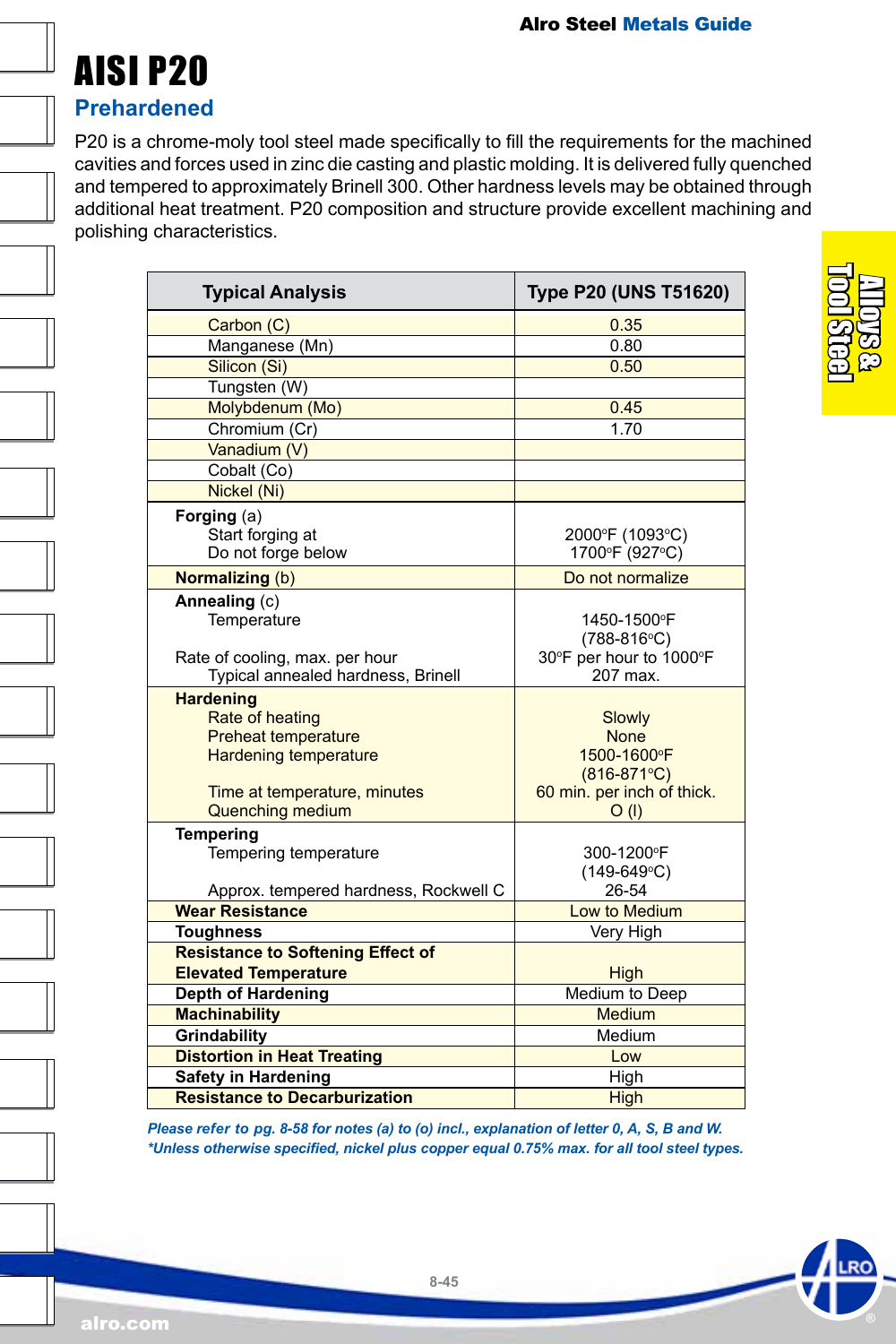# AISI T420 Stainless ESR

AISI T420 ESR is an air or oil hardening mold steel having superior internal steel cleanliness combined with good resistance to corrosion. It is suitable for mold applications and is capable of providing an excellent polished surface. A special re-melting process called Electro Slag Refining or ESR provides a 420 type steel with the very low inclusion content required by mold makers who polish mold surfaces.

| <b>Typical Analysis</b>                                                                                                                                      | Type T420 (UNS S42000)                                                                       |
|--------------------------------------------------------------------------------------------------------------------------------------------------------------|----------------------------------------------------------------------------------------------|
| Carbon (C)                                                                                                                                                   | <b>Over 0.15</b>                                                                             |
| Manganese (Mn)                                                                                                                                               | $1.00$ max                                                                                   |
| Silicon (Si)                                                                                                                                                 | $1.00$ max                                                                                   |
| Tungsten (W)                                                                                                                                                 | $0.03$ max                                                                                   |
| Molybdenum (Mo)                                                                                                                                              | $0.03 \text{ max}$                                                                           |
| Chromium (Cr)                                                                                                                                                | 12.00 / 14.00                                                                                |
| Vanadium (V)                                                                                                                                                 |                                                                                              |
| Cobalt (Co)                                                                                                                                                  |                                                                                              |
| *Nickel (Ni)                                                                                                                                                 |                                                                                              |
| Forging (a)<br>Start forging at                                                                                                                              |                                                                                              |
| Do not forge below                                                                                                                                           |                                                                                              |
| <b>Normalizing (b)</b>                                                                                                                                       |                                                                                              |
| Annealing (c)                                                                                                                                                |                                                                                              |
| Temperature                                                                                                                                                  | 1600 - 1650°F<br>$(871 - 899^{\circ}C)$                                                      |
| Rate of cooling, max. per hour<br>Typical annealed hardness, Brinell                                                                                         | 192 - 241                                                                                    |
| <b>Hardening</b><br>Rate of heating<br><b>Preheat temperature</b><br><b>Hardening temperature</b><br>Time at temperature, minutes<br><b>Quenching medium</b> | 1350 - 1450°F<br>$(735 - 788^{\circ}C)$<br>1850 - 1950°F<br>$(1110 - 1066^{\circ}C)$<br>A(1) |
| <b>Tempering</b><br>Tempering temperature<br>Approx. tempered hardness, Rockwell C                                                                           | 450 - 750°F<br>$(232 - 399^{\circ}C)$<br>$49 - 53$                                           |
| <b>Wear Resistance</b>                                                                                                                                       | Low                                                                                          |
| <b>Toughness</b>                                                                                                                                             | Medium                                                                                       |
| <b>Resistance to Softening Effect of</b>                                                                                                                     |                                                                                              |
| <b>Elevated Temperature</b>                                                                                                                                  | Good                                                                                         |
| <b>Depth of Hardening</b>                                                                                                                                    | Medium                                                                                       |
| <b>Machinability</b>                                                                                                                                         | Medium                                                                                       |
| Grindability                                                                                                                                                 | Good                                                                                         |
| <b>Distortion in Heat Treating</b>                                                                                                                           | Low                                                                                          |
| <b>Safety in Hardening</b>                                                                                                                                   | High                                                                                         |
| <b>Resistance to Decarburization</b>                                                                                                                         | <b>Medium</b>                                                                                |

*Please refer to pg. 8-58 for notes (a) to (o) incl., explanation of letter 0, A, S, B and W. \*Unless otherwise specified, nickel plus copper equal 0.75% max. for all tool steel types.*

**8-46**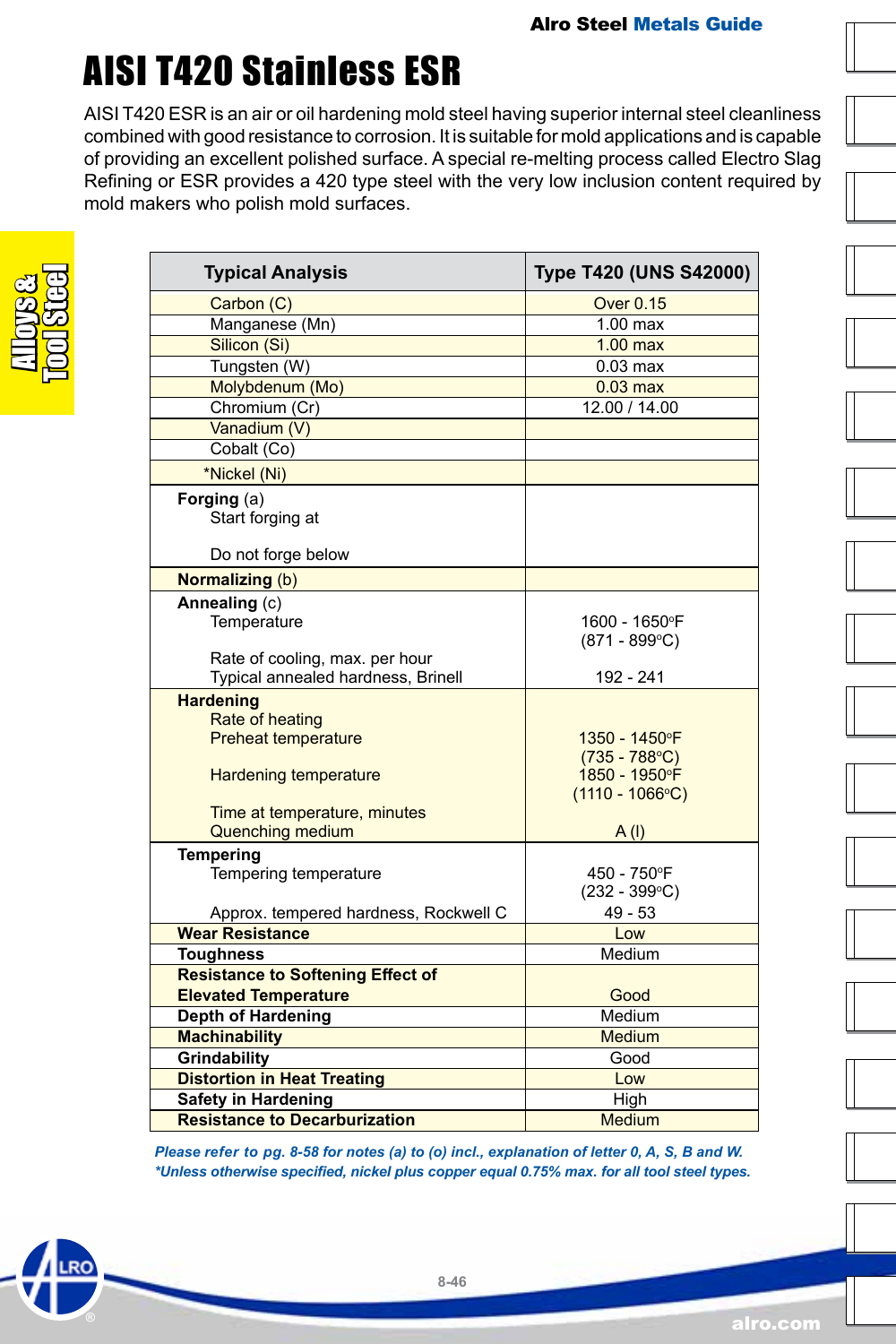

W2 is a shallow hardening tool steel. Due to its vanadium content, the grain is superior in toughness and resistance to fatigue compared to straight carbon tool steels thereby making it desirable for many types of impact tools.

| <b>Typical Analysis</b>                                                                                                                               | <b>Type W2 (UNS T27302)</b>                                                             |
|-------------------------------------------------------------------------------------------------------------------------------------------------------|-----------------------------------------------------------------------------------------|
| Carbon (C)                                                                                                                                            | 0.85/1.50                                                                               |
| Manganese (Mn)                                                                                                                                        | 0.10 / 0.40                                                                             |
| Silicon (Si)                                                                                                                                          | 0.10 / 0.40                                                                             |
| Tungsten (W)                                                                                                                                          | $0.15$ max                                                                              |
| Molybdenum (Mo)                                                                                                                                       | $0.10 \text{ max}$                                                                      |
| Chromium (Cr)                                                                                                                                         | $0.15$ max                                                                              |
| Vanadium (V)                                                                                                                                          | 0.15 / 0.35                                                                             |
| Cobalt (Co)                                                                                                                                           |                                                                                         |
| *Nickel (Ni)                                                                                                                                          | $0.20$ max                                                                              |
| Forging (a)<br>Start forging at<br>Do not forge below                                                                                                 | 1800 - 1950°F<br>$(982 - 1066^{\circ}C)$<br>1500°F (816°C)                              |
| <b>Normalizing (b)</b>                                                                                                                                | 1450 - 1700°F (d)                                                                       |
| Annealing (c)<br>Temperature<br>Rate of cooling, max. per hour<br>Typical annealed hardness, Brinell                                                  | 1360 - 1450°F(d)<br>$(738 - 788^{\circ}C)$<br>40°F (22°C)<br>$156 - 201$                |
| <b>Hardening</b><br>Rate of heating<br><b>Preheat temperature</b><br><b>Hardening temperature</b><br>Time at temperature, minutes<br>Quenching medium | Slowly<br>(q)<br>1400 - 1550°F (e)<br>$(760 - 843^{\circ}C)$<br>$10 - 30$<br>B or W (I) |
| <b>Tempering</b><br>Tempering temperature<br>Approx. tempered hardness, Rockwell C                                                                    | $350 - 650$ °F<br>$(177 - 343^{\circ}C)$<br>$50 - 64$                                   |
| <b>Wear Resistance</b>                                                                                                                                | Low to Medium                                                                           |
| <b>Toughness</b>                                                                                                                                      | High (I)                                                                                |
| <b>Resistance to Softening Effect of</b>                                                                                                              |                                                                                         |
| <b>Elevated Temperature</b>                                                                                                                           | Low                                                                                     |
| <b>Depth of Hardening</b>                                                                                                                             | Shallow                                                                                 |
| <b>Machinability</b>                                                                                                                                  | <b>Highest</b>                                                                          |
| Grindability                                                                                                                                          | Highest                                                                                 |
| <b>Distortion in Heat Treating</b>                                                                                                                    | <b>High</b>                                                                             |
| <b>Safety in Hardening</b>                                                                                                                            | Low to Medium                                                                           |
| <b>Resistance to Decarburization</b>                                                                                                                  | <b>Highest</b>                                                                          |

Alloys & Tool Steel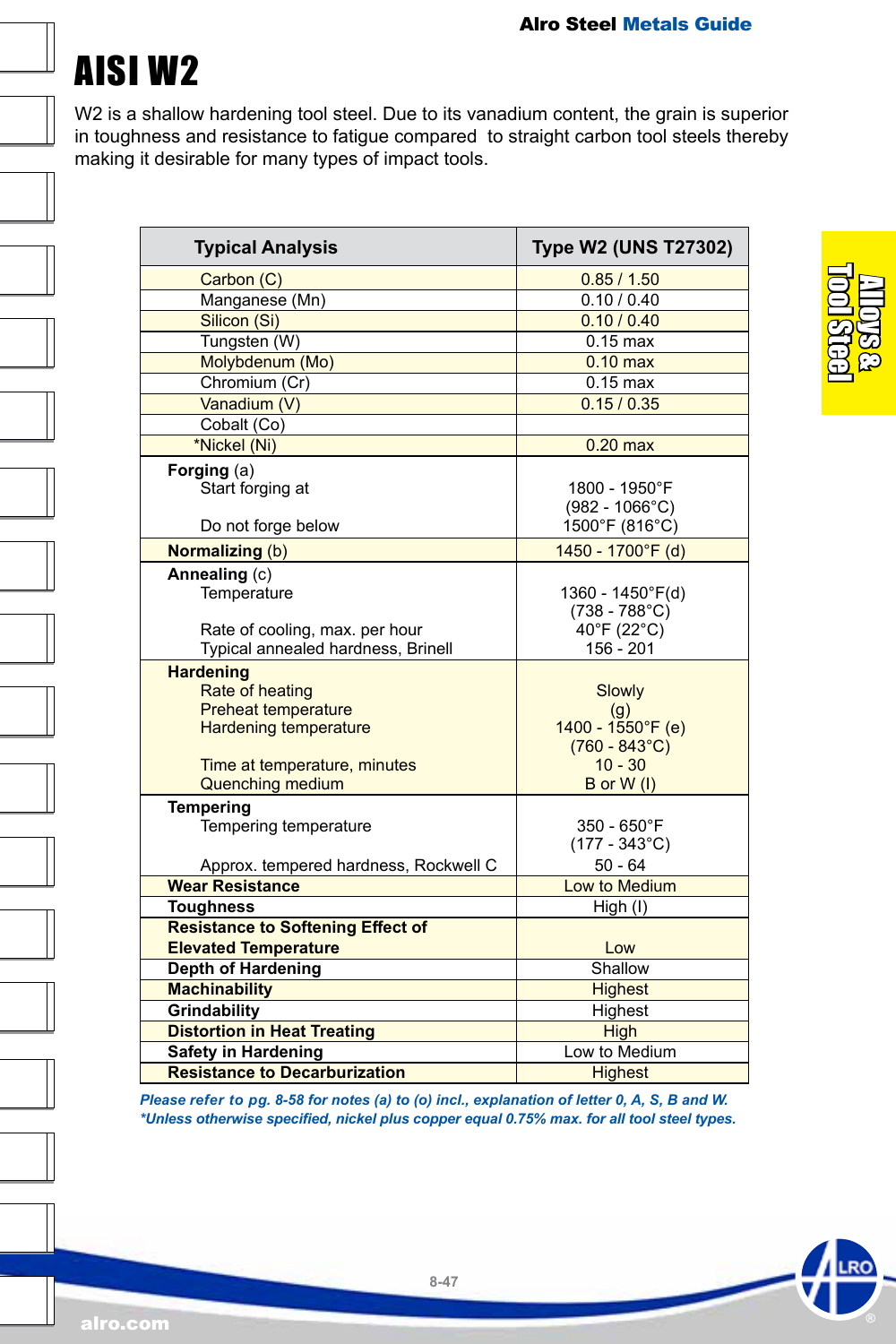### AISI H13

H13 is a 5% chromium hot work tool steel designed for applications that require extreme toughness combined with good red-hardness. H13 will allow an extra margin of safety in tools subject to heavy hammer blows, and those containing deep recesses or sharp corners. Although H13 was designed as a hot work steel, it has solved many cold work applications where extra toughness could be gained with some sacrifice of wear resistance.

#### **Typical Applications**

Aluminum Extrusion Dies, Die Casting Dies, Heavy Duty Compression Tools, Forming Punches, Hot Forging Dies, Shear Blades, Plastic Mold Dies, and Bolt Dies.

| <b>Typical Analysis</b>                                                                                                                                      | Type H13 (UNS T20813)                                                                                                                        |
|--------------------------------------------------------------------------------------------------------------------------------------------------------------|----------------------------------------------------------------------------------------------------------------------------------------------|
| Carbon (C)                                                                                                                                                   | 0.32 / 0.45                                                                                                                                  |
| Manganese (Mn)                                                                                                                                               | 0.20/0.50                                                                                                                                    |
| Silicon (Si)                                                                                                                                                 | 0.80 / 1.20                                                                                                                                  |
| Tungsten (W)                                                                                                                                                 |                                                                                                                                              |
| Molybdenum (Mo)                                                                                                                                              | 1.10 / 1.75                                                                                                                                  |
| Chromium (Cr)                                                                                                                                                | 4.75/5.50                                                                                                                                    |
| Vanadium (V)                                                                                                                                                 | 0.80 / 1.20                                                                                                                                  |
| Cobalt (Co)                                                                                                                                                  |                                                                                                                                              |
| *Nickel (Ni)                                                                                                                                                 | $0.30$ max                                                                                                                                   |
| Forging (a)<br>Start forging at<br>Do not forge below                                                                                                        | 1950 - 2100°F<br>$(1066 - 1149^{\circ}C)$<br>1650°F (899°C)                                                                                  |
| <b>Normalizing (b)</b>                                                                                                                                       | Do not normalize                                                                                                                             |
| Annealing (c)<br>Temperature<br>Rate of cooling, max. per hour<br>Typical annealed hardness, Brinell                                                         | 1550 - 1650°F<br>$(843 - 899^{\circ}C)$<br>40°F (22°C)<br>$192 - 229$                                                                        |
| <b>Hardening</b><br>Rate of heating<br><b>Preheat temperature</b><br><b>Hardening temperature</b><br>Time at temperature, minutes<br><b>Quenching medium</b> | Moderately from preheat<br>$1500^{\circ}$ F (816 $^{\circ}$ C)<br>$1825 - 1900^{\circ}F$<br>$(996 - 1038^{\circ}C)$<br>$15 - 40$ (j)<br>A(1) |
| <b>Tempering</b><br>Tempering temperature<br>Approx. tempered hardness, Rockwell C                                                                           | 1000-1200°F (k)<br>$(538-649^{\circ}C)$<br>38-53                                                                                             |
| <b>Wear Resistance</b>                                                                                                                                       | Medium                                                                                                                                       |
| <b>Toughness</b>                                                                                                                                             | Very High                                                                                                                                    |
| <b>Resistance to Softening Effect of</b>                                                                                                                     |                                                                                                                                              |
| <b>Elevated Temperature</b>                                                                                                                                  | High                                                                                                                                         |
| <b>Depth of Hardening</b>                                                                                                                                    | Deep                                                                                                                                         |
| <b>Machinability</b>                                                                                                                                         | <b>Medium to High</b>                                                                                                                        |
| Grindability                                                                                                                                                 | Medium to High                                                                                                                               |
| <b>Distortion in Heat Treating</b>                                                                                                                           | <b>Very Low</b>                                                                                                                              |
| <b>Safety in Hardening</b>                                                                                                                                   | Highest                                                                                                                                      |
| <b>Resistance to Decarburization</b>                                                                                                                         | <b>Medium to High</b>                                                                                                                        |

*Please refer to pg. 8-58 for notes (a) to (o) incl., explanation of letter 0, A, S, B and W. \*Unless otherwise specified, nickel plus copper equal 0.75% max. for all tool steel types.*

**8-48**

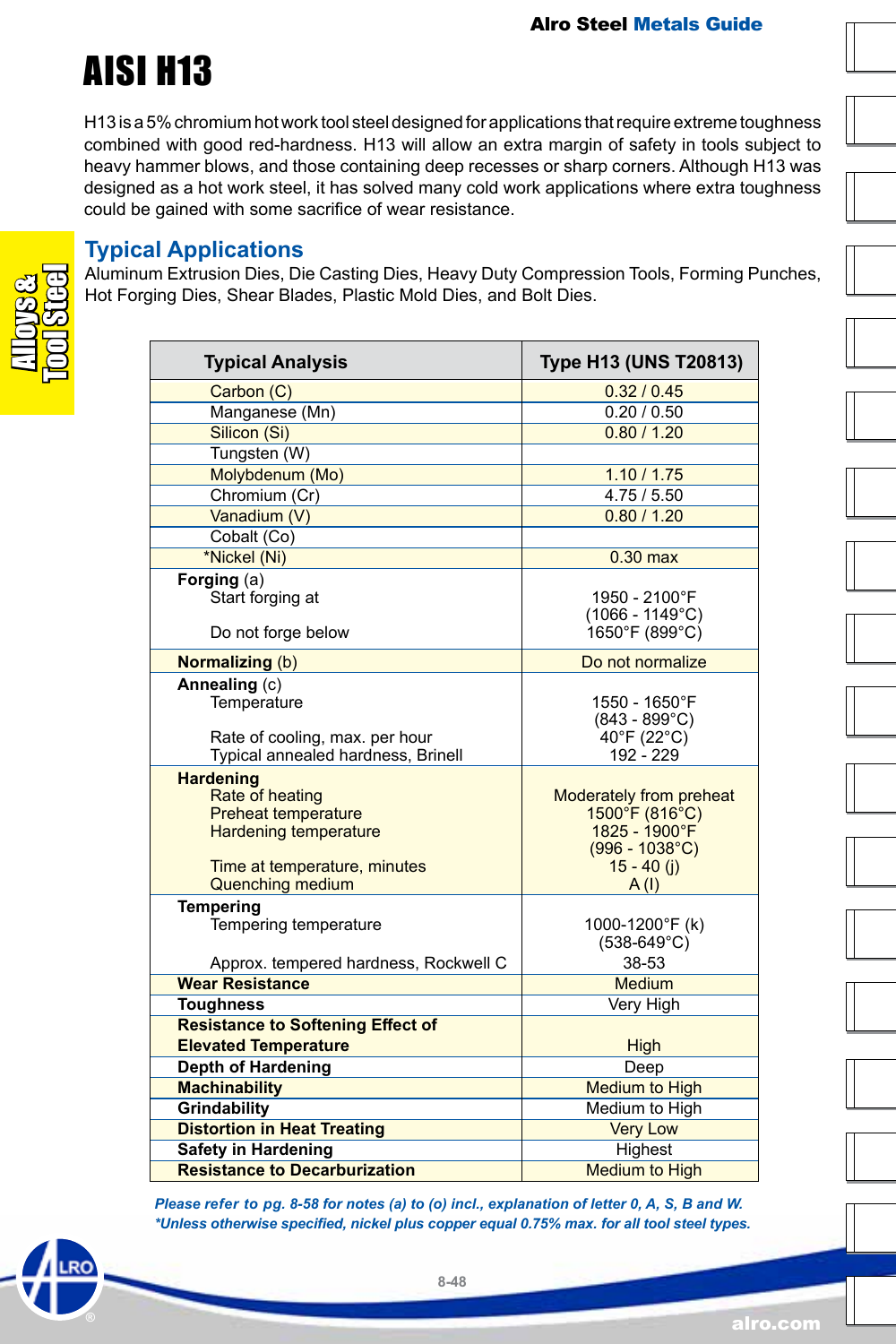### Viscount 44®

### **Prehardened AISI Type H13 Typical Analysis**

Viscount 44® is fully heat treated H13 hot work steel with carefully controlled and evenly dispersed sulphide additives. It is the same analysis type as Latrobe's popular VDC, but the free-machining sulphides improve the machinability to the point where die work at a hardness of Rockwell C 42-46 is practical. It is thus possible to bypass the risk of heat treatment involved in tool building.

Prehardening gives Viscount 44® a tremendous advantage when used for hot work dies because of the constant danger of size change or distortion during heat treatment. The product also eliminates costly finishing operations after heat treatment.

Using prehardened Viscount 44® for extrusion tools makes it possible to produce dies, backers, bolsters, dummy blocks, etc. in a few hours, allowing extremely short delivery schedules to be met. In addition, the use of prehardened Viscount 44® for extrusion dies ensures clean metal at the bearing surfaces free from any possible decarburization, carburization, scale, sub-scale or other deleterious conditions sometimes encountered when finished dies are heat treated.

Field tests show that Viscount 44®'s performance in aluminum, magnesium, and zinc die casting dies is at best the equivalent of regular H13. Particular examples have shown that over 100,000 shots can be obtained in large dies and over 200,000 shots in smaller dies.

Field reports also indicate excellent performance with Viscount 44® on forging dies, plastic molds, extrusion tools, and other hot work tools.

| <b>Typical Analysis</b>                  | Viscount 44 <sup>®</sup> |
|------------------------------------------|--------------------------|
| Carbon (C)                               | 0.40                     |
| Manganese (Mn)                           | 0.80                     |
| Silicon (Si)                             | 1.00                     |
| Tungsten (W)                             |                          |
| Molybdenum (Mo)                          | 1.35                     |
| Chromium (Cr)                            | 5.25                     |
| Vanadium (V)                             | 1.00                     |
| Cobalt (Co)                              |                          |
| <b>Tempering</b>                         |                          |
| Approx. tempered hardness, Rockwell C    | $42 - 46$                |
| <b>Wear Resistance</b>                   | Medium                   |
| <b>Toughness</b>                         | <b>Very High</b>         |
| <b>Resistance to Softening Effect of</b> |                          |
| <b>Elevated Temperature</b>              | High                     |
| <b>Depth of Hardening</b>                |                          |
| Machinability                            | Low                      |
| <b>Grindability</b>                      | <b>Medium</b>            |
| <b>Distortion in Heat Treating</b>       |                          |
| <b>Safety in Hardening</b>               |                          |
| <b>Resistance to Decarburization</b>     |                          |

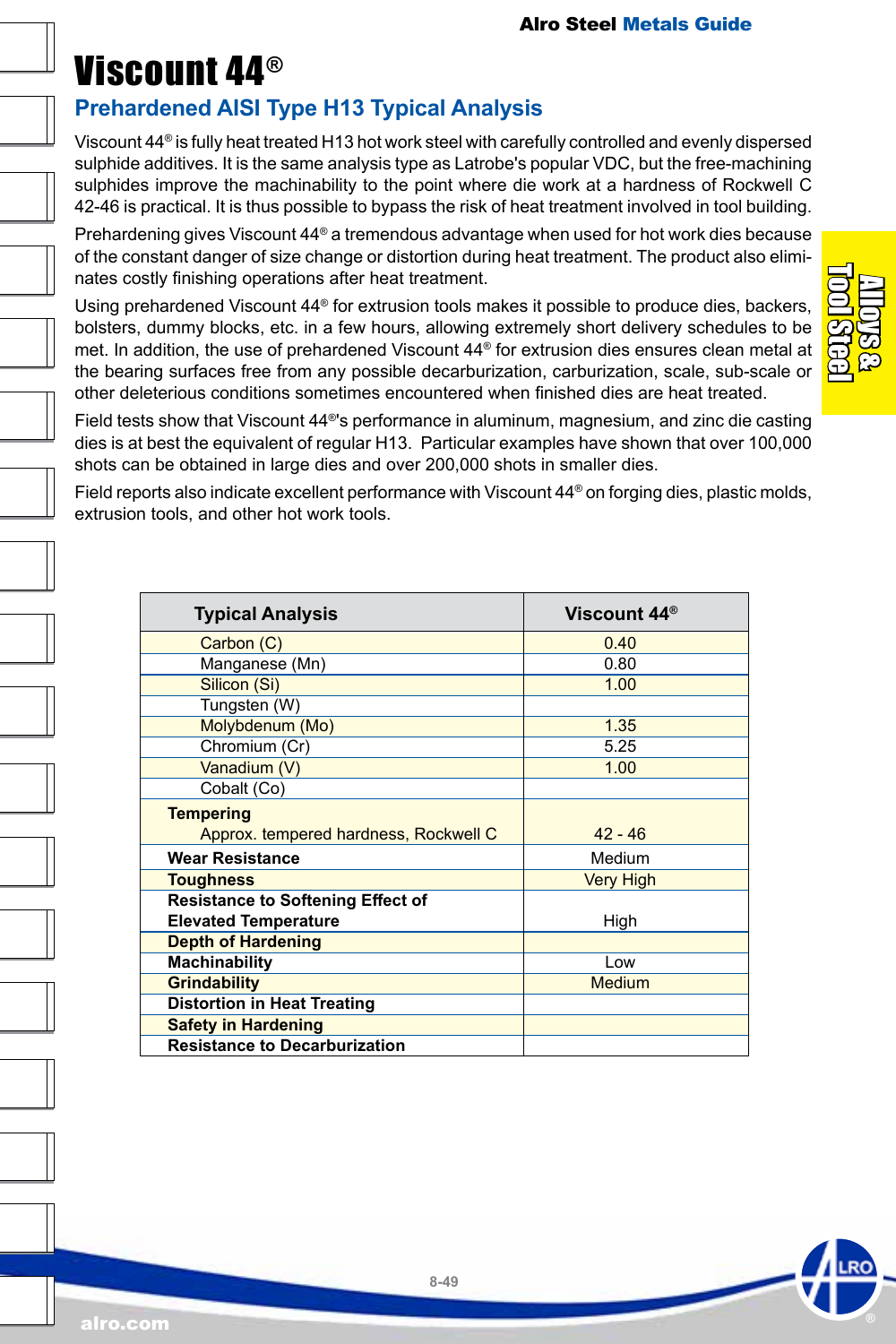DRM1

### Hot and Warm Forging Die Steel

DRM1 tool steel features high hardness and high tough Matrix type high speed tool steel vastly surpasses hot work die steels. DRM1 improves hot and warm die life by its higher toughness than conventional grade.

#### **Typical Applications**

Used for hot and warm forging dies and punches.



**RO** 

| <b>Typical Analysis</b>                                                                                                   | <b>Type DRM1</b>                                                                                                                                                                                                                                                                                                                           |
|---------------------------------------------------------------------------------------------------------------------------|--------------------------------------------------------------------------------------------------------------------------------------------------------------------------------------------------------------------------------------------------------------------------------------------------------------------------------------------|
| Carbon (C)                                                                                                                | 0.60                                                                                                                                                                                                                                                                                                                                       |
| Manganese (Mn)                                                                                                            | 0.50                                                                                                                                                                                                                                                                                                                                       |
| Silicon (Si)                                                                                                              | 0.20                                                                                                                                                                                                                                                                                                                                       |
| Tungsten (W)                                                                                                              | 3.00                                                                                                                                                                                                                                                                                                                                       |
| Molybdenum (Mo)                                                                                                           | 1.00                                                                                                                                                                                                                                                                                                                                       |
| Chromium (Cr)                                                                                                             | 4.20                                                                                                                                                                                                                                                                                                                                       |
| Vanadium (V)                                                                                                              | 1.50                                                                                                                                                                                                                                                                                                                                       |
| Cobalt (Co)                                                                                                               | 2.00                                                                                                                                                                                                                                                                                                                                       |
| Annealing (c)<br>Temperature<br>Slow cooling                                                                              | 1472 - 1616°F<br>$(800 - 880^{\circ}C)$                                                                                                                                                                                                                                                                                                    |
| <b>Typical annealed hardness, Brinell</b>                                                                                 | $\leq$ 235HB                                                                                                                                                                                                                                                                                                                               |
| Hardening<br>Rate of heating<br>Preheat temperature<br>Hardening temperature<br>Time at temperature, minutes<br>Quenching | Moderately from preheat<br>1742°F (950°C)<br>2012 - 2084°F<br>$(1100 - 1140^{\circ}C)$<br>20-30 per inch of thickness for<br>material under 4"<br>10-20 per inch of thickness for<br>material 4" and over<br>OQ-Oil Quenching,<br><b>GC-Gas Quenching</b><br>in vacuum furnace.<br>Salt Bath, Similar to conventional<br>high speed steels |
| <b>Tempering</b><br><b>Tempering temperature</b>                                                                          | <b>Minimal Double Temper</b><br><b>AC-Air Cooling,</b><br>1022-1148°F<br>$(550-620^{\circ}C)$                                                                                                                                                                                                                                              |
| Approx. tempered hardness, Rockwell C                                                                                     | 56-58 HRC                                                                                                                                                                                                                                                                                                                                  |
| <b>Wear Resistance</b>                                                                                                    | Good                                                                                                                                                                                                                                                                                                                                       |
| <b>Toughness</b>                                                                                                          | <b>Very High</b>                                                                                                                                                                                                                                                                                                                           |
| <b>Resistance to Softening Effect of</b><br><b>Elevated Temperature</b>                                                   | High                                                                                                                                                                                                                                                                                                                                       |
| <b>Machinability</b>                                                                                                      | Better and faster than                                                                                                                                                                                                                                                                                                                     |
|                                                                                                                           | conventional high speed steels                                                                                                                                                                                                                                                                                                             |
| Grindability                                                                                                              | Better and faster than                                                                                                                                                                                                                                                                                                                     |
|                                                                                                                           | conventional high speed steels                                                                                                                                                                                                                                                                                                             |

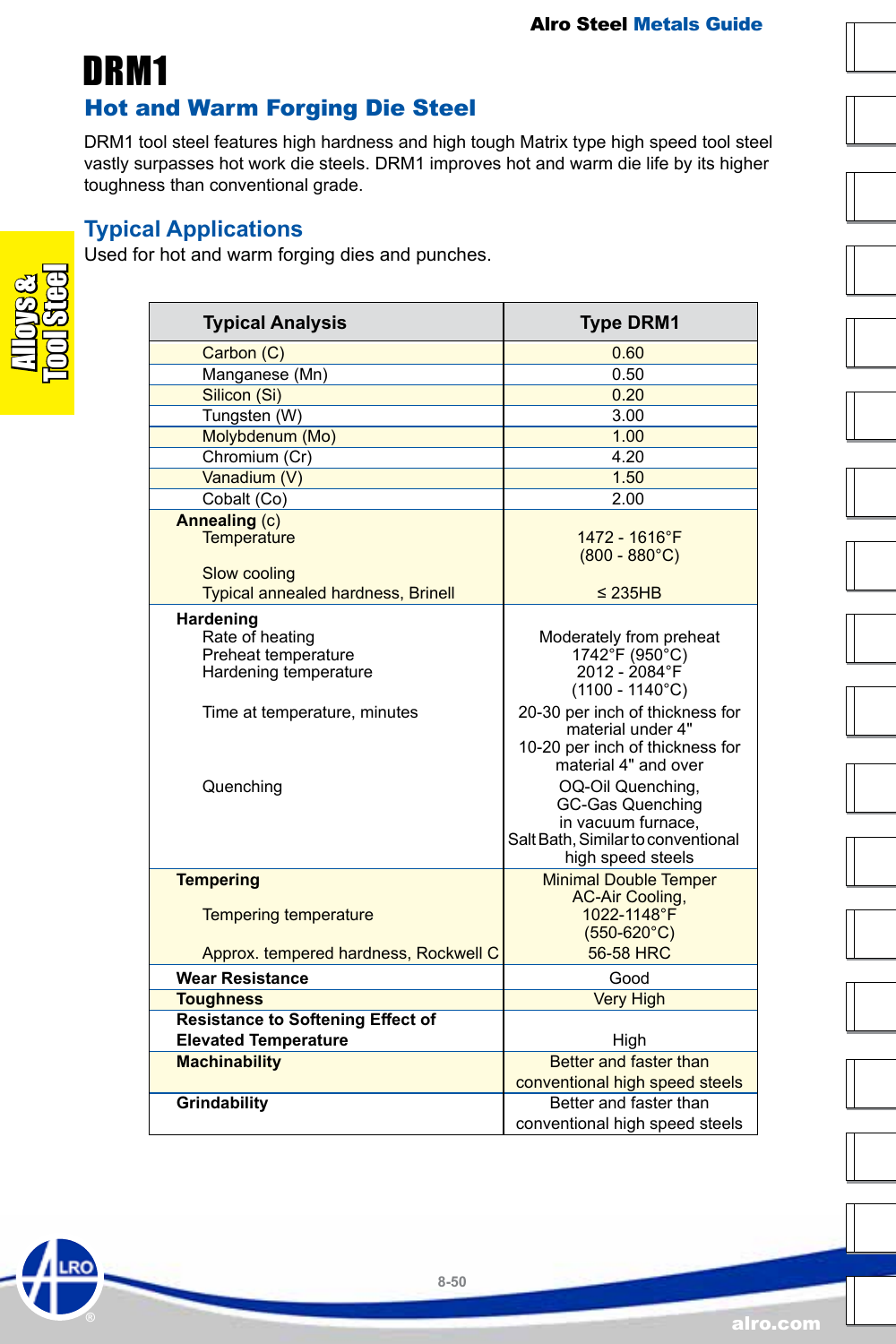

### Warm and Cold Forging Die Steel

DRM2 is a matrix type high speed tool steel available for warm and cold forging tools where critical performance is required. DRM2 prolongs service life due to its higher hardness and toughness than those of conventional grades.

#### **Typical Applications**

Used for warm and cold forging dies and punches.

| <b>Typical Analysis</b>                                                                                                                               | <b>Type DRM2</b>                                                                                                                                                                                                                                                                                                                                                          |
|-------------------------------------------------------------------------------------------------------------------------------------------------------|---------------------------------------------------------------------------------------------------------------------------------------------------------------------------------------------------------------------------------------------------------------------------------------------------------------------------------------------------------------------------|
| Carbon (C)                                                                                                                                            | 0.70                                                                                                                                                                                                                                                                                                                                                                      |
| Tungsten (W)                                                                                                                                          | 1.00                                                                                                                                                                                                                                                                                                                                                                      |
| Molybdenum (Mo)                                                                                                                                       | 2.40                                                                                                                                                                                                                                                                                                                                                                      |
| Chromium (Cr)                                                                                                                                         | 5.50                                                                                                                                                                                                                                                                                                                                                                      |
| Vanadium (V)                                                                                                                                          | 1.00                                                                                                                                                                                                                                                                                                                                                                      |
| Annealing (c)<br>Temperature<br>Slow cooling<br>Typical annealed hardness, Brinell                                                                    | 1472 - 1616°F<br>$(800 - 880^{\circ}C)$<br>$\leq$ 235HB                                                                                                                                                                                                                                                                                                                   |
| <b>Hardening</b><br><b>Rate of heating</b><br><b>Preheat temperature</b><br><b>Hardening temperature</b><br>Time at temperature, minutes<br>Quenching | <b>Moderately from preheat</b><br>$1742^{\circ}$ F (950 $^{\circ}$ C)<br>$1922 - 2012$ °F<br>$(1050 - 1100^{\circ}C)$<br>20-30 per inch of thickness<br>for material under 4"<br>10-20 per inch of thickness<br>for material 4" and over<br>OQ-Oil Quenching.<br><b>GC-Gas Quenching</b><br>in vacuum furnace,<br>Salt Bath, Similar to conventional<br>high speed steels |
| <b>Tempering</b>                                                                                                                                      | Minimal Double Temper<br>AC-Air Cooling,                                                                                                                                                                                                                                                                                                                                  |
| Tempering temperature                                                                                                                                 | 1022 - 1148°F<br>$(550 - 620^{\circ}C)$                                                                                                                                                                                                                                                                                                                                   |
| Approx. tempered hardness, Rockwell C                                                                                                                 | 58 - 62 HRC                                                                                                                                                                                                                                                                                                                                                               |
| <b>Wear Resistance</b>                                                                                                                                | Good                                                                                                                                                                                                                                                                                                                                                                      |
| <b>Toughness</b>                                                                                                                                      | High                                                                                                                                                                                                                                                                                                                                                                      |
| <b>Resistance to Softening Effect of</b><br><b>Elevated Temperature</b>                                                                               |                                                                                                                                                                                                                                                                                                                                                                           |
| Machinability                                                                                                                                         | High<br>Better and faster than                                                                                                                                                                                                                                                                                                                                            |
|                                                                                                                                                       | conventional high speed steels                                                                                                                                                                                                                                                                                                                                            |
| <b>Grindability</b>                                                                                                                                   | <b>Better and faster than</b>                                                                                                                                                                                                                                                                                                                                             |
|                                                                                                                                                       | conventional high speed steels                                                                                                                                                                                                                                                                                                                                            |
|                                                                                                                                                       |                                                                                                                                                                                                                                                                                                                                                                           |



**RC**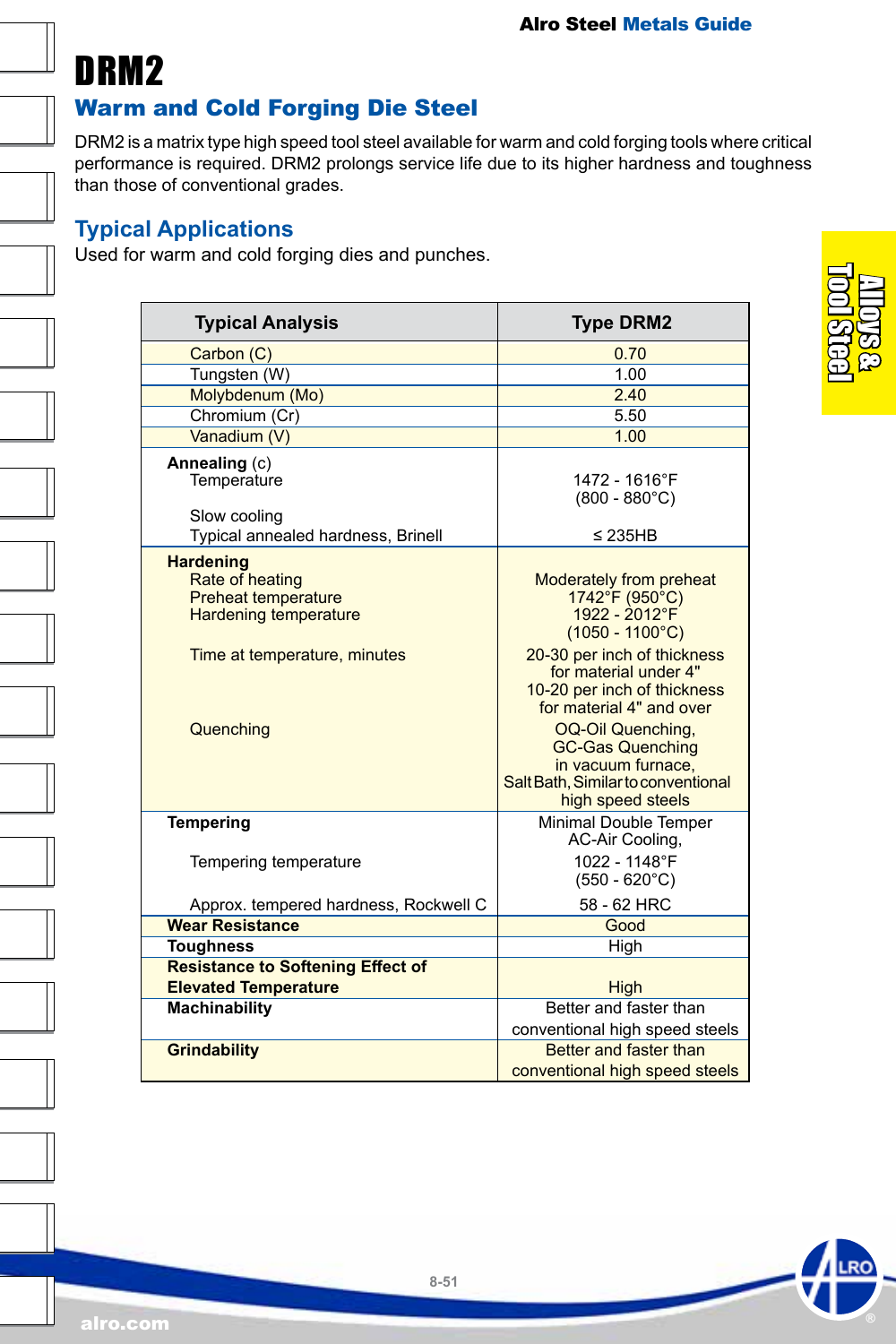### Cold Forging Die Steel DRM3

Conventional grade MH88 has been improved to DRM3. High hardness and tough DRM3 with excellent hardenability is suitable for high precision cold working tools.

#### **Typical Applications**

Used for hot and warm forging dies and punches.



.RO

| <b>Typical Analysis</b>                                                                                                           | <b>Type DRM3</b>                                                                                                                     |
|-----------------------------------------------------------------------------------------------------------------------------------|--------------------------------------------------------------------------------------------------------------------------------------|
| Carbon (C)                                                                                                                        | 0.80                                                                                                                                 |
| Manganese (Mn)                                                                                                                    | 0.35                                                                                                                                 |
| Silicon (Si)                                                                                                                      | 0.70                                                                                                                                 |
| Tungsten (W)                                                                                                                      | 0.95                                                                                                                                 |
| Molybdenum (Mo)                                                                                                                   | 4.35                                                                                                                                 |
| Chromium (Cr)                                                                                                                     | 5.50                                                                                                                                 |
| Vanadium (V)                                                                                                                      | 1.20                                                                                                                                 |
| Annealing (c)<br>Temperature<br>Slow cooling                                                                                      | 1472 - 1616°F<br>$(800 - 880^{\circ}C)$                                                                                              |
| Typical annealed hardness, Brinell                                                                                                | ≤ 235HB                                                                                                                              |
| <b>Hardening</b><br>Rate of heating<br><b>Preheat Temperature</b><br><b>Hardening temperature</b><br>Time at temperature, minutes | <b>Moderately from preheat</b><br>1742°F (950°C)<br>$2012 - 2084$ °F<br>$(1100 - 1140^{\circ}C)$<br>$30 - 90$                        |
| Quenching                                                                                                                         | <b>OQ-Oil Quenching,</b><br><b>GC-Gas Quenching</b><br>in vacuum furnace,<br>Salt Bath, Similar to conventional<br>high speed steels |
| <b>Tempering</b>                                                                                                                  | Minimal Double Temper<br>AC-Air Cooling,                                                                                             |
| Tempering temperature                                                                                                             | 1022-1148°F<br>$(550-620^{\circ}C)$                                                                                                  |
| Approx. tempered hardness, Rockwell C                                                                                             | 62-66 HRC                                                                                                                            |
| <b>Wear Resistance</b>                                                                                                            | <b>Very High</b>                                                                                                                     |
| <b>Toughness</b>                                                                                                                  | Good                                                                                                                                 |
| <b>Resistance to Softening Effect of</b>                                                                                          |                                                                                                                                      |
| <b>Elevated Temperature</b>                                                                                                       | High                                                                                                                                 |
| <b>Machinability</b>                                                                                                              | Better and faster than<br>conventional high speed steels                                                                             |
| <b>Grindability</b>                                                                                                               | Better and faster than<br>conventional high speed steels                                                                             |

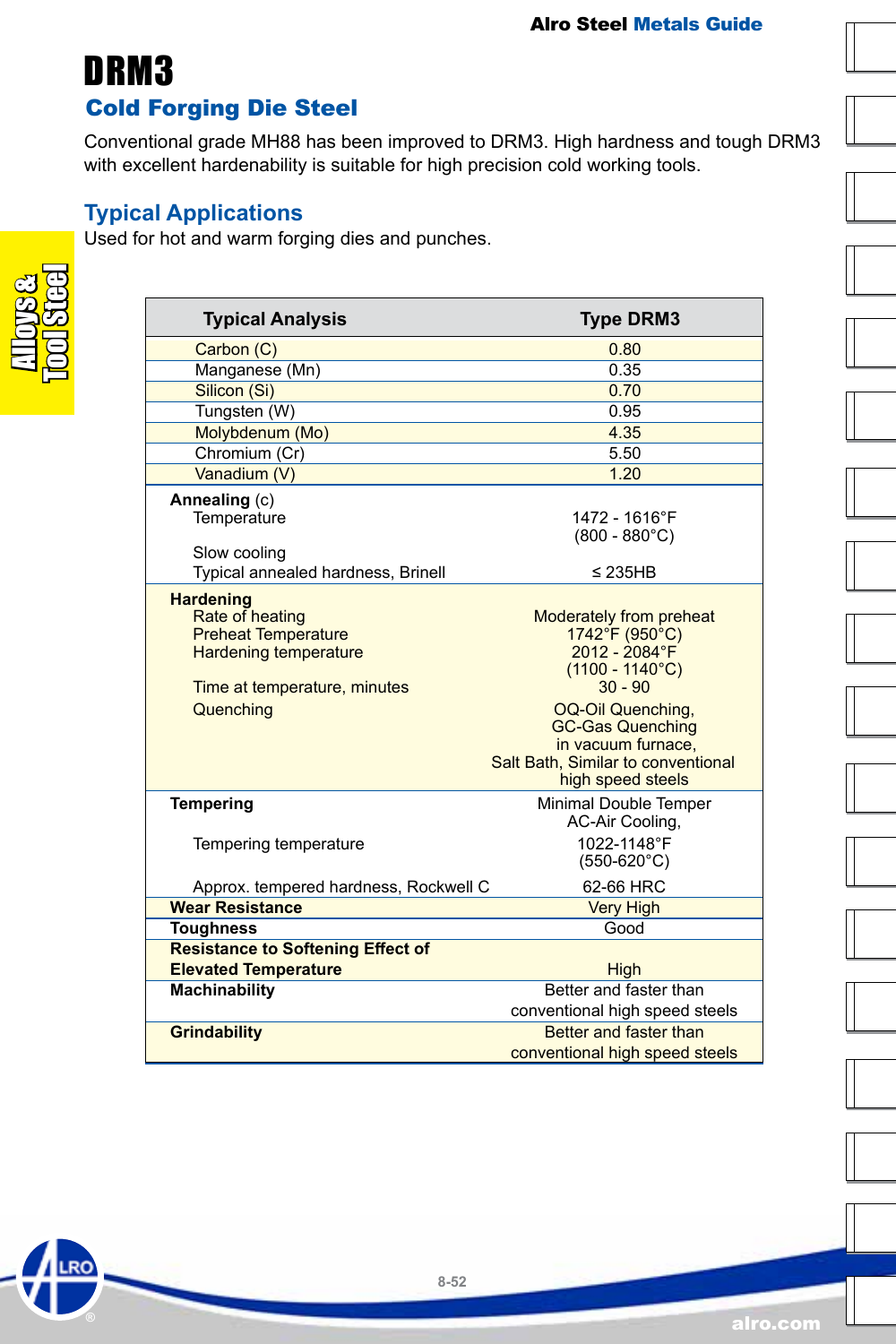# AISI M2

M2 is a tungsten-molybdenum high-speed steel and is a popular grade for general purpose cutting and non-cutting applications. It has a wider heat-treating range than most of the molybdenum high-speed steels, coupled with a resistance to decarburization that is characteristic of tungsten types. M2 offers an excellent combination of red hardness, toughness, and wear resistance. M2 is available in a wide variety of shapes and sizes. As with all Alro Specialty Metal products, M2 is subjected to a variety of rigid quality control tests and inspection to ensure quality, uniformity, and reliability.

#### **Typical Applications**

Broaches, Boring Tools, Chasers, Cold Forming Rolls, Cold Heading Inserts, Drills, End Mills, Form Tools, Hobs, Lathe and Planer Tools, Punches, Milling Cutters, Taps, Reamers, and Saws.

| <b>Typical Analysis</b>                                                                                                                 | <b>Type M2 (UNS T11302)</b>                                                                                                           |
|-----------------------------------------------------------------------------------------------------------------------------------------|---------------------------------------------------------------------------------------------------------------------------------------|
| Carbon (C)                                                                                                                              | 0.78/0.88                                                                                                                             |
| Manganese (Mn)                                                                                                                          | 0.15/0.88                                                                                                                             |
| Silicon (Si)                                                                                                                            | 0.20 / 0.45                                                                                                                           |
| Tungsten (W)                                                                                                                            | 5.50 / 6.75                                                                                                                           |
| Molybdenum (Mo)                                                                                                                         | 4.50 / 5.50                                                                                                                           |
| Chromium (Cr)                                                                                                                           | 3.75/4.50                                                                                                                             |
| Vanadium (V)                                                                                                                            | 1.75/2.20                                                                                                                             |
| Nickel (Ni)                                                                                                                             | $0.30$ max                                                                                                                            |
| Forging (a)<br>Start forging at<br>Do not forge below                                                                                   | 1900 - 2100°F<br>$(1038 - 1149^{\circ}C)$<br>1700°F (927°C)                                                                           |
| Normalizing (b)                                                                                                                         | Do not normalize                                                                                                                      |
| Annealing (c)<br><b>Temperature</b><br>Rate of cooling, max. per hour<br><b>Typical annealed hardness, Brinell</b>                      | 1600 - 1650°F<br>$(871 - 899^{\circ}C)$<br>$40^{\circ}$ F (22 $^{\circ}$ C)<br>$212 - 241$                                            |
| Hardening<br>Rate of heating<br><b>Preheat Temperature</b><br>Hardening temperature<br>Time at temperature, minutes<br>Quenching medium | Rapidly from preheat<br>1350-1550°F (732-843°C)<br>2175-2250°F (h)<br>$(1191 - 1232^{\circ} \text{C})$<br>$2 - 5$<br>$O, A, or S$ (I) |
| <b>Tempering</b><br><b>Tempering temperature</b><br>Approx. tempered hardness, Rockwell C                                               | 1000-1100°F<br>$(538-593^{\circ}C)$<br>60-65                                                                                          |
| <b>Wear Resistance</b>                                                                                                                  | Very High                                                                                                                             |
| <b>Toughness</b>                                                                                                                        | Low                                                                                                                                   |
| <b>Resistance to Softening Effect of</b>                                                                                                |                                                                                                                                       |
| <b>Elevated Temperature</b>                                                                                                             | Very High                                                                                                                             |
| <b>Depth of Hardening</b>                                                                                                               | Deep                                                                                                                                  |
| <b>Machinability</b>                                                                                                                    | Medium                                                                                                                                |
| <b>Grindability</b>                                                                                                                     | Low                                                                                                                                   |
| <b>Distortion in Heat Treating</b>                                                                                                      | A or S: Low/O: Medium                                                                                                                 |
| <b>Safety in Hardening</b>                                                                                                              | <b>Medium</b>                                                                                                                         |
| <b>Resistance to Decarburization</b>                                                                                                    | High                                                                                                                                  |

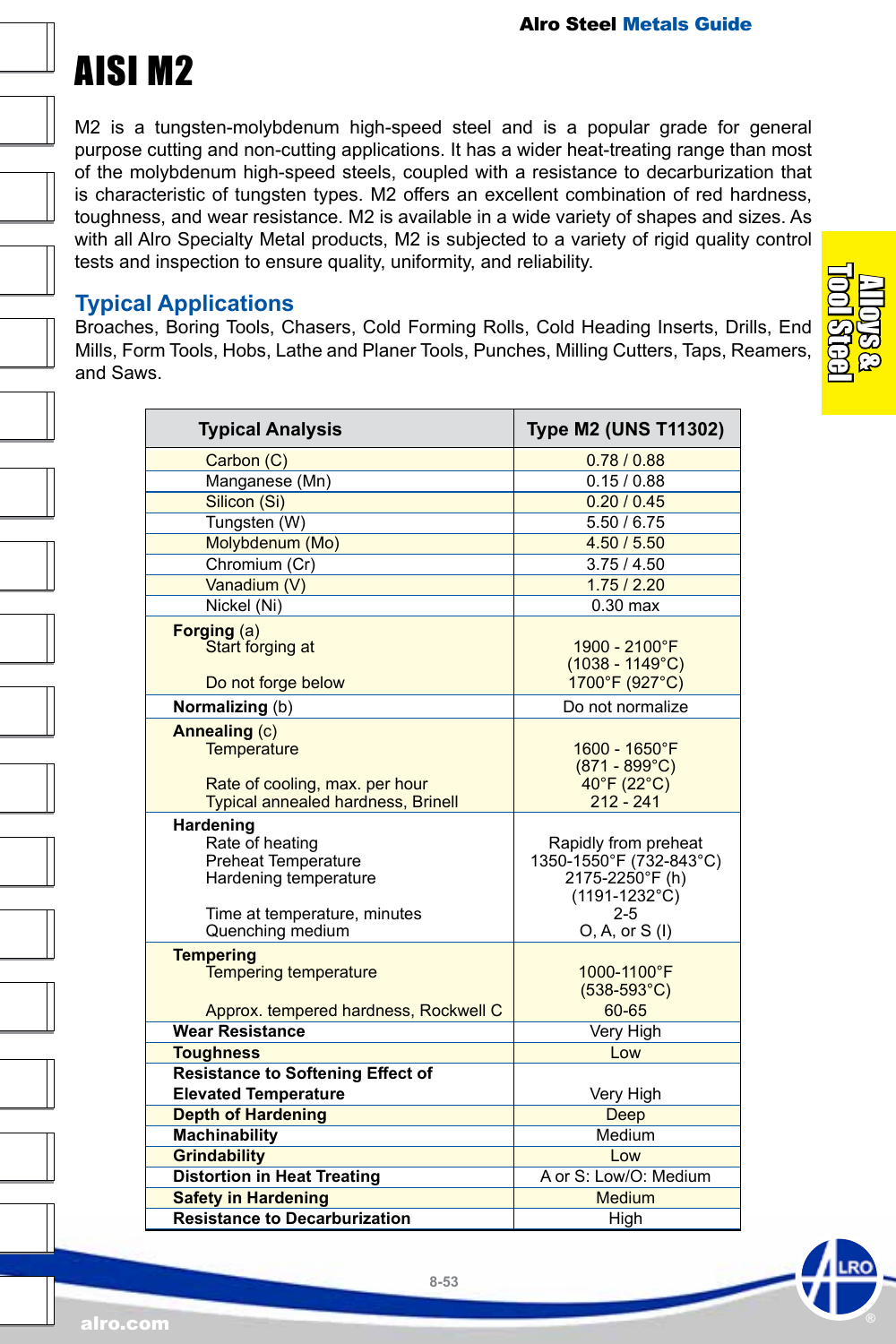

M3 was developed after extensive studies of the effect of increased carbon and vanadium contents on the intermediate molybdenum-tungsten high-speed steels. The analysis was tried and proven on practically all high-speed steel applications. M3 offers the unusual combination of extremely high-edge strength at high hardness levels. With few exceptions, best life is accomplished with a minimum hardness of 65.5 Rockwell C. Experience indicates that the chemical balance achieved in M3 results in optimum combination of cutting ability, abrasion resistance, edge strength, red hardness, and long service life. M3 is more readily machined and offers less grinding resistance than higher vanadium types.

#### **Typical Applications**

Drills, Taps, End Mills, Reamers, Counterbores, Broaches, Hobs, Form Tools, Lathe and Planer Tools, Checking Tools, Milling Cutters, Slitting Saws, Punches, Drawing Dies, and Wood Working Knives.

| <b>Typical Analysis</b>                                                                                                                 | <b>Type M3 (UNS T11313)</b>                                                                                                               |
|-----------------------------------------------------------------------------------------------------------------------------------------|-------------------------------------------------------------------------------------------------------------------------------------------|
| Carbon (C)                                                                                                                              | $1.00 - 1.10$                                                                                                                             |
| Manganese (Mn)                                                                                                                          | $0.15 - 0.40$                                                                                                                             |
| Silicon (Si)                                                                                                                            | $0.20 - 0.45$                                                                                                                             |
| Tungsten (W)                                                                                                                            | $5.00 - 6.75$                                                                                                                             |
| Molybdenum (Mo)                                                                                                                         | $4.75 - 6.50$                                                                                                                             |
| Chromium (Cr)                                                                                                                           | $3.75 - 4.50$                                                                                                                             |
| Vanadium (V)                                                                                                                            | $2.25 - 2.75$                                                                                                                             |
| Nickel (Ni)                                                                                                                             | $0.30$ max                                                                                                                                |
| Forging (a)<br>Start forging at<br>Do not forge below                                                                                   | 1900 - 2100°F<br>$(1038 - 1149^{\circ}C)$<br>1700°F (927°C)                                                                               |
| Normalizing (b)                                                                                                                         | Do not normalize                                                                                                                          |
| Annealing (c)<br><b>Temperature</b><br>Rate of cooling, max. per hour<br><b>Typical annealed hardness, Brinell</b>                      | 1600 - 1650°F<br>$(871 - 899^{\circ}C)$<br>$40^{\circ}$ F (22 $^{\circ}$ C)<br>$223 - 255$                                                |
| Hardening<br>Rate of heating<br><b>Preheat Temperature</b><br>Hardening temperature<br>Time at temperature, minutes<br>Quenching medium | Rapidly from preheat<br>1350 - 1550°F (732-843°C)<br>2200 - 2250°F (h)<br>$(1191 - 1232^{\circ} \text{C})$<br>$2 - 5$<br>$O, A, or S$ (I) |
| <b>Tempering</b><br><b>Tempering temperature</b><br>Approx. tempered hardness, Rockwell C                                               | 1000-1100°F (538-593°C)<br>$61 - 66$                                                                                                      |
| <b>Wear Resistance</b>                                                                                                                  | Highest                                                                                                                                   |
| <b>Toughness</b>                                                                                                                        | Low                                                                                                                                       |
| <b>Resistance to Softening Effect of</b><br><b>Elevated Temperature</b>                                                                 | Very High                                                                                                                                 |
| <b>Depth of Hardening</b>                                                                                                               | Deep                                                                                                                                      |
| <b>Machinability</b>                                                                                                                    | Medium                                                                                                                                    |
| <b>Grindability</b>                                                                                                                     | <b>Very Low</b>                                                                                                                           |
| <b>Distortion in Heat Treating</b>                                                                                                      | A or S: Low/O: Medium                                                                                                                     |
| <b>Safety in Hardening</b>                                                                                                              | <b>Medium</b>                                                                                                                             |
| <b>Resistance to Decarburization</b>                                                                                                    | High                                                                                                                                      |

Alloys & Tool Steel

**8-54**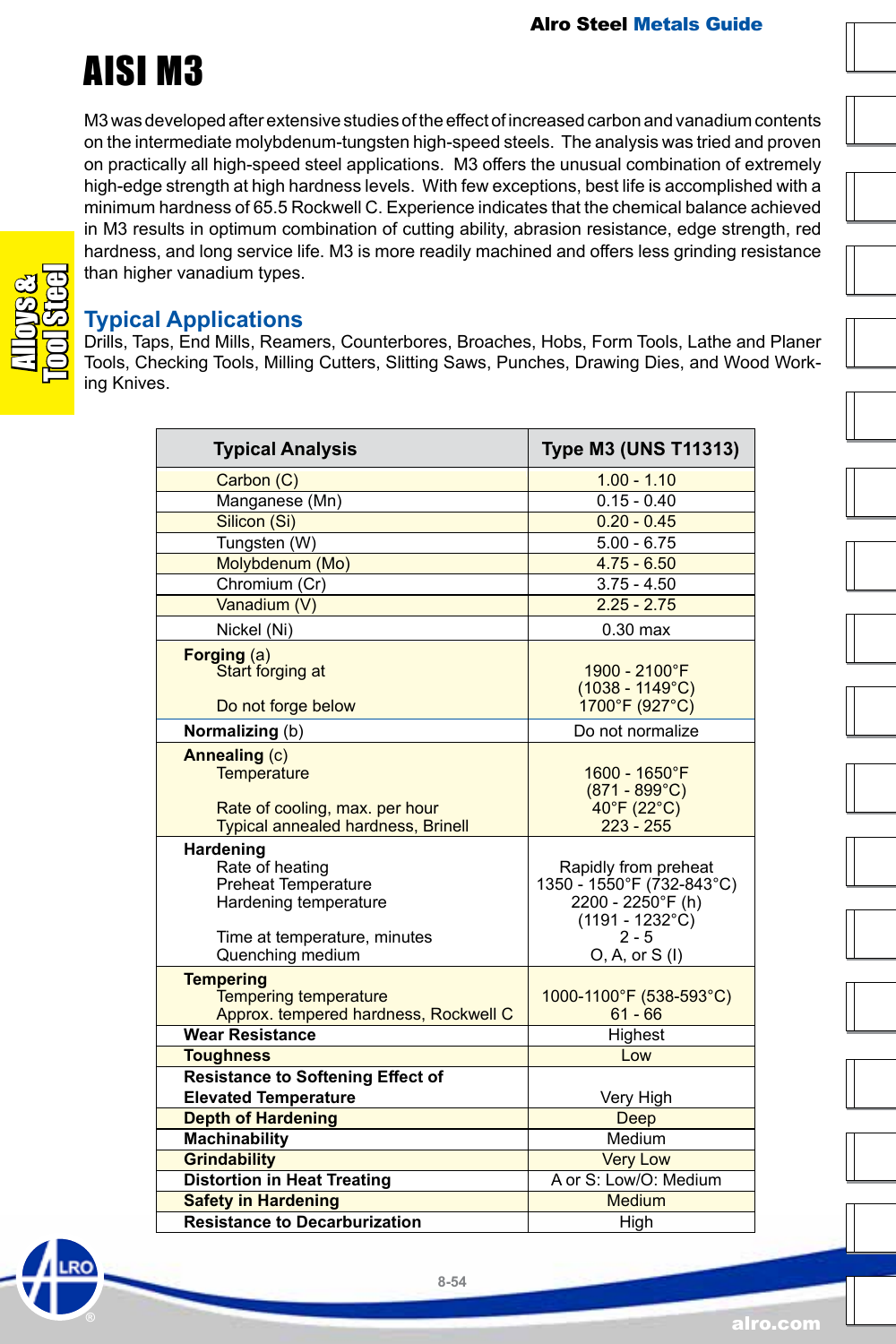# AISI M4 (PM)

M4 PM, a member of the molybdenum-tungsten family of high-speed steels, is a special purpose grade which utilizes its higher carbon and vanadium contents to develop excellent abrasion resistance. Produced conventionally, M4 is difficult to machine in the annealed condition and grind in the hardened condition. M4 PM is produced by the powder metallurgy process and allows an addition of .06/.08 sulfur which provides a uniform dispersion of small sulfides throughout the structure and enhances machinability. Coupled with finer carbides and structural uniformity, better grindability is also achieved. These factors, along with increased toughness, are ideally suited for heavy-duty cold-work applications.

#### **Typical Applications**

Blades, Broaches, Chasers, Die Inserts, Form Tools, Lathe and Planer Tools, Milling Cutters, Punches, Reamers, Slitter Knives, Spade Drills, and Taps.

| <b>Typical Analysis</b>                                              | <b>Type M4 PM (UNS T11304)</b>                                  |
|----------------------------------------------------------------------|-----------------------------------------------------------------|
| Carbon (C)                                                           | 1.30                                                            |
| Manganese (Mn)                                                       | 0.30                                                            |
| Silicon (Si)                                                         | 0.40                                                            |
| Tungsten (W)                                                         | 5.50                                                            |
| Molybdenum (Mo)                                                      | 4.50                                                            |
| Chromium (Cr)                                                        | 4.50                                                            |
| Vanadium (V)                                                         | 4.00                                                            |
| Sulphur (S)                                                          | 0.07                                                            |
| Forging (a)<br>Start forging at<br>Do not forge below                |                                                                 |
| Annealing (c)                                                        |                                                                 |
| Temperature                                                          | 1550 - 1600°F<br>$(843 - 871^{\circ}C)$                         |
| Rate of cooling, max. per hour<br>Typical annealed hardness, Brinell |                                                                 |
| <b>Hardening</b><br>Rate of heating                                  |                                                                 |
| <b>Preheat Temperature</b><br><b>Hardening temperature</b>           | 1450 - 1550°F<br>$(788 - 843^{\circ}C)$<br>$2150 - 2250$ °F (h) |
| Time at temperature, minutes<br><b>Quenching medium</b>              | $(1176 - 1232^{\circ}$ C)<br>$10 - 30$<br>O(1)                  |
| <b>Tempering</b><br>Tempering temperature                            | 1000 - 1100°F<br>$(538 - 593^{\circ}C)$                         |
| Approx. tempered hardness, Rockwell C                                | $62 - 66$                                                       |
| <b>Wear Resistance</b>                                               | <b>Highest</b>                                                  |
| <b>Toughness</b>                                                     | Low                                                             |
| <b>Resistance to Softening Effect of</b>                             |                                                                 |
| <b>Elevated Temperature</b>                                          | <b>Very High</b>                                                |
| <b>Depth of Hardening</b>                                            | Deep<br><b>Medium</b>                                           |
| <b>Machinability</b>                                                 |                                                                 |
| Grindability                                                         | High                                                            |
| <b>Distortion in Heat Treating</b>                                   | Low                                                             |
| <b>Safety in Hardening</b>                                           | Medium                                                          |
| <b>Resistance to Decarburization</b>                                 | Medium                                                          |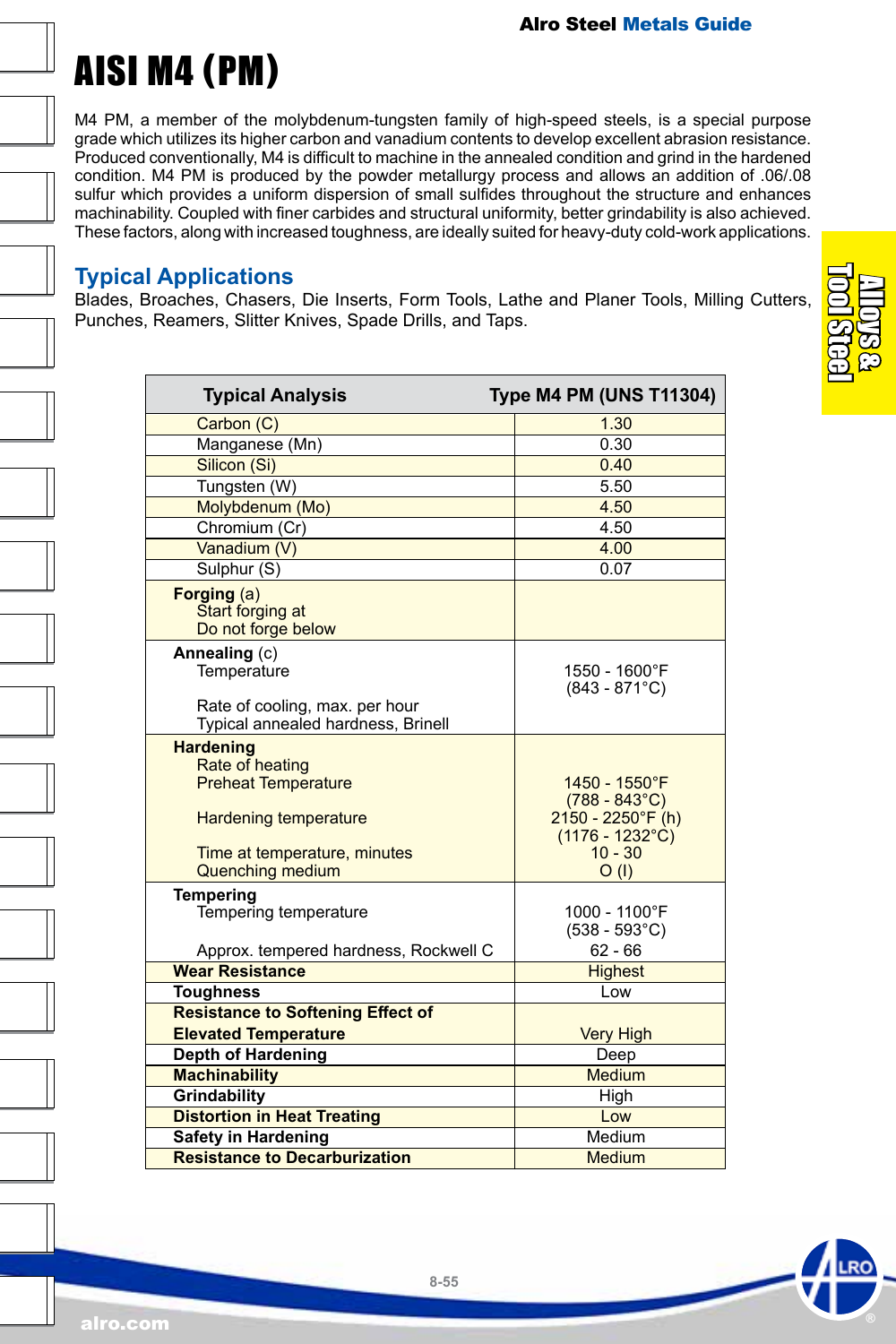

M42 is a molybdenum-cobalt high-speed steel capable of being hardened to 70 Rockwell C. The carbon content is higher than in most high-speed steels, and with this balanced composition, contributes to wear resistance and hot hardness as well as the high hardness capability. M42 exhibits good grindability and relatively good toughness at high hardness levels. M42 is being used for the machining of heat treated materials (high hardness) and high temperature alloys.

#### **Typical Applications**

Broaches, Circular and Dovetail Form Tools, Drills, End Mills, Lathe Tools, Milling Cutters, Punches, Reamers, Slitting Saws, and Twist Drills.

RO

| <b>Typical Analysis</b>                                                                                                                 | <b>Type M42 (UNS T11342)</b>                                                                                                                       |
|-----------------------------------------------------------------------------------------------------------------------------------------|----------------------------------------------------------------------------------------------------------------------------------------------------|
| Carbon (C)                                                                                                                              | $1.05 - 1.15$                                                                                                                                      |
| Manganese (Mn)                                                                                                                          | $0.15 - 0.40$                                                                                                                                      |
| Silicon (Si)                                                                                                                            | $0.15 - 0.65$                                                                                                                                      |
| Tungsten (W)                                                                                                                            | $1.15 - 1.85$                                                                                                                                      |
| Molybdenum (Mo)                                                                                                                         | $9.00 - 10.00$                                                                                                                                     |
| Chromium (Cr)                                                                                                                           | $3.50 - 4.25$                                                                                                                                      |
| Vanadium (V)                                                                                                                            | $0.95 - 1.35$                                                                                                                                      |
| Cobalt (Co)                                                                                                                             | $7.75 - 8.75$                                                                                                                                      |
| Nickel (Ni)                                                                                                                             | $0.30$ max                                                                                                                                         |
| Forging (a)<br>Start forging at                                                                                                         | 1900 - 2100°F<br>$(1038 - 1149^{\circ}C)$                                                                                                          |
| Do not forge below                                                                                                                      | 1700°F (927°C)                                                                                                                                     |
| Annealing (c)<br>Temperature<br>Rate of cooling, max. per hour<br><b>Typical annealed hardness, Brinell</b>                             | 1600 - 1650°F<br>$(871 - 899^{\circ}C)$<br>$40^{\circ}$ F (22 $^{\circ}$ C)<br>$235 - 269$                                                         |
| Hardening<br>Rate of heating<br><b>Preheat Temperature</b><br>Hardening temperature<br>Time at temperature, minutes<br>Quenching medium | Rapidly from preheat<br>1350 - 1550°F<br>$(733 - 843^{\circ}C)$<br>2125 - 2175°F (h)(o)<br>$(1163 - 1191^{\circ}C)$<br>$2 - 5$<br>$O, A, or S$ (I) |
| <b>Tempering</b><br><b>Tempering temperature</b>                                                                                        | 950-1100°F<br>$(510-593^{\circ}C)$                                                                                                                 |
| Approx. tempered hardness, Rockwell C                                                                                                   | 65-70                                                                                                                                              |
| <b>Wear Resistance</b>                                                                                                                  | Very High to Highest                                                                                                                               |
| <b>Toughness</b>                                                                                                                        | Low                                                                                                                                                |
| <b>Resistance to Softening Effect of</b>                                                                                                |                                                                                                                                                    |
| <b>Elevated Temperature</b>                                                                                                             | <b>Highest</b>                                                                                                                                     |
| <b>Depth of Hardening</b>                                                                                                               | Deep                                                                                                                                               |
| <b>Machinability</b>                                                                                                                    | <b>Medium</b>                                                                                                                                      |
| <b>Grindability</b>                                                                                                                     | Low                                                                                                                                                |
| <b>Distortion in Heat Treating</b>                                                                                                      | A or S: Low/O: Medium                                                                                                                              |
| <b>Safety in Hardening</b>                                                                                                              | Low to Medium                                                                                                                                      |
| <b>Resistance to Decarburization</b>                                                                                                    | Low                                                                                                                                                |











alro.com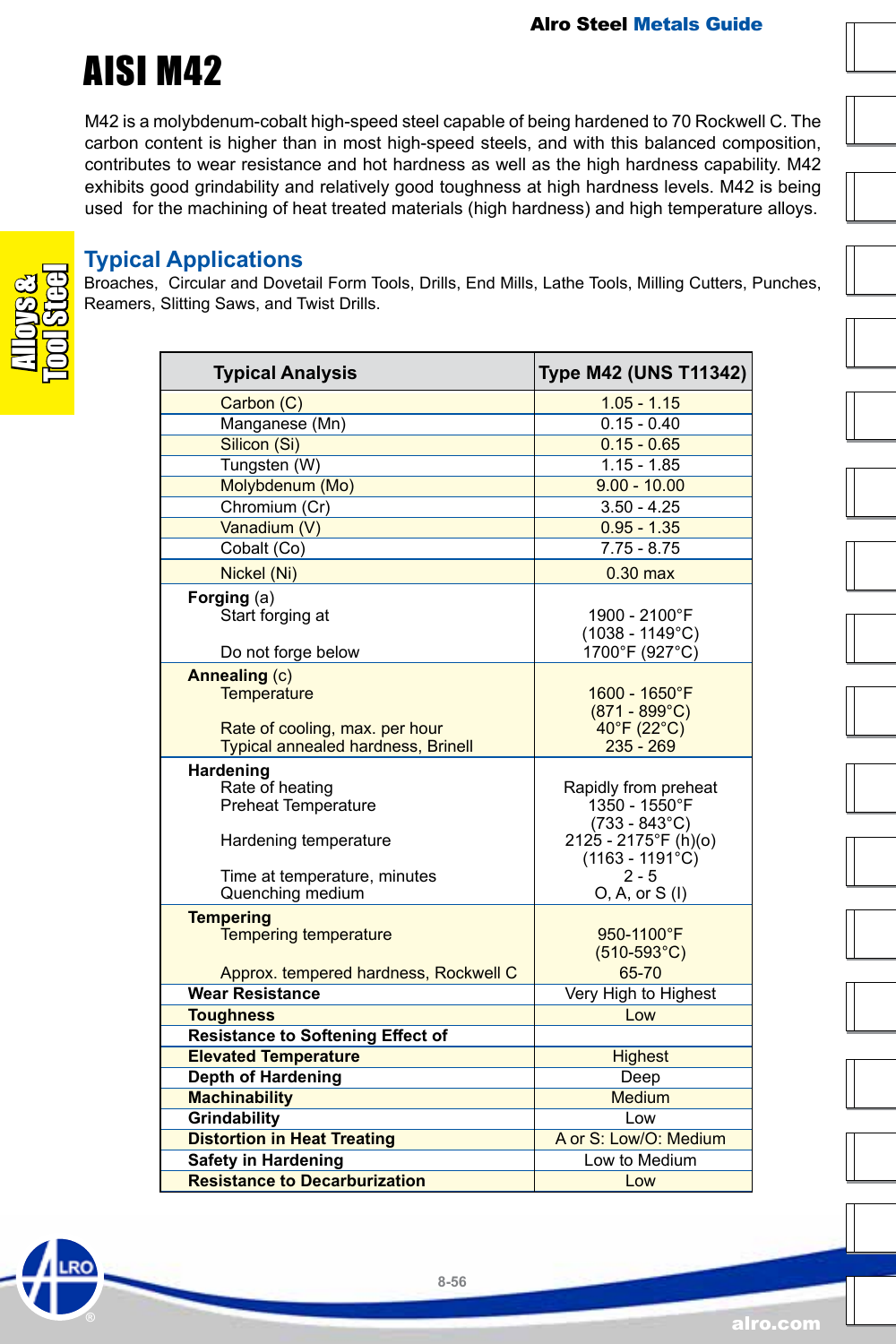# AISI T15 (PM)

T15 PM is a tungsten high-speed steel designed for use in machining operations requiring heavy cuts, high speeds and feeds. Its primary use is in applications requiring the machining of highhardness heat-treated materials such as high temperature alloys. The high carbon, vanadium, and cobalt contents contribute to good wear resistance, hot hardness and good hardness capabilities. T15 PM is produced by the powder metallurgy process which has resulted in improved quality from the standpoint of structural uniformity, response to heat treatment and grindability. These factors, along with increased toughness, are increased usage in the industry because of its recognized superior cutting ability.

### **Typical Applications**

Broaches, Chasers, Form Tools, Heavy Duty Cutting Tools, High Production Blades, Milling Cutters, Reamers, and Taps.

| <b>Typical Analysis</b>                                                                                                                                      | <b>Type T15 PM (UNS T12015)</b>                                                                |
|--------------------------------------------------------------------------------------------------------------------------------------------------------------|------------------------------------------------------------------------------------------------|
| Carbon (C)                                                                                                                                                   | 1.55                                                                                           |
| Manganese (Mn)                                                                                                                                               | 0.30                                                                                           |
| Silicon (Si)                                                                                                                                                 | 0.30                                                                                           |
| Tungsten (W)                                                                                                                                                 | 12.25                                                                                          |
| Molybdenum (Mo)                                                                                                                                              |                                                                                                |
| Chromium (Cr)                                                                                                                                                | 4.00                                                                                           |
| Vanadium (V)                                                                                                                                                 | 5.00                                                                                           |
| Cobalt (Co)                                                                                                                                                  | 5.00                                                                                           |
| Forging (a)<br>Start forging at                                                                                                                              |                                                                                                |
| Do not forge below                                                                                                                                           |                                                                                                |
| Annealing (c)<br>Temperature                                                                                                                                 | 1600 - 1650°F<br>$(871 - 899^{\circ}C)$                                                        |
| Rate of cooling, max. per hour<br>Typical annealed hardness, Brinell                                                                                         |                                                                                                |
| <b>Hardening</b><br>Rate of heating<br><b>Preheat Temperature</b><br><b>Hardening temperature</b><br>Time at temperature, minutes<br><b>Quenching medium</b> | 1450 - 1500°F<br>$(788 - 816^{\circ}C)$<br>$2175 - 2225$ °F (h)(o)<br>$(1190 - 1218^{\circ}C)$ |
| <b>Tempering</b><br>Tempering temperature<br>Approx. tempered hardness,<br>Rockwell C                                                                        | 1000 - 1100°F<br>$(538 - 593^{\circ}C)$<br>$66 - 68$                                           |
| <b>Wear Resistance</b>                                                                                                                                       | <b>Highest</b>                                                                                 |
| <b>Toughness</b>                                                                                                                                             | Low                                                                                            |
| <b>Resistance to Softening Effect of</b>                                                                                                                     |                                                                                                |
| <b>Elevated Temperature</b>                                                                                                                                  | Very High                                                                                      |
| <b>Depth of Hardening</b>                                                                                                                                    | <b>Deep</b>                                                                                    |
| <b>Machinability</b>                                                                                                                                         | Medium                                                                                         |
| <b>Grindability</b>                                                                                                                                          | <b>High</b>                                                                                    |
| <b>Distortion in Heat Treating</b>                                                                                                                           | Medium                                                                                         |
| <b>Safety in Hardening</b>                                                                                                                                   | <b>Medium</b>                                                                                  |
| <b>Resistance to Decarburization</b>                                                                                                                         | Medium                                                                                         |

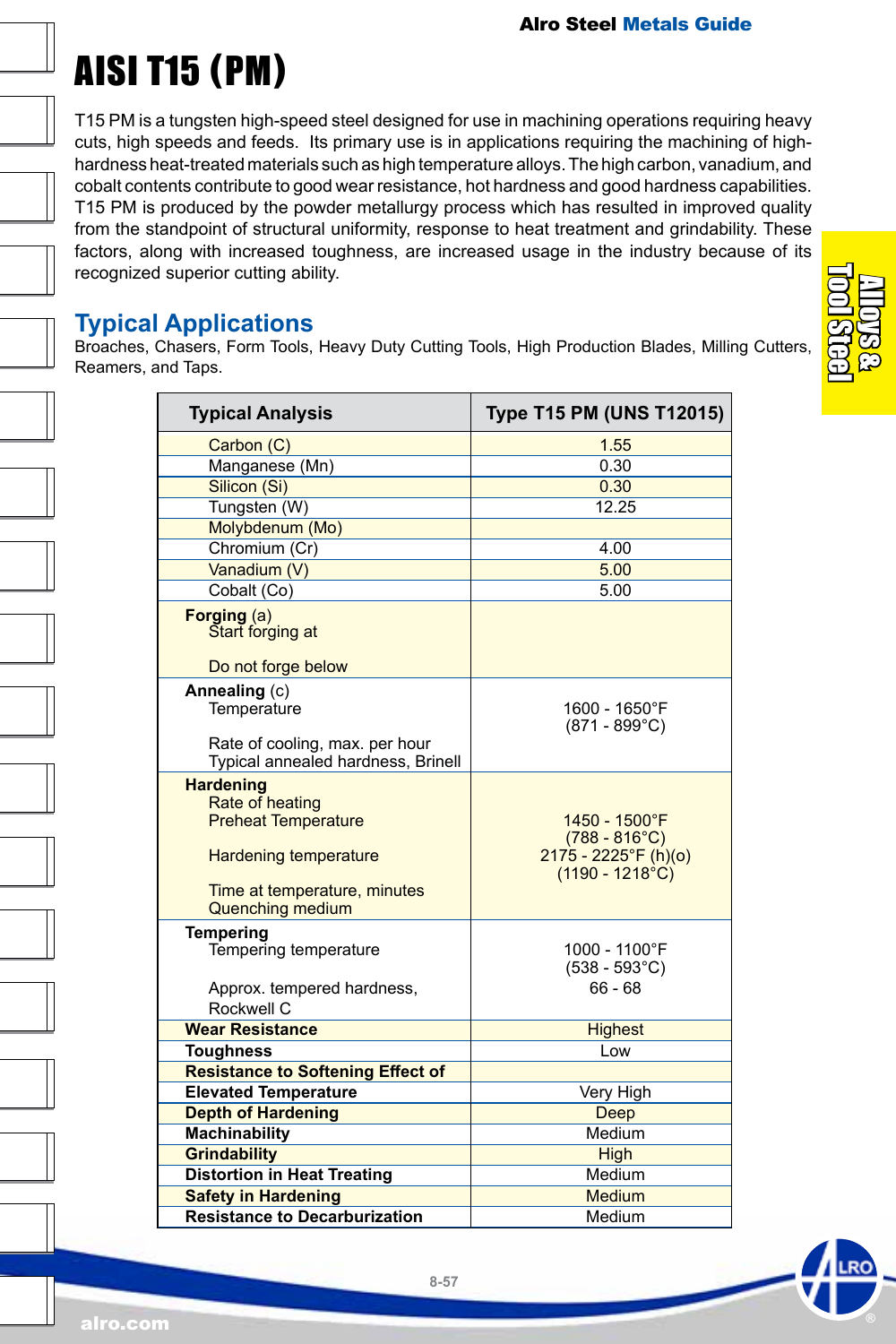### Heat Treating Notes

(a) The temperature at which to start heat treating is given as a range, the higher side of which should be used for large sections and heavy or rapid reductions, and the lower side for smaller sections and lighter reduction. As the alloy content of steel increases, the time of soaking at forging temperature increases proportionately. Likewise, as the alloy content increases, it becomes necessary to cool slowly from the maximum heating temperature. With very high alloy steels, such as high-speed steels and air- hardening steels, this slow cooling is imperative in order to prevent cracking and to leave the steel in semi-soft condition. Either furnace cooling or burying in an insulating medium, such as lime, mica, or silocel is satisfactory.



- (b) The length of time the steel is held after being uniformly heated through at the normalizing temperature varies from about 15 minutes for a small section to about one hour for large sizes. Cooling from the normalizing temperature is done in still air. The purpose of normalizing after forging is to refine the grain structure and to produce a uniform structure throughout the forging. Normalizing should not be confused with low temperature [about 1200°F (649°C)] annealing used for the relief of residual stresses resulting from heavy machining, bending, and forming.
- (c) The annealing temperature is given as a range, the upper limit of which should be used for large sections and the lower limit for smaller sections. The length of time the steel is held after being uniformly heated through at the annealing temperature varies from about one hour for light sections and small furnace charges of carbon or low alloy tool steel to about four hours for heavy sections and large furnace charges of high alloy steel.
- (d) Normalizing, annealing, and hardening temperatures of carbon tool steels are given as ranges as they vary with carbon content. The following temperatures are suggested:

#### **Normalizing**

0.60 to 0.75% C: 1500°F (816°C) 0.75 to 0.90% C: 1450°F (788°C) 0.90 to 1.10% C: 1600°F (871°C) 1.10 to 1.40% C: 1600 to 1700°F (871 to 927°C)

#### **Annealing**

0.60 to 0.90% C: 1360 to 1400°F (738 to 760°C) 0.90 to 1.40% C: 1400 to 1450°F (760 to 788°C)

(e) Varies with carbon content as follows:

| $0.60 - 0.80\%$ | C: 1450-1550°F (788 to 843°C) |
|-----------------|-------------------------------|
| $0.85 - 1.05%$  | C: 1425-1550°F (774 to 843°C) |
| 1.10-1.40%      | C: 1400-1525°F (760 to 829°C) |

- (f) Toughness decreases with increasing carbon content and depth of hardening.
- (g) For large tools and tools having intricate sections, preheating at 1050-1200°F (566-649°C) is recommended.
- (h) When high temperature heating is carried out in a salt bath, the range of temperatures should be about 25°F (14°C) lower than that shown.
- (j) Times shown apply to open furnace heat treatment. For pack hardening a common rule is to heat for 1/2 hour per inch (25.4 mm) of cross section of the pack.
- (k) Double tempering suggested for not less than one hour at temperature each temper.
- (I) O: Oil quench
	- A: Air Cool
		- S: Salt bath quench
		- B: Brine quench
		- W: Water quench
- (m)Triple tempering suggested for not less than one hour at temperature each temper.
- (n) When high carbon material is involved, lowering of the hardening temperature an additional 25°F (14°C) is suggested. This is in addition to the 25°F (14°C) reduction involving salt bath hardening.
- (o) Available in two silicon contents, nominally 0.33% and 0.55%. When 0.55% silicon is used, the maximum suggested hardening temperature is 2150°F (1177°C).

alro.com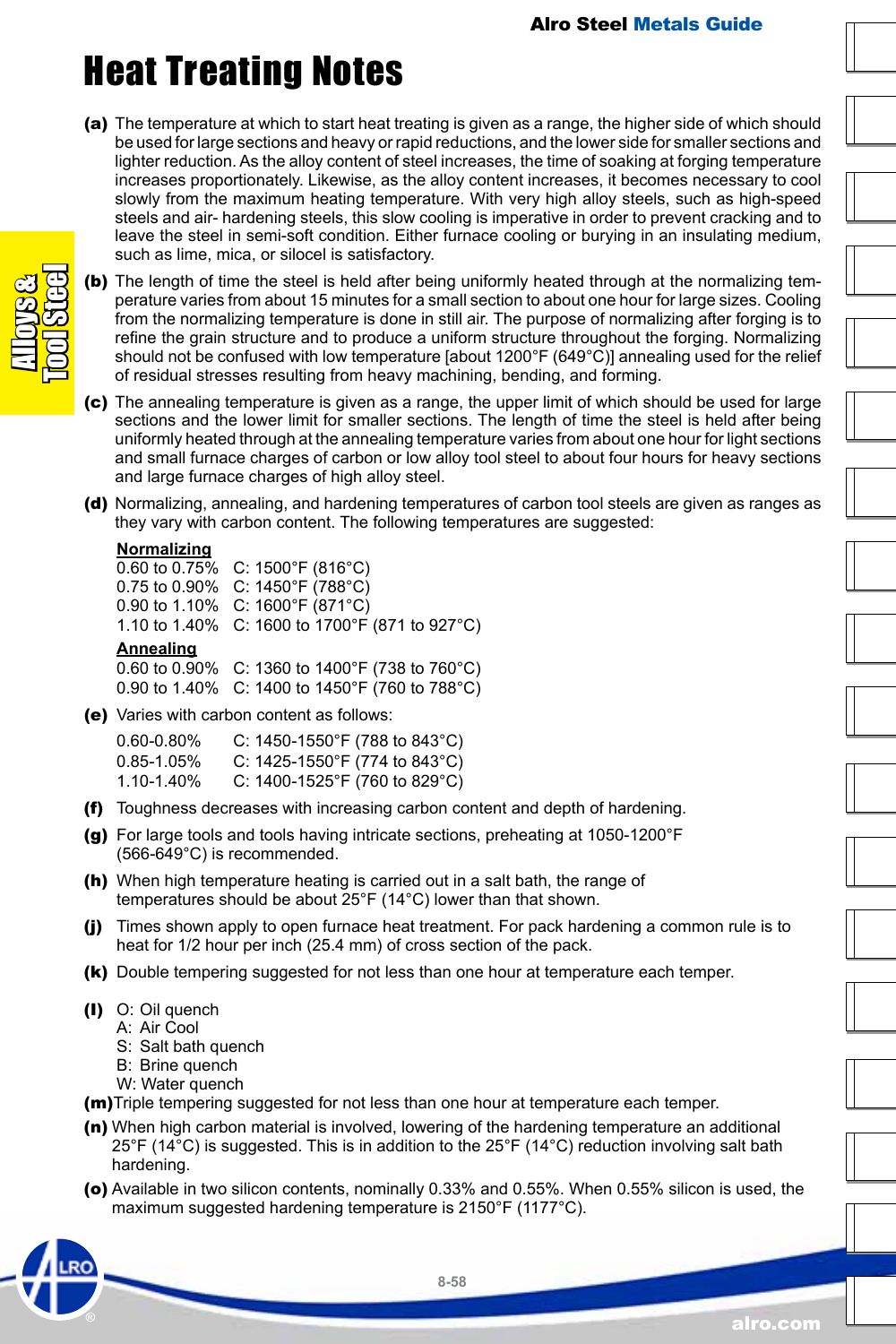### <span id="page-58-0"></span>Tool Wrap

Tool Wrap is a revolutionary new approach to the heat treatment process. Here's how it works: wrap your parts in our special Tool Wrap as you would a package or a sandwich because Tool Wrap can be wrinkled, folded or cut with scissors (.002 thick T321 Stainless). Then place in your furnace and air cool as usual with the Tool Wrap on the material. Try Tool Wrap on all air hardening grades and hot work steels.

Consider the following advantages of Tool Wrap:

- $\checkmark$  No costly atmosphere or special controls needed.
- $\checkmark$  No time consuming Ni chrome box packing.
- $\checkmark$  Scale free heat treating.
- $\checkmark$  Hardened parts remain scale free, minimizing grinding.

|               | <b>Grade Availability</b> |                            |
|---------------|---------------------------|----------------------------|
| Grade         | <b>Thickness</b>          | <b>Maximum Temperature</b> |
| 321 Stainless | .002"                     | 2000°F (1093°C)            |
| 309 Stainless | .002"                     | 2240°F (1093°C)            |

*Tool Wrap edges are extremely sharp, gloves should always be worn when working with Tool Wrap.*

### Tool Steel Flats and Squares (DCF)

| <b>Size</b><br>(inches)  | Weight<br>(Ibs./foot) | <b>Size</b><br>(inches) | Weight<br>(Ibs./foot) |      | <b>Size</b><br>(inches) | Weight<br>(Ibs./foot) |
|--------------------------|-----------------------|-------------------------|-----------------------|------|-------------------------|-----------------------|
| 1/2<br>3/8x              | 0.785                 | 1/2x<br>1               | 1.924                 | 5/8x | 5/8                     | 1.553                 |
| 3/4                      | 1.126                 | $1 - 1/8$               | 2.148                 |      | 3/4                     | 1.829                 |
| 1                        | 1.466                 | $1 - 1/4$               | 2.371                 |      | 7/8                     | 2.106                 |
| $1 - 1/4$                | 1.806                 | $1 - 3/8$               | 2.594                 |      | 1                       | 2.382                 |
| $1 - 3/8$                | 1.977                 | $1 - 1/2$               | 2.818                 |      | $1 - 1/8$               | 2.659                 |
| $1 - 1/2$                | 2.147                 | $1 - 3/4$               | 3.264                 |      | $1 - 1/4$               | 2.935                 |
| $1 - 3/4$                | 2.487                 | $1 - 7/8$               | 3.488                 |      | $1 - 3/8$               | 3.212                 |
| $\overline{2}$           | 2.827                 | $\overline{2}$          | 3.711                 |      | $1 - 1/2$               | 3.488                 |
| $2 - 1/4$                | 3.168                 | $2 - 1/4$               | 4.158                 |      | $1 - 3/4$               | 4.041                 |
| $2 - 1/2$                | 3.508                 | $2 - 1/2$               | 4.604                 |      | $\overline{2}$          | 4.594                 |
| $2 - 3/4$                | 3.848                 | $2 - 3/4$               | 5.051                 |      | $2 - 1/4$               | 5.148                 |
| 3                        | 4.189                 | 3                       | 5.498                 |      | $2 - 1/2$               | 5.701                 |
| $3 - 1/2$                | 4.869                 | $3 - 1/4$               | 5.944                 |      | $2 - 3/4$               | 6.254                 |
| $3 - 3/4$                | 5.210                 | $3 - 1/2$               | 6.391                 |      | 3                       | 6.807                 |
| $\overline{4}$           | 5.550                 | 4                       | 7.284                 |      | $3 - 1/4$               | 7.360                 |
| $4 - 1/2$                | 6.231                 | $4 - 1/2$               | 8.178                 |      | $3 - 1/2$               | 7.913                 |
| 5                        | 6.911                 | 5                       | 9.071                 |      | 4                       | 9.019                 |
| 6                        | 8.272                 | $5 - 1/2$               | 9.964                 |      | $4 - 1/2$               | 10.125                |
| $6 - 1/2$                | 8.953                 | 6                       | 10.858                |      | 5                       | 11.231                |
| $\overline{7}$           | 9.634                 | $6 - 1/2$               | 11.751                |      | $5 - 1/2$               | 12.337                |
| 8                        | 10.995                | 7                       | 12.644                |      | 6                       | 13.443                |
| 9                        | 12.356                | 8                       | 14.431                |      | $6 - 1/2$               | 14.549                |
| 10                       | 13.718                | 9                       | 16.218                |      | $\overline{7}$          | 15.655                |
| 12                       | 18.691                | 10                      | 18.004                |      | $\bf8$                  | 17.867                |
| $\overline{1/2}$<br>1/2x | 1.031                 | 12                      | 23.849                |      | $\overline{9}$          | 20.079                |
| 5/8                      | 1.254                 | 14                      | 27.783                |      | 10                      | 22.291                |
| 3/4                      | 1.478                 | 16                      | 31.717                |      | 12                      | 29.006                |
| 7/8                      | 1.701                 |                         |                       |      |                         |                       |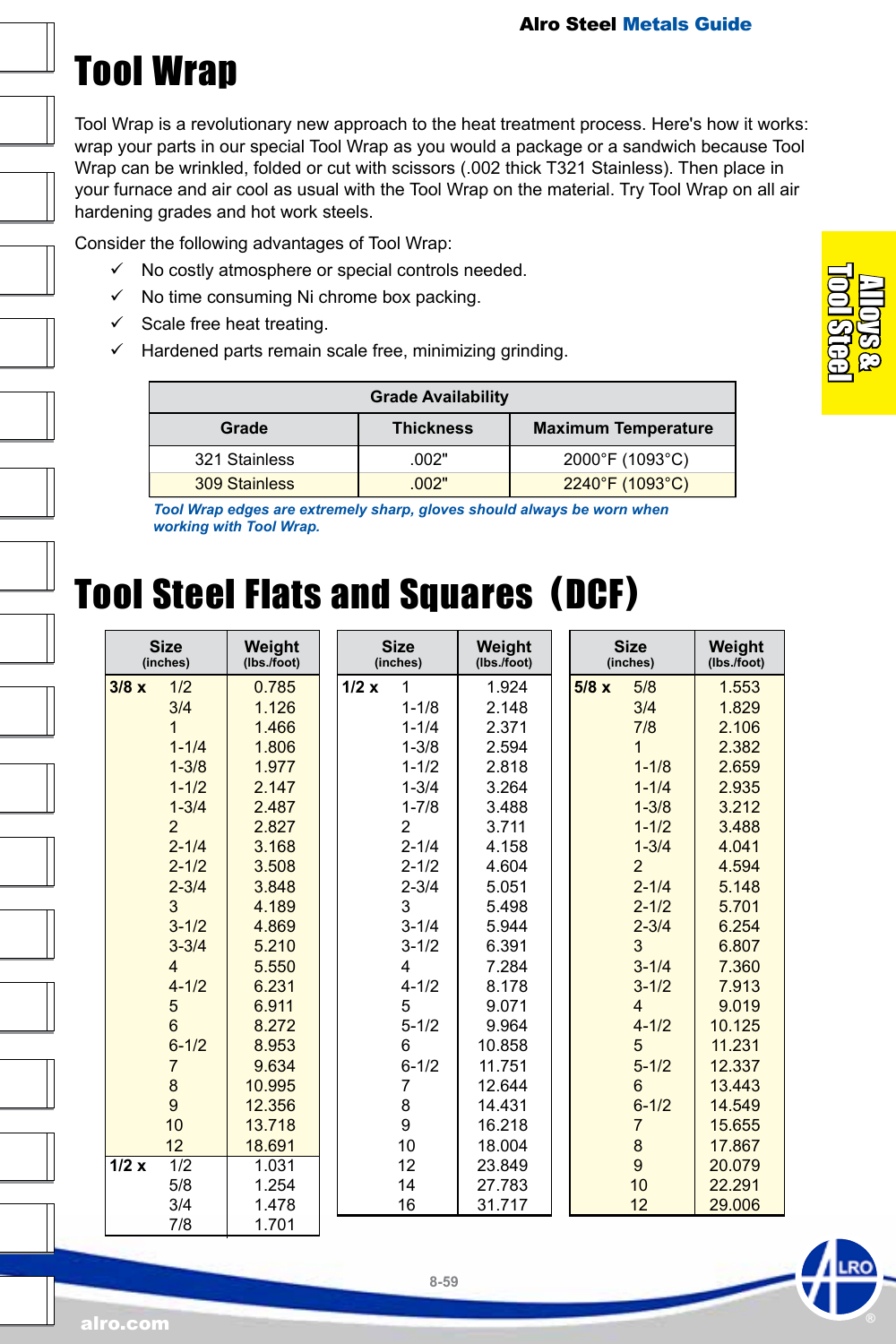### Tool Steel Flats and Squares (DCF)

|      | <b>Size</b><br>(inches) | Weight<br>(lbs./foot) | <b>Size</b><br>(inches) | Weight<br>(lbs./foot) | <b>Size</b><br>(inches)  | Weight<br>(lbs./foot) |
|------|-------------------------|-----------------------|-------------------------|-----------------------|--------------------------|-----------------------|
| 3/4x | 3/4                     | 2.181                 | 7<br>7/8 x              | 21.676                | $1 - 1/4 \times 1 - 1/4$ | 5.758                 |
|      | 7/8                     | 2.511                 | 8                       | 24.739                | $1 - 1/2$                | 6.843                 |
|      | $\mathbf{1}$            | 2.841                 | 9                       | 27.802                | $1 - 3/4$                | 7.927                 |
|      | $1 - 1/8$               | 3.170                 | 10                      | 30.865                | $\overline{2}$           | 9.012                 |
|      | $1 - 1/4$               | 3.500                 | 12                      | 39.321                | $2 - 1/4$                | 10.097                |
|      | $1 - 3/8$               | 3.830                 | 1 x<br>$\mathbf{1}$     | 3.757                 | $2 - 1/2$                | 11.182                |
|      | $1 - 1/2$               | 4.159                 | $1 - 1/4$               | 4.629                 | $2 - 3/4$                | 12.267                |
|      | $1 - 3/4$               | 4.819                 | $1 - 3/8$               | 5.065                 | 3                        | 13.351                |
|      | $\overline{2}$          | 5.478                 |                         |                       | $3 - 1/2$                | 15.521                |
|      | $2 - 1/4$               | 6.137                 | $1 - 1/2$               | 5.501                 | 4                        | 17.690                |
|      | $2 - 1/2$               | 6.797                 | $1 - 3/4$               | 6.373                 | $4 - 1/2$                | 19.860                |
|      | $2 - 3/4$               | 7.456                 | $\overline{2}$          | 7.245                 | 5                        | 22.030                |
|      | 3                       | 8.116                 | $2 - 1/4$               | 8.117                 | $5 - 1/2$                | 24.199                |
|      | $3 - 1/4$               | 8.775                 | $2 - 1/2$               | 8.989                 | 6                        | 26.369                |
|      | $3 - 1/2$               | 9.434                 | $2 - 3/4$               | 9.861                 | 7                        | 30.708                |
|      | $\overline{4}$          |                       | 3                       | 10.733                | 8                        |                       |
|      |                         | 10.753                | $3 - 1/2$               | 12.478                |                          | 35.047                |
|      | $4 - 1/2$               | 12.072                | 4                       | 14.222                | 9                        | 39.386                |
|      | 5                       | 13.390                | $4 - 1/2$               | 15.966                | 10                       | 43.725                |
|      | $5 - 1/2$               | 14.709                | 5                       | 17.710                | 12                       | 54.794                |
|      | 6                       | 16.028                | $5 - 1/2$               | 19.454                | 16                       | 72.872                |
|      | $6 - 1/2$               | 17.347                | 6                       | 21.198                | 20                       | 90.949                |
|      | $\overline{7}$          | 18.665                | $6 - 1/2$               | 22.942                | 24                       | 109.027               |
|      | 8                       | 21.303                | $\overline{7}$          | 24.687                | $1 - 3/8 x$<br>$1 - 3/8$ | 6.918                 |
|      | 9                       | 23.940                | 8                       | 28.175                | $1 - 1/2$                | 7.514                 |
|      | 10                      | 26.578                | 9                       | 31.663                | $1 - 3/4$                | 8.705                 |
|      | 12                      | 34.164                | 10                      | 35.151                | 2                        | 9.896                 |
|      | 14                      | 39.799                | 12                      | 44.479                | $2 - 1/4$                | 11.087                |
|      | 16                      | 45.435                | 14                      | 51.816                | $2 - 1/2$                | 12.278                |
|      | 20                      | 56.706                | 16                      | 59.153                | $2 - 3/4$                | 13.469                |
| 7/8x | 7/8                     | 2.916                 | $1 - 1/8$               |                       | 3                        | 14.660                |
|      | 1                       | 3.299                 | $1 - 1/8x$<br>$1 - 1/4$ | 4.704                 | $3 - 1/2$                | 17.043                |
|      | $1 - 1/8$               | 3.682                 |                         | 5.193                 | 4                        | 19.425                |
|      | $1 - 1/4$               | 4.064                 | $1 - 1/2$               | 6.172                 | $4 - 1/2$                | 21.807                |
|      | $1 - 3/8$               | 4.447                 | $1 - 3/4$               | 7.150                 | 5                        | 24.189                |
|      | $1 - 1/2$               | 4.830                 | 2                       | 8.129                 | $5 - 1/2$                | 26.572                |
|      | $1 - 3/4$               | 5.596                 | $2 - 1/4$               | 9.107                 | 6                        | 28.954                |
|      | $\overline{2}$          | 6.362                 | $2 - 1/2$               | 10.086                | 8                        | 38.483                |
|      | $2 - 1/4$               | 7.127                 | $2 - 3/4$               | 11.064                | 9                        | 43.247                |
|      |                         | 7.893                 | 3                       | 12.042                | 10                       |                       |
|      | $2 - 1/2$               |                       | $3 - 1/2$               | 13.999                |                          | 48.012                |
|      | $2 - 3/4$               | 8.659                 | 4                       | 15.956                | 12                       | 59.951                |
|      | 3                       | 9.424                 | $4 - 1/2$               | 17.913                | $1-1/2x$<br>$1 - 1/2$    | 8.184                 |
|      | $3 - 1/4$               | 10.190                | 5                       | 19.870                | $1 - 3/4$                | 9.482                 |
|      | $3 - 1/2$               | 10.956                | $5 - 1/2$<br>$1 - 1/8x$ | 21.827                | $\overline{2}$           | 10.779                |
|      | 4                       | 12.487                | 6                       | 23.783                | $2 - 1/4$                | 12.077                |
|      | $4 - 1/2$               | 14.019                | 8                       | 31.611                | $2 - 1/2$                | 13.374                |
|      | 5                       | 15.550                | 10                      | 39.438                | $2 - 3/4$                | 14.672                |
|      | $5 - 1/2$               | 17.082                | 12                      | 49.636                | 3                        | 15.969                |
|      | 6                       | 18.613                |                         |                       |                          |                       |

#### **DCF Thickness and Width Oversize Ranges : Width (based on thickness)**

| <b>WIGHT (Dased On HICKNESS)</b>                        |  |
|---------------------------------------------------------|--|
| Thru < 4" thick  +0.035 to +0.077 oversize              |  |
| Rough Milled 4" thru < 5" $+0.062$ to $+0.124$ oversize |  |
| Rough Milled 5" and over  +0.062 to +0.124 oversize     |  |

| <b>Thickness</b>                                           |  |
|------------------------------------------------------------|--|
|                                                            |  |
| Rough Milled 4" thru < 5" $+0.062$ to $+0.125$ oversize    |  |
| Rough Milled 5" and over $\dots$ +0.125 to +0.250 oversize |  |

*Note: Actual weight may vary because of oversize tolerance. Sizes not listed above can be cut from plate. For Powdered Metal add 3% for weight.*





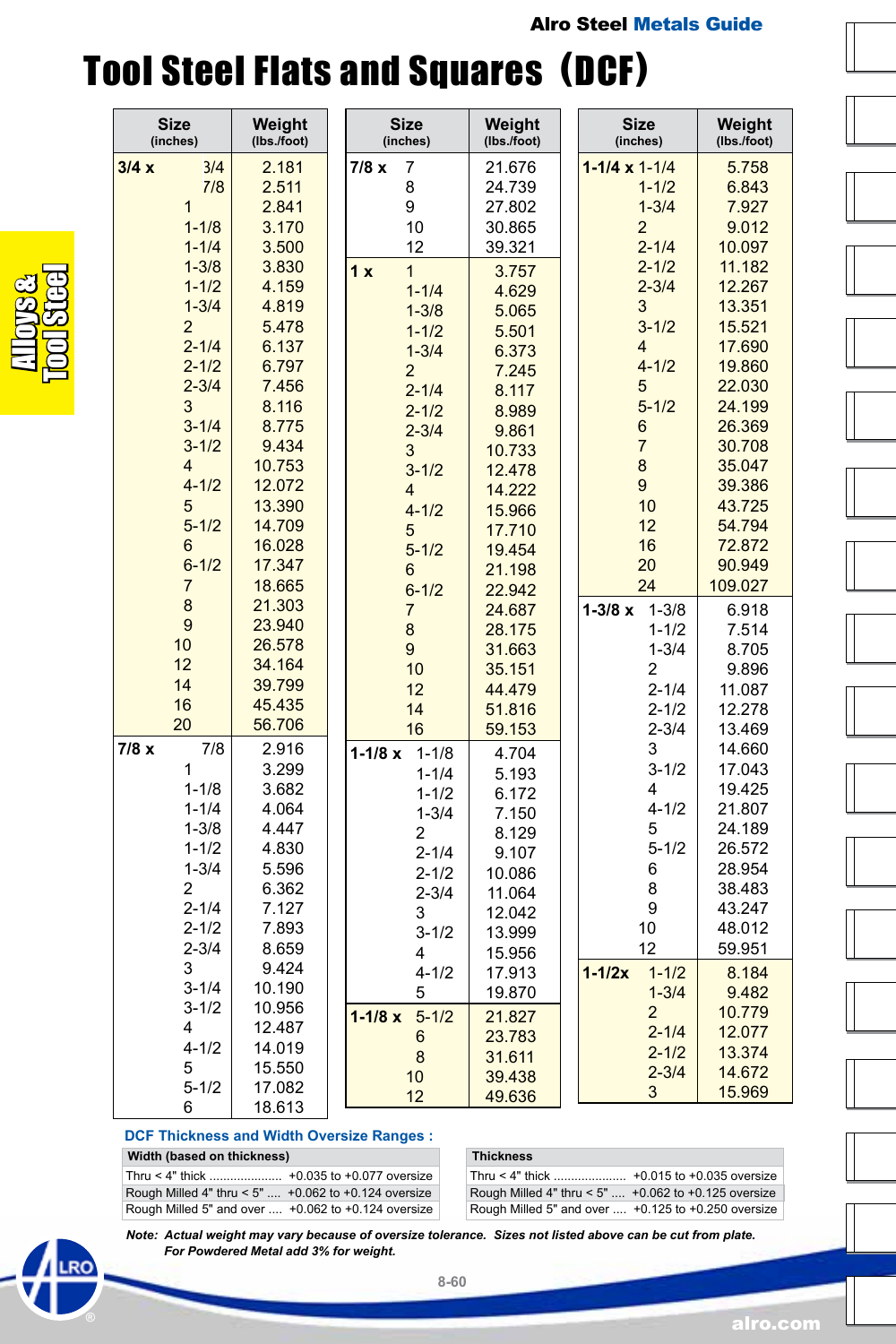### Tool Steel Flats and Squares (DCF)

| <b>Size</b><br>(inches) | Weight<br>(lbs./foot) | <b>Size</b><br>(inches) | Weight<br>(lbs./foot) | <b>Size</b><br>(inches) | Weight<br>(lbs./foot) |
|-------------------------|-----------------------|-------------------------|-----------------------|-------------------------|-----------------------|
| $1 - 1/2x$<br>$3 - 1/2$ | 18.564                | 12<br>2x                | 85.739                | $2 - 3/4x$<br>10        | 95.166                |
| 4                       | 21.159                | 16                      | 114.027               | 12                      | 116.684               |
| $4 - 1/2$               | 23.754                | 20                      | 142.314               | 16                      | 155.181               |
| 5                       | 26.349                | 24                      | 170.601               | 20                      | 193.678               |
| $5 - 1/2$               | 28.944                | $2 - 1/4$<br>$2 - 1/4x$ | 18.016                | 24                      | 232.175               |
| 6                       | 31.539                | $2 - 1/2$               | 19.952                | 3<br>3x                 | 31.677                |
| $\overline{7}$          | 36.729                | $2 - 3/4$               | 21.887                | $3 - 1/2$               | 36.824                |
| 8                       | 41.919                | 3                       | 23.823                | 4                       | 41.971                |
| 9                       | 47.109                | $3 - 1/2$               | 27.694                | $4 - 1/2$               | 47.119                |
| 10                      | 52.298                | 4                       | 31.565                | 5                       | 52.266                |
| 12                      | 65.109                | $4 - 1/2$               | 35.436                | $5 - 1/2$               | 57.413                |
| 16                      | 86.590                | 5                       | 39.308                | 6                       | 62.561                |
| 20                      | 108.071               | $5 - 1/2$               | 43.179                | 7                       | 72.855                |
| 24                      | 129.552               | 6                       | 47.050                | 8                       | 83.150                |
| $1 - 3/4x$<br>$1 - 3/4$ | 11.036                | $\overline{7}$          | 54.792                | 9                       | 93.445                |
| 2                       | 12.546                | 8                       | 62.534                | 10                      | 103.739               |
| $2 - 1/4$               | 14.057                | 9                       | 70.277                | 12                      | 127.000               |
| $2 - 1/2$               | 15.567                | 10                      | 78.019                | 16                      | 168.900               |
| $2 - 3/4$               | 17.077                | 12                      | 96.054                | 20                      | 210.800               |
| 3                       | 18.587                | $2 - 1/2x$<br>$2 - 1/2$ | 22.144                | $3 - 1/2x$<br>$3 - 1/2$ | 42.911                |
| $3 - 1/2$               | 21.608                | $2 - 3/4$               | 24.293                | 4                       | 48.909                |
| 4                       | 24.628                | 3                       | 26.441                | $4 - 1/2$               | 54.907                |
| $4 - 1/2$               | 27.648                | $3 - 1/2$               | 30.737                | 5                       | 60.905                |
| 5                       | 30.669                | 4                       | 35.034                | $5 - 1/2$               | 66.903                |
| $5 - 1/2$               | 33.689                | $4 - 1/2$               | 39.331                | 6                       | 72.901                |
| 6                       | 36.709                | 5                       | 43.627                | $\overline{7}$          | 84.898                |
| 7                       | 42.750                | $5 - 1/2$               | 47.924                | 8                       | 96.894                |
| 8                       | 48.791                | 6                       | 52.220                | 9                       | 108.890               |
| 9                       | 54.831                | $\overline{7}$          | 60.813                | 10                      | 120.887               |
| 10                      | 60.872                | 8                       | 69.406                | 12                      | 147.630               |
| 12                      | 75.424                | 9                       | 77.999                | 16                      | 196.336               |
| $\overline{2}$<br>2x    | 14.314                | 10                      | 86.592                | 20                      | 245.043               |
| $2 - 1/4$               | 16.036                | $2 - 1/2x$ 12           | 106.369               | 4<br>4 x                | 55.846                |
| $2 - 1/2$               | 17.759                | 16                      | 141.463               | $4 - 1/2$               | 62.695                |
| $2 - 3/4$               | 19.482                | 20                      | 176.557               | 5                       | 69.544                |
| 3                       | 21.205                | 24                      | 211.651               | $5 - 1/2$               | 76.393                |
| $3 - 1/2$               | 24.651                | $2 - 3/4$<br>$2 - 3/4x$ | 26.698                | 6                       | 83.242                |
| 4                       | 28.097                | 3                       | 29.059                | 7                       | 96.940                |
| $4 - 1/2$               | 31.542                | $3 - 1/2$               | 33.781                | 8                       | 110.638               |
| 5                       | 34.988                | 4                       | 38.503                | 9                       | 124.336               |
| $5 - 1/2$               | 38.434                | $4 - 1/2$               | 43.225                | 10                      | 138.034               |
| 6                       | 41.880                | 5                       | 47.947                | 12                      | 168.260               |
| $\overline{7}$          | 48.771                | $5 - 1/2$               | 52.669                | 16                      | 223.773               |
| 8                       | 55.662                | 6                       | 57.390                | 20                      | 279.286               |
| 9                       | 62.554                | 7                       | 66.834                |                         |                       |
| 10                      | 69.445                | 8                       | 76.278                |                         |                       |
|                         |                       | 9                       | 85.722                |                         |                       |
|                         |                       |                         |                       |                         |                       |

Alloys & Tool Steel

#### **DCF Thickness and Width Oversize Ranges :**

**Width (based on thickness)**

Thru < 4" thick ..................... +0.035 to +0.077 oversize Rough Milled 4" thru < 5" .... +0.062 to +0.124 oversize Rough Milled 5" and over .... +0.062 to +0.124 oversize

#### Thru < 4" thick ..................... +0.015 to +0.035 oversize **Thickness**

Rough Milled 4" thru < 5" .... +0.062 to +0.125 oversize Rough Milled 5" and over .... +0.125 to +0.250 oversize

*Note: Actual weight may vary because of oversize tolerance. Sizes not listed above can be cut from plate. For Powdered Metal add 3% for weight.*

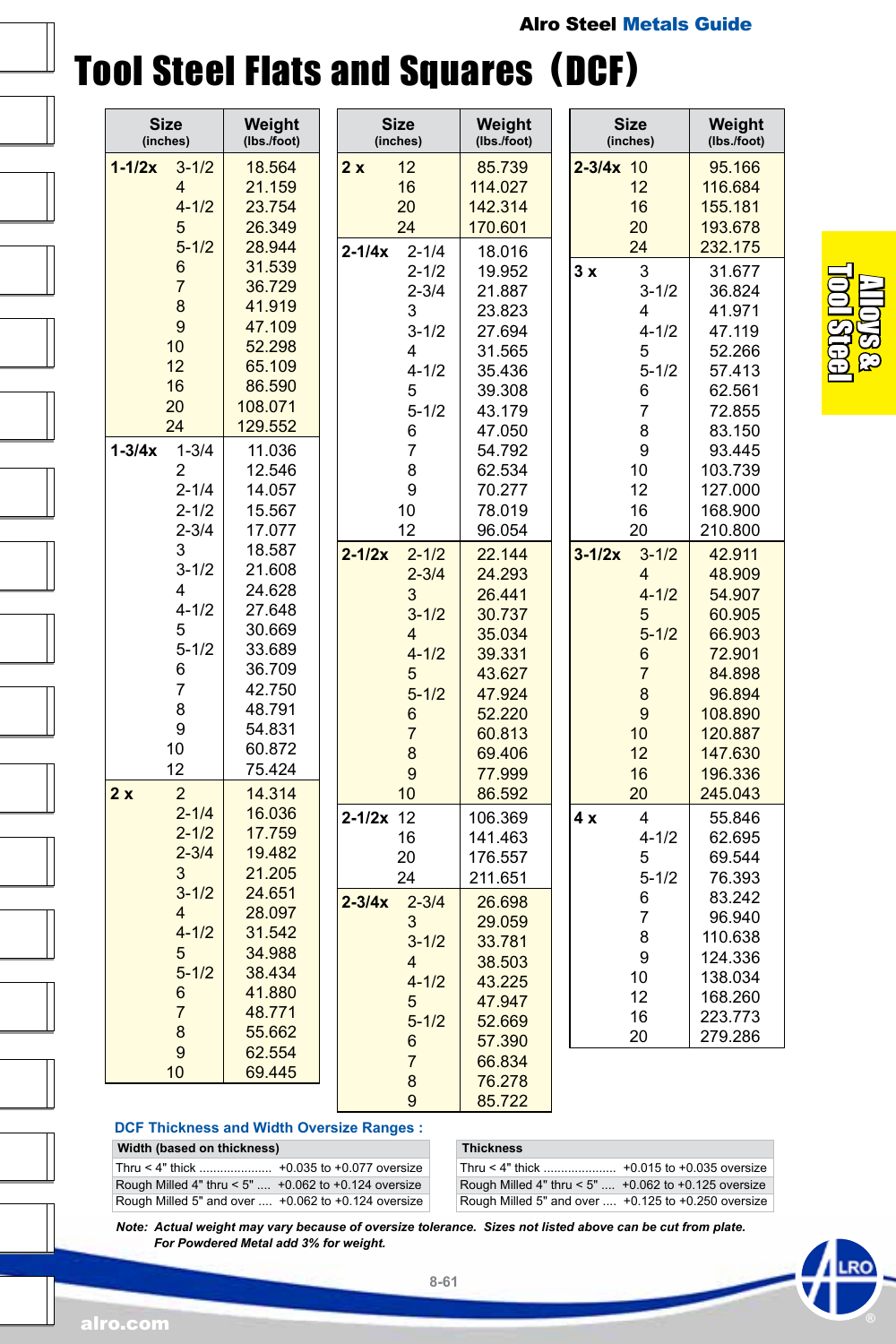### <span id="page-61-0"></span>Alro Steel Metals Guide Tool Steel Flats and Squares (DCF)

| Size<br>(inches)     | Weight<br>(lbs./foot) |
|----------------------|-----------------------|
| $4-1/2 \times 4-1/2$ | 72.041                |
| 5                    | 79.831                |
| 6                    | 95 411                |
| 8                    | 126,571               |
| 10                   | 157.730               |

**Width (based on thickness)**

|            | Size<br>(inches) | Weight<br>(Ibs./foot) |
|------------|------------------|-----------------------|
| 5x         | 5                | 88.550                |
|            | $5 - 1/2$        | 97 191                |
|            | 6                | 105832                |
|            | 7                | 123 113               |
|            | 8                | 140 394               |
|            | 10               | 174 957               |
|            | 12               | 209.520               |
| $5 - 1/2x$ | $5 - 1/2$        | 106.761               |
|            | 6                | 116.252               |
|            | 8                | 154 218               |
|            | 10               | 192.184               |

**\* 10" thick plate is available in some grades. Please inquire.**

**Thickness**

|    | Size<br>(inches) | Weight<br>(lbs./foot) |
|----|------------------|-----------------------|
| 6x | 6                | 126 673               |
|    | 7                | 147 357               |
|    | 8                | 168 042               |
|    | 10               | 209 411               |
|    | 12               | 250.781               |
|    |                  |                       |

Thru < 4" thick ..................... +0.015 to +0.035 oversize Rough Milled 4" thru < 5" .... +0.062 to +0.125 oversize Rough Milled 5" and over .... +0.125 to +0.250 oversize







*Note: Actual weight may vary because of oversize tolerance. Sizes not listed above can be cut from plate. For Powdered Metal add 3% for weight.*

### Carbon and Alloy Plate Tolerances

**DCF Thickness and Width Oversize Ranges :** Thru < 4" thick ..................... +0.035 to +0.077 oversize Rough Milled 4" thru < 5" .... +0.062 to +0.124 oversize Rough Milled 5" and over .... +0.062 to +0.124 oversize

| <b>Tolerance Over Specified Thickness for Widths Given (inches)</b> |                |                      |                      |                      |                      |                       |                        |                        |
|---------------------------------------------------------------------|----------------|----------------------|----------------------|----------------------|----------------------|-----------------------|------------------------|------------------------|
| <b>Specified</b><br><b>Thickness</b><br>(inches)                    | Up thru<br>48" | >48"<br>up to<br>60" | >60"<br>up to<br>72" | >72"<br>up to<br>84" | >84"<br>up to<br>96" | >96"<br>up to<br>108" | >108"<br>up to<br>120" | >120"<br>up to<br>132" |
| Up thru 1/4                                                         | 0.03           | 0.03                 | 0.03                 | 0.03                 | 0.03                 | 0.03                  | 0.03                   | 0.03                   |
| $>1/4$ to 5/16                                                      | 0.03           | 0.03                 | 0.03                 | 0.03                 | 0.03                 | 0.03                  | 0.03                   | 0.04                   |
| $5/16$ to $3/8$                                                     | 0.03           | 0.03                 | 0.03                 | 0.03                 | 0.03                 | 0.03                  | 0.03                   | 0.04                   |
| 3/8 to 7/16                                                         | 0.03           | 0.03                 | 0.03                 | 0.03                 | 0.03                 | 0.03                  | 0.04                   | 0.04                   |
| 7/16 to 1/2                                                         | 0.03           | 0.03                 | 0.03                 | 0.03                 | 0.03                 | 0.03                  | 0.04                   | 0.04                   |
| $1/2$ to $5/8$                                                      | 0.03           | 0.03                 | 0.03                 | 0.03                 | 0.03                 | 0.03                  | 0.04                   | 0.04                   |
| 5/8 to 3/4                                                          | 0.03           | 0.03                 | 0.03                 | 0.03                 | 0.03                 | 0.04                  | 0.04                   | 0.04                   |
| $3/4$ to 1                                                          | 0.03           | 0.03                 | 0.03                 | 0.03                 | 0.04                 | 0.04                  | 0.05                   | 0.05                   |
| 1 to $2$                                                            | 0.06           | 0.06                 | 0.06                 | 0.06                 | 0.06                 | 0.07                  | 0.08                   | 0.10                   |
| $2$ to $3$                                                          | 0.09           | 0.09                 | 0.09                 | 0.10                 | 0.10                 | 0.11                  | 0.12                   | 0.13                   |
| $3$ to 4                                                            | 0.11           | 0.11                 | 0.11                 | 0.11                 | 0.11                 | 0.13                  | 0.14                   | 0.14                   |
| $4$ to 6                                                            | 0.15           | 0.15                 | 0.15                 | 0.15                 | 0.15                 | 0.15                  | 0.15                   | 0.15                   |
| 6 to 10                                                             | 0.23           | 0.24                 | 0.24                 | 0.24                 | 0.24                 | 0.24                  | 0.24                   | 0.24                   |
| 10 to 12                                                            | 0.29           | 0.29                 | 0.33                 | 0.33                 | 0.33                 | 0.33                  | 0.33                   | 0.33                   |
| 12 to 15                                                            | 0.29           | 0.29                 | 0.35                 | 0.35                 | 0.35                 | 0.35                  | 0.35                   | 0.35                   |

Permissible variations in thickness for rectangular carbon, high strength, low alloy and alloy-steel plates, when ordered to thickness.

Note1 : Permissible variation under specificed thickness - 0.01"

Note<sup>2</sup>: Thickness to be measured at 3/8" to 3/4" from longitudinal edge.

Note<sup>3</sup>: For thickness measured at any location other than that specified in Note<sup>2</sup>, the permissible maximum over [toler](https://www.alro.com/)ance shall be increased by 75%, rounded to the nearest 0.01".

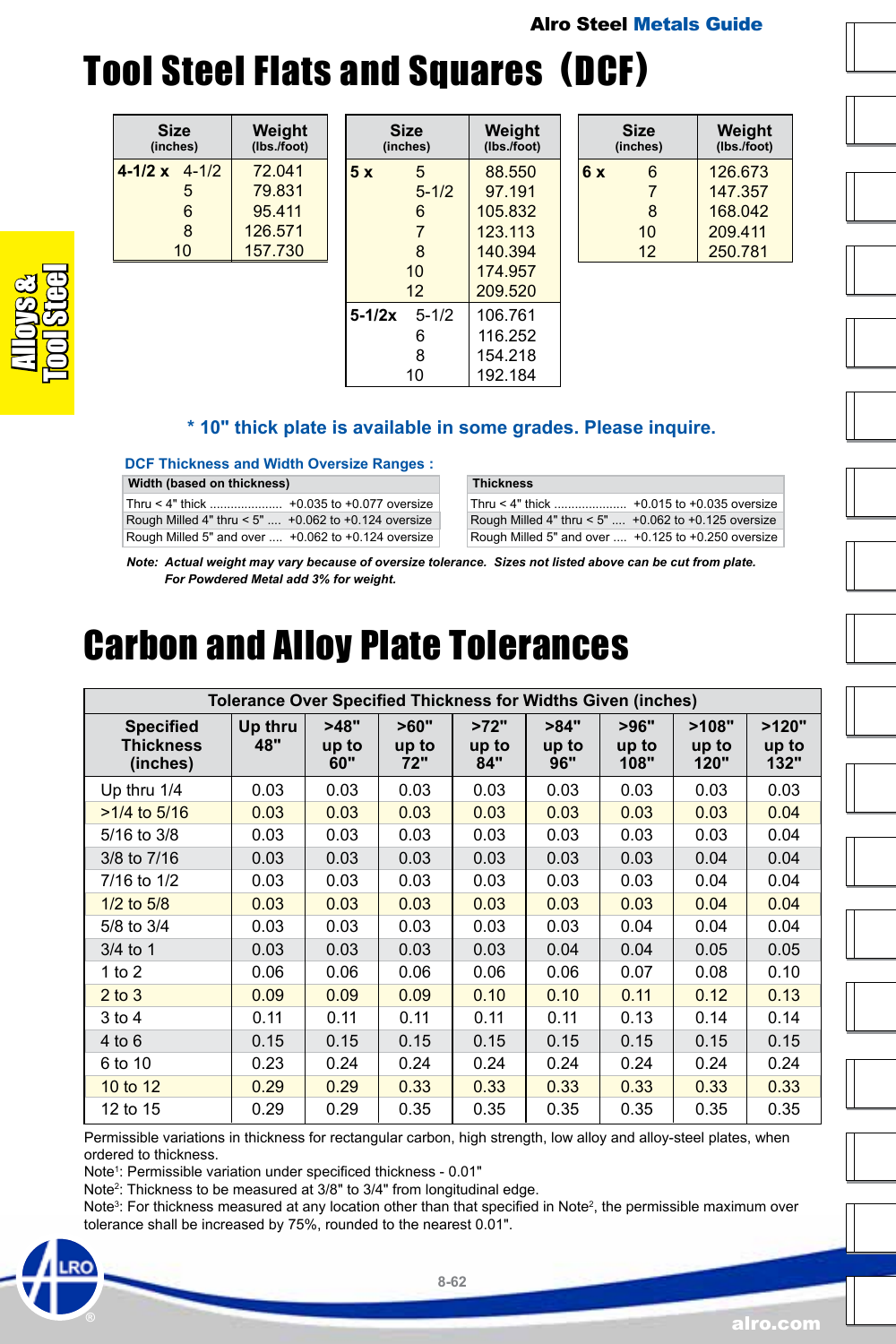# Tool Steel Rounds (DCF)

| <b>Diameter</b><br>(inches) | Weight<br>(lbs./foot) | <b>Diam</b><br>(inch |
|-----------------------------|-----------------------|----------------------|
| 1/4                         | .182                  | $2 - 31$             |
| 5/16                        | .285                  | $2 - 7/$             |
| 3/8                         | .404                  | 3                    |
| 7/16                        | .545                  | $3 - 1/$             |
| 1/2                         | .727                  | $3 - 1/$             |
| 9/16                        | .912                  | $3 - 1/$             |
| 5/8                         | 1.117                 | $3 - 3/$             |
| 11/16                       | 1.344                 | 4                    |
| 3/4                         | 1.591                 | $4 - 1/$             |
| 7/8                         | 2.157                 | $4 - 1/$             |
| $\overline{1}$              | 2.799                 | $4 - 31$             |
| $1 - 1/8$                   | 3.525                 | 5                    |
| $1 - 1/4$                   | 4.335                 | $5 - 1/$             |
| $1 - 3/8$                   | 5.225                 | $5 - 1/$             |
| $1 - 1/2$                   | 6.206                 | $5 - 3/$             |
| $1 - 5/8$                   | 7.408                 | 6                    |
| $1 - 3/4$                   | 8.564                 | $6 - 1/$             |
| $1 - 7/8$                   | 9.803                 | $6 - 1/$             |
| $\overline{2}$              | 11.125                | $6 - 3/$             |
| $2 - 1/8$                   | 12.531                | 7                    |
| $2 - 1/4$                   | 14.021                | $7 - 1/$             |
| $2 - 3/8$                   | 15.595                | $7 - 1/$             |
| $2 - 1/2$                   | 17.252                | $7 - 31$             |
| $2 - 5/8$                   | 18.993                | 8                    |

| <b>Diameter</b><br>(inches) | Weight<br>(Ibs./foot) |
|-----------------------------|-----------------------|
| $2 - 3/4$                   | 20.817                |
| $2 - 7/8$                   | 22.725                |
| 3                           | 25.778                |
| $3 - 1/8$                   | 27.896                |
| $3 - 1/4$                   | 30.099                |
| $3 - 1/2$                   | 34.754                |
| $3 - 3/4$                   | 39.745                |
| 4                           | 45.070                |
| $4 - 1/4$                   | 51.079                |
| $4 - 1/2$                   | 57.094                |
| $4 - 3/4$                   | 63.443                |
| 5                           | 70.126                |
| $5 - 1/4$                   | 77.145                |
| $5 - 1/2$                   | 84.498                |
| $5 - 3/4$                   | 92.185                |
| 6                           | 100.207               |
| $6 - 1/4$                   | 109.830               |
| $6 - 1/2$                   | 118.571               |
| $6 - 3/4$                   | 127.646               |
| 7                           | 137.057               |
| $7 - 1/4$                   | 149.891               |
| $7 - 1/2$                   | 160.074               |
| $7 - 3/4$                   | 170.592               |
| 8                           | 181.445               |

| Diameter<br>(inches) | Weight<br>(lbs./foot) |
|----------------------|-----------------------|
| $8 - 1/2$            | 204.154               |
| $8 - 3/4$            | 211.460               |
| 9                    | 228.202               |
| $9 - 1/2$            | 253.589               |
| 10                   | 280.423               |
| $10 - 1/2$           | 308.492               |
| 11                   | 337.900               |
| $11 - 1/2$           | 368.646               |
| 12                   | 400.928               |
| $12 - 1/2$           | 434.359               |
| 13                   | 469.130               |
| $13 - 1/2$           | 505.238               |
| 14                   | 543.372               |
| $14 - 1/2$           | 582.182               |
| 15                   | 622.331               |
| 16                   | 706.644               |
| 17                   | 796.311               |
| 18                   | 891.333               |
| 19                   | 991.709               |
| 20                   | 1097.440              |
| 22                   | 1324.964              |
| 24                   | 1573.907              |
| 26                   | 1844.266              |
| 28                   | 2136.044              |



*Notes: For Powdered Metal add 3% for weight.*

*DC53 rounds under 6-1/2" are hot rolled and oversized to finish at their normal size. Rounds 6-1/2" and over are rough turned and oversized to finish at their normal size. DC-53 is ordered to metric sizes and the weight (lbs./ft.) may vary compared to the imperial measurements.*

*M2 rounds are available in on-size diameters and oversize diameters. M2 rounds are available in 3/8" to 6" diameters.*

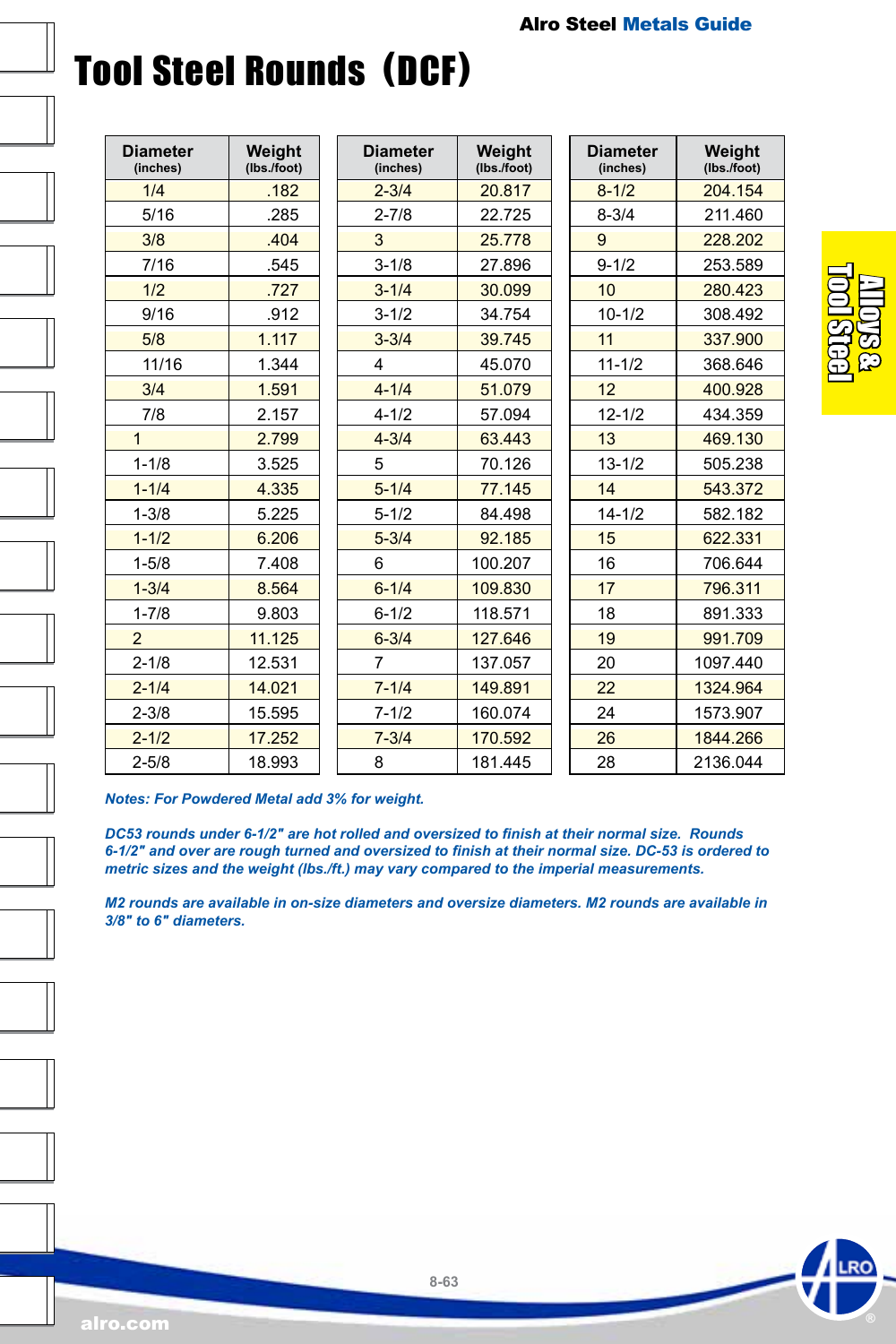### <span id="page-63-0"></span>Thickness & Width Oversize Ranges

### De-Carb Free Flats and Squares

| <b>Size</b><br>(inches)  | Width - Based on<br><b>Thickness (inches)</b> | <b>Thickness</b><br>(inches) |  |
|--------------------------|-----------------------------------------------|------------------------------|--|
| Through 4" thick         | $+0.035 / +0.077$ oversize                    | $+.015 / +.035$ oversize     |  |
| Rough Milled 4" thru <5" | $+.062 / +.124$ oversize                      | $+.062 / +.125$ oversize     |  |
| Rough Milled 5" and over | $+.062 / +.124$ oversize                      | $+125/ + 250$ oversize       |  |



### De-Carb Rounds, Typical Machining Allowances

|                             | <b>Nominal Size</b><br>(inches) | <b>Oversize Tolerance</b><br>(inches) |
|-----------------------------|---------------------------------|---------------------------------------|
|                             | $1/2$ to under $3$              | $+0.007$ to $+0.062$                  |
| Rough Turned Tolerances:    | 3 thru 6                        | $+0.020$ to $+0.186$                  |
| (All rounds 3" diameter and | Over 6 thru 7                   | $+0.060$ to $+0.250$                  |
| over are supplied with a    | Over 7 thru 18                  | $+0.090$ to $+0.375$                  |
| Rough Turned tolerance)     | Over 18                         | $+0.118$ to $+0.375$                  |

### Machining and Decarburization Allowances

When ordering hot rolled bar stock, allowances must be made for machining in order to remove all decarburized surface. Decarburization is caused by heating for forging or rolling, and annealing. To obtain a uniform surface hardness and keep warpage to a minimum on finished tools, it is necessary to remove all the decarburization from all surfaces before hardening.

The minimum allowances for machining and the maximum decarburization limits for rounds, hexagons, octagons, and flats are given in the following tables.

| Minimum Allowances Per Side for Machining Prior to<br><b>Heat Treatment for Hot Rolled Rounds</b> |      |      |      |  |  |  |  |
|---------------------------------------------------------------------------------------------------|------|------|------|--|--|--|--|
| <b>Rounds</b><br><b>Ordered Size (inches)Hot Rolled</b><br>Forged<br>Rough Turned                 |      |      |      |  |  |  |  |
| Up to $1/2$ , incl.                                                                               | .016 |      |      |  |  |  |  |
| Over 1/2 to 1, incl.                                                                              | .031 |      |      |  |  |  |  |
| Over 1 to 2, incl.                                                                                | .048 | .072 |      |  |  |  |  |
| Over 2 to 3, incl.                                                                                | .063 | .094 | .020 |  |  |  |  |
| Over 3 to 4, incl.                                                                                | .088 | .120 | .024 |  |  |  |  |
| Over 4 to 5, incl.                                                                                | .112 | .145 | .032 |  |  |  |  |
| Over 5 to 6, incl.                                                                                | .150 | .170 | .040 |  |  |  |  |
| Over 6 to 8, incl.                                                                                | .200 | .200 | .048 |  |  |  |  |
| Over 8                                                                                            |      | .200 | .072 |  |  |  |  |







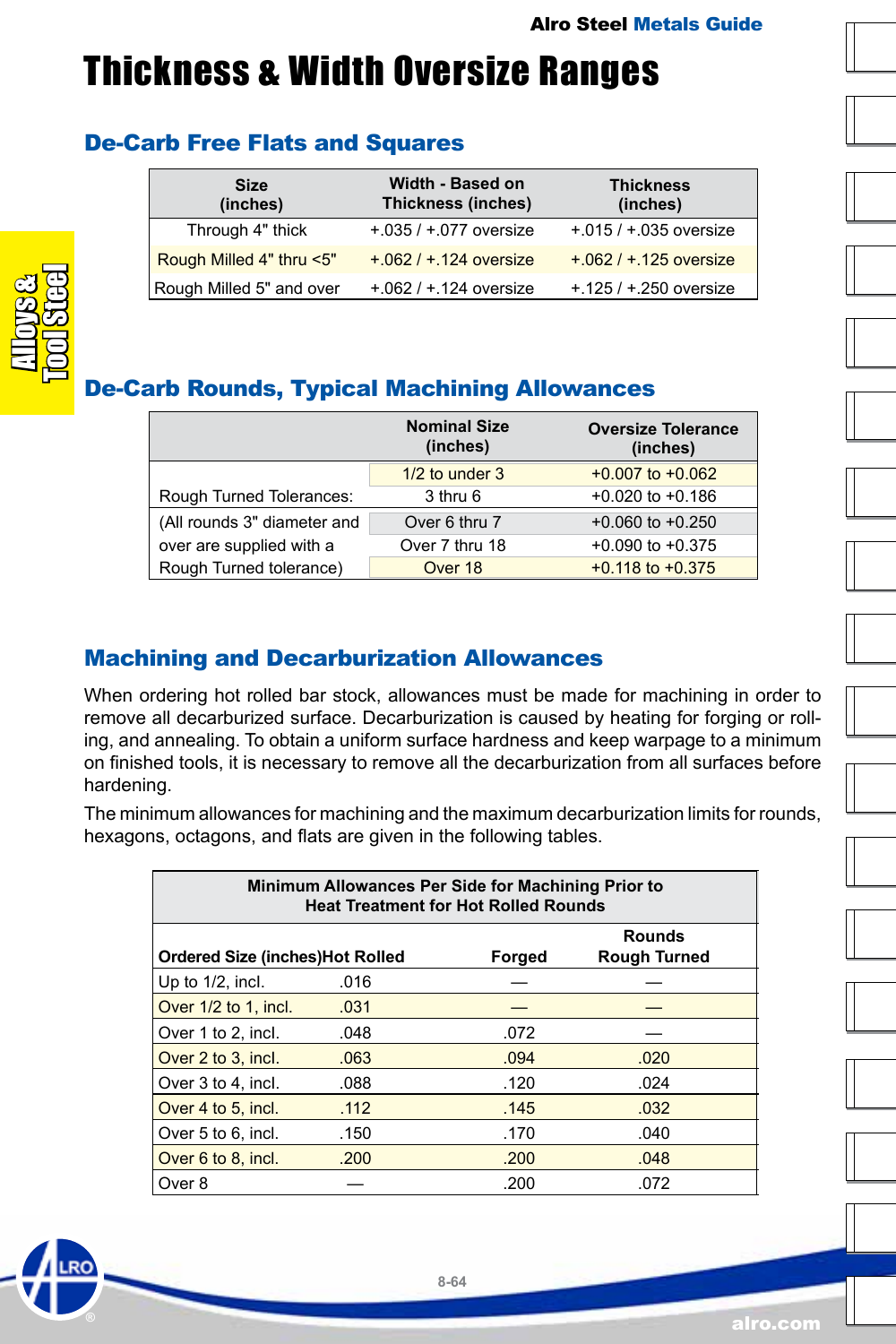### <span id="page-64-0"></span>Hot Rolled

#### Machining and Decarburization Allowances

#### **Maximum Decarburization Limits — 80% of allowances per side for machining**

**Minimum Allowances Per Side for Machining Prior to Heat Treatment for Hot-Rolled Square and Flat Bars**



|                                        |                | Specified Width (inches) |                             |                           |                             |                             |                         |
|----------------------------------------|----------------|--------------------------|-----------------------------|---------------------------|-----------------------------|-----------------------------|-------------------------|
| <b>Specified Thickness</b><br>(inches) |                | 0 to $1/2$<br>incl.      | Over<br>$1/2$ to 1<br>incl. | Over<br>1 to $2$<br>incl. | Over<br>$2$ to $3$<br>incl. | Over<br>$3$ to $4$<br>incl. | Over<br>4 to 5<br>incl. |
| 0 to $1/2$ , incl.                     | A              | .025                     | .025                        | .030                      | .035                        | .040                        | .045                    |
|                                        | B              | .025                     | .036                        | .044                      | .056                        | .068                        | .092                    |
| Over 1/2 to 1, incl.                   | A              | ---                      | .045                        | .045                      | .050                        | .055                        | .060                    |
|                                        | B              | ---                      | .045                        | .052                      | .064                        | .080                        | .104                    |
| Over 1 to 2, incl.                     | Α              | ---                      | ---                         | .065                      | .065                        | .070                        | .070                    |
|                                        | $\overline{B}$ | ---                      | ---                         | .065                      | .075                        | .084                        | .112                    |
| Over 2 to 3, incl.                     | A              | ---                      | ---                         | ---                       | .085                        | .085                        | .085                    |
|                                        | $\overline{B}$ | ---                      | ---                         | $---$                     | .085                        | .102                        | .120                    |
| Over 3 to 4, incl.                     | Α              | ---                      | ---                         | ---                       | ---                         | .115                        | .115                    |
|                                        | <sub>B</sub>   | ---                      | ---                         | ---                       | ---                         | .115                        | .127                    |
| Over 4 to 5, incl.                     | A              | ---                      | ---                         | ---                       | ---                         | ---                         | .150                    |
|                                        | $\overline{B}$ | ---                      | ---                         | ---                       | ---                         | ---                         | .150                    |
| Over 5 to 6, incl.                     | Α              | ---                      | ---                         | ---                       | ---                         | ---                         | ---                     |
|                                        | B              | ---                      | ---                         | ---                       | ---                         | ---                         | ---                     |
| Over 6                                 | A              | ---                      | ---                         | ---                       | ---                         | ---                         | ---                     |
|                                        | B              | ---                      | ---                         | ---                       | ---                         | ---                         | ---                     |

|                                        |              | <b>Specified Width (inches)</b> |                          |                          |                          |                           |
|----------------------------------------|--------------|---------------------------------|--------------------------|--------------------------|--------------------------|---------------------------|
| <b>Specified Thickness</b><br>(inches) |              | Over<br>5 to 6,<br>incl.        | Over<br>6 to 7,<br>incl. | Over<br>7 to 8,<br>incl. | Over<br>8 to 9,<br>incl. | Over<br>9 to 10,<br>incl. |
| 0 to $1/2$ , incl.                     | A            | .050                            | .055                     | .060                     | .060                     | .060                      |
|                                        | <sub>B</sub> | .104                            | .120                     | .136                     | .144                     | .152                      |
| Over 1/2 to 1, incl.                   | A            | .070                            | .070                     | .075                     | .075                     | .075                      |
|                                        | <sub>B</sub> | .120                            | .136                     | .160                     | .160                     | .160                      |
| Over 1 to 2, incl.                     | Α            | .075                            | .075                     | .090                     | .095                     | .100                      |
|                                        | <sub>B</sub> | .124                            | .144                     | .168                     | .180                     | .180                      |
| Over 2 to 3, incl.                     | A            | .085                            | .090                     | .100                     | .100                     | .100                      |
|                                        | R.           | .136                            | .160                     | .180                     | .190                     | .190                      |
| Over 3 to 4, incl.                     | Α            | .115                            | .115                     | .125                     | .125                     | .125                      |
|                                        | <sub>B</sub> | .140                            | .180                     | .190                     | .190                     | .190                      |
| Over 4 to 5, incl.                     | A            | .150                            | .150                     | .150                     | .150                     | .150                      |
|                                        | <sub>B</sub> | .165                            | .180                     | .190                     | .190                     | .190                      |
| Over 5 to 6, incl.                     | A            | .190                            | .190                     | .190                     | .190                     | .190                      |
|                                        | R            | .190                            | .190                     | .190                     | .190                     | .190                      |
| Over 6                                 | A            |                                 | .250                     | .250                     | .250                     | .250                      |
|                                        | <sub>B</sub> | ---                             | .250                     | .250                     | .250                     | .250                      |